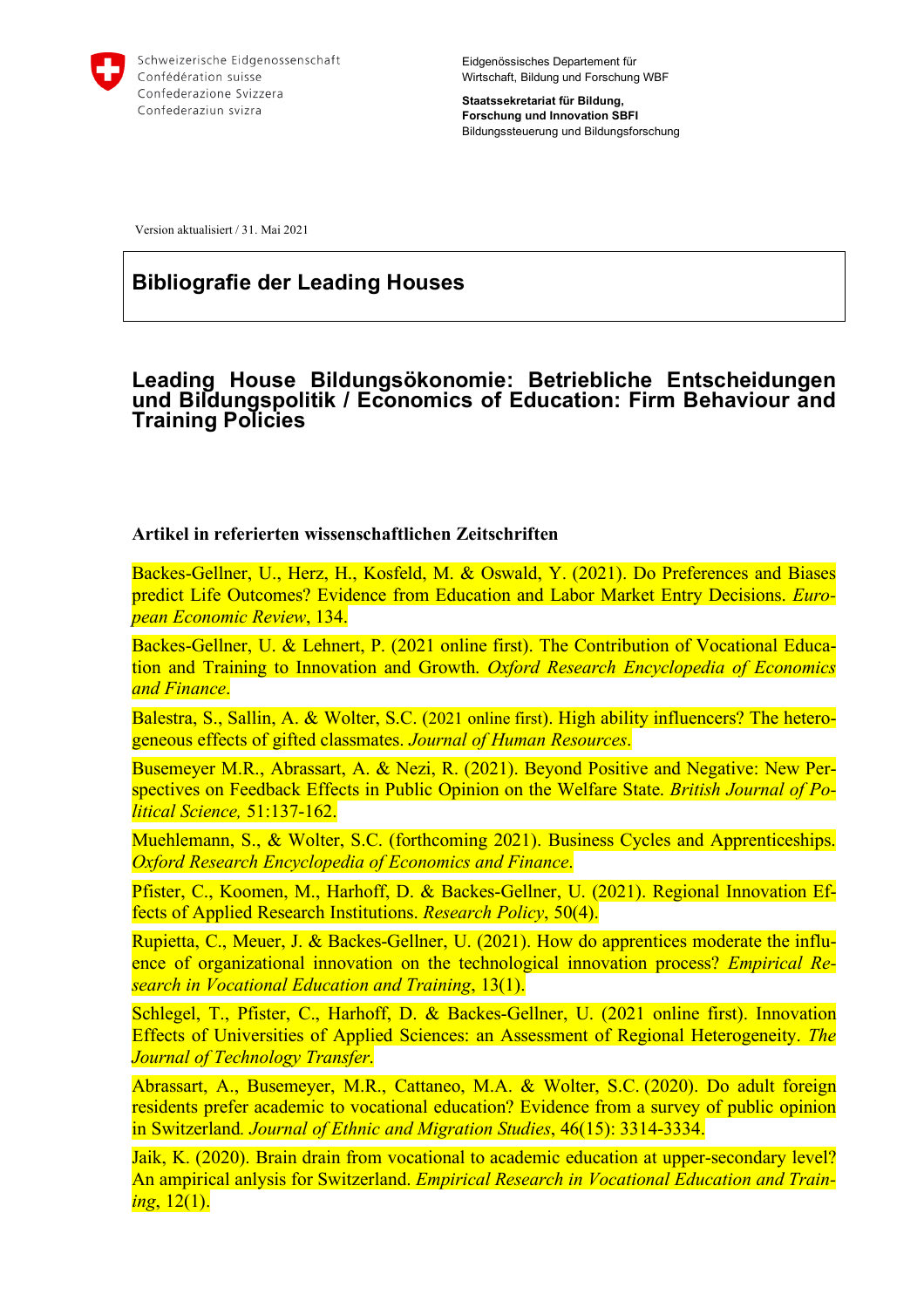Lehnert, P., Pfister, C. & Backes-Gellner, U. (2020). Employment of R&D personnel after an educational supply shock: Effects of the introduction of Universities of Applied Sciences in Switzerland. *Labour Economics*, 66.

Pregaldini, D., Backes-Gellner, U. & Eisenkopf, G. (2020). Girls' preferences for STEM and the effects of classroom gender composition: new evidence from a natural experiment. *Journal of Economic Behavior & Organization*, 178: 102-123.

Tuor Sartore, S. & Backes-Gellner, U. (2020). Educational diversity and individual pay: The advantages of combining academic and VET graduates in the workplace. *Empirical Research in Vocational Education and Training,* 12: 1-21.

Zumbühl, M., Dohmen, T. & Pfann, D. (2020 online first). Parental involvement and the intergenerational transmission of economic preferences, attitudes and personality traits. *The Economic Journal*.

Abrassart, A. & Wolter, S.C. (2020). Investigating the image deficit of VET: occupational prestige ranking depending on the educational requirements and the skill content of occupations. *Journal of European Social Policy,* 30(2020)2: 225-240.

Cattaneo, M. A., Lergetporer, P., Schwerdt, G., Werner, K., Woessmann, L. & Wolter, S. C. (2020). Information Provision and Preferences for Education Spending: Evidence from Representative Survey Experiments in three Countries. *European Journal of Political Economy*, 63.

Gloor, J. L., Morf, M.C., Paustian-Underdahl, S. & Backes-Gellner, U. (2020). Fix the Game, Not the Dame: Restoring Equity in Leadership Evaluations. *Journal of Business Ethics*, 161: 497–511.

Luethi, S. & Wolter, S. C. (2020). Are Apprenticeships Business Cycle Proof? *Swiss Journal of Economics and Statistics,* 156(3).

Rinawi, M. & Backes-Gellner, U. (2020). Firms' method of pay and the retention of apprentices. *Oxford Economic Papers*, 72(1): 269–291.

Diem, A. & Wolter, S. C. (2019). A place too crowded to study: The impact of student cohort growth on the probability of university dropout. *Hungarian Educational Research Journal*, 9(2): 189-212.

Jaik, K. & Wolter, S. C. (2019). From dreams to reality: market forces and changes from occupational intention to occupational choice. *Journal of Education and Work*, 42(4): 320-334.

Oggenfuss, C. & Wolter, S. C. (2019). Are they coming back? The mobility of university graduates in Switzerland. *Review of Regional Research*, 2: 189-208.

Rinawi, M. & Backes-Gellner, U. (2019 online first). Labour market transitions after layoffs: the role of occupational skills. *Oxford Economic Papers*.

Ayaita, A., Pull, K., & Backes-Gellner, U. (2019). You Get What You 'Pay' For: Academic Attention, Career Incentives and Changes in Publication Portfolios of Business and Economics Researchers. *Journal of Business Economics*, 89(3): 273-290.

Meuer, J., Tröster, C., Angstmann, M., Backes-Gellner, U. & Pull, K. (2019). Embeddedness and the repatriation intention of assigned and self-initiated expatriates. *European Management Journal*, 37(6): 784-793.

Meuer, J., Kluike, M., Backes-Gellner, U. & Pull, K. (2019). Using expatriates for adapting subsidiaries employment modes to different market economies: a comparative analysis of US subsidiaries in Germany, the UK and Switzerland. *European Journal of International Management*, 13(3): 328-353.

Moretti, L., Mayerl, M., Muehlemann, S. Schloegl, P. & Wolter, S.C. (2019). So Similar and Yet so Different: A firm's net costs and post-training benefits from apprenticeship training in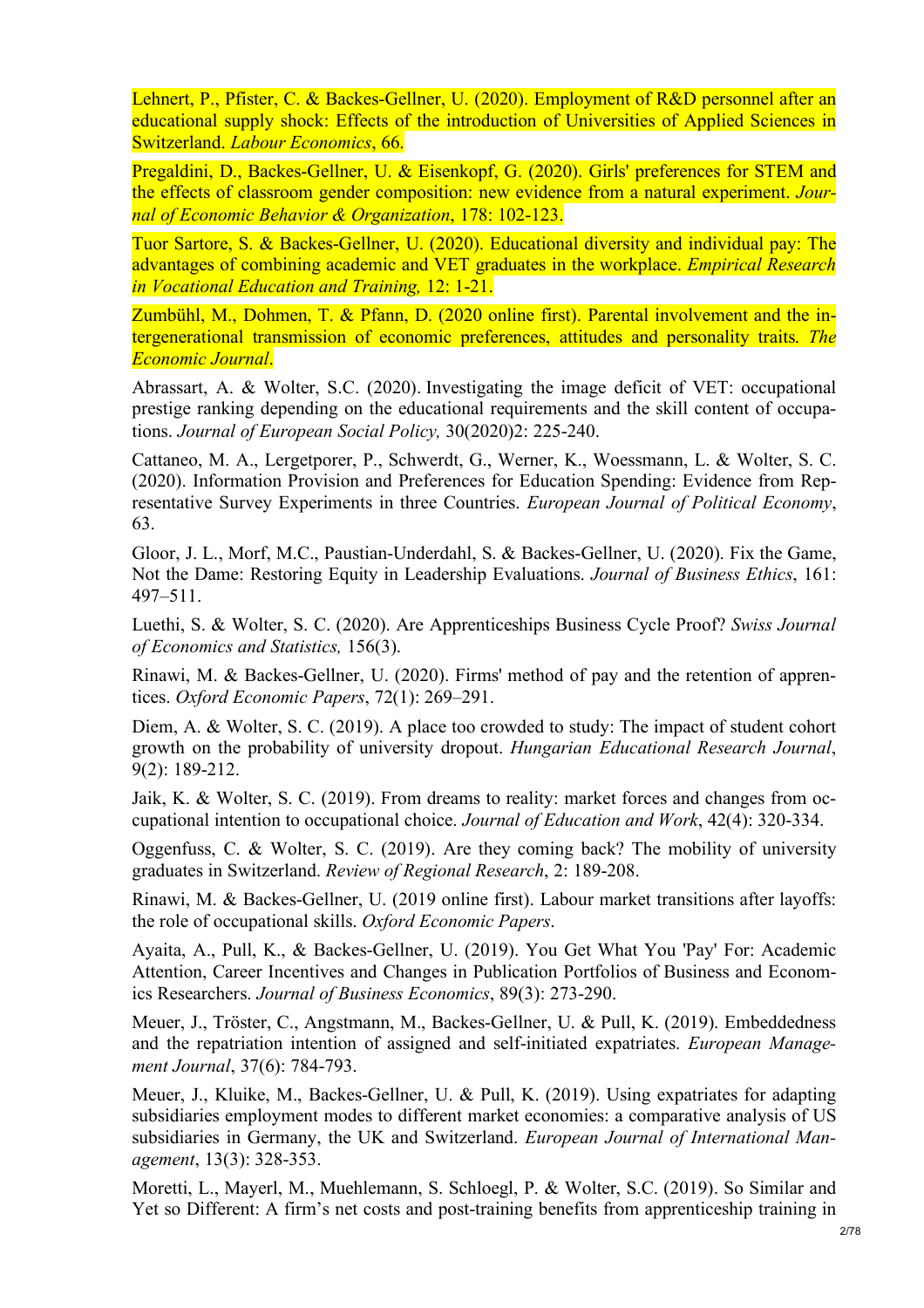Austria and Switzerland. *Evidence-Based HRM*, 7(2): 229-246.

Rupietta, C. & Backes-Gellner, U. (2019). Combining knowledge stock and knowledge flow to generate superior incremental innovation performance - Evidence from Swiss manufacturing. *Journal of Business Research*, 94: 209-222.

Rupietta, C. & Backes-Gellner, U. (2019). How firms' participation in apprenticeship training fosters knowledge diffusion and innovation. *Journal of Business Economics*, 89(5): 569-597.

Abrassart, A., Busemeyer, M.R., Cattaneo, M.A. & Wolter, S.C. (2018 online first): Do adult foreign residents prefer academic to vocational education? Evidence from a survey of public opinion in Switzerland. *Journal of Ethnic and Migration Studies*.

Backes-Gellner, U., Bäker, A. & Pull, K. (2018). The opportunity costs of becoming a dean: Does leadership in academia crowd out research? *Schmalenbach Business Review,* 70(2): 189- 208.

Caves, K. & Balestra, S. (2018). The impact of high school exit exams on graduation rates and achievement. *The Journal of Educational Research, 111*(2): 186-200.

Denzler, S., Wolter, S.C. (2018). Does political orientation affect the choice of a university major? *Studies in Higher Education,* 43(11): 1868–1881.

Eggenberger, C., Rinawi, M., Backes-Gellner, U. (2018). Occupational Specificity: A new Measurement Based on Training Curricula and its Effect on Labor Market Outcomes. *Labour Economics,* 51: 97-107.

Hoeschler, P., Balestra, S., Backes-Gellner, U. (2018). The Development of Non-Cognitive Skills in Adolescence. *Economics Letters,* 163: 40- 45.

Mohrenweiser, J., Zwick, T. & Backes-Gellner, U. (2018). Poaching and Firm Sponsored Training. *British Journal of Industrial Relations,* 57(1): 143-181.

Muehlemann, S. & Strupler, M. (2018). Hiring costs and labor market tightness. *Labour Economics,* 52: 122-131.

Pfeifer, H. & Backes-Gellner, U. (2018). Another piece of the puzzle: Firms' investment in training as production of optimal skills inventory. *Empirical Research in Vocational Education and Training,* 10(6).

Tausch, F. & Zumbuehl, M. (2018). Stability of risk attitudes and media coverage of economic news. *Journal of Economic Behavior*, 150: 295-310.

Backes-Gellner, U., Rupietta, C. & Tuor Sartore, S. (2017). Reverse Educational Spillovers at the Firm Level. *Evidence-based HRM: a Global Forum for Empirical Scholarship,* 5(1): 80- 106.

Balestra, S. & Backes-Gellner, U. (2017). Heterogeneous Returns to Education Over the Wage Distribution: Who Profits the Most? *Labour Economics,* 44: 89-105.

Balestra, S. & Backes-Gellner, U. (2017). When a Door Closes, a Window Opens? Long-Term Labor Market Effects of Involuntary Separations. *German Economic Review,* 18(1): 1- 21.

Buser, T., Peter, N., Wolter, S. C. (2017). Gender, competitiveness and study choices in high school - evidence from Switzerland. *American Economic Review (Papers&Proceedings)*, 107(5): 125-130.

Cattaneo, M. A., Oggenfuss, C., Wolter, S. C. (2017). The more, the better? The impact of instructional time on student performance. *Education Economics*, 25(5): 433-445.

Muehlemann, Samuel; Wolter, Stefan C. (2017): Can Spanish firms offer dual apprenticeships without making a net investment? Empirical evidence based on ex ante simulations of different training scenarios. *Evidence-based HRM*, 5(1): 107-118.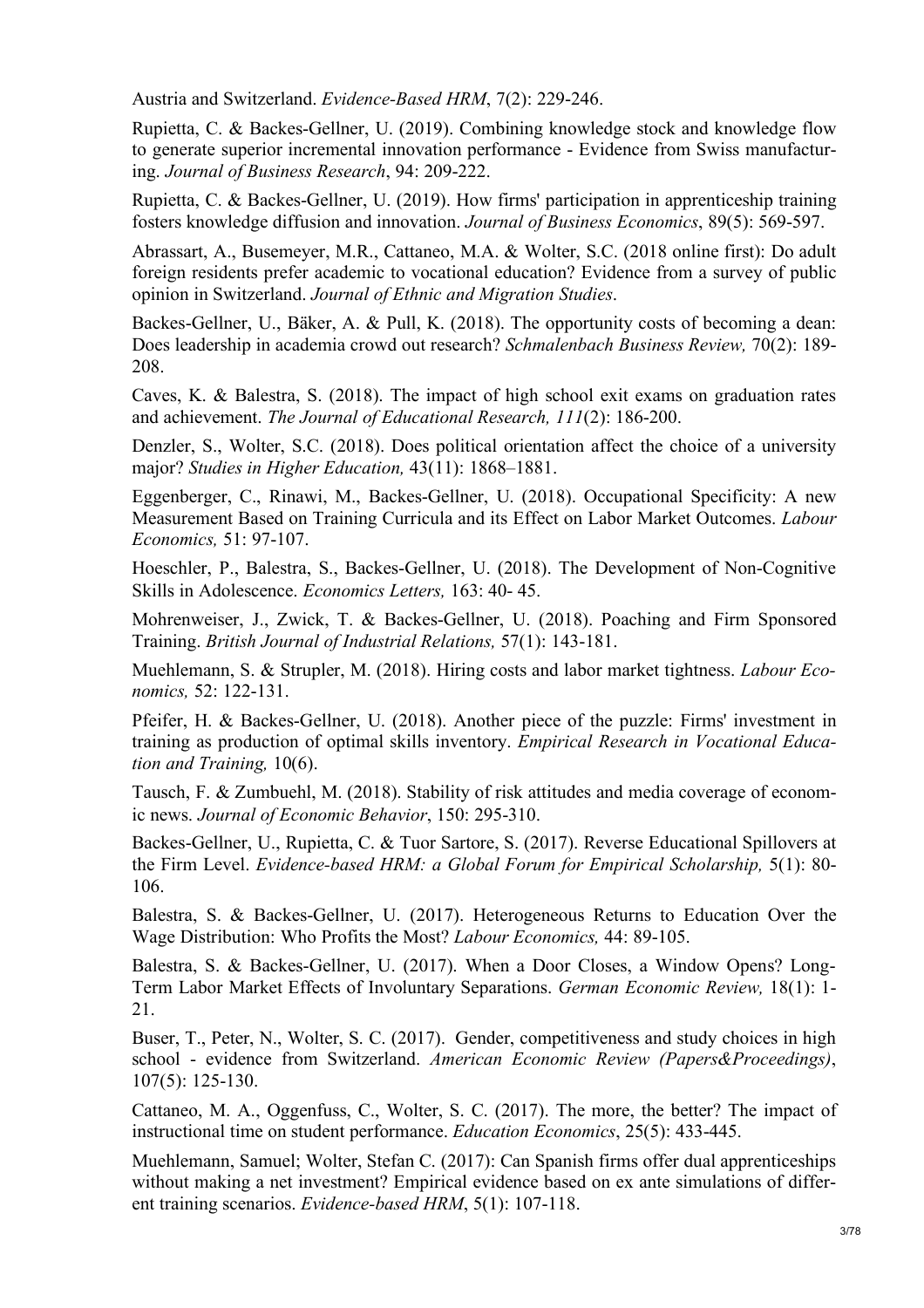Pfister, C., Tuor Sartore, S. & Backes-Gellner, U. (2017). The Relative Importance of Type of Education and Subject Area: Empirical Evidence for Educational Decisions. *Evidence-based HRM: a Global Forum for Empirical Scholarship,* 5(1): 30-58.

Pull, K., Pferdmenges, B. & Backes-Gellner, U. (2017). Do research training groups operate at optimal size? *Schmalenbach Business Review,* 18(2): 129-145.

Strupler Leiser, M. & Wolter, S. C. (2017): Empirical evidence on the effectiveness of social public procurement policy: The case of the Swiss apprenticeship training system. *LABOUR*, 31(2): 204–222.

Backes-Gellner, U., Kluike, M., Pull, K., Schneider, M.R. & Teuber, S. (2016). Human resource management and radical innovation. A fuzzy-set QCA of US multinationals in Germany, Switzerland, and the UK. *Journal of Business Economics,* 86(7): 751-772.

Bäker, A., Breuninger, S., Muschallik, J., Pull, K. & Backes-Gellner, U. (2016). Time to Go? (Inter)National Mobility and Appointment Success of Young Academics. *Schmalenbach Business Review,* 17(3): 401-421.

Blatter, M., Muehlemann, S., Schenker, S. & Wolter, S.C. (2016). Hiring Costs for Skilled Workers and the Supply of Firm-Provided Training. *Oxford Economic Papers,* 68(1): 238- 257.

Janssen, S. & Backes-Gellner, U. (2016). Occupational Stereotypes and Gender-Specific Job Satisfaction. *Industrial Relations,* 55(1): 71-91.

Janssen, S., Tuor Sartore, S.N. & Backes-Gellner, U. (2016). Discriminatory Social Attitudes and Varying Gender Pay Gaps within Firms. *Industrial and Labor Relations Review,* 69(1): 253-279.

Muehlemann, S. & Pfeifer, H. (2016). The structure of hiring costs in Germany. *Industrial Relations,* 55(2): 193-218*.*

Teuber, S., Backes-Gellner, U. & Ryan, P. (2016). How companies adjust their span of control to national institutions: evidence from matched-pair engineering companies. *DBW,* 76(4): 255-273.

Backes-Gellner, U., Mohrenweiser, J. & Pull, K. (2015). The effectiveness of codetermination laws in cooperative and adversarial employment relations: When does regulation have bite? *Economic and Industrial Democracy,* 36(2): 215-238.

Backes-Gellner, U., Werner, A. & Mohnen, A. (2015). Effort Provision in Entrepreneurial Teams - Effects of Team Size, Free-Riding and Peer Pressure. *Journal of Business Economics,* 85(3): 205-230.

Bessey, D. & Backes-Gellner, U. (2015). Staying Within or Leaving the Apprenticeship System? Revisions of Educational Choices in Apprenticeship Training. *Jahrbücher für Nationalökonomie und Statistik,* 235(6): 539-552.

Cattaneo, M.A. & Wolter, S.C. (2015). Better Migrants: better PISA Results. Findings from a Natural Experiment. *IZA Journal of Migration,* 4: 1-19.

Jansen, A., Strupler Leiser, M., Wenzelmann, F. & Wolter, S.C. (2015). Labor market deregulation and apprenticeship training profitability - a comparison of German and Swiss employers. *European Journal of Industrial Relations,* 21(4) 353–368.

Meuer, J., Rupietta, C. & Backes-Gellner, U. (2015). Layers of co-existing innovation systems. *Research Policy,* 44(4): 888-910.

Müller, B. & Schweri, J. (2015). How specific is apprenticeship training? Evidence from inter-firm and occupational mobility after graduation. *Oxford Economic Papers*, 67(4): 1057- 1077.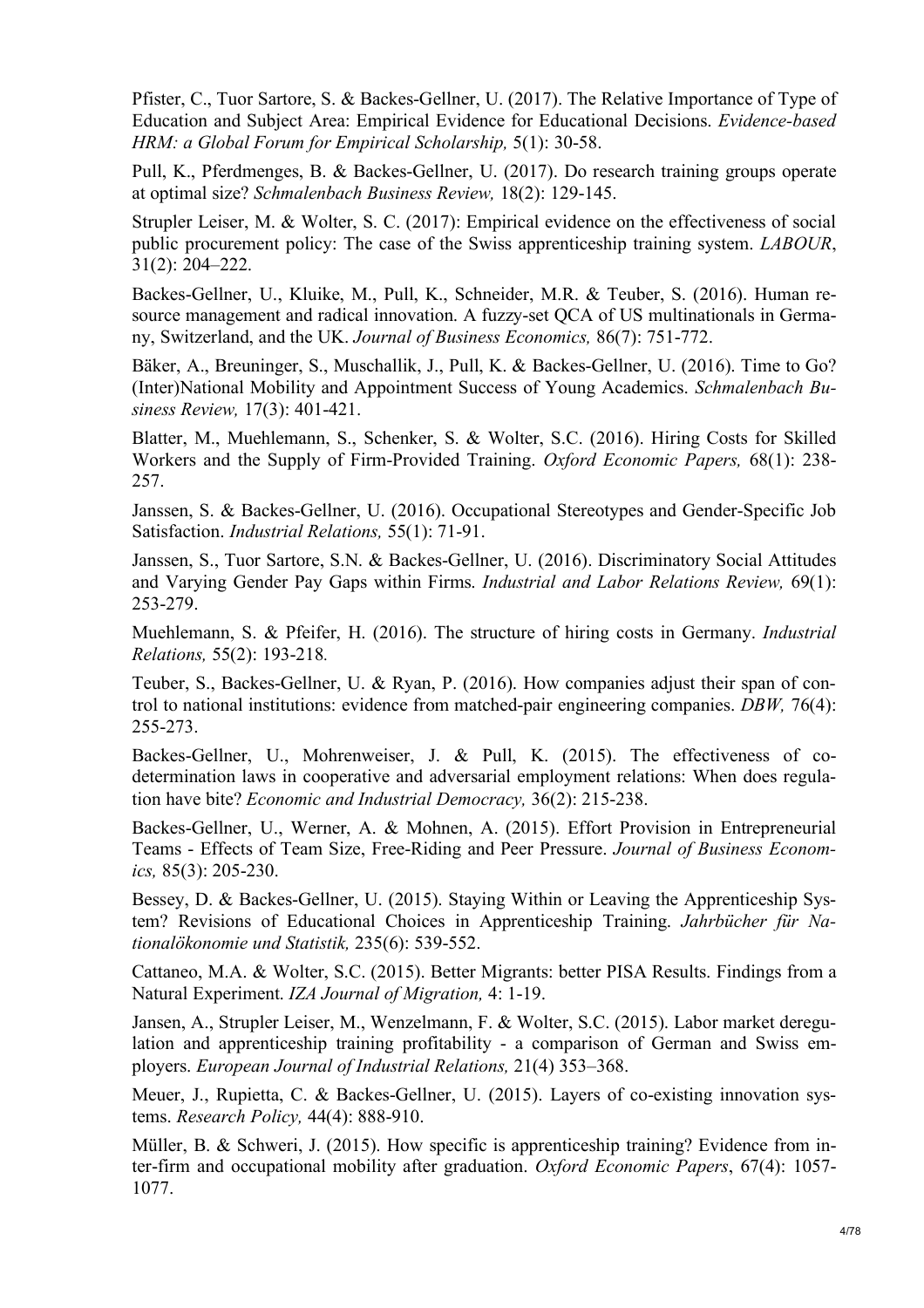Pull, K., Pferdmenges, B. & Backes-Gellner, U. (2015). Composition of junior research groups and PhD completion rate: disciplinary differences and policy implications. *Studies in Higher Education,* 41(11): 2061-2077.

Backes-Gellner, U. & Oswald, Y. (2014). Learning for a bonus: How financial incentives interact with preferences. *Journal of Public Economics,* 118: 52-61.

Backes-Gellner, U., Tuor, S.N. & Oswald, Y. (2014). Part-time Employment - Boon to Women but Bane to Men? New Insights on Employer-Provided Training. *Kyklos,* 67(4): 463-481.

Backes-Gellner, U. & Geel, R. (2014). A Comparison of Career Success between Graduates of Vocational and Academic Tertiary Education. *Oxford Review of Education,* 40(2): 266- 291.

Diem, A. & Wolter S.C. (2014). Overeducation among Swiss University Graduates: Determinants and Consequences. *Journal for Labour Market Research,* 47(4): 313-328.

Hof, S. (2014). Does private tutoring work? The effectiveness of private tutoring: a nonparametric bounds analysis. *Education Economics,* 22(4): 347-366.

Hof S. & Strupler Leiser, M. (2014). Teaching in vocational education as a second career, *Empirical Research in Vocational Education and Training,* 6(8): 1-13.

Kriechel, B., Mühlemann, S., Pfeifer, H. & Schütte, M. (2014). Works councils, collective bargaining and apprenticeship training. *Industrial Relations,* 53(2): 199-222.

Moog, P., Werner, A., Houweling, S. & Backes-Gellner, U. (2015 first published online 04.07.2014). The Impact of Skills, Working Time Allocation and Peer Effects on the Entrepreneurial Intentions of Scientists. *Journal of Technology Transfer,* 40(3): 493-511.

Mühlemann, S. (2014). Training participation of internationalized firms: establishment-level evidence for Switzerland. *Empirical Research in Vocational Education and Training,* 6(5): 1- 11.

Mühlemann, S. & Wolter, S.C. (2014). Return on investment of apprenticeship systems for enterprises: Evidence from cost-benefit analyses, *IZA Journal of Labor Policy,* 3(25).

Müller, B. & Wolter, S.C. (2014). The Role of Hard-to-Obtain Information on Ability for the School-to-Work Transition. *Empirical Economics,* 46(4): 1447-1471.

Tuor Sartore, S.N. & Backes-Gellner, U. (2014). Employer-Supported Training as a Non-Wage Compensation Component. *DBW,* 74(2): 87-105.

Wolter, S. C.; Diem, A. & Messer, D. (2014). Drop-outs from Swiss Universities: an empirical analysis of data on all students between 1975 and 2008. *European Journal of Education*, 49(4): 471-483.

Backes-Gellner, U., Futagami, S., Teuber, S. & Willi, A. (2013). Differences in Initial Training and Wages of Japanese Engineering and Retailing Companies - Who Pays for Higher Training Costs? *International Journal of Management Research and Business Strategy,* 2(4): 61-76.

Backes-Gellner, U. & Moog, P. (2013). The Disposition to become an Entrepreneur and the Jacks-of-all-Trades in Social and Human Capital. *Journal of Socio-Economics,* 47: 55-72.

Backes-Gellner, U. & Pull, K. (2013). Tournament Compensation Systems, Employee Heterogeneity, and Firm Performance. *Human Resource Management,* 52(3): 375-398.

Backes-Gellner, U. & Veen, S. (2013). Positive effects of ageing and age diversity in innovative companies - large-scale empirical evidence on company productivity. *Human Resource Management Journal,* 23(3): 279-295.

Becker, S.O., Messer, D. & Wolter, S.C. (2013). A Gift is not always a Gift: Heterogeneity and Long Term Effects in a Gift Exchange Experiment. *Economica,* 80(318): 345-371.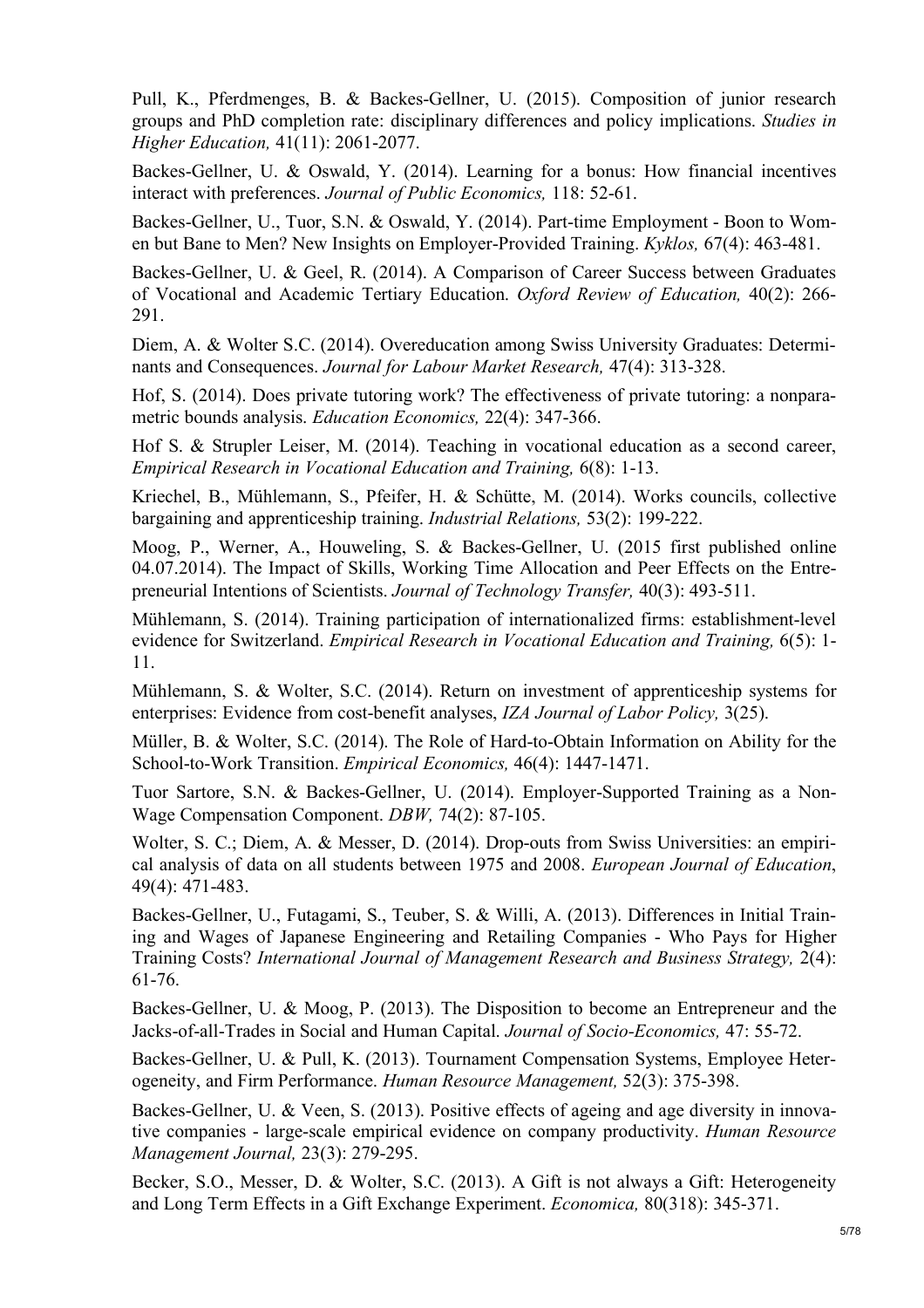Diem, A. & Wolter, S.C. (2013). Who is afraid of School Choice? *Swiss Journal of Sociology,* 39(1): 57-80.

Diem, A. & Wolter, S.C. (2013). The Use of Bibliometrics to measure Research Performance in Education Sciences. *Research in Higher Education,* 54(1): 86-114.

Joecks, J., Pull, K. & Backes-Gellner, U. (2013). Childbearing and (Female) Research Productivity - A Personnel Economics Perspective on the Leaky Pipeline. *Journal of Business Economics* 84(4): 517-530.

Mühlemann, S., Braendli, R. & Wolter, S.C. (2013). Invest in the Best or compensate the Weak? An Empirical Analysis of the Heterogeneity of Firm's Provision of Human Capital. *Evidence Based Human Resource Management (EBHRM)* 1(1): *80-95.*

Mühlemann, S., Ryan, P. & Wolter, S.C. (2013). Monopsony Power, Pay Structure, and Training. *Industrial and Labor Relations Review* 66(5): 1095-1112.

Pfeifer, C., Janssen, S., Yang, P. & Backes-Gellner, U. (2013). Effects of Training on Employee Suggestions and Promotions: Evidence from Personnel Records. *Schmalenbach Business Review* 65(3): 270-287.

Ryan, P., Backes-Gellner, U., Teuber, S. & Wagner, K. (2013). Apprentice pay in Britain, Germany and Switzerland: Institutions, market forces and market power. *European Journal of Industrial Relations* 19(3): 201-220.

Yang, P., Janssen, S., Pfeifer, C. & Backes-Gellner, U. (2013). Careers and productivity in an internal labor market. *Zeitschrift für Betriebswirtschaft* 83(2): 121-143.

Backes-Gellner, U. & Geel, R. (2012). Earning While Learning: When and How Student Employment is Beneficial. *Labour* 26(3): 313-340.

Backes-Gellner, U. & Schneider, M.R. (2012). Economic Crises and the Elderly. *Gerontology* 58(2): 188-192.

Blatter, M., Mühlemann, S. & Schenker, S. (2012). The Costs of Hiring Skilled Workers. *European Economic Review* 56(1): 20-35.

Berger, J-L. & D'Ascoli, Y. (2012). Motivations to Become Vocational Education and Training Educator: A Person-oriented Approach. *Vocations and Learning* 5(3): 225-249*.*

Peter, N. & Buser, T. (2012). Multitasking. *Experimental Economics* 15(4): 641-655.

Pfeifer, C., Janssen, S., Yang, P. & Backes-Gellner, U. (2012). Training Participation of a Firm's Aging Workforce. *Empirical Research in Vocational Education and Training* 4(2): 131-147.

Schwerdt, G., Messer D., Wössmann L. & Wolter S.C. (2012). The Impact of an Adult Education Voucher Program: Evidence from a Randomized Field Experiment. *Journal of Public Economics* 96(7-8): 569–583.

Backes-Gellner, U. (2011). Rankings upon Rankings - and no End in Sight - Discussion of "Quantitative and Qualitative Rankings of Scholars" by Rost and Frey. *Schmalenbach Business Review* 63(1): 99-108.

Backes-Gellner, U. & Geel, R. (2011). Occupational Mobility Within and Between Skill Clusters: An Empirical Analysis Based on the Skill-Weights Approach. *Empirical Research in Vocational Education and Training* 3(1): 21-38.

Backes-Gellner, U., Mohrenweiser, J. & Marginson, P. (2011). What triggers the establishment of a works council? *Economic and Industrial Democracy* 33(2): 295-316.

Backes-Gellner, U., Mohrenweiser, J. & Jirjahn, U. (2011). Works Councils and Learning: On the Dynamic Dimension of Codetermination. *Kyklos* 64(3): 427-447.

Backes-Gellner, U., Schneider, M.R. & Veen, S. (2011). Effect of Workforce Age on Quanti-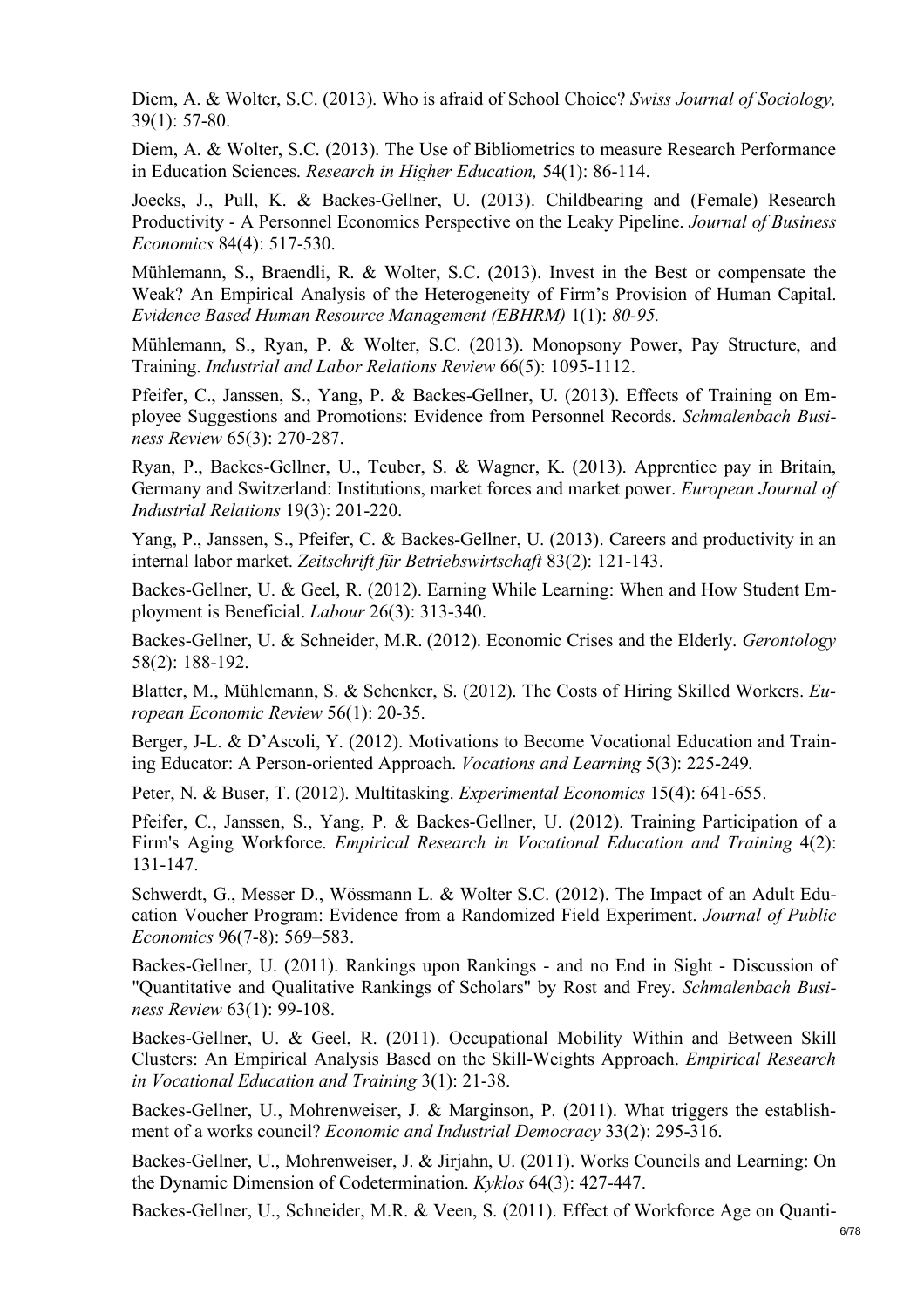tative and Qualitative Organizational Performance: Conceptual Framework and Case Study Evidence. *Organization Studies* 32(8): 1103-1121.

Busemeyer, M.R., Cattaneo, M.A. & Wolter, S.C. (2011). Individual Policy Preferences for Vocational versus Academic Education. Micro Level Evidence for the Case of Switzerland. *Journal of European Social Policy* 21(3): 253-273.

Cattaneo, M.A. (2011). New estimation of private returns to higher professional education and training, *Empirical Research in Vocational Education and Training* 3(2): 71-84.

Denzler, S.& Wolter, S.C. (2011). Distance-to-university and study decisions: A research note. *Swiss Political Science Review* 16(4): 807-809.

Mühlemann, S. & Wolter, S.C. (2011). Firm-sponsored Training and Poaching Externalities in Regional Labor Markets. *Regional Science and Urban Economics* 41(6): 560-570.

Schweri, J., Hartog, J. & Wolter, S.C. (2011). Do Students Expect Compensation for Wage Risk?, *Economics of Education Review* 30(2): 215-227.

Teuber, S., Ryan, P., Thelen, K. & Wagner, K. (2011). Duale Ausbildung und Personalpolitik - So gleich und doch so fremd? Eine vergleichende Untersuchung im Industriesektor zwischen Deutschland und der Schweiz. *DBW* 71(3): 217-233*.*

Backes-Gellner, U., Tuor, S. & Wettstein, D. (2010). Differences in the educational paths of entrepreneurs and employees. *Empirical Research in Vocational Education and Training*  2(23): 85-105*.*

Backes-Gellner, U. & Mohrenweiser, J. (2010). Die Wirkung des Betriebsverfassungsgesetzes am Beispiel der Freistellung von Betriebsräten – ein Beitrag zur Rechtstatsachenforschung. *Jahrbücher für Nationalökonomie und Statistik* 230(4): 420-435.

Backes-Gellner, U. & Schlinghoff, A. (2010). Career Incentives and "Publish or Perish" in German and US Universities. *A Journal of Issues and Studies* 42(3): 26-53.

Backes-Gellner, U. & Wolter, C. (2010). Guest editorial. *International Journal of Manpower*  31(5): 492-494.

Tuor, S. & Backes-Gellner, U. (2010). Risk-Return Trade-Offs to Different Educational Paths: Vocational, Academic and Mixed. *International Journal of Manpower* 31(5): 495-519.

Backes-Gellner, U. & Mohrenweiser, J. (2010). Apprenticeship Training, what for: Investment or Substitution? *International Journal of Manpower* 31(5): 545-562.

Backes-Gellner, U., Geel, R. & Mure, J. (2010). Specificity of Occupational Training and Occupational Mobility: An Empirical Study Based on Lazear's Skill-Weights Approach. *Education Economics* 18: 1-17.

Messer, D. & Wolter, S.C. (2010). Time-to-degree and the business cycle, *Education Economics* 18(1): 111-123.

Backes-Gellner, U. & Tuor, S.N. (2010). Avoiding Labor Shortages by Employer Signaling - On the Importance of Good Work Climate and Labor Relations. *Industrial and Labor Relations Review*. 63(2): 271-286.

Denzler, S. & Wolter, S. (2010). Der Einfluss des lokalen Hochschulangebots auf die Studienwahl. *Zeitschrift für Erziehungswissenschaft* 13(4), 683-706.

Mühlemann, S., Pfeifer, H., Walden, G., Wenzelmann, F. & Wolter, S.C. (2010). The Financing of Apprenticeship Training in the Light of Labor Market Regulations. *Labour Economics* 17(5): 799-809.

Mühlemann, S. (2010). Cost and Benefit of Apprenticeship Training: Evidence from Swiss Firms. *Canadian Apprenticeship Journal,* 1(Winter 2010): 45-55.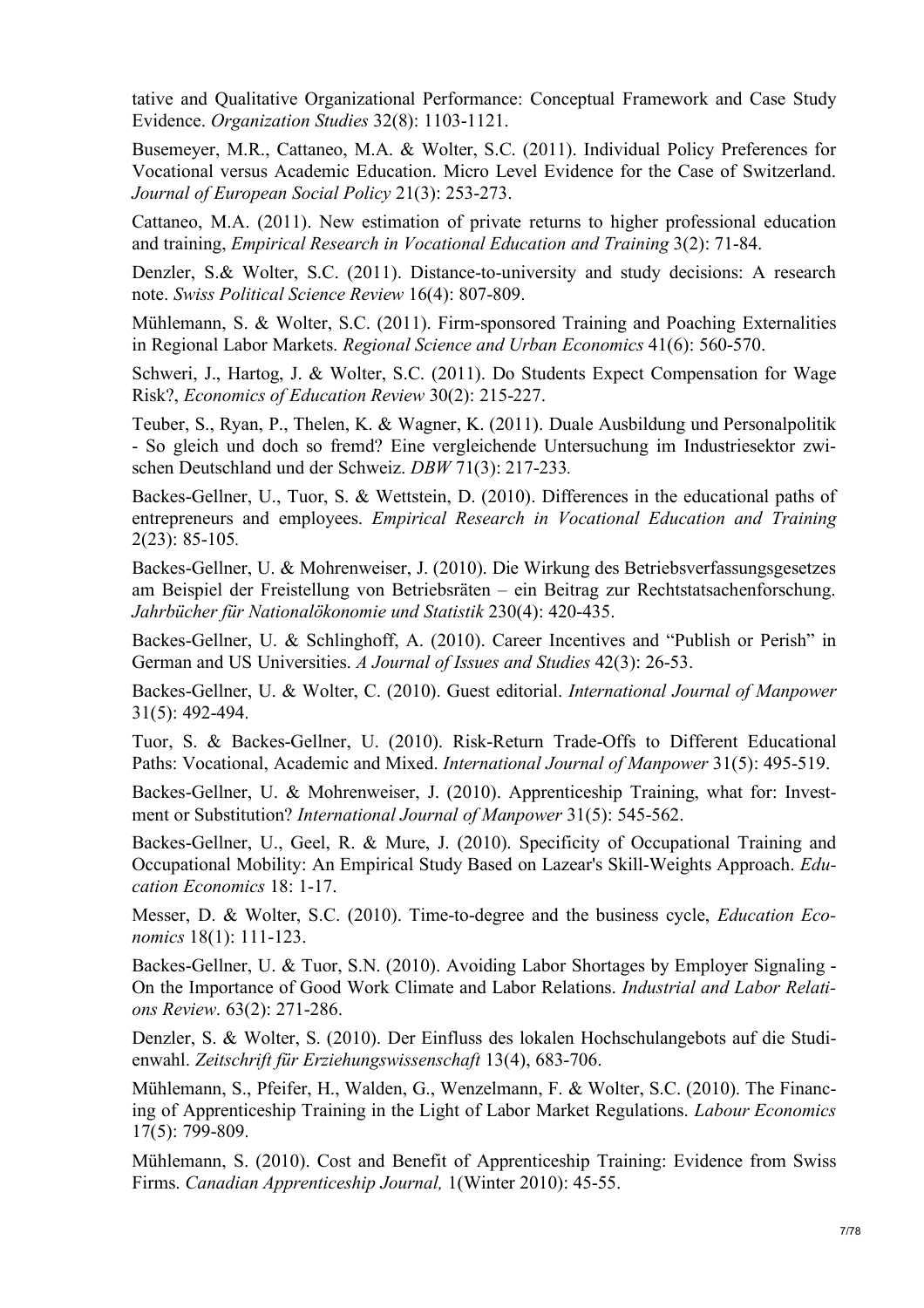Messer, D. & Wolter, S.C. (2009). Kann mit Gutscheinen die Weiterbildungsbeteiligung erhöht werden? *Empirische Pädagogik* 23(4): 410-430.

Wolter, S.C. (2009). Gibt es einen intergenerationellen Konflikt bei Bildungsausgaben? *Zeitschrift für Pädagogik*, Heft 1/2009: 4-16.

Mühlemann, S., Wolter, S.C. & Wüest, A. (2009). Apprenticeship Training and the Business Cycle. *Empirical Research in Vocational Education and Training* 1(2): 173-186.

Backes-Gellner, U., Geel, R. & Mure, J. (2009). Berufliche Bildung und Mobilität: Erklärungen mit Hilfe des Skill-Weights Approach. *Empirische Pädagogik* 23(4): 479-498.

Backes-Gellner, U. & Moog, P. (2009). The Impact of Labour Market Regulations on (Potential) Entrepreneurs: The Case of Germany. *International Journal of Entrepreneurship and Innovation Management* 10(1): 53-70.

Backes-Gellner, U. & Janssen, S. (2009). Skill obsolescence, vintage effects and changing tasks. *Applied Economics Quarterly* 55(1): 83-104.

Dionisius, R., Mühlemann, S., Pfeifer, H., Schönfeld, G., Walden, G., Wenzelmann, F. & Wolter, S.C. (2009). Ausbildung aus Produktions- oder Investitionsinteresse? *Zeitschrift für Berufs- und Wirtschaftspädagogik* 105(2): 267-284.

Mohrenweiser, J. & Zwick, T. (2009). Why do firms train apprentices? The net cost puzzle reconsidered. *Labour Economics*, 16(6): 631-637.

Jacobebbinghaus, P., Mohrenweiser, J. & Zwick, T. (2009). Wie kann die durchschnittliche Ausbildungsquote in Deutschland korrekt gemessen werden? *Wirtschaft- und Sozialstatistisches Archiv*, 3(4): 225-240.

Bertschy, K., Cattaneo, M.A. & Wolter, S.C. (2009). PISA and the Transition to the Labour Market. *LABOUR: Review of Labour Economics and Industrial Relations* 23: 111-137.

Denzler, S. & Wolter, S.C. (2009). Sorting into teacher education: How the institutional setting matters. *Cambridge Journal of Education* 39(4): 423-441.

Dionisius, R., Mühlemann, S., Pfeifer, H., Walden, G., Wenzelmann, F. & Wolter, S.C. (2009). Cost and Benefit of Apprenticeship Training: A Comparison of Germany and Switzerland. *Applied Economics Quarterly* 55(1): 7-37.

Backes-Gellner, U. & Moog, P. (2009). Social capital and the willingness to become selfemployed: Is There a Difference between Women and Men? *Journal of International Studies of Management & Organisation*, 39/2.

Janssen, S. & Pfeifer, C. (2009). Betriebsinterne Arbeitsmärkte, Hierarchien und Neueinstellungen: Eine empirische Untersuchung mit Personaldaten. *Zeitschrift für Betriebswirtschaft*  79(5): 633-662.

Cattaneo, M.A. & Wolter, S.C. (2009). Are the Elderly a Threat to Educational Finances? *European Journal of Political Economy* 25: 225-236.

Backes-Gellner, U., Bessey, D., Pull, K. & Tuor, S.N. (2008). What Behavioural Economics Teaches Personnel Economics. *Die Unternehmung. Swiss Journal of Business Research and Practice*: Versus Verlag, 62(2008)3: 217-234.

Backes-Gellner, U. & Veen, S. (2008). The consequences of central examinations on educational quality standards and labour market outcomes. *Oxford Review of Education*, 34(2008)5, 569-588.

Wolter, S.C. (2008). Ausbildungskosten und -nutzen und die betriebliche Nachfrage nach Lehrlingen. *Perspektiven der Wirtschaftspolitik*, Vol. 9 (S1): 90-108.

Backes-Gellner, U. & Werner A. (2007). Entrepreneurial Signaling via Education: A Success Factor for Innovative Start-Ups. *Small Business Economics*, 29, 1-2: 173-190.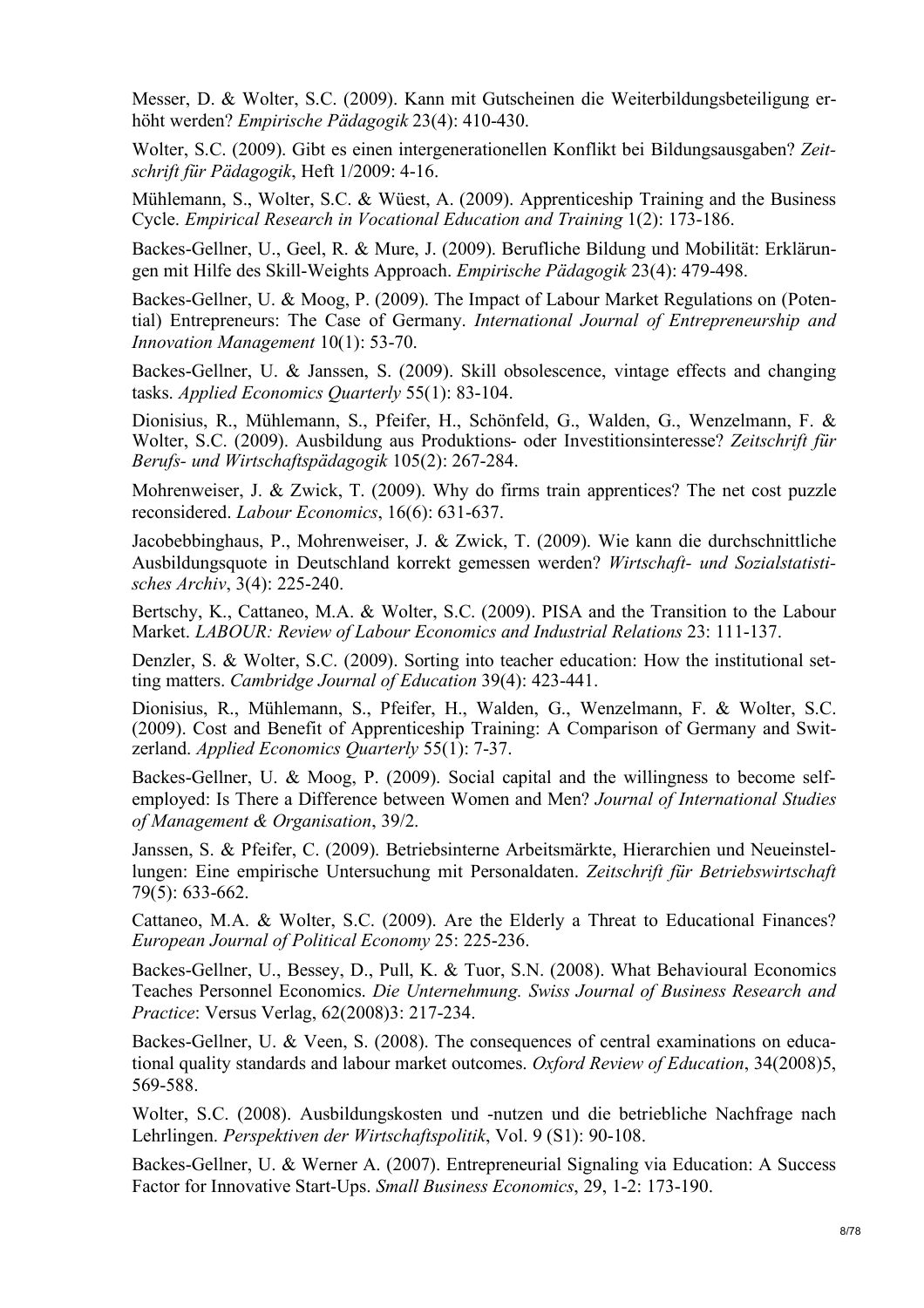Backes-Gellner, U & Moog, P. (2007). The Impact of Labour Market Regulations on (Potential) Entrepreneurs - The Case of Germany, *International Journal of Technology Management*.

Backes-Gellner, U., Mure, J. & Tuor, S.N. (2007). The Puzzle of Non-Participation in continuing Training – An Empirical Study of Chronic vs. Temporary Non- Participation. *Journal for Labour Market Research* (ZAF) 2+3, Special Issue: Economics of Apprenticeship and Further Training in Germany and Switzerland.

Cattaneo, M.A., Winkelmann, R. & Hanslin, S. (2007). The Apple Falls Increasingly Far: Parent-Child Correlation in Schooling and The Growth of Post-Secondary Education in Switzerland. *Swiss Journal of Economics and Statistics* 143(2): 133-152.

Grob, U. & Wolter, S.C. (2007). Demographic Change and Public Education Spending: A Conflict between Young and Old? *Education Economics* 15(3): 277-292.

Messer, D. & Wolter, S.C. (2007). Are Student Exchange Programs Worth It? *Higher Education* 54(5): 647-663.

Mühlemann, S., Schweri, J., Winkelmann, R. & Wolter, S.C. (2007). An Empirical Analysis of the Decision to Train Apprentices. *LABOUR: Review of Labour Economics and Industrial Relations* 21(3): 419-441.

Mühlemann, S. & Wolter, S.C. (2007). Regional Effects on Employer Provided Training: Evidence from Apprenticeship Training in Switzerland. *Journal for Labour Market Research*  (ZAF), Special Issue: Economics of Apprenticeship and Further Training in Germany and Switzerland: 135-147.

Mühlemann, S. & Wolter, S.C. (2007). Bildungsqualität, demographischer Wandel, Struktur der Arbeitsmärkte und die Bereitschaft von Unternehmen Lehrstellen anzubieten. *Wirtschaftspolitische Blätter* 54(1): 57-71.

Backes-Gellner, U., Kay, R. & Tuor, S.N. (2006). Technologische Innovation und Strategien zur Beschaffung qualifizierter Arbeitskräfte, *DBW* 66(3): 255 286.

Wolter, S.C., Mühlemann, S. & Schweri, J. (2006). Why some firms train Apprentices and many others do not. *German Economic Review* 7(3): 249-264.

Cattaneo, M.A. & Winkelmann, R. (2005). Earnings differentials between French and German speakers in Switzerland. *Swiss Journal of Economics and Statistics* 141(2): 191-212.

#### **Bücher**

Backes-Gellner, U., Renold, U. & Wolter, S. C. (Eds.) (2020). Economics and Governance of Vocational and Professional Education and Training (including Apprenticeship). Theoretical and empirical results for Researchers and Educational Policy Leaders. Bern: hep Verlag.

Muehlemann S. & Wolter, S.C. (2020). Ausbildung ökonomisch betrachtet. Sieben Lektionen zu Kosten und Nutzen beruflicher Bildung aus Sicht von Unternehmen, Gütersloh: Bertelsmann Stiftung.

Muehlemann, S. & Wolter, S.C. (2019). The economics of apprenticeship training. Seven lessons learned from cost-benefit surveys and simulation, Gütersloh: Bertelsmann Stiftung.

Backes-Gellner, U., Böhringer, C., Cantner, U., Harhoff, D., Hölzle, K. & Schnitzer, M. (2019): Commission of Experts for Research and Innovation – 2019 "Research, Innovation and Technological Performance in Germany". Berlin: Buch- und Offsetdruckerei H. Heenemann GmbH & Co. KG.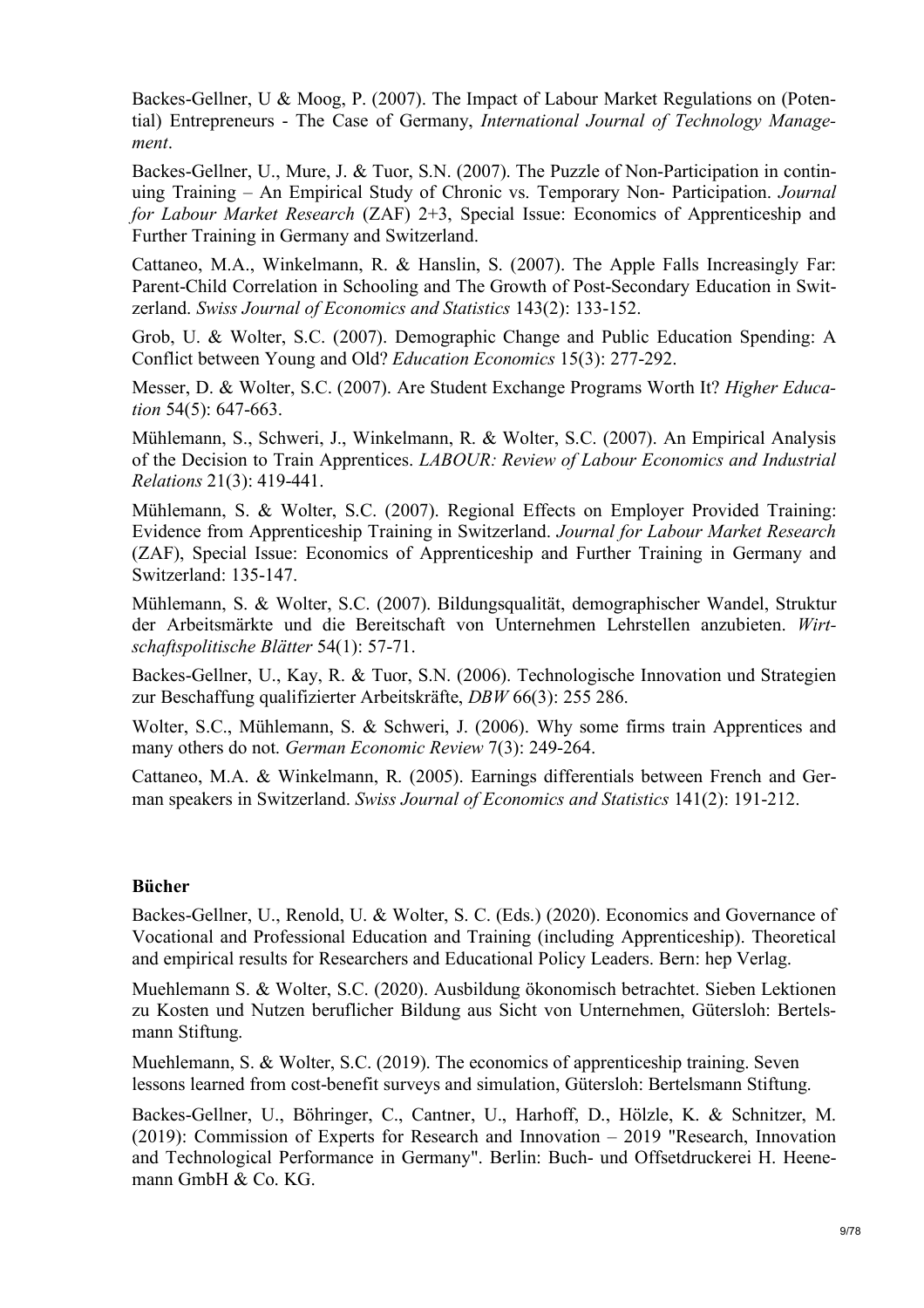Backes-Gellner, U., Böhringer, C., Cantner, U., Harhoff, D., Hölzle, K. & Schnitzer, M. (2019): EFI-Jahresgutachten 2019 "Forschung, Innovation und technologische Leistungsfähigkeit Deutschlands". Berlin: Buch- und Offsetdruckerei H. Heenemann GmbH & Co. KG.

Backes-Gellner, U., Böhringer, C., Cantner, U., Harhoff, D., Ott, I. & Schnitzer, M. (2018): Commission of Experts for Research and Innovation – 2018 "Research, Innovation and Technological Performance in Germany". Berlin: Buch- und Offsetdruckerei H. Heenemann GmbH & Co. KG.

Backes-Gellner, U., Böhringer, C., Cantner, U., Harhoff, D., Ott, I. & Schnitzer, M. (2018): EFI-Jahresgutachten 2018 "Forschung, Innovation und technologische Leistungsfähigkeit Deutschlands". Berlin: Buch- und Offsetdruckerei H. Heenemann GmbH & Co. KG.

Muehlemann, S., Wolter, S.C. & Joho, E. (2018). Apprenticeship training in Italy – a costeffective model for firms? Gütersloh: Bertelsmann Stiftung.

Wolter, S.C. & Joho, E. (2018). Apprenticeship training in England – a cost-effective model for firms? Gütersloh: Bertelsmann Stiftung.

Backes-Gellner, U., Böhringer, C., Cantner, U., Harhoff, D., Ott, I. & Schnitzer, M. (2017): EFI-Jahresgutachten 2017 "Forschung, Innovation und technologische Leistungsfähigkeit Deutschlands". Berlin: Buch- und Offsetdruckerei H. Heenemann GmbH & Co. KG.

Backes-Gellner, U., Böhringer, C., Cantner, U., Harhoff, D., Ott, I. & Schnitzer, M. (2017): Commission of Experts for Research and Innovation – 2017 "Research, Innovation and Technological Performance in Germany". Berlin: Buch- und Offsetdruckerei H. Heenemann  $Gm$ bH & Co. K $G$ .

Backes-Gellner, U., Böhringer, C., Canter, U., Harhoff, D., Ott, I. & Schnitzer, M. (2016): EFI-Jahresgutachten 2016 "Forschung, Innovation und technologische Leistungsfähigkeit Deutschlands". Berlin: Buch- und Offsetdruckerei H. Heenemann GmbH & Co. KG.

Backes-Gellner, U., Böhringer, C., Canter, U., Harhoff, D., Ott, I. & Schnitzer, M. (2016): Commission of Experts for Research and Innovation – 2016 "Research, Innovation and Technological Performance in Germany". Berlin: Buch- und Offsetdruckerei H. Heenemann GmbH & Co. KG.

Backes-Gellner, U., Böhringer, C., Foray, D., Ott, I., Harhoff, D. & Schnitzer, M. (2015): EFI-Jahresgutachten 2015 "Forschung, Innovation und technologische Leistungsfähigkeit Deutschlands". Berlin: Buch- und Offsetdruckerei H. Heenemann GmbH & Co. KG.

Backes-Gellner, U., Böhringer, C., Foray, D., Ott, I., Harhoff, D. & Schnitzer, M. (2015): Commission of Experts for Research and Innovation – 2015 "Research, Innovation and Technological Performance in Germany". Berlin: Buch- und Offsetdruckerei H. Heenemann GmbH & Co. KG.

Wolter, S.C. & Mühlemann S. (2015): Apprenticeship training in Spain – a cost-effective model for firms? Gütersloh: Bertelsmann Stiftung.

Backes-Gellner, U., Böhringer, C., Foray, D., Gerybadze, A., Harhoff, D. & Schnitzer, M. (2014): EFI-Jahresgutachten 2014 "Forschung, Innovation und technologische Leistungsfähigkeit Deutschlands". Berlin: Buch- und Offsetdruckerei H. Heenemann GmbH & Co. KG.

Backes-Gellner, U., Böhringer, C., Foray, D., Gerybadze, A., Harhoff, D. & Schnitzer, M. (2014): Commission of Experts for Research and Innovation – 2014 "Research, Innovation and Technological Performance in Germany". Berlin: Buch- und Offsetdruckerei H. Heenemann GmbH & Co. KG.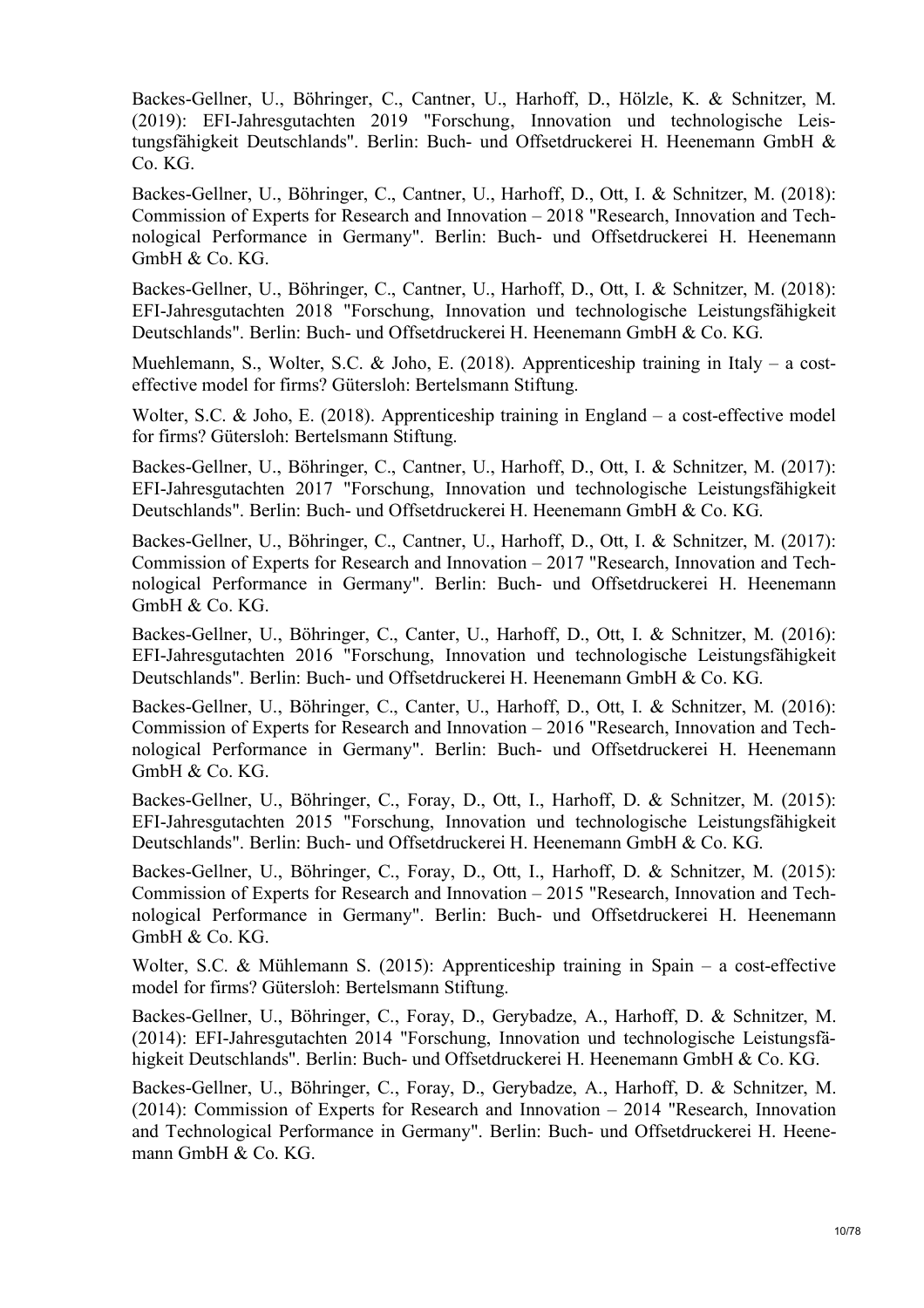Backes-Gellner, U., Böhringer, C., Gerybadze, A., Harhoff, D., Llerena, P. & Schnitzer, M. (2013): EFI-Jahresgutachten 2013 "Forschung, Innovation und technologische Leistungsfähigkeit Deutschlands". Berlin: Buch- und Offsetdruckerei H. Heenemann GmbH & Co. KG.

Backes-Gellner, U., Böhringer, C., Gerybadze, A., Harhoff, D., Llerena, P. & Schnitzer, M. (2013): Commission of Experts for Research and Innovation – 2013 "Research, Innovation and Technological Performance in Germany". Berlin: Buch- und Offsetdruckerei H. Heenemann GmbH & Co. KG.

Backes-Gellner, U., Gerybadze, A., Harhoff, D., Llerena, P., Luther, J. & Schnitzer, M. (2012): EFI-Jahresgutachten 2012 "Forschung, Innovation und technologische Leistungsfähigkeit Deutschlands". Berlin: Buch- und Offsetdruckerei H. Heenemann GmbH & Co. KG.

Backes-Gellner, U., Gerybadze, A., Harhoff, D., Llerena, P., Luther, J. & Schnitzer, M. (2012): Commission of Experts for Research and Innovation – 2012 "Research, Innovation and Technological Performance in Germany". Berlin: Buch- und Offsetdruckerei H. Heenemann GmbH & Co. KG.

Strupler, M. & Wolter, S.C. (2012): Die duale Lehre eine Erfolgsgeschichte - auch für Betriebe. Ergebnisse der dritten Kosten-Nutzen-Erhebung der Lehrlingsausbildung aus der Sicht der Betriebe, Glarus/Chur: Rüegger Verlag.

Ryan, P., Wagner, K., Teuber, S. & Backes-Gellner, U. (2011): Financial aspects of Apprenticeship Training in Germany, Great Britain and Switzerland. Düsseldorf: Setzkasten GmbH.

Backes-Gellner, U., Baumert, J., Becker, U., Börsch-Supan, A., Ehmer, J., Einhäupl, K., Höffe, O., Hüttl, R., Keil, U., Kochsiek, K., Kocka, J., Kohli, M., Lindenberger, U., Müller, B., Nehmer, J., Schnitzer-Ungefug, J., Staudinger, U., Steinhagen-Thiessen, E., Wagner, G. & Wick, G. (2010): More Years, More Life: *Recommendations of the Joint Academy Initiative on Aging.*

Backes-Gellner, U., Baumert, J., Becker, U., Börsch-Supan, A., Ehmer, J., Einhäupl, K., Höffe, O., Hüttl, R., Keil, U., Kochsiek, K., Kocka, J., Kohli, M., Lindenberger, U., Müller, B., Nehmer, J., Schnitzer-Ungefug, J., Staudinger, U., Steinhagen-Thiessen, E., Wagner, G. & Wick, G. (2009): Gewonnene Jahre: *Empfehlungen der Akademiengruppe Altern in Deutschland*. Stuttgart: Wissenschaftliche Verlagsgesellschaft mbH.

Mühlemann, S., Wolter, S.C., Fuhrer, M. & Wüest, A. (2007). Lehrlingsausbildung - ökonomisch betrachtet. Zürich/Chur : Rüegger Verlag.

Mure, J. (2007). Weiterbildungsfinanzierung und Fluktuation. Theoretische Erklärungsansätze und empirische Befunde auf Basis der Skill-Weights Approach. *Beiträge zur Personal- und Organisationsökonomik*. München und Meiring: Reiner Hampp Verlag (Jahrespreis der Universität Zürich).

# **Artikel in Büchern, Handbüchern, Festschriften und Enzyklopädien**

Cattaneo, M.A. & Wolter, S.C. (2021). Selected Findings from 10 Years of Public Opinion Surveys on Education in Switzerland. In: *Public Opinion and the Political Economy of Education Policy around the World.* Eds. by M.R. West and L. Woessmann. Cambridge: MIT Press.

Muehlemann, S. & Wolter, S. C. (2020). The Economics of Vocational Training. In: Bradley, S. and Green, C. (Eds.): The Economics of Education, A Comprehensive Overview. Second Edition, Elsevier. 543-554.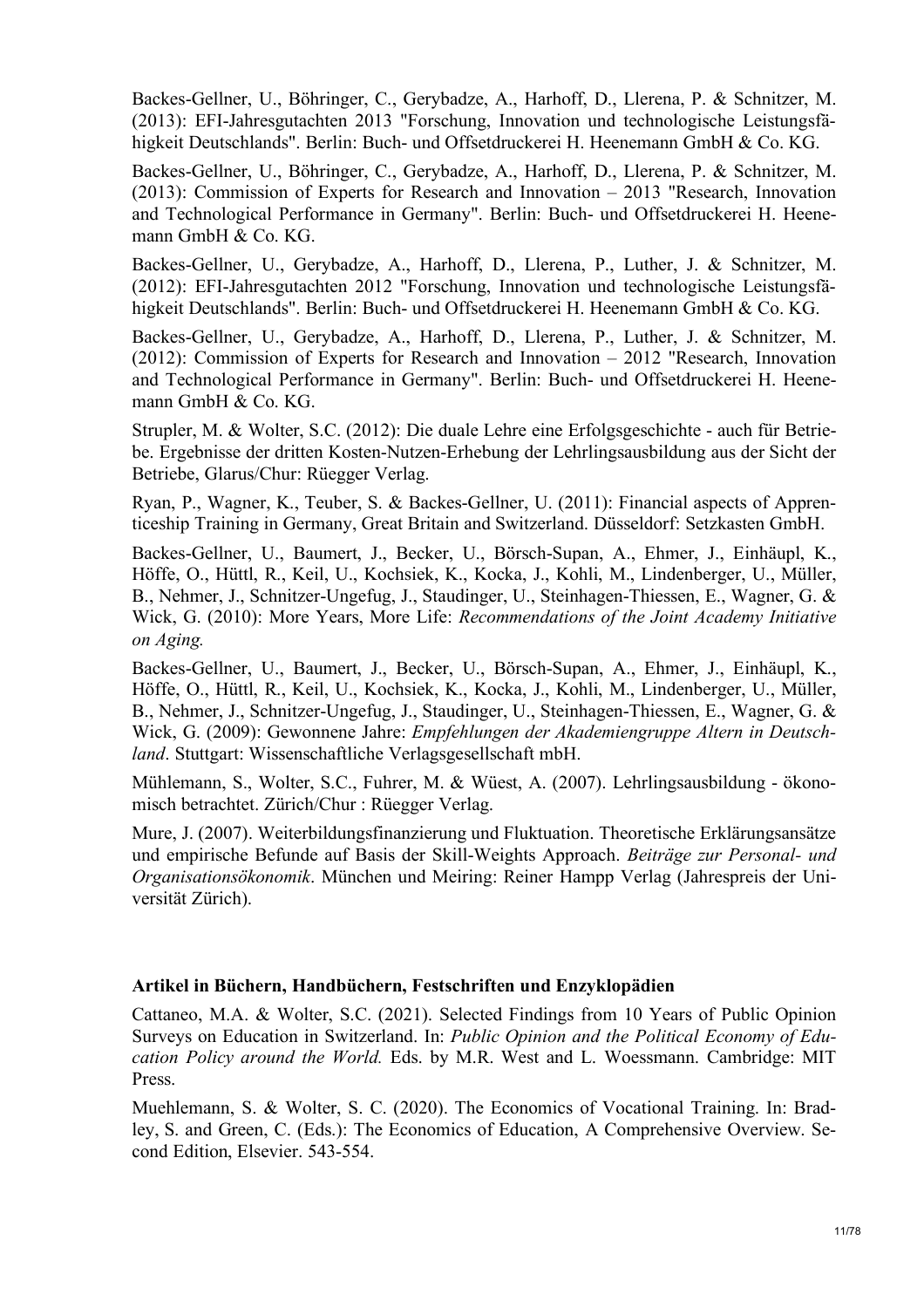Backes-Gellner, U. & Pfister, C. (2019). Beitrag der Berufsbildung zu Innovation. Forschung und Innovation in der Schweiz 2020. Zürich: Staatssekretariat für Bildung, Forschung und Innovation SBFI.

Backes-Gellner, U. & Pfister, C. (2019). The Contribution of Vocational Education and Training to Innovation – The Case of Switzerland. Research and Innovation in Switzerland 2020. Zürich: State Secretariat for Education, Research and Innovation SERI.

Backes-Gellner, U. & Schlegel, T. (2018). Ereilt uns das Schicksal des Arbeitspferdes? Die Digitalisierung und ihre Folgen für die Beschäftigung in der Schweiz. Lohnbuch Schweiz 2018. Zürich: Orell Füssli, 45-53.

Backes-Gellner, U. (2017). Die Rolle der dualen Berufsausbildung für das Innovationssystem in Deutschland. Technologie, Strategie und Organisation – Festschrift zum 65. Geburtstag von Alexander Gerybadze, eds. by W. Burr, M. Stephan. Wiesbaden: Springer Gabler, 171- 181.

Wolter, Stefan C. (2017). Bildungswesen Schweiz: Wie viel Eigenständigkeit macht Sinn und ist möglich? In: Konrad Hummler und Franz Jaeger (Hrsg): Kleinstaat Schweiz – Auslaufoder Erfolgsmodell?, Zürich: NZZ Libro, 319-326.

Oggenfuss, C., Cattaneo, M. & Wolter, S.C. (2016). Raising attainment with more instructional time? A partially successful strategy with undesirable side effects. CIDREE Yearbook 2016, ed. by S. Edgar. Livingston: Education Scotland, 184-193.

Caves, K., Meuer, J. & Rupietta, C. (2015). Advancing Educational Leadership Research Using Qualitative Comparative Analysis (QCA). Challenges and Opportunities of Educational Leadership Research and Practice, eds. by A.J. Bowers, A.R. Shoho and B.G. Barnett. Charlotte, NC: Information Age Publishing, 147-170.

Pferdemenges, B., Pull, K. & Backes-Gellner, U. (2015). Composition and Performance of Research Training Groups. The Changing Governance of Higher Education and Research - Multilevel Perspectives. eds. by D. Jansen and I. Pruisken. Dordrecht: Springer, 15-27.

Pfister, C. & Tuor Sartore, S. (2015). Determinanten von beruflichen, akademischen und gemischten Bildungspfaden. Berufliche Passagen im Lebenslauf, eds. by K. Häfeli, M.P. Neuenschwander and S. Schumann. Wiesbaden: Springer VS, 277-303.

Pull, K. & Backes-Gellner, U. (2015). (Self-)Selection, Incentives and Resources - a Personnel Economics Perspective on Academia and Higher Education. Entwicklung und Perspektiven der Wirtschaftswissenschaft, eds. by H.-J. Ramser and M. Stadler. Tübingen: Mohr Siebeck, 263-280.

Wolter, S.C. & Oggenfuss, C. (2014). Are Teachers' Views of Educational Policy Different from the Rest of the Population? CIDREE Yearbook 2014, eds. by F. Nyhamn and T.N. Hopfenbeck. Oslo: Udir, 140-161.

Wolter, S.C. (2013). Ein ökonomischer Blick auf die Chancengerechtigkeit im (schweizerischen) Bildungswesen. Bildungsgleichheit und Gerechtigkeit, Wissenschaftliche und gesellschaftliche Herausforderungen, eds. by R. Becker, P. Bühler and T. Bühler. Bern: Haupt Verlag, 229-245.

Backes-Gellner, U. & Werner, A. (2011). Signalling. World Encyclopedia of Entrepreneurship, ed. by L.-P. Dana. Cheltenham, UK and Lyme: Edward Elgar Publishing Limited, 398- 399.

Bertschy, K., Cattaneo, A.M. & Wolter, S.C. (2011). PISA and the Transition into the Labour Market. Transitionen im Jugendalter, Ergebnisse der Schweizer Längsschnittstudie TREE, ed. by M.M. Bergmann et al., Zürich: Seismo Verlag, 217-245.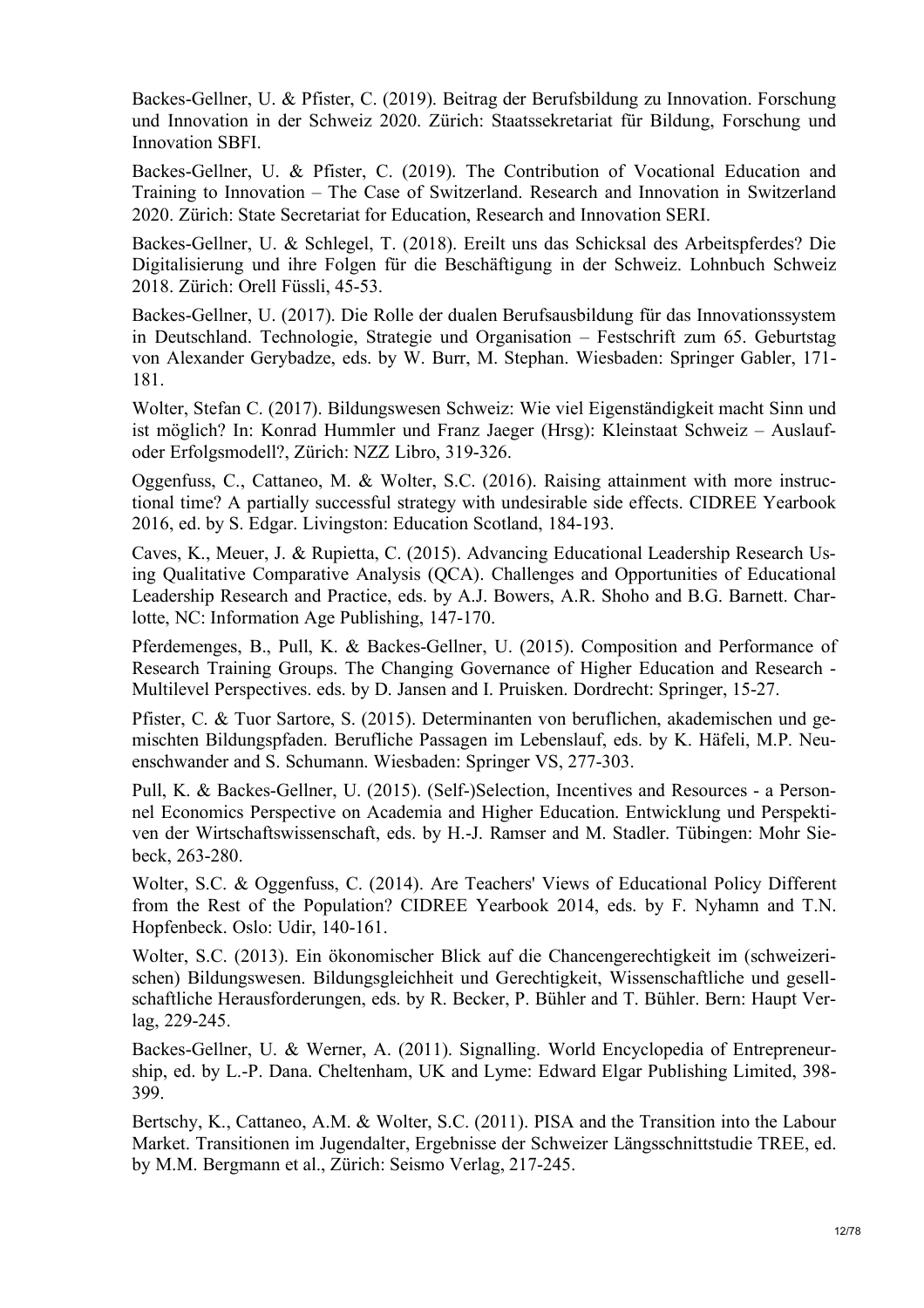Wolter, S.C. & Ryan, P. (2011). Apprenticeship. Handbook of Economics of Education, Volume 3, ed. by E. A. Hanushek, S. Machin, L. Wössmann. Amsterdam: Elsevier North-Holland, 521-576.

Wolter, S.C. (2010). Privatwirtschaftliche Finanzierung beruflicher Erstausbildung, ed. by H. Barz Handbuch Bildungsfinanzierung. Wiesbaden: VS Verlag, 391-400.

Unger, B., Pull, K. & Backes-Gellner, U. (2009). The Performance of German Research Training Groups in Different Disciplinary Fields: An Empirical Assessment. Governance and Performance in the German Public Research Sector; Disciplinary Differences. ed. by D. Jansen. Dordrecht: Springer, 93-106.

Backes-Gellner, U. (2009). Beschäftigung älterer Arbeitnehmer im Spiegel bisheriger Forschung. Altern, Arbeit und Betrieb, ed. by U. Backes-Gellner, S. Veen. Stuttgart: Wissenschaftliche Verlagsgesellschaft GmbH, 11-25.

Backes-Gellner, U. & Mure, J. (2009). The Swiss Leading House on Economics of Education, Firm Behaviour and Training Policies. VET Boost: Towards a Theory of Professional Competencies, ed. by F.K. Oser, U. Renold, E.G. John, E. Winther, S. Weber. Rotterdam: SENSE Publishers, 109-115.

Mühlemann, S. & Wolter, S.C. (2009). Vale la pena di formare apprendisti, in: G. Ghisla and L. Bonoli (Eds.), Lavoro e formazione professionale: nuove sfide. Situazione nella Svizzera italiana e prospettive future. Bellinzona: Casagrande, 203-237.

Wolter, S.C. (2009): Ökonomie, in: Andresen S. et al. (Hrsg.) Handwörterbuch Erziehungswissenschaft, Beltz Verlag: Weinheim und Basel, 606-620.

Denzler, S. & Wolter S.C. (2009). Laufbahnentscheide im Lehrberuf aus bildungsökonomischer Sicht, in: Zlatkin-Troitschanskaia et al. (Hrsg.), Lehrprofessionalität - Bedingungen, Genese, Wirkungen und ihre Messung, Weinheim und Basel: Beltz Verlag, 641-651.

Teuber, S., Backes-Gellner, U. & Mure, J. (2009). Erfassung der Wirkung von Lehrerprofessionalität aus bildungsökonomischer Perspektive. In: Beck, K. et al. (Hrsg.): Professionalität von Lehrenden - Zum Stand der Forschung. Weinheim: Beltz Verlag.

Backes-Gellner, U. (2009). Probleme und Chancen lebenslangen Lernens aus betriebswirtschaftlicher Perspektive. In: Staudinger, U. (Hrsg.): Alternde Gesellschaften und Lebenslangen Lernen.

Backes-Gellner, U. & Veen, S. (2009). Altern, Arbeit und Betrieb. Stuttgart: Wissenschaftliche Verlagsgesellschaft mbH. Nova Acta Leopoldina, Neue Folgen, Hrsg. Backes-Gellner, U. and Veen, S.

Backes-Gellner, U. & Veen, S. (2009). Betriebliche Altersstrukturen und Produktivitätseffekte. In: Backes-Gellner, U. & Veen, S. (Hrsg.): Altern, Arbeit und Betrieb. Stuttgart: Wissenschaftliche Verlagsgesellschaft mbH.

Backes-Gellner, U. (2009). Altersbilder bei Personalverantwortlichen in (deutschen) Unternehmen. In: Ehmer, J. & Höffe, O. (Hrsg.): Bilder des Alterns im Wandel: Historische, interkulturelle, theoretische und aktuelle Perspektiven. Stuttgart: Wissenschaftliche Verlagsgesellschaft mbH.

Backes-Gellner, U. (2008). Il contributo della formazione professionale al successo aziendale. In: Ghisla, G., Bonoli, L., Loi, M. & Mulatero, F. (Eds.): Economia della formazione professionale: stato dell'arte, apporti empirici, lettura critica, 10/47.

Wolter, S.C. (2008). Costi e benefici della formazione professionale dal punto di vista dell'azienda: teoria e risultati empirici, in: Ghisla, G., Bonoli, L. & Loi, M. (Hrsg.): Economia della formazione professionale, Novarra: UTET Universita, 125-143.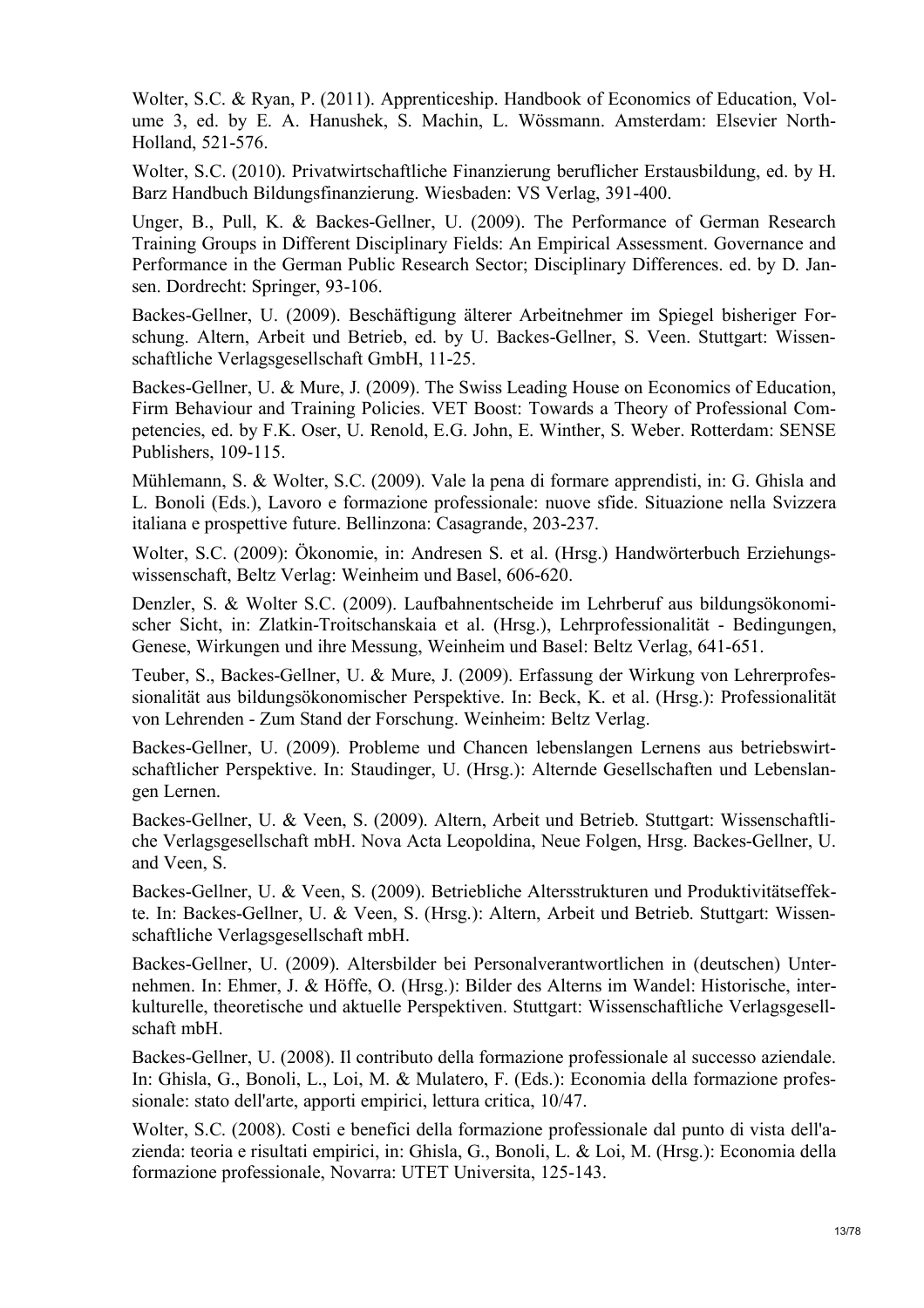Backes-Gellner, U. & Veen, S. (2008). Ageing Workforces and Challenges to Human Resource Management in German Firms. In: Conrad, H., Heindorf, V. & Waldenberger, F. (eds.), Human Resource Management in Ageing Societies. Houndmills, Basingstoke: Palgrave Macmillan, 13-28.

Wolter, Stefan C. (2008). Kosten und Nutzen der Lehrlingsausbildung in nicht-traditionellen Ausbildungsformen, In: T. Bauder und F. Osterwalder (Hrsg.). 75 Jahre eidgenössisches Berufsbildungsgesetz - Politische, pädagogische und ökonomische Perspektiven, Bern, HEP-Verlag, 193-216.

Backes-Gellner, U. (Ed). (2007). Entrepreuneurial Signaling. Eine theoretische und empirische Analyse des Einflusses von höheren Bildungssignalen und Patenten auf innovative Unternehmungsgründungen. Beiträge zur Personal- und Organisationsökonomik, Vol 15, München und Mering: Rainer Hampp Verlag.

Backes-Gellner, U. (2007). Il contributo della formazione professionale al successo aziendale. In G. Ghisla, L. Bonoli, L. Massimo, F. Mulatero (Eds). Economia della formazione professionale: stato dell'arte, apporti empirici, lettura critica. Lugano: Eidgenössisches Hochschulinstitut für Berufsbildung.

Backes-Gellner, U. & Werner, A. (2007). "Entrepreneurial Signaling". Encyclopedia of Entrepreneurship.

Mühlemann, S., Schweri, J. & Wolter, S.C. (2007). Warum einige Firmen Lehrlinge ausbilden - viele aber nicht, In: Chaponnière, M. et al. (Hrsg), Bildung und Beschäftigung - Beiträge der internationalen Konferenz in Bern, Rüegger Verlag, Zürich/Chur, 317-330.

Wolter, S.C. (2007). Das Berufsbildungswesen der Schweiz. In: Prager, J.U./Wieland, C. (Hrsg), Duales Ausbildungssystem – Quo vadis? Gütersloh, Verlag Bertelsmann Stiftung, 77- 90.

Backes-Gellner, U. (2006). Der Beitrag der Berufsbildung zum Unternehmenserfolg und die Entwicklung des beruflichen Qualifikationsbedarfs. In A. Frick, A. Wirz (eds), Berufsbildungsökonomie, 107 – 157.

Backes-Gellner, U. & Veen, S. (2006). Qualitätsanreize in föderalen Bildungssystemen und Effekte auf dem Arbeitsmarkt. In N. Wohlgemuth (Ed). Arbeit, Humankapital und Wirtschaftpolitik – Festschrift für Hans-Joachim Bodenhöfer zum 65. Gebrutstag (S. 279 – 298). Berlin: Duncker & Humbolt.

Backes-Gellner, U. & Wolff, B. (2006). "Personalökonomik". Handwörterbuch der Betriebswirtschaft: Schaeffer-Poeschel.

Wolter, S.C. (2006). Ausbildungs- und Weiterbildungsverhalten der Unternehmen als Anbieter/Finanzierer beruflicher Bildung, in: Frick, A. & Wirz, A. (Hrsg.), Berufsbildungsökonomie: Stand und offene Fragen, Berufsbildungsforschung Schweiz, Band 1, Bern: HEP Verlag, 159-195.

Backes-Gellner, U. (2005). Betriebliche Weiterbildung in kleinen und mittleren Unternehmen. Kosten, Nutzen, Finanzierung beruflicher Weiterbildung. In: Bundesamt für Berufsbildung. Bonn (Hrsg.), Ergebnisse der BIBB-Fachtagung vom 2. und 3. Juni 2005 in Bonn, 132-153.

#### **Herausgeberschaften, Editorial Boards und Wissenschaftliche Beiräte**

#### Wolter, S.C.

Editor-in-Chief: Empirical Research in Vocational Education and Training (ERVET)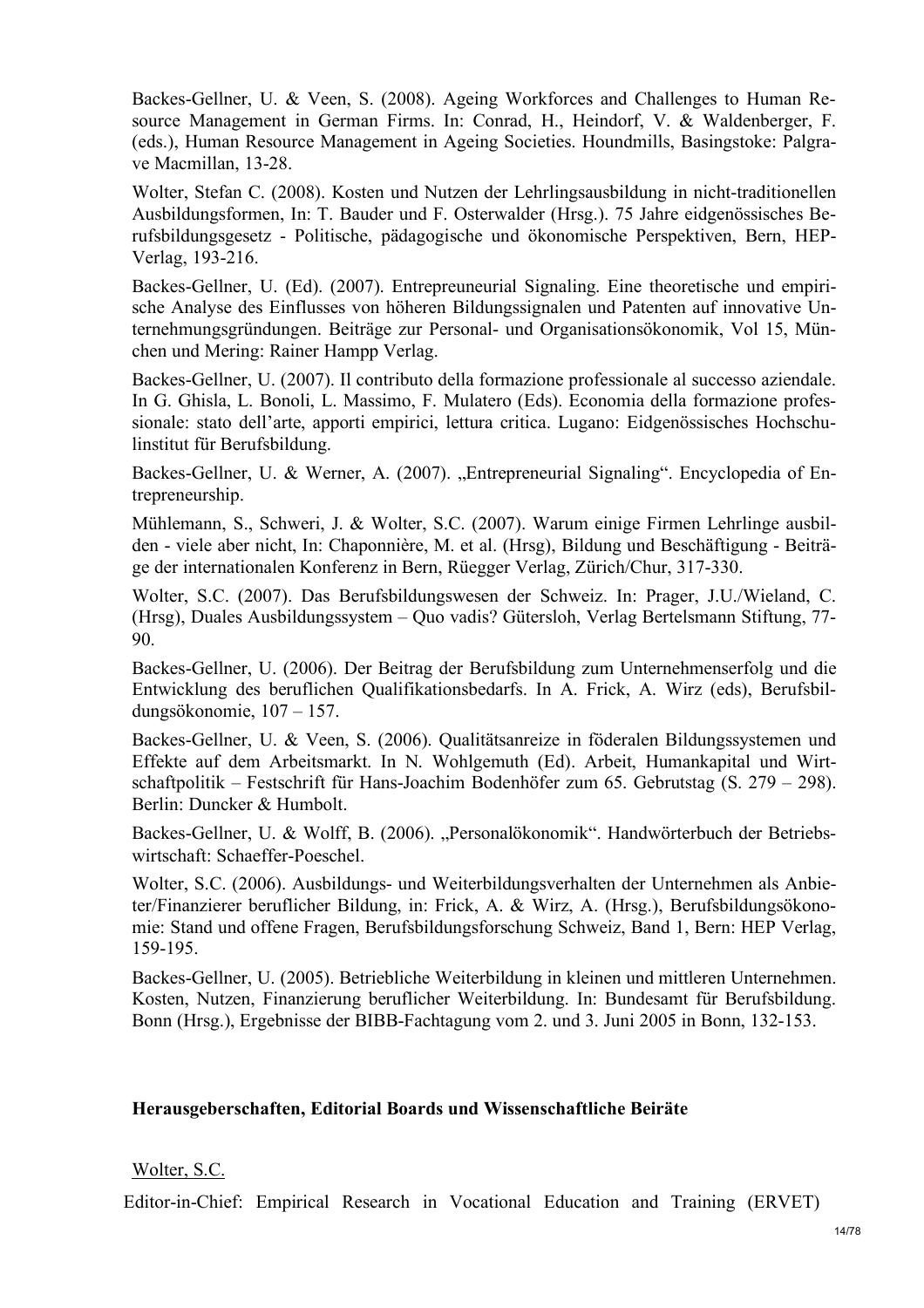(Springer)

Editorial Advisory Board: Education + Training (Emerald)

Editorial Advisory Board: Evidence based HRM (Emerald)

Mitherausgeber: Empirische Berufsbildungsforschung (Steiner Verlag), zusammen mit Prof. Nickolaus, Schaper & Seeber

Scientific Advisory Board: D-VET Hub at EPFL (successor of Dual-T Leading House funded by SERI)

Vorsitzender des Bildungsökonomischen Ausschusses im Verein für Socialpolitik und Mitglied des Erweiterten Vorstandes des Vereins für Socialpolitik (German Economic Association) (2017-2021)

Mitglied des wissenschaftlichen Beirates der Steuerungsgruppe "Gemeinschaftsaufgabe" des BMBF und der KMK (2019-2022).

Expert Advisor to the Centre for Vocational Education Research at the London School of Economics

Chair of the Group of National Experts on VET and Adult Education der OECD (2011- 2018)

Mitglied des Kuratoriums des Leibniz Institutes für Bildungsverläufe, Universität Bamberg (2014-2017)

Backes-Gellner, U.

Member of "Rat der Arbeitswelt" of the Federal Ministry of Labour and Social Affairs of Germany (2020 to March 2021)

Member of the Swiss National Research Council (2017 to present)

President of the Postdoc-Mobility Evaluation Committee, Domain Social Sciences (2018 to present)

Commission of Experts for Research and Innovation advising German Federal Government (EFI), Berlin (2011 to 2019)

Scientific Board "Centre for European Economic Research, ZEW Mannheim" (2007 to present)

Executive Board "Schmalenbach-Gesellschaft für Betriebswirtschaft" (2008 to present)

# **Dissertationen**

Oswald-Egg, M.E. (2021). Keep It Up Switzerland! Four Empirical Studies on Dual Vocational Education and Training. (Dissertation at ETHZ, Zweitgutachten S. Wolter).

Pregaldini, D. (forthcoming September 2021): Diversity, Educational Production, and Labor Market Outcomes.

Pusterla, F. (2021). Essays on the Complementarities Between Workers'. Education, Firms' Organization and Technologies. (Dissertation at ETHZ, Zweitgutachten S. Wolter).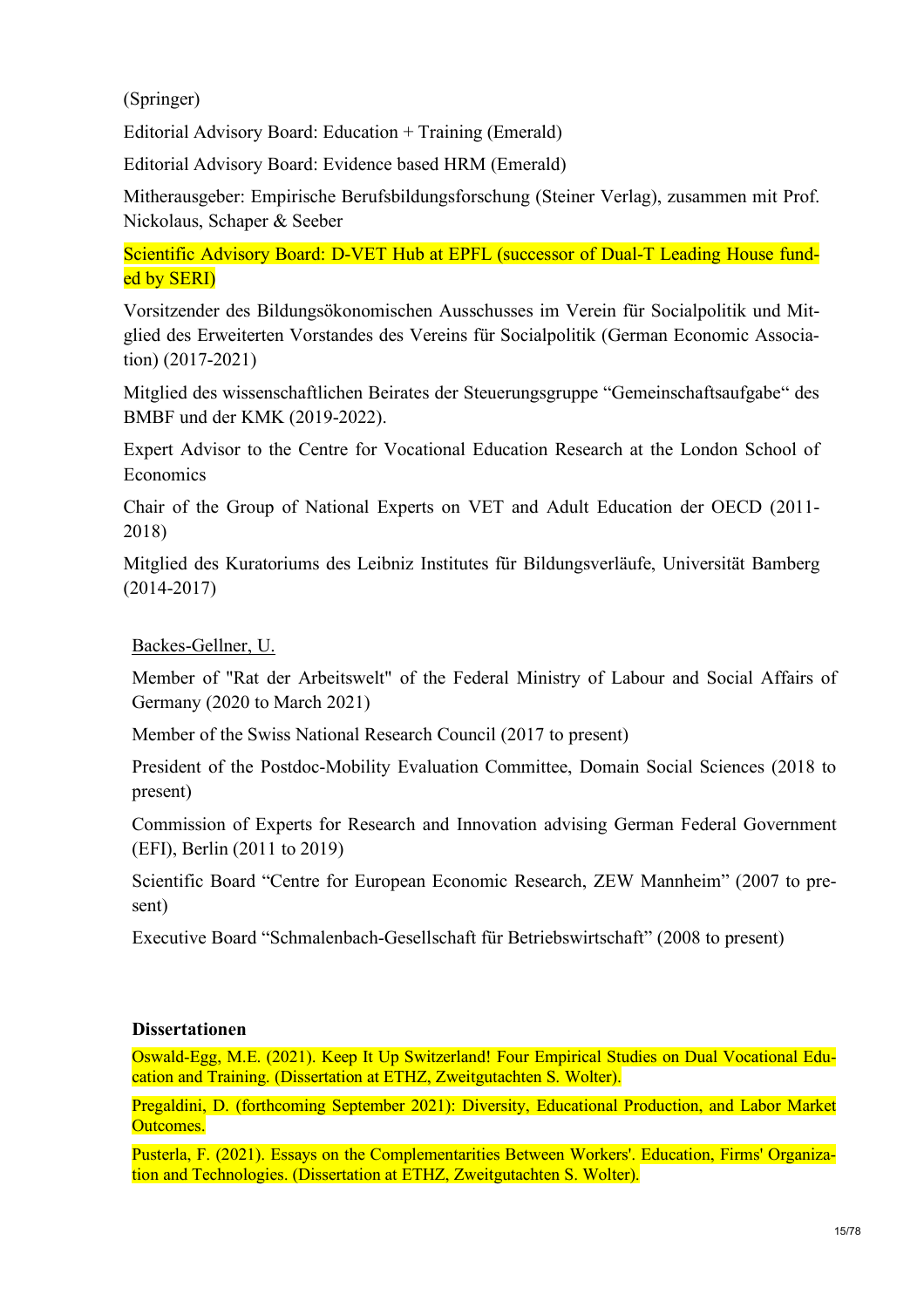Schlegel, T. (2021): The Heterogeneous Impact of Higher Education Institutions on Innovation, Firm Development and Firm Location.

Schultheiss, T. (forthcoming October 2021): The Effect of Technological and Educational Shocks on the Job Market – An Econometric Analysis.

Lehnert, P. (2020). Higher Education Institutions and Their Impact on Employment and Innovation: Regional Identification and Empirical Analyses.

Eggenberger, C. (2019). Specificity of Skill Bundles: The Effects on Wages, Mobility and Employability.

Jaik, K. (2019). Upper-secondary education in Switzerland: Interplay between academic and vocational education and individual decision.

Rageth, L. (2018). Social Status, Typoloy, and Labor Market Outcomes (Dissertation at ETHZ, Zweitgutachten U. Backes-Gellner).

Höschler, P. (2017). Skills, Personal Characteristics, and Labor Market Transitions.

Pfister, C. (2017). Different educational structures and their economic impact on individuals and the economy.

Hof, S. (2016). Four Essays on the Economics of Education.

Mueller, B. (2016). Four Essays on the Economics of Vocational Education and Training.

Rinawi, M. (2016). Returns to Vocational Education and Training: Retention, Mobility, and Wages.

Balestra, S. (2015). Education over the life-cycle: Class size effects, returns to education, and wage trajectories after job loss.

Caves, K. (2015). Three empirical approaches to the economics of education (Dissertation at UZH, Zweitgutachten U. Backes-Gellner).

Diem, A. (2015). Essays on the Swiss Education System.

Rupietta, C. (2015). Knowledge Diffusion Through Dual-Track Vocational Education and Training – A Firm Level Analysis.

Strupler Leiser, M. (2014). Four Essays in Economics of Education.

Oswald, Y. (2013). Educational Decisions under Uncertainty.

Olivares, M.A. (2012). Essays of Efficiency and Productivity in the Higher Education Sector: Empirical Applications for Switzerland, Germany and Europe (Dissertation at UZH, Zweitgutachten U. Backes-Gellner).

Teuber, S. (2012). The effect of vocational education and labor market institutions on personnel and organizational strategies – an international comparison.

Geel, R. (2011). Dual Education and Career Consequences.

Janssen, S. (2011). A task-based approach to labor market outcomes: Income, jobs, and satisfaction.

Mohrenweiser, J. (2010). The Causes and Consequences of Apprenticeship Training: An Economic and Econometric Analysis.

Bessey, D. (2010). Educational Investment of Youths: Empirical and Experimental Evidence.

Sonderegger, R. (2010). Different Aspects of the Composition of Nascent Entrepreneurial Teams (Dissertation at Uni Wien, Zweitgutachten U. Backes-Gellner).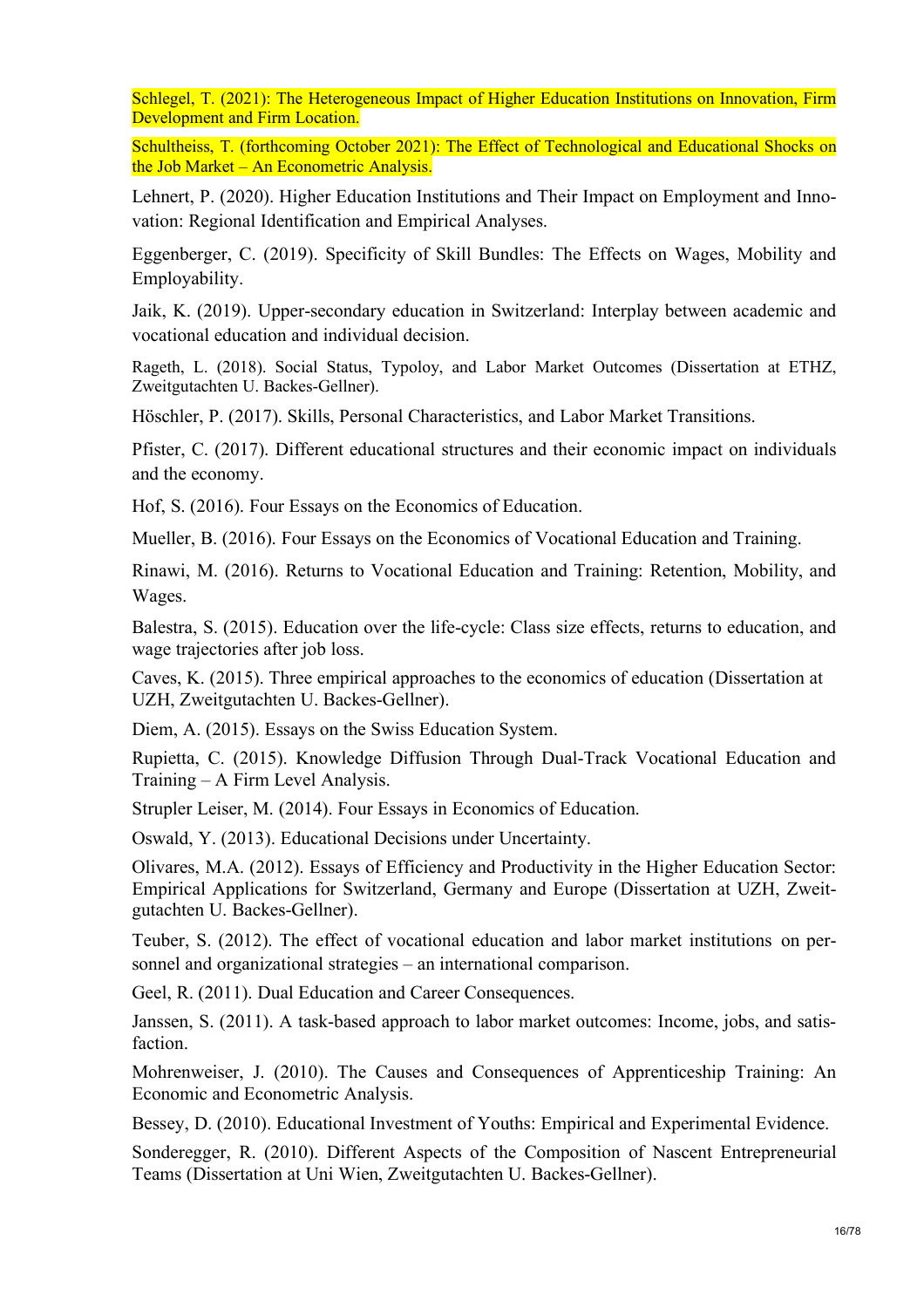Mühlemann, S. (2009). The Economics of Vocational Education and Training from the Perspective of the Firm. Berlin: dissertation.de - Verlag im Internet GmbH.

Tuor, S. (2009). Beyond Traditional Cost-Benefit Analysis of Vocational Education and Training – Worker's and Firm's Perspectives.

Unger, B. (2009). Heterogenität und Performance von Forschernachwuchsgruppen – Eine Untersuchung am Beispiel von DFG-geförderten Graduiertenkollegs (Dissertation at Uni Tübingen, Zweitgutachten U. Backes-Gellner).

Veen, S. (2008). Demographischer Wandel, alternde Belegschaften und Betriebsproduktivität.

Hedinger, B. (2007). Reciprocity at the Workplace. Evidence from Experimental, Personnel and Operational Matched Data.

Mure, J. (2007). Weiterbildungsfinanzierung und Fluktuation. Theoretische Erklärungsansätze und empirische Befunde auf Basis der Skill-Weights Approach. *Beiträge zur Personal- und Organisationsökonomik*. München und Meiring: Reiner Hampp Verlag (Jahrespreis der Universität Zürich)

Schweri, J. (2006). Das Ausbildungsverhalten Schweizer Firmen: welche Rolle spielen asymmetrische Information und firmenspezifisches Training?

# **Lizenziatsarbeiten und Master**

Dinaj, V. (forthcoming 2021). Health Costs of Breaking Gender Stereotypes: An Empirical Analysis for Switzerland.

Kang, S. (forthcoming 2021). The importance of Grit for long-term educational and labor market outcomes: An econometric analysis for Switzerland.

Knecht, K. (2019). Der Einfluss fehlender kognitiver Passung auf die Stabilität des Ausbildungsverlaufs in der Berufsbildung.

Winzeler, M. (2019). Same degree, different income. Investigating the influence of family background in Switzerland.

Schnidrig, D. (2019). The Impact of Immigration on Educational Choices: An Empirical Analysis for Switzerland.

Meier, J. (2018). Workforce Diversity and Firm Performance: Econometric Evidence from **Switzerland** 

Blank,V. (2017). Demand for Skills on Regional Labor Markets and Individual Career Prospects – An Econometric Analysis for Switzerland.

Lüthi, S. (2017). Educational Expenditures: The Role of Pupils.

Bibawi, V. (2016). HRM Practices in Startups and Established Firms: An Empirical Analysis.

Eggertsdóttir, S. (2016). The Influence of Social Norms on Wage Inequality. Empirical Evidence from Switzerland.

Eicher, S. (2016). The Effect of Universities of Applied Sciences on Labor Market Outcomes of University Graduates – An Econometric Analysis.

Friedrich, K. (2016). Further Education Decisions – An Empirical Analysis of Swiss Apprenticeship Graduates.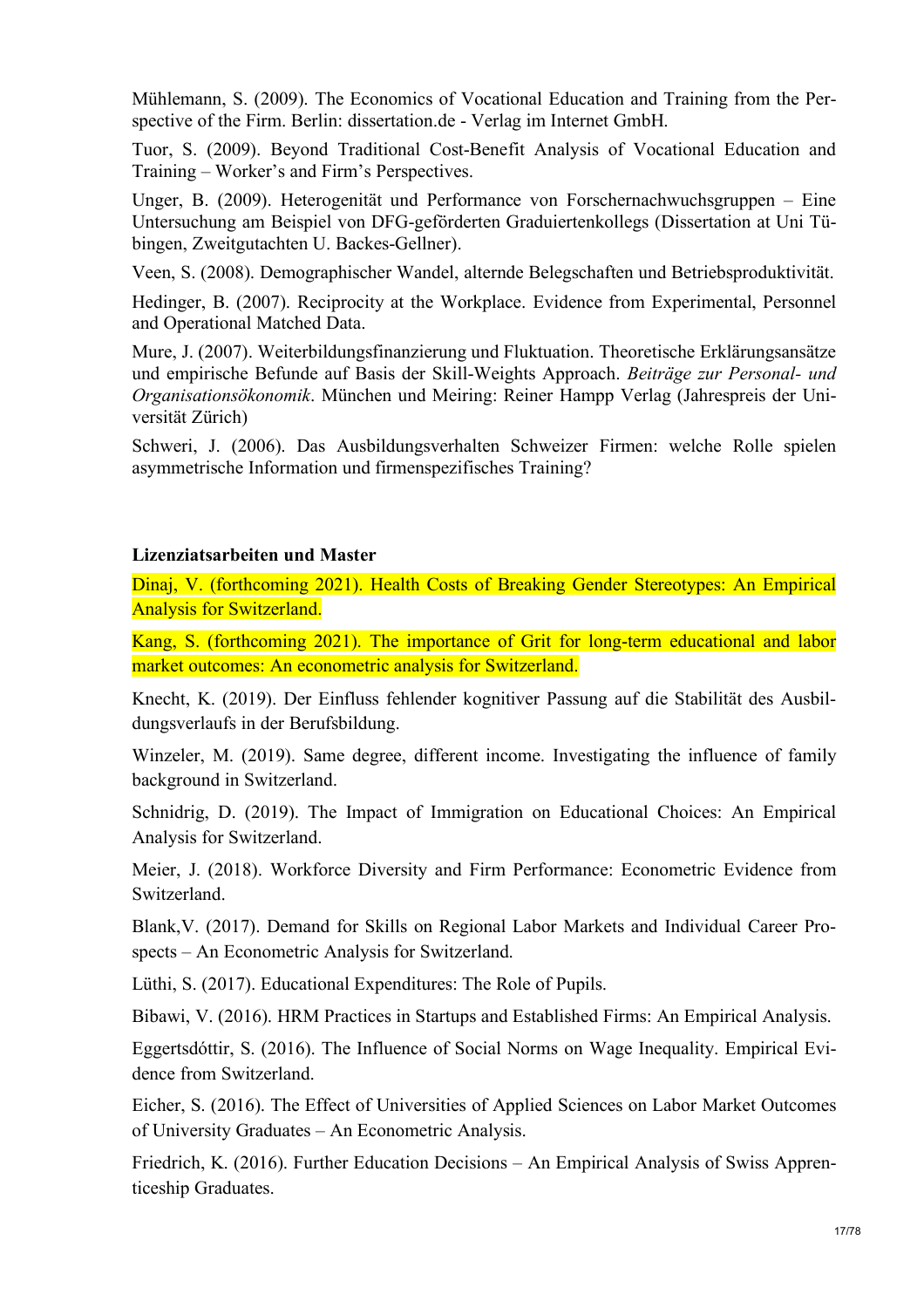Suter, C. (2016). Education Expansion and Labor Market Outcomes – An Econometric Analysis for Switzerland.

Mehr, L. (2015) The Relative Importance of Economic Preferences. Cognitive Ability and Non-Cognitive Skills for Labor Market Outcomes in Switzerland.

Angstmann, M. (2015). Analyzing repatriation intentions of company-backed and selfinitiated expatriates.

Boller, B. (2015). Strategically Embedding Social Media in Human Resource Management – An Econometric Analysis at the Firm Level.

Braun, R. (2014). Gender and Competitiveness: New Evidence From a Large and Representative Survey.

Eggenberger, C. (2014). Specificity of Occupations and Mobility after Apprenticeship Training – An Econometric Analysis for Switzerland.

Höschler, P. (2014). College Dropout, Self-Esteem and Earnings: A Short- and Long-Term Econometric Analysis.

Mottier, G. (2014). External Knowledge Sources and Firms' Innovation Performance.

Peter, V. (2014). Short- and long-term Consequences of the Introduction of Paid Maternal Leave in Switzerland: An empirical analysis.

Pfister, C. (2014). Types of Educational Careers and Labor Market Outcomes – Theoretical Considerations and Econometric Analysis.

Ballarini, C. (2013). Economic preferences and conflict behavior among youths – an empirical analysis with experimental and survey data.

Moser, M. (2012). Warum werden zu wenige "FaGes" ausgebildet? Eine quantitative und qualitative Analyse der Kosten-Nutzen-Situation in der "FaGe"-Grundbildung.

Stancov, V. (2011). Social Norms and Wage Distribution. An Econometric Analysis for Switzerland.

Wettstein, D. (2011). Social Norms and Job satisfaction: An Econometric Analysis with Panel Data.

Zahno, M. (2011). Erhöhte Weiterbildungsbeteiligung durch Bildungsgutscheine?

Siegenthaler, M. (2010). Was kann ein standardisierter Berufseignungstest, was Schulnoten nicht können?

Rosenfellner, R. (2009). Distanz zur Hochschule und Studienentscheide.

Brändli, R. (2009). Ausbildungsstile in der betrieblichen Berufsbildung.

Ehrenbold, A. (2008). Die Aussagekraft von schulischen Signalen und betrieblichen Auswahlverfahren für den Ausbildungserfolg. Eine ökonometrische Analyse der Lehrlingsselektion einer Schweizer Bank.

Waldvogel, P. (2008). Effektivität von Anreizsystemen mit Zwischeninformationen in Vertriebswettbewerben - ein sequentielles Turniermodell empirisch analysiert.

Geel, R. (2008). Berufliche Bildung und Mobilität – Eine ökonometrische Analyse.

Stamm, B. (2008). Eine empirische Suche nach den Determinanten der Arbeitsmotivation von Lehrlingen mit Hilfe von psychologischen und ökonomischen Motivationstheorien.

Reimann, O. (2008). Ausbildungs- und Berufswahl und Gesundheitsverhalten – Eine ökonometrische Analyse für die Schweiz

Bertschy, K. (2007). Erfolgreicher Übergang von der Lehre ins Erwerbsleben.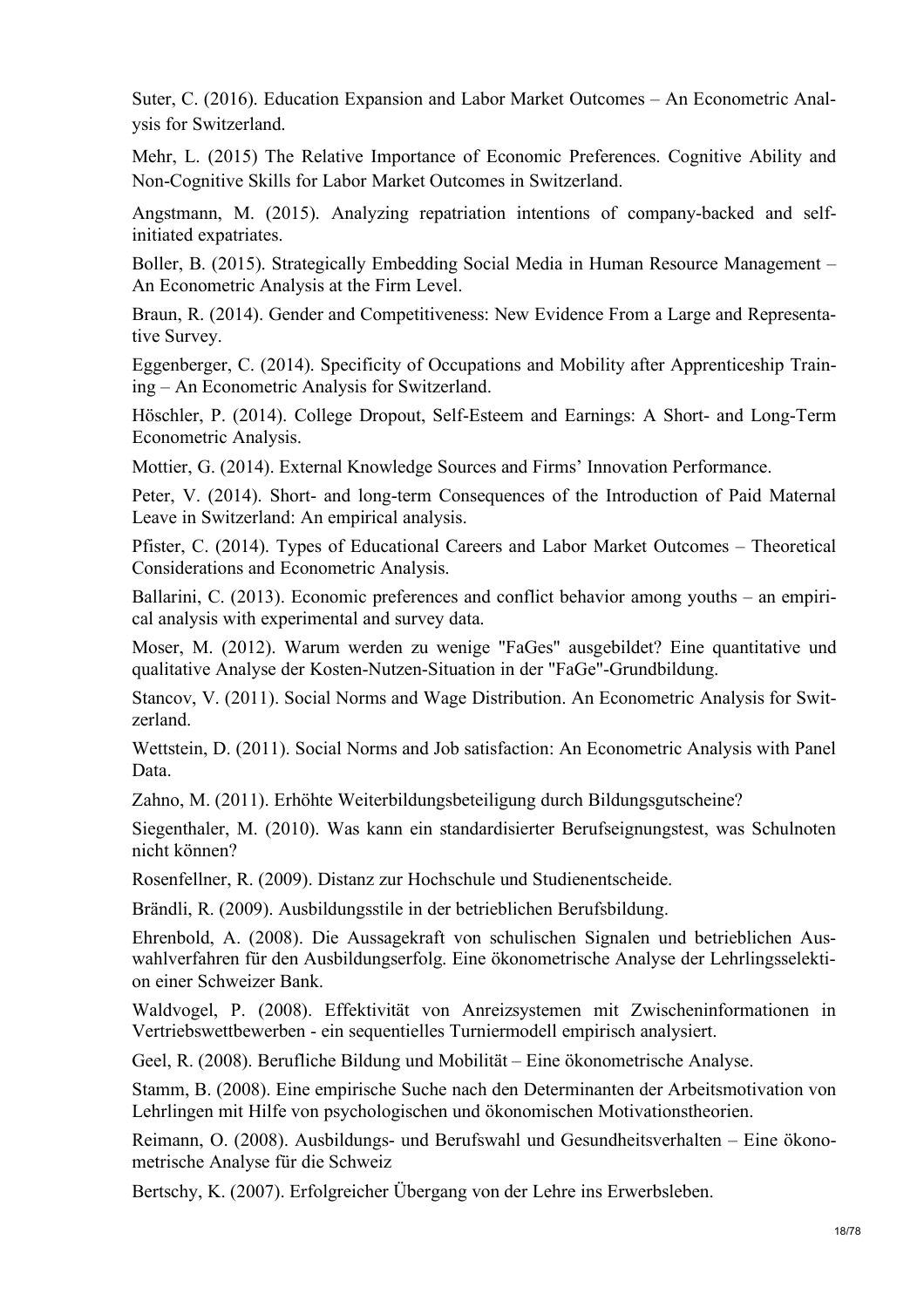Wüest, A. (2006). Ökonomische Auswirkungen der Ausbildungsform auf Kosten und Nutzen der Schweizerischen Berufsbildung.

Müller, B. (2006). Die Ausbildungsbereitschaft der Schweizer Betriebe.

Caluori, T. (2006). Kosten und Nutzen der Weiterbildungsteilnahme – Eine ökonometrische Analyse über Teilnehmer und Nichtteilnehmer.

Fuhrer, M. (2006). Qualität der Lehrlinge und Auswirkungen auf die Nettokosten der Ausbildung aus Sicht der Betriebe.

#### **Auszeichnungen für Dissertations-, Master-/Lizentiats-/Bachelor- und Seminararbeiten**

Hunkeler, L. (2020). Eine empirische Analyse des Einflusses von Hochschulen auf die lokale Wirtschaftskraft in Deutschland. Bachelor thesis, awarded with the Semesterpreis Frühlingssemester 2020 Universität Zürich.

Lehnert, P. (2020). Higher Education Institutions and Their Impact on Employment and Innovation: Regional Identification and Empirical Analysis. Dissertation, awarded with the Erich-Gutenberg-Arbeitsgemeinschaft-Nachwuchswissenschaftlerpreis 2020.

Lehnert, P., Pfister, C. & Backes-Gellner, U. (2020). Employment of R&D personnel after an educational supply shock: Effects of the introduction of Universities of Applied Sciences in Switzerland. *Labour Economics*, 66. Auszeichnung mit dem Swiss Leading House Best Paper Award Runner Up Prize 2020.

Pregaldini, D., Backes-Gellner, U. & Eisenkopf, G. (2020). Girls' preferences for STEM and the effects of classroom gender composition: new evidence from a natural experiment. *Journal of Economic Behavior & Organization*, 178: 102-123. Auszeichnung mit dem Swiss Leading House Best Paper Award Runner Up Prize 2020.

Zumbühl, M., Dohmen, T. & Pfann, G. (2020 online first). Parental involvement and the intergenerational transmission of economic preferences, attitudes and personality traits. *The Economic Journal*. Auszeichnung mit dem Swiss Leading House Best Paper Award First Prize 2020.

Pereira, M. (2020). Personality requirements of jobs: An econometric analysis of job advertisements. Bachelorarbeit, Auszeichnung mit dem Semesterpreis Herbstsemester 2019 der Universität Zürich.

Eggenberger, C. (2019). Specificity of Skill Bundles: The Effects on Wages, Mobility and Employability. Dissertation, Auszeichnung mit dem Erich-Gutenberg-Arbeitsgemeinschaft-Nachwuchswissenschaftlerpreis 2019.

Rinawi, M. (2019). Labour market transitions after layoffs: The role of occupational skills*. Oxford Economic Papers*. Auszeichnung mit dem Swiss Leading House Best Paper Award Runner Up Prize 2019.

Rinawi, M. (2019). Firms' method of pay and the retention of apprentices. *Oxford Economic Papers.* Auszeichnung mit dem Swiss Leading House Best Paper Award Runner Up Prize 2019.

Abrassart, A. (2018) Do adult foreign residents prefer academic to vocational education? Evidence from a survey of public opinion in Switzerland. *Journal of Ethnic and Migration Studies*. Auszeichnung mit dem Swiss Leading House Best Paper Award Runner Up Prize 2018.

Mohrenweiser, J. (2018). Poaching and Firm Sponsored Training. *British Journal of Industrial Relations*. Auszeichnung mit dem Swiss Leading House Best Paper Award First Prize 2018.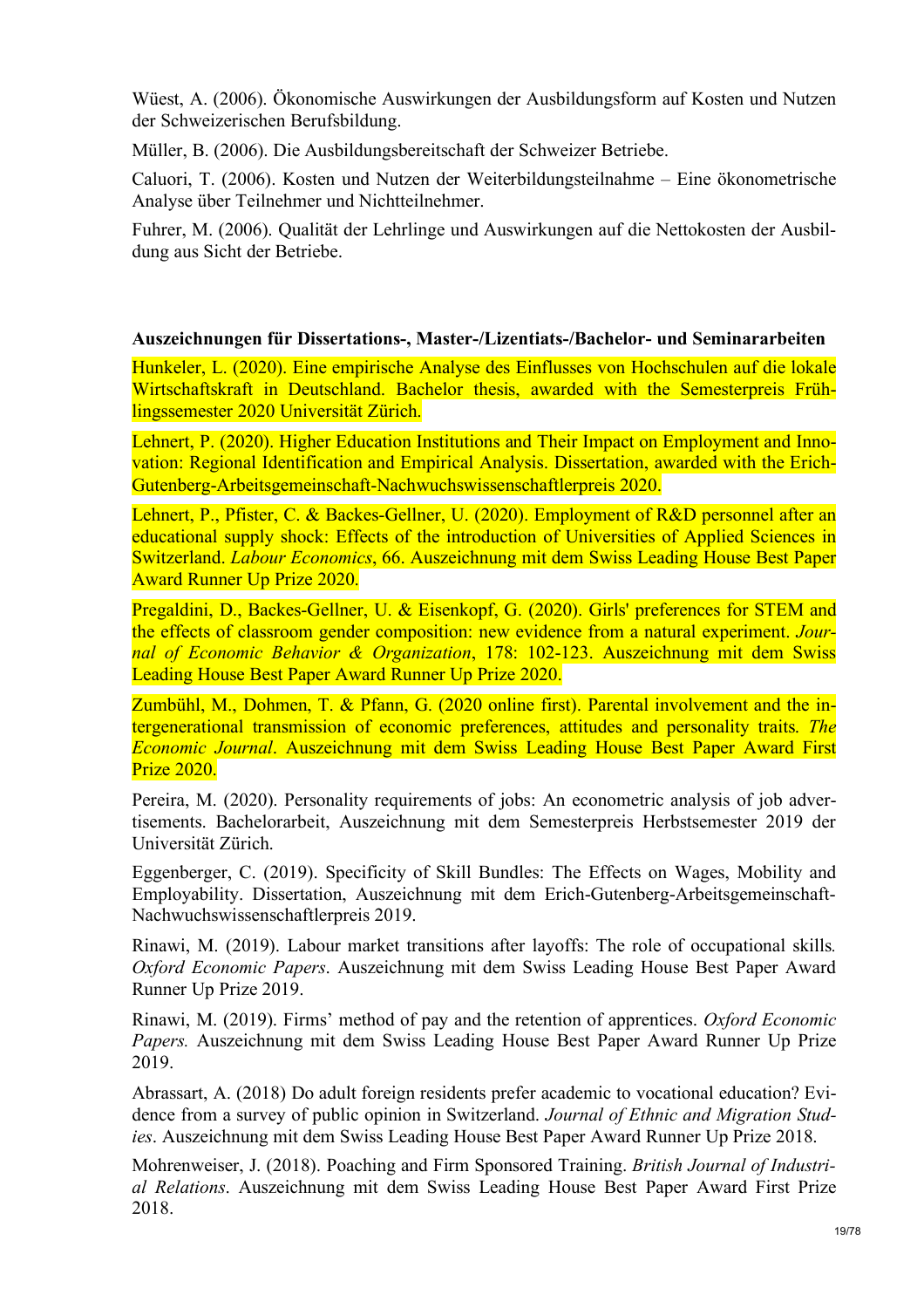Muehlemann, S. & Strupler, M. (2018). Hiring costs and labor market tightness. *Labour Economics*. Auszeichnung mit dem Swiss Leading House Best Paper Award Runner Up Prize 2018.

Balestra, S. (2017). Heterogeneous Returns to Education Over the Wage Distribution: Who Profits the Most? *Labour Economics.* Auszeichnung mit dem Swiss Leading House Best Paper Award Prize 2017.

Blunier, J. (2017). Spillover Effects of Universities of Applied Sciences on the Labor Market: An Econometric Analysis of a Policy Reform in Switzerland. Bachelorarbeit, Auszeichnung mit dem Semesterpreis Herbstsemester 2017 der Universität Zürich.

Eggenberger, C. & Rinawi, M. (2017). Occupational Specificity: A new Measurement Based on Training Curricula and its Effect on Labor Market Outcomes. *Labour Economics*. Auszeichnung mit dem Swiss Leading House Best Paper Award Prize 2017.

Peter, N. (2017). Gender, competitiveness and study choices in high school - evidence from Switzerland. *American Economic Review (Papers&Proceedings)*. Auszeichnung mit dem Swiss Leading House Best Paper Award Prize 2017.

Rinawi, M. (2017). Returns to Vocational Education and Training: Retention, Mobility and Wages. Dissertation, Auszeichnung mit dem Jahrespreis 2017 der Universität Zürich.

Balestra, S. (2016). When a Door Closes, a Window Opens? Long-Term Labor Market Effects of Involuntary Separations. *German Economic Review.* Auszeichnung mit dem Swiss Leading House Best Paper Award Runner Up Prize 2016.

Caves, K. & Balestra, S. (2016). The impact of high school exit exams on graduation rates and achievement. *The Journal of Educational Research*. Auszeichnung mit dem Swiss Leading House Best Paper Award Runner Up Prize 2016.

Meier, J. (2016). The effect of firms' training investments on innovation: An empirical analysis. Bachelorarbeit, Auszeichnung mit dem Semesterpreis Frühlingssemester 2016 der Universität Zürich.

Muehlemann, S. (2016). The structure of hiring costs in Germany. *Industrial Relations.* Auszeichnung mit dem Swiss Leading House Best Paper Award First Prize 2016.

Janssen, S. & Tuor Sartore, S.N. (2015). Discriminatory Social Attitudes and Varying Gender Pay Gaps within Firms. *Industrial and Labor Relations Review*. Auszeichnung mit dem Swiss Leading House Best Paper Award Runner Up Prize 2015.

Muehlemann, S. & Strupler, M. (2015). Hiring costs and labor market tightness. *Labour Economics*. Auszeichnung mit dem Swiss Leading House Best Paper Award First Prize 2015.

Meuer, J. & Rupietta, C. (2015). Layers of co-existing innovation systems. *Research Policy*. Auszeichnung mit dem Swiss Leading House Best Paper Award Runner Up Prize 2015.

Pfister, C. (2015). Types of Educational Careers and Labor Market Outcomes – Theroetical Considerations and Econometric Analyses. Masterarbeit, Auszeichnung mit dem Dr.-Dietrich-Fricke-Preis 2015 der TENTE-Stiftung.

Mühlemann, S. (2014). Works councils, collective bargaining and apprenticeship training. *Industrial Relations*. Auszeichnung mit dem Swiss Leading House Best Paper Award Runner Up Prize 2014.

Oswald, Y. (2014). Educational Decisions underUncertainty. Dissertation, Auzeichnung mit dem Mercator Award 2014.

Oswald, Y. (2014). Learning for a bonus: How financial incentives interact with preferences. *Journal of Public Economics*. Auszeichnung mit dem Swiss Leading House Best Paper Award First Prize 2014.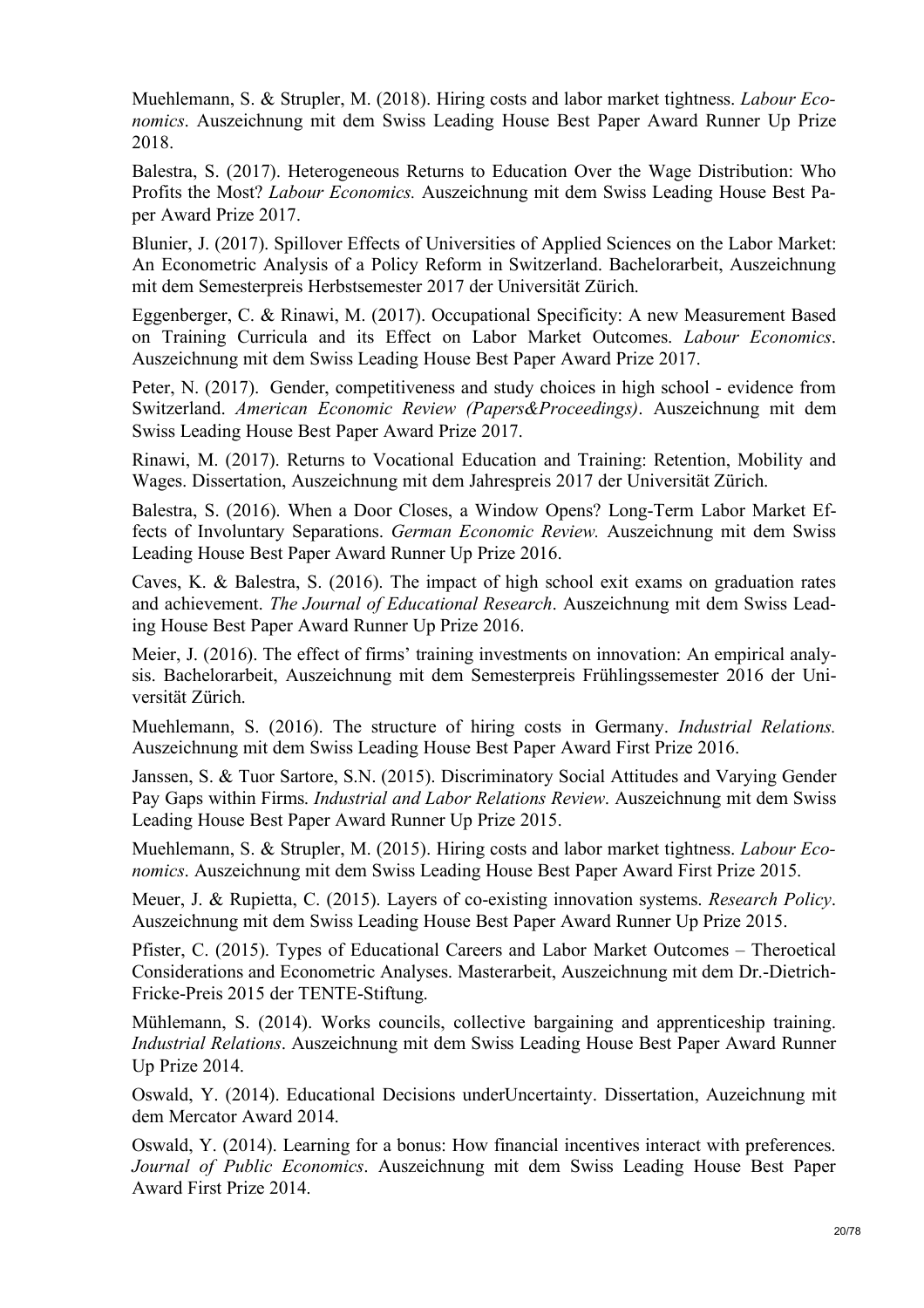Mühlemann, S. (2013). Monopsony Power, Pay Structure, and Training. *Industrial and Labor Relations Review*. Auszeichnung mit dem Swiss Leading House Best Paper Award First Prize 2013.

Janssen, S. (2013). Effects of Training on Employee Suggestions and Promotions: Evidence from Personnel Records. *Schmalenbach Business Review*. Auszeichnung mit dem Swiss Leading House Best Paper Award Runner Up Prize 2013.

Messer D. (2012). The Impact of an Adult Education Voucher Program: Evidence from a Randomized Field Experiment. *Journal of Public Economics*. Auszeichnung mit dem Swiss Leading House Best Paper Award First Prize 2012.

Geel, R. (2012). Earning While Learning: When and How Student Employment is Beneficial. *Labour.* Auszeichnung mit dem Swiss Leading House Best Paper Award Runner Up Prize 2012.

Höschler, P., Pfister, C. & Schäfer, T. (2012). Earning Losses Due to Absence from the Labor Market. Masterseminararbeit, Auszeichnung mit dem Semesterpreis Herbstsemester 2012 der Universität Zürich.

Mühlemann, S. (2012). Invest in the Best or compensate the Weak? An Empirical Analysis of the Heterogeneity of Firm's Provision of Human Capital. *Evidence Based Human Resource Management (EBHRM).* Auszeichnung mit dem Swiss Leading House Best Paper Award Runner Up Prize 2012.

Mohrenweiser, J. (2011). The Causes and Consequences of Apprenticeship Training – an Economic and Econometric Analysis. Dissertation, Auszeichnung mit dem Erich-Gutenberg-Arbeitsgemeinschaft-Nachwuchswissenschaftlerpreis 2011.

Mühlemann, S. (2011). Firm-sponsored Training and Poaching Externalities in Regional Labor Markets. *Regional Science and Urban Economics*. Auszeichnung mit dem Swiss Leading House Best Paper Award Runner Up Prize 2011.

Mühlemann, S. (2011). The Costs of Hiring Skilled Workers. *European Economic Review*. Auszeichnung mit dem Swiss Leading House Best Paper Award First Prize 2011.

Schweri, J. (2011). Do Students Expect Compensation for Wage Risk?, *Economics of Education Review*. Auszeichnung mit dem Swiss Leading House Best Paper Award Runner Up Prize 2011.

Wettstein, D. (2011). Social norms and job satisfaction: An econometric analysis with panel data. Masterarbeit, Auszeichnung mit dem Semesterpreis Frühlingssemester 2011 der Universität Zürich.

Mühlemann, S. (2010). The Financing of Apprenticeship Training in the Light of Labor Market Regulations. *Labour Economics.* Auszeichnung mit dem Swiss Leading House Best Paper Award Runner Up Prize 2010.

Tuor, S.N. (2010). Avoiding Labor Shortages by Employer Signaling - On the Importance of Good Work Climate and Labor Relations. *Industrial and Labor Relations Review*. Auszeichnung mit dem Swiss Leading House Best Paper Award Runner Up Prize 2010.

Tuor, S. (2010). Kosten-Nutzen-Analyse im Bereich der beruflichen Bildung aus einer erweiterten Perspektive. Dissertation, Auszeichnung mit dem Erich-Gutenberg-Arbeitsgemeinschaft-Nachwuchswissenschaftlerpreis 2010.

Veen, S. (2010). Demographischer Wandel, alternde Belegschaften und Betriebsproduktivität. Dissertation, Auszeichnung mit dem Vontobel Preis für Altersforschung.

Willi, A. (2010). An International Comparison of Skills and Organizational Structure – An Empirical Analysis Based on Case Studies in Japan and Switzerland. Bachelorarbeit, Auszeichnung mit dem Semesterpreis Frühlingssemester 2010 der Universität Zürich.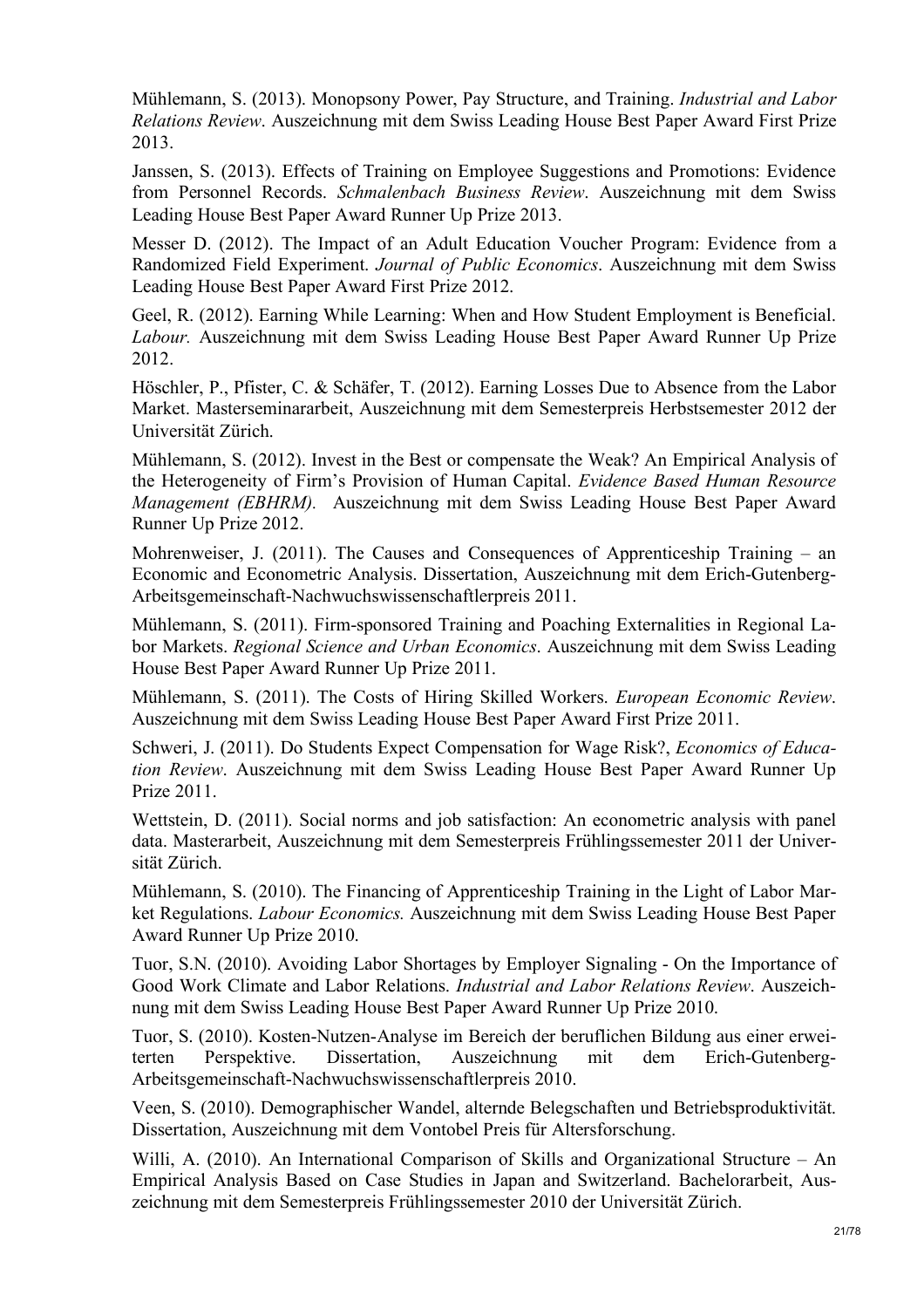Cattaneo, M.A. (2009). Are the Elderly a Threat to Educational Finances? *European Journal of Political Economy.* Auszeichnung mit dem Swiss Leading House Best Paper Award Runner Up Prize 2009.

Denzler, S. (2009). Sorting into teacher education: How the institutional setting matters. *Cambridge Journal of Education.* Auszeichnung mit dem Swiss Leading House Best Paper Award Runner Up Prize 2009.

Ehrenbold, A. (2009). Die Aussagekraft von schulischen Signalen und betrieblichen Auswahlverfahren für den Ausbildungserfolg. Eine ökonometrische Analyse der Lehrlingsselektion einer Schweizer Bank. Lizentiatsarbeit, Auszeichnung mit dem Semesterpreis Herbstsemester 2008 der Universität Zürich.

Mohrenweiser, J. (2009). Why do firms train apprentices? The net cost puzzle reconsidered. *Labour Economics*. Auszeichnung mit dem Swiss Leading House Best Paper Award First Prize 2009.

Rüst, S. (2009). Zur Effektivität alternativer Kompensationsinstrumente – Eine ökonometrische Analyse für Führungskräfte. Bachelorarbeit, Auszeichnung mit dem Semesterpreis Frühlingssemester 2009 der Universität Zürich.

Schoch, F. (2008). Identifizierung von generalisierbaren Risikotypen - Empirische Analysen mit Hilfe von Gesundheitsdaten. Bachelorarbeit, Auszeichnung mit dem Semesterpreis Frühlingssemester 2008 der Universität Zürich.

Mure, J. (2008). Weiterbildungsfinanzierung und Fluktuation. Dissertation, Auszeichnung mit dem Jahrespreis 2008 der Universität Zürich.

Veen, S. (2008). The consequences of central examinations on educational quality standards and labour market outcomes. *Oxford Review of Education*. Auszeichnung mit dem Swiss Leading House Best Paper Award Runner Up Prize 2008.

Schmidhauser, S. (2006). Alternative Vergütungsformen und die Anreizwirkung ihrer Gestaltungsparameter im Vergleich – eine ökonometrische Analyse. Lizentiatsarbeit, Auszeichnung mit dem Semesterpreis Frühlingssemester 2006 der Universität Zürich.

Hediger, B. (2004). Employability von Spezialisten im Strukturwandel: Eine theoretische und empirische Analyse. Lizentiatsarbeit, Auszeichnung mit dem Semesterpreis Herbstsemester 2004 der Universität Zürich.

# **Working Papers**

Backes-Gellner, U. (2021). Insights into the economic benefits of VPET for individuals: Theoretical and empirical results for researchers and practitioners. Swiss Leading House "Economics of Education" Working Paper No. 180.

Backes-Gellner, U. & Lehnert, P. (2021). The contribution of vocational education and training to innovation and growth. Swiss Leading House "Economics of Education" Working Paper No. 177.

Cattaneo, M.A. & Wolter, S.C. (2021). "Against all odds". Does awareness of the risk of failure matter for educational choices? Swiss Leading House "Economics of Education" Working Paper No. 181.

Eggenberger, C., Janssen, S. & Backes-Gellner, U. (2021). The value of specific skills under shock: High risks and high returns. Swiss Leading House "Economics of Education" Working Paper No. 158 (first version 2019).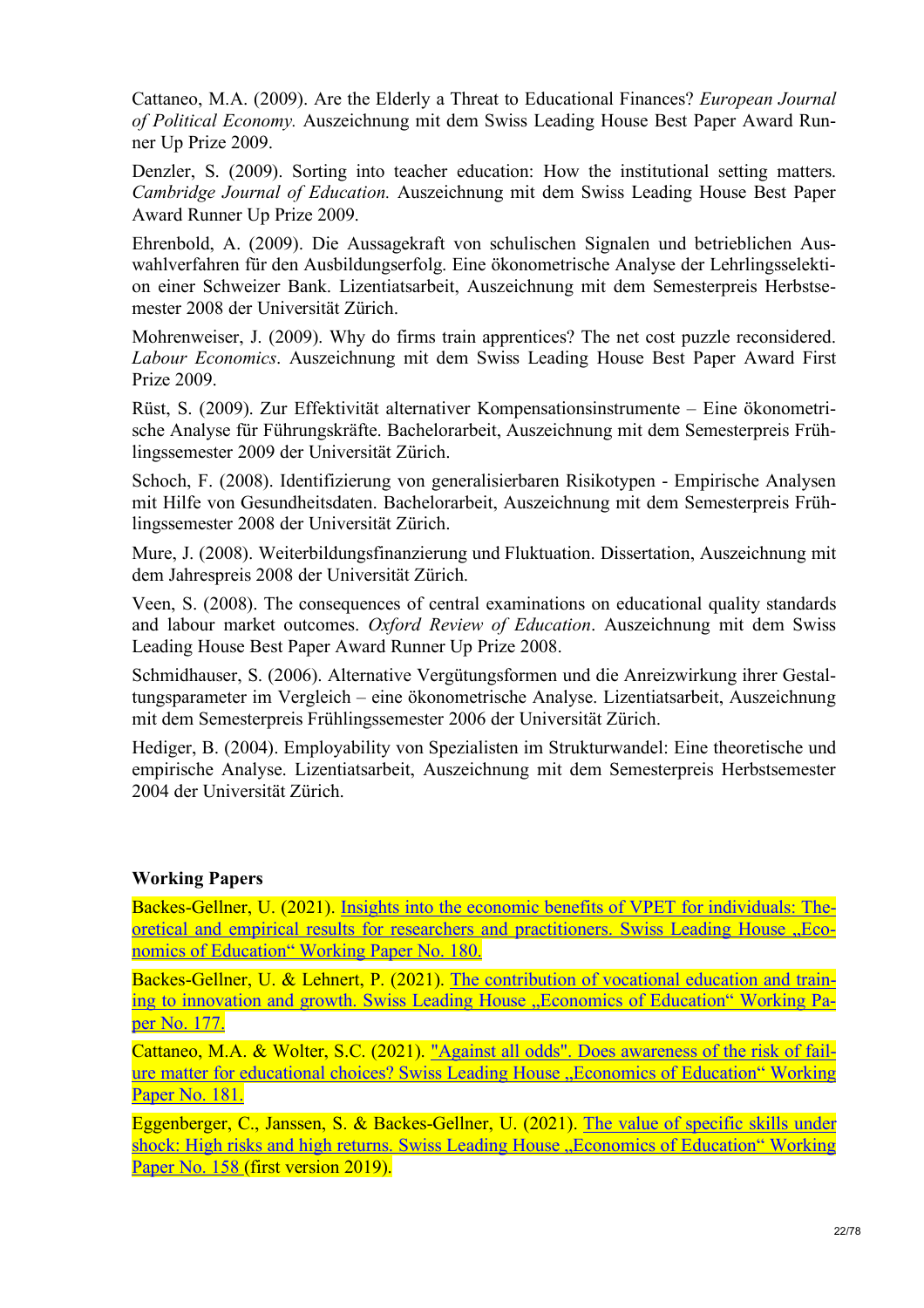Goller, D. & Wolter, S.C. (2021). "Too shocked to search" The COVID-19 shutdowns' impact on the search for apprenticeships. Swiss Leading House "Economics of Education" Working Paper No. 182.

Palffy, P., Lehnert, P., & Backes-Gellner, U. (2021). Social Norms and Gender-Typical Occupational Choices. Swiss Leading House "Economics of Education" Working Paper No. 183.

Schultheiss, T., Pfister, C., Gnehm, A.-S. & Backes-Gellner, U. (2021). Tertiary education expansion and task demand: Does a rising tide lift all boats? Swiss Leading House ..Economics of Education" Working Paper No. 154 (first version 2018).

Schultheiss, T. & Backes-Gellner, U. (2021). Updated education curricula and accelerated technology diffusion in the workplace: Micro-evidence on the race between education and technology. Swiss Leading House "Economics of Education" Working Paper No. 173 (first version 2020).

Jaik, K. (2020). Brain Drain from Vocational to Academic Education at Upper-Secondary Level? An Empirical Analysis for Switzerland. Swiss Leading House "Economics of Education" Working Paper No. 178.

Kiener, F., Gnehm, A.-S. & Backes-Gellner, U. (2020). Non-Cognitive Skills in Training Curricula and Heterogeneous Wage Returns. Swiss Leading House "Economics of Education" Working Paper No. 175.

Kuhn, A. & Wolter, S.C. (2020). Things versus People: Gender Differences in Vocational Interests and in Occupational Preferences. IZA Discussion Paper No. 13380.

Eggenberger, C. & Backes-Gellner, U. (2020). IT Skills, Occupation Specificity and Job Separations. Swiss Leading House "Economics of Education" Working Paper No. 172.

Balestra, S., Sallin, A. & Wolter, S. C. (2020). High-Ability Influencers? The Heterogeneous Effects of Gifted Classmates. Swiss Leading House ..Economics of Education" Working Paper No. 170.

Zumbühl, M., Hof, S. & Wolter, S. C. (2020). Well Prepared or Just Pushed Enough to Gain Access? Educational Success After Private Tutoring. Swiss Leading House . Economics of Education" Working Paper No. 169.

Schlegel, T., Pfister, C. & Backes-Gellner, U. (2020). Tertiary Education Expansion and Regional Firm Development. Swiss Leading House "Economics of Education" Working Paper No. 166.

Lehnert, P., Niederberger, M. & Backes-Gellner, U. (2020). Proxying Economic Activity with Daytime Satellite Imagery: Filling Data Gaps Across Time and Space. Swiss Leading House "Economics of Education" Working Paper No. 165.

Lehnert, P., Pfister, C., Harhoff, D. & Backes-Gellner, U. (2020). Knowledge Complementarities and Patenting: Do New Universities of Applied Sciences Foster Regional Innovation? Swiss Leading House ... Economics of Education Working Paper No. 164.

Schlegel, T., Pfister, C., Harhoff, D. & Backes-Gellner, U. (2020). Heterogeneous Regional Innovation Spillovers of Universities of Applied Sciences. Swiss Leading House "Economics of Education" Working Paper No. 161 (first version 2019).

Cattaneo, M. A., Lergetporer, P., Schwerdt, G., Werner, K., Woessmann, L. & Wolter, S. C. (2019). Information Provision and Preferences for Education Spending: Evidence from Representative Survey Experiments in three Countries. Swiss Leading House "Economics of Education" Working Paper No. 163.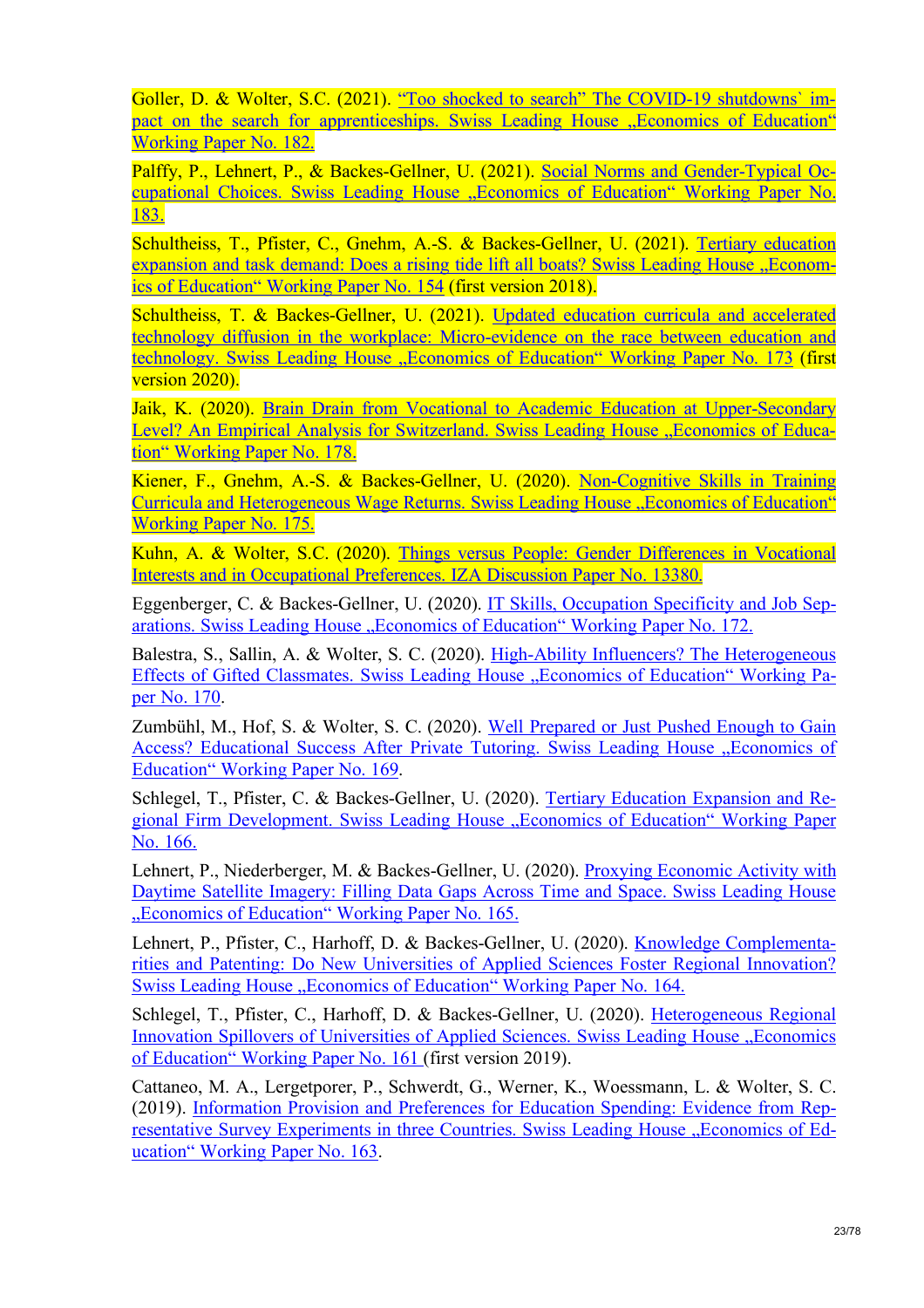Rinawi, M. & Backes-Gellner, U. (2019). Labor market transitions after layoffs: the role of occupational skills. Swiss Leading House "Economics of Education" Working Paper No. 103 (first version 2014)

Abrassart, A. & Wolter, S.C. (2019). Populist Manipulation or Personal Beliefs? A Study of the Divergent Perceptions of the Social Order in Switzerland, Swiss Leading House "Economics of Education" Working Paper No. 156.

Hoeschler, P. & Backes-Gellner, U. (2019). Shooting for the Stars and Failing: College Dropout and Self-Esteem. Swiss Leading House ..Economics of Education" Working Paper No. 100 (first version 2014).

Kiener, F., Gnehm, A.-S., Clematide, S. & Backes-Gellner, U. (2019). Different Types of IT Skills in Occupational Training Curricula and Labor Market Outcomes. Swiss Leading House "Economics of Education" Working Paper No. 159.

Kuhn, A. Schweri, J. & Wolter, S.C. (2019). Local Norms Describing the Role of the State and the Private Provision of Training. Swiss Leading House "Economics of Education" Working Paper No. 157.

Rinawi, M. & Backes-Gellner. U. (2019). Occupational Tasks and Wage Inequality in West Germany: A Decomposition Analysis Swiss Leading House "Economics of Education" Working Paper No. 112 (first version 2015).

Backes-Gellner, U., Herz, H., Kosfeld, M. & Oswald, Y. (2018). Do preferences and biases predict life outcomes? Evidence from education and labor market entry decisions. Swiss Leading House "Economics of Education" Working Paper No. 144.

Girsberger, E. M., Rinawi, M. & Krapf, M. (2018). Wages and Employment. The Role of Occupational Skills. Swiss Leading House "Economics of Education" Working Paper No. 153.

Gross, J., Balestra, S. & Backes-Gellner, U. (2018). Class Size in Early Grades, Student Grit and Later School Outcomes. Swiss Leading House "Economics of Education" Working Paper No. 129 (first version 2017).

Eggenberger, C., Janssen, S. & Backes-Gellner, U. (2018). Modernization of vocational training curricula and technology adoption in firms: A descriptive analysis with German data. Swiss Leading House ...Economics of Education" Working Paper No. 150.

Gahr, K., Renold, U. & Backes-Gellner, U. (2018). System of Opportunity: Permeable Education and Training in Colorado. KOF Studies No. 124.

Hoeschler, P. & Backes-Gellner, U. (2018). The Relative Importance of Personal Characteristics for the Hiring of Young Workers. Swiss Leading House "Economics of Education" Working Paper No. 142 (first version 2017).

Jaik, K. & Wolter, S. C. (2018). From dreams to reality: Market forces and changes from occupational intention to occupational choice. Swiss Leading House "Economics of Education" Working Paper No. 149.

Lehnert, P., Pfister, C. & Backes-Gellner, U. (2018). Firms' Changes in R&D Personnel After the Introduction of Universities of Applied Sciences in Switzerland. Swiss Leading House "Economics of Education" Working Paper No. 141 (first version 2017).

Luethi, S. & Wolter, S. C. (2018). Are apprenticeships business cycle proof? Swiss Leading House "Economics of Education" Working Paper No. 146.

Kuhn, A. & Wolter, S.C. (2018). The Strength of Gender Norms and Gender-Stereotypical Occupational Aspirations Among Adolescents. Swiss Leading House "Economics of Education" Working Paper No. 151.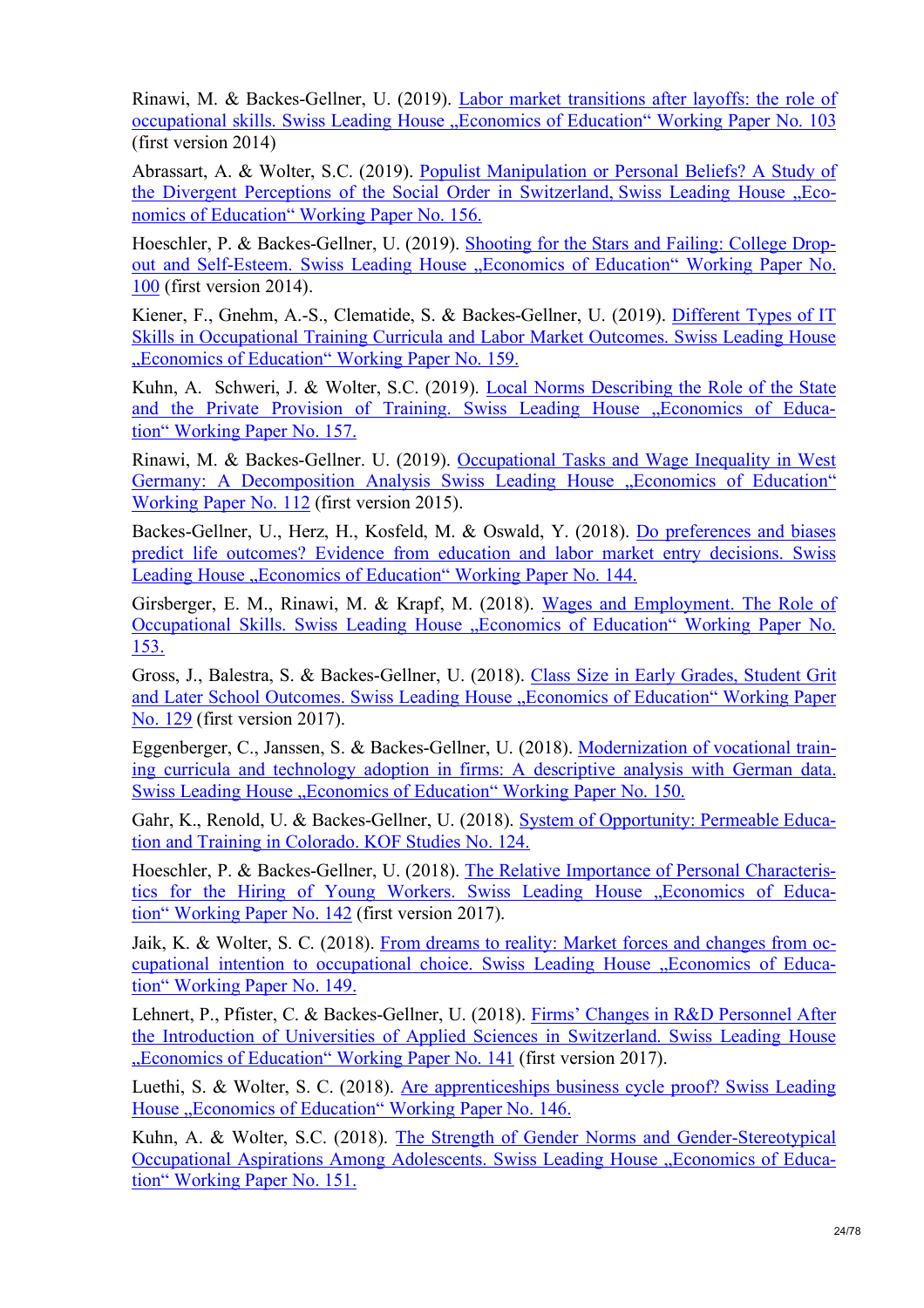Moretti, L., Mayerl, M., Muehlemann, S., Schlögl, P. & Wolter, S. C. (2018). So similar and yet so different: A comparative analysis of a firm's net costs and post-apprenticeship training benefits in Austria and Switzerland. Swiss Leading House "Economics of Education" Working Paper No. 137, IZA Discussion Paper No. 11081 (first version 2017).

Oggenfuss, C. & Wolter, S. C. (2018). Are they coming back? The mobility of university students in Switzerland after graduation. IZA Discussion Paper 11349.

Pfeifer, H. & Backes-Gellner, U. (2018). Another piece of the puzzle: Firms' investment in training as optimization of skills inventory. Swiss Leading House ... Economics of Education" Working Paper No. 136 (first version 2017).

Pfister, C., Rinawi, M., Harhoff, D. & Backes-Gellner, U. (2018). Regional Innovation Effects of Applied Research Institutions. Swiss Leading House "Economics of Education" Working Paper No. 117 (first version 2016).

Pregaldini, D., Backes-Gellner, U. & Eisenkopf, G. (2018). Students' Selection and Heterogeneous Effects of Classroom Gender Composition: Evidence from a Natural Experiment in Switzerland. Swiss Leading House "Economics of Education" Working Paper No. 152.

Renold, U., Bolli, T. & Wolter, S.C. (2018). Does it Pay for Firms?: Costs and Benefits of the SkillsFuture Earn and Learn Programme in Singapore. KOF Studies, No. 115.

Rupietta, C., Meuer, J. & Backes-Gellner, U. (2018). Organizational innovation across the technological innovation process: The moderating influence of hybrid change agents. Swiss Leading House "Economics of Education" Working Paper No. 145.

Rupietta, C. & Backes-Gellner, U. (2018). How firms' participation in apprenticeship training fosters knowledge diffusion and innovation. Swiss Leading House "Economics of Education" Working Paper No. 74 (first version 2012).

Zumbuehl, M., Dohmen, T. & Pfann, G. (2018). Parental Involvement and the Intergenerational Transmission of Economic Preferences and Attitudes. Swiss Leading House "Economics of Education" Working Paper No. 148.

Abrassart, A., Busemeyer, M. R., Cattaneo, M. & Wolter, S. C. (2017). Do migrants prefer academic to vocational education? The role of rational factors vs. social status considerations in the formation of attitudes toward a particular type of education in Switzerland. Swiss Leading House "Economics of Education" Working Paper No. 128.

Balestra, S. & Backes-Gellner, U. (2017). Heterogeneous effects of pupil-to-teacher ratio pol $i$ cies – A look at class size reduction and teacher aide. Swiss Leading House "Economics of Education" Working Paper No. 102 (first version 2014).

Buser, T., Peter, N. & Wolter, S. C. (2017). Gender, Willingness to Compete and Career Choices along the Whole Ability Distribution. Swiss Leading House "Economics of Education" Working Paper No. 135, IZA Discussion Paper No. 10976.

Eggenberger, C., Rinawi, M. & Backes-Gellner. U. (2017). Occupational Specificity: A new Measurement Based on Training Curricula and its Effect on Labor Market Outcomes. Swiss Leading House "Economics of Education" Working Paper No. 106 (first version 2015).

Gloor, J.L., Morf, M.C., Paustian-Underdahl, S. & Backes-Gellner, U. (2017). Fix the Game - Not the Dame: A Team Intervention to Restore Gender Equity in Leadership Evaluations. Swiss Leading House "Economics of Education" Working Paper No 140.

Meuer, J., Angstmann, M., Troester, C., Backes-Gellner, U. & Pull, K. (2017). Embeddedness and the Repatriation Intention of Assigned and Self-initiated Expatriates. UZH Business Working Paper No. 373.

Mohrenweiser, J., Zwick, T. & Backes-Gellner, U. (2017). Poaching and Firm-Sponsored Training. Swiss Leading House "Economics of Education" Working Paper No. 51 (first ver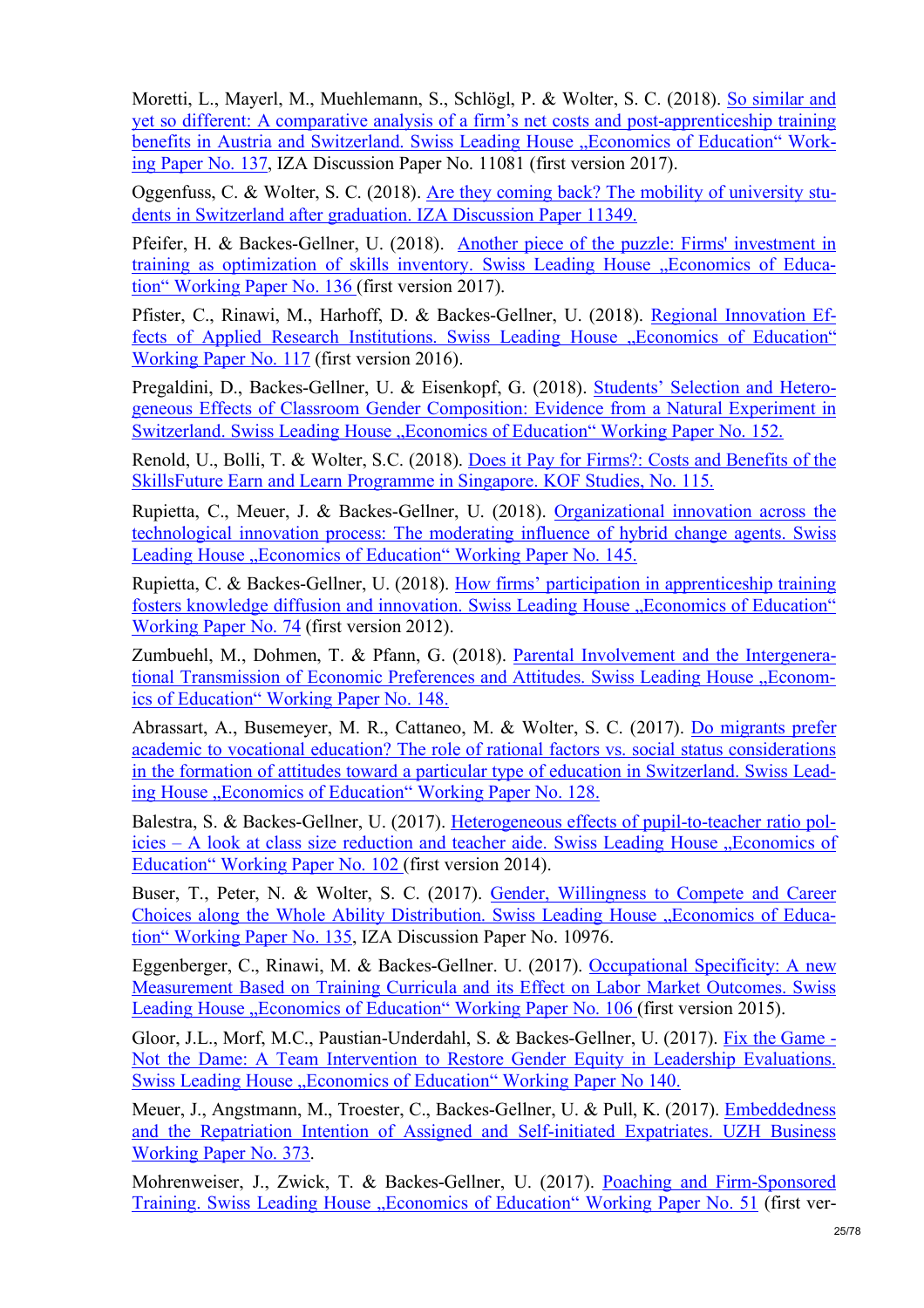sion 2010).

Rupietta, C., Pfeifer, H. & Backes-Gellner, U. (2017). Firms' Knowledge Acquisition During Dual-Track VET: Which Sources are Important for Innovativeness. Swiss Leading House "Economics of Education" Working Paper No. 131.

Rupietta, C. & Backes-Gellner, U. (2017). Combining knowledge stock and knowledge flow to generate superior incremental innovation performance – Evidence from Swiss manufacturing. Swiss Leading House "Economics of Education" Working Paper No. 89 (first version 2013).

Wolter, S. C. & Zumbuehl, M. (2017). The Native-Migrant Gap in the Progression into and through Upper-Secondary Education, Swiss Leading House "Economics of Education" Working Paper No. 139, IZA Discussion Paper No. 11217.

Wolter, S. C. & Zumbuehl, M. (2017). Wie weiter nach der obligatorischen Schule? Bildungsentscheidungen und -verläufe der PISA-Kohorte 2012 in der Schweiz, Swiss Leading House "Economics of Education" Working Paper No. 127, SKBF Staff Paper No. 20.

Backes-Gellner, U., Rupietta, C. & Tuor, S.N. (2016). Reverse Educational Spillovers at the Firm Level. Swiss Leading House "Economics of Education" Working Paper No. 65 (first version 2011).

Cattaneo, M. A., Oggenfuss, C. & Wolter, S. C. (2016). The more, the better? The impact of instructional time on student performance. Swiss Leading House "Economics of Education" Working Paper No. 115.

Cattaneo, M. A. & Wolter, S. C. (2016). Die Berufsbildung in der Pole Position. Die Einstellungen der Schweizer Bevölkerung zum Thema Allgemeinbildung vs. Berufsbildung. SKBF Staff Paper 18, Swiss Leading House "Economics of Education" Working Paper No. 126.

Cattaneo, M. A. & Wolter, S. C. (2016). Wie viel darf es kosten und wer soll es bezahlen? Einstellungen der Schweizer Bevölkerung zu Fragen der Finanzierung des Bildungswesens. SKBF Staff Paper 16, Swiss Leading House "Economics of Education" Working Paper No. 125.

Jaik, K. & Wolter, S.C. (2016). Lost in Transition: The Influence of Locus of Control on Delaying Educational Decisions. Swiss Leading House "Economics of Education" Working Paper No. 118.

Rinawi, M. & Backes-Gellner, U. (2016). The Effect of Performance Pay on the Retention of Apprenticeship Graduates: A Panel Data Analysis. Swiss Leading House "Economics of Education" Working Paper No. 104 (first version 2014).

Tausch, F., Zumbuehl M. (2016). Stability of risk attitudes and media coverage of economic news. MPI Collective Goods Preprint, No. 2016/2.

Backes-Gellner, U. & Balestra, S. (2015). When a Door Closes, a Window Opens? Long-term Labor Market Effects of Involuntary Separations. Swiss Leading House "Economics of Education" Working Paper No. 72 (first version 2012).

Balestra, S. & Caves, K. (2015). The Impact of High School Exit Exams on Graduation Rates and Achievement. UZH Business Working Paper Series No. 346, Swiss Leading House "Economics of Education" Working Paper No. 123.

Meuer, J. & Rupietta, C. (2015). Qualifying "fit": The Performance Dynamics of Firms' Change Tracks through Organizational Configurations. Compass Working Papers No. 2014- 81

Meuer, J., Rupietta, C. & Backes-Gellner, U. (2015). Layers of Co-existing Innovation Systems. Swiss Leading House ... Economics of Education "Working Paper No. 105.

Muehlemann, S. & Strupler Leiser, M. (2015). Ten Facts You Need To Know About Hiring.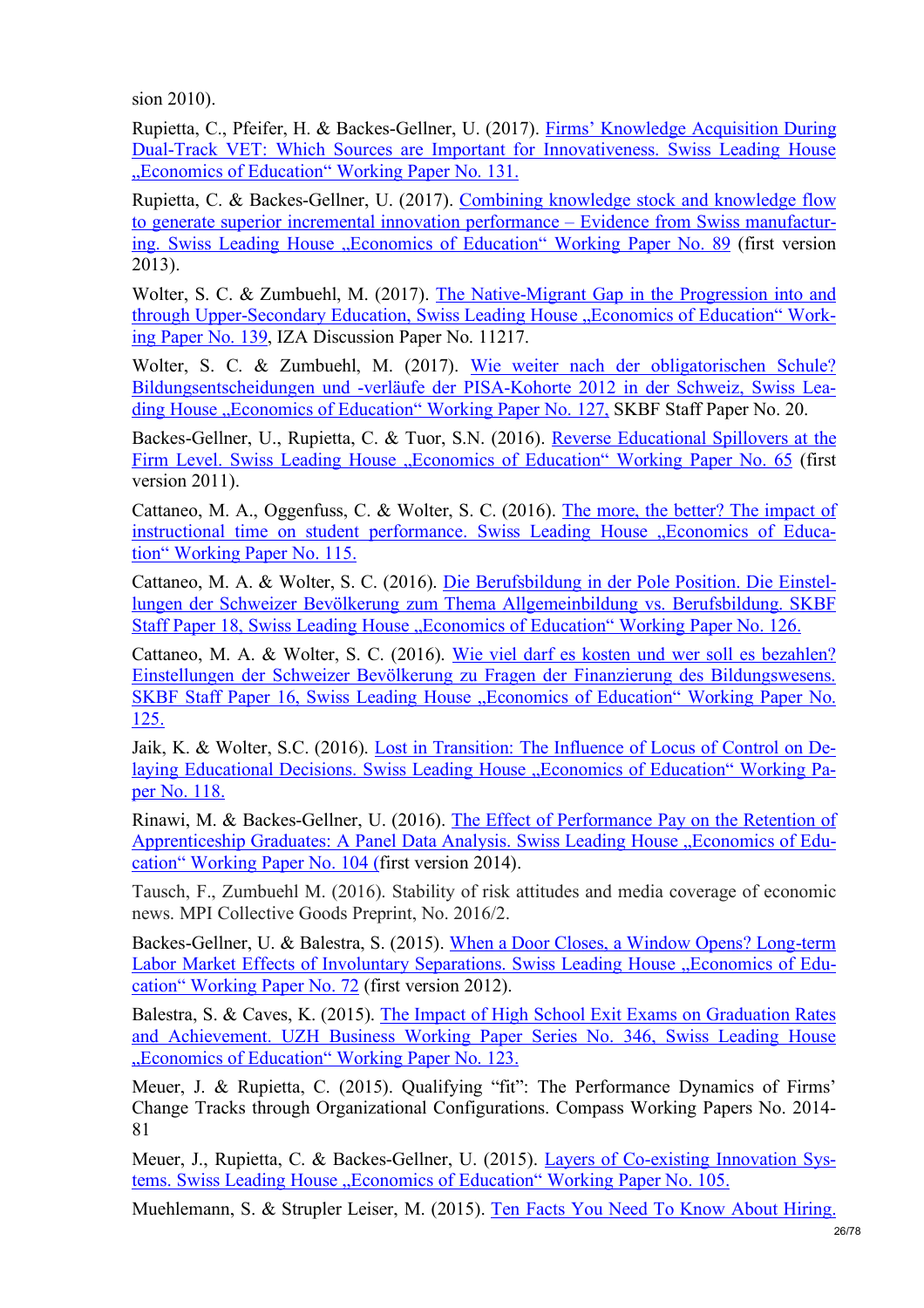Swiss Leading House "Economics of Education" Working Paper No. 111.

Pfister, C., Tuor Sartore, S. & Backes-Gellner. U. (2015). Earnings Returns to Different Educational Careers: The Relative Importance of Type vs. Field of Education. Swiss Leading House "Economics of Education" Working Paper No. 107.

Strupler Leiser, M. & Wolter, S. C. (2015). Reducing University Dropout Rates With Entrance Tests – Self-fulfilling Prophecy or High Quality Students. Swiss Leading House "Economics of Education" Working Paper No. 108.

Backes-Gellner, U. (2014). Benefits of Apprenticeship Training and Future Challenges – Empirical Results and Lessons from Switzerland and Germany. Swiss Leading House "Economics of Education" Working Paper No. 97.

Bolli, T. & Hof, S. (2014): The Impact of Apprenticeship Training on Personality Traits: An Instrumental Variable Approach (PDF). KOF Working Papers No. 350.

Hof, S. & Wolter, S.C. (2014). Ausmass und Wirkung bezahlter Nachhilfe in der Schweiz. SKBF Staff Paper 14.

Kunz, J. (2014). Analyzing educational achievement differences between second-generation immigrants: Comparing Germany and German-speaking Switzerland. Swiss Leading House "Economics of Education" Working Paper No. 110.

Oggenfuss, C. & Wolter, S.C. (2014). Are the education policy preferences of teachers just a reflection of their occupational concerns? Swiss Leading House "Economics of Education" Working Paper No. 101.

Pfeifer, H. (2014). Absenteeism in Apprenticeships: What Role Do Work Councils Play? Swiss Leading House "Economics of Education" Working Paper No. 98.

Rinawi, M., Krapf, M. & Backes-Gellner, U. (2014). Personality, Ability and Occupational Choice. Unpublished working paper.

Rupietta, C., Backes-Gellner, U. & Bernstein, A. (2014). Effectiveness of Coaching in Online Courses: What Can We Learn from Randomized Experiments? Unpublished working paper.

Rupietta, C., Meuer, J. & Backes-Gellner, U. (2014). Vocational Education and Innovation Interdependencies. Unpublished working paper.

Strupler Leiser, M. & Wolter, S.C. (2014). Empirical Evidence on the Effectiveness of Social Public Procurement Policy: The Case of the Swiss Apprenticeship Training System. CESifo Working Paper No. 5119.

Zumbühl, M., Dohmen, T. & Pfann, G. (2014). Parental investments and the integenerational transmission of economic preferences and attitudes. IZA Discussion Paper No. 7476.

Backes-Gellner, U. & Teuber, S. (2013). How do companies adjust their organization to national institutions: evidence from matched-pair engineering companies. Swiss Leading House "Economics of Education" Working Paper No. 82 (first version 2012).

Balestra, S. & Backes-Gellner, U. (2013). Heterogeneous Returns to Education Over the Wage Distribution: Who Profits the Most? Swiss Leading House "Economics of Education" Working Paper No. 91.

Cattaneo, M.A., Wolter, S.C. (2013). Nationale Eigenheiten von Bildungssystemen in Zeiten der Globalisierung. SKBF Staffpaper No. 10.

Diem, A. & Wolter, S.C. (2013). Nicht ausbildungsadäquate Beschäftigung bei Universitätsabsolventen und -absolventinnen: Determinanten und Konsequenzen. SKBF Staffpaper No. 9.

Messer, D., Schwerdt, G., Wössmann, L. & Wolter, S.C. (2013). Labor Market Effects of Adult Education Vouchers: Evidence from a Randomized Field Experiment. Swiss Leading House "Economics of Education" Working Paper No. 94.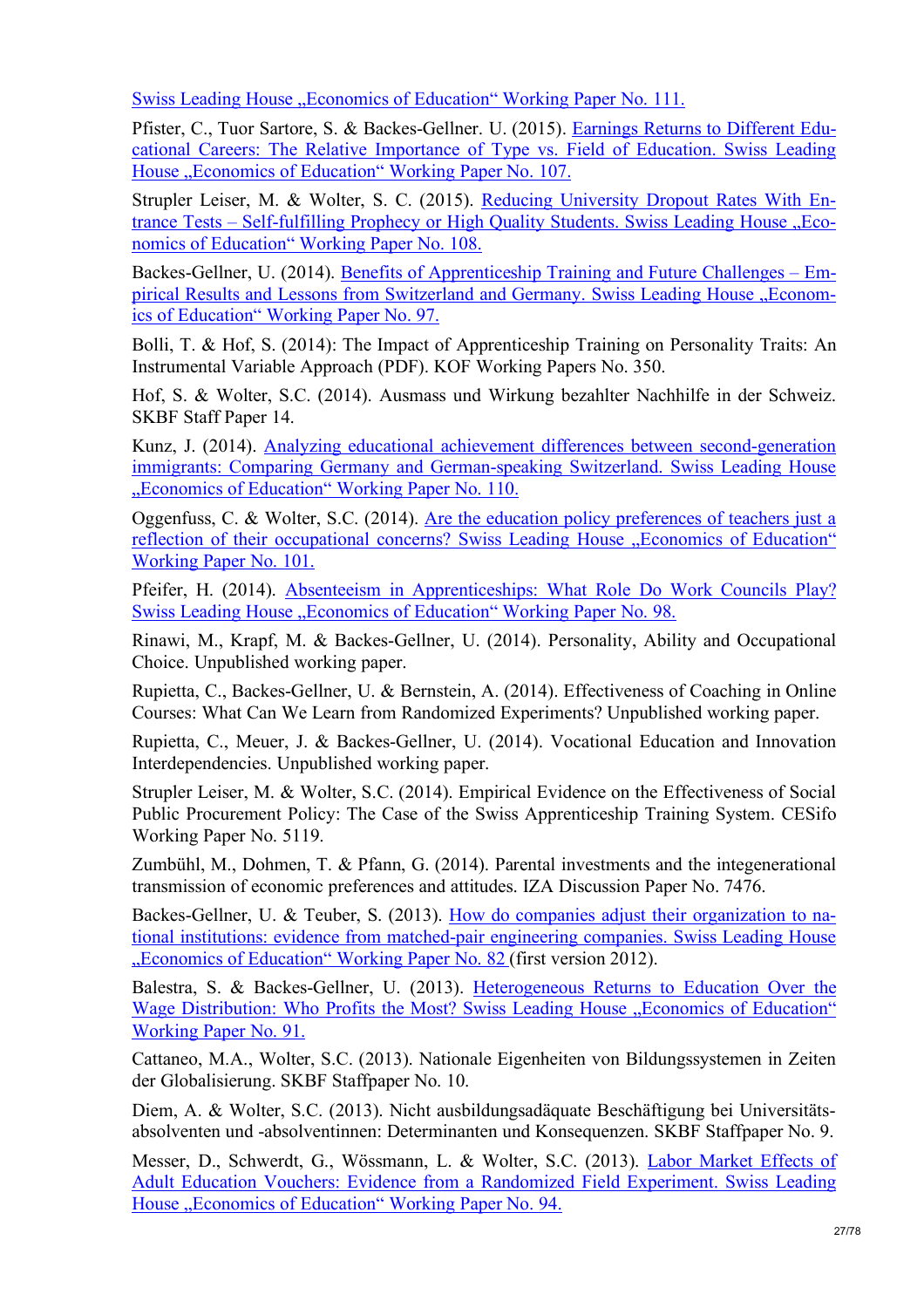Mohrenweiser, J., Zwick, T. & Backes-Gellner, U. (2013). Poaching and Firm-sponsored Training: First Clean Evidence. ZEW Discussion Paper No. 37.

Mühlemann, S. (2013). Der Einfluss der Internationalisierung auf die arbeitsmarktorientierte Bildung. Swiss Leading House "Economics of Education" Working Paper No. 92.

Mühlemann, S., Pfeifer, H. & Wenzelmann, F. (2013). The Costs of Recruiting Apprentices: Evidence from Firm-Level Data. Swiss Leading House "Economics of Education" Working Paper No. 95.

Strupler Leiser, M. & Wolter, S.C. (2013). Kann man mit dem öffentlichen Beschaffungswesen Lehrstellen fördern? Swiss Leading House "Economics of Education" Working Paper No. 85.

Wolter, S.C., Diem, A. & Messer, D. (2013). Studienabbrüche an Schweizer Universitäten. SKBF Staffpaper No. 11.

Backes-Gellner, U. & Brunner, S. (2012). Duale Berufsbildung wird unterschätzt - Akademiker starten nicht immer von der Poleposition. Swiss Leading House "Economics of Education" Working Paper No. 84.

Blatter, M., Mühlemann, S., Schenker, S. & Wolter, S.C. (2012). Hiring Costs of Skilled Workers and the Supply of Firm-Provided Training. IZA Discussion Paper No. 6344.

Cattaneo, M. A. & Wolter, S.C. (2012). Migration Policy can boost your PISA Results. IZA Discussion Paper No. 6300.

Jansen, A. , Strupler Leiser, M., Wenzelmann, F. & Wolter S.C. (2012). The effect of labor market regulations on training behavior and quality: the German labor market reform as a natural experiment. Swiss Leading House "Economics of Education" Working Paper No. 83.

Kriechel, B., Mühlemann, S., Pfeifer, H. & Schütte, M. (2012). Works Councils, Collective Bargaining and Apprenticeship Training (2012). IZA Discussion Paper No. 6497. (revised version of Leading House Working Paper No. 57).

Mohrenweiser, J. (2012). Recruitment and Apprenticeship Training. Swiss Leading House "Economics of Education" Working Paper No. 73.

Moog, P., Werner, A., Houweling, S. & Backes-Gellner, U. (2012). The Impact of Balanced Skills, Working Time Allocation and Peer Effects on the Entrepreneurial Intentions of Scientists. UZH Business Working Paper No. 325.

Mühlemann, S. & Pfeifer, H. (2012). The structure of hiring costs in Germany. Swiss Leading House "Economics of Education" Working Paper No. 77.

Pull, K., Pferdmenges, B. & Backes-Gellner, U. (2012). Knowledge Production Process, Diversity Type and Group Interaction as Moderators of the Diversity-Performance Link: An Analysis of University Research Groups. ISU Working Paper No. 158.

Tuor, S.N. & Backes-Gellner, U. (2012). Another Effect of Group Diversity: Educational Composition and Workers' Pay. Swiss Leading House . Economics of Education" Working Paper No. 78.

Backes-Gellner, U. & Geel, R. (2011). Career Entry and Success After Tertiary Vocational Education. Leading House Working Paper Series No. 52.

Backes-Gellner, U., Mohrenweiser, J. & Pull, K. (2011). When Does Regulation Bite? Co-Determination and Nature of Employment Relations. ISU Working Paper Series No. 147.

Becker, S.O., Messer, D. & Wolter, S.C. (2011). A Gift is not Always a Gift, Gift Exchange in a Voucher Experiment. CESifo Working Paper No. 3488.

Diem, A. & Wolter, S.C. (2011). Who is Afraid of School Choice? CESifo Working Paper No. 3385.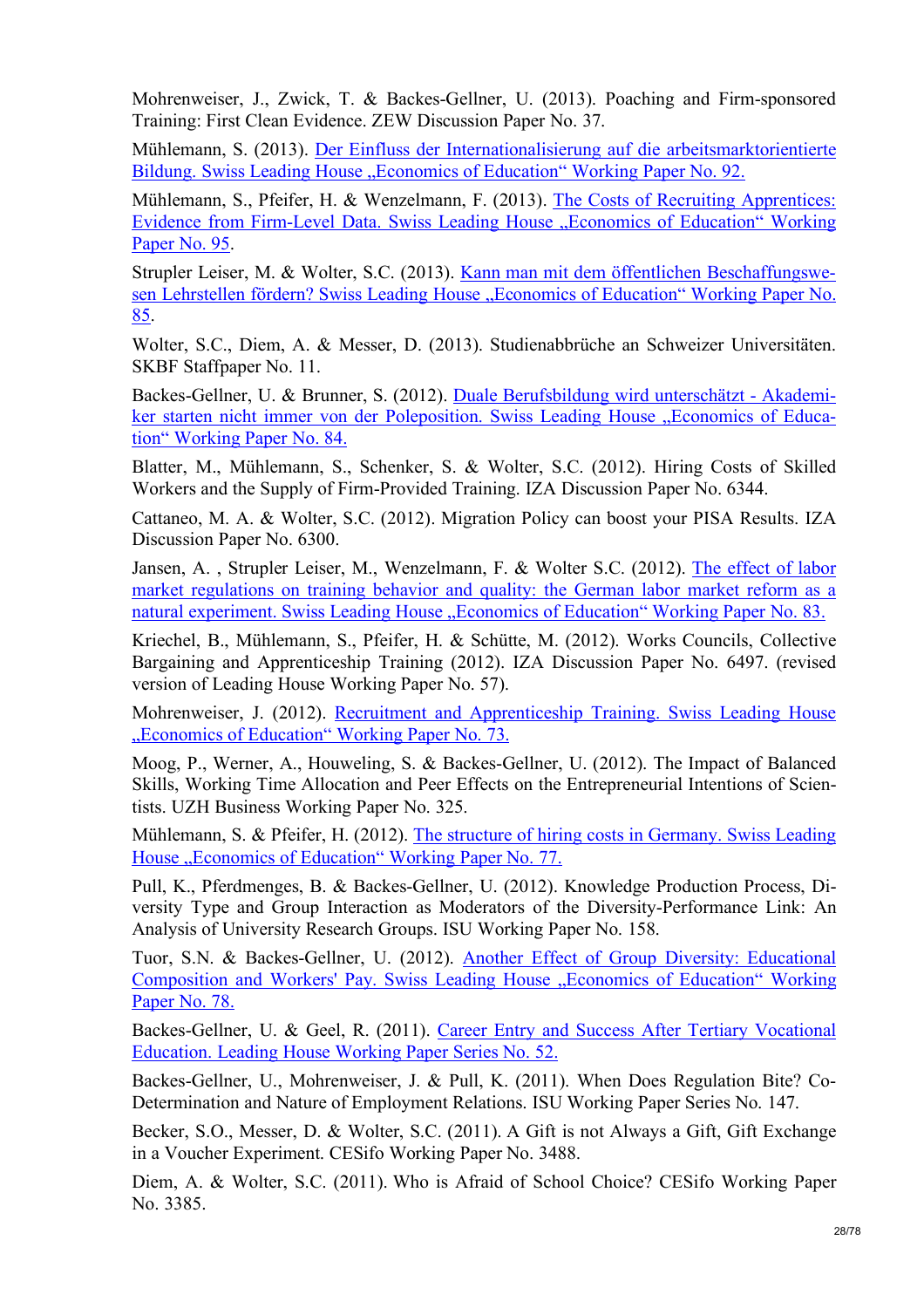Diem, A. & Wolter, S.C. (2011). Beurteilung von Hochschulen anhand der Arbeitsmarktfähigkeit ihrer Absolventen und Absolventinnen. Staffpaper SKBF 5.

Diem, A. & Wolter, S.C. (2011). Messung von Forschungsleistungen in den Erziehungswissenschaften am Beispiel der Schweiz. Staffpaper SKBF 4.

Hof, S., Strupler, M. & Wolter, S.C. (2011). Career Changers in Teaching Jobs, A Case Study Based on the Swiss Vocational Education System. IZA Discussion Paper 5806.

Hof, S., Strupler, M. & Wolter, S.C. (2011). Quereinsteiger in den Lehrberuf. Am Beispiel der schweizerischen Berufsbildung. Swiss Leading House "Economics of Education" Working Paper Series No. 59.

Kriechel, B., Mühlemann, S., Pfeifer, H. & Schütte, M. (2011). Works councils, collective bargaining and apprenticeship training. Swiss Leading House . Economics of Education " Working Paper Series No. 57.

Müller, B. & Wolter, S.C. (2011). The Consequences of Being Different: Statistical Discrimination and the School-to-Work Transition. IZA Discussion Paper 5474.

Mühlemann, S., Ryan, P. & Wolter, S.C. (2011). Monopsony Power, Pay Structure and Training. IZA Discussion Paper 5587.

Schwerdt, G., Messer, D., Woessmann, L. & Wolter, S.C. (2011). Effects of Adult Education Vouchers on the Labour Market: Evidence from a Randomized Field Experiment. IZA Discussion Paper 5431.

Backes-Gellner, U., Janssen, S., Pfeifer & C., Yang, P. (2010). Training Participation of an Aging Workforce in an Internal Labor Market. University of Lüneburg Working Paper Series in Economics No. 170.

Backes-Gellner, U., Tuor, Simone N. & Wettstein, D. (2010). Differences between entrepreneurs and employees in their educational paths. Swiss Leading House "Economics of Education" Working Paper Series No. 50.

Busemeyer, M.R., Cattaneo, M.A. & Wolter, S.C. (2010). Individual Policy Preferences for Vocational versus Academic Education. Micro Level Evidence for the Case of Switzerland. MPIfG Discussion Paper 10/ 11.

Ryan, P., Teuber, S., Wagner, K. & Backes-Gellner, U. (2010). Corporate ownership and initial training in Britain, Germany and Switzerland. Swiss Leading House "Economics of Education" Working Paper Series No. 55.

Ryan, P., Teuber, S., Wagner, K. & Backes-Gellner, U. (2010). Trainee Pay in Britain, Germany and Switzerland: markets and Institutions. SKOPE Research Paper No. 96.

Unger, B., Pull, K. & Backes-Gellner, U. (2010). Composition and Performance of Research Training Groups. ISU Working Paper Series No. 130.

Tuor, S. & Backes-Gellner, U. (2009). Time - Even More Costly Than Money: Training Costs of Workers and Firms. Swiss Leading House "Economics of Education" Working Paper Series No. 46.

Backes-Gellner, U. & Bessey, D. (2009). Marijuana Consumption, Educational Outcomes and Labor Market Success: Evidence from Switzerland. Swiss Leading House "Economics of Education" Working Paper Series No. 43.

Backes-Gellner, U. & Mohrenweiser, J. (2009). Die Wirkung des Betriebsverfassungsgesetzes am Beispiel der Freistellung von Betriebsräten – ein Beitrag zur Rechtstatsachenforschung. ISU Working Paper Series No. 104.

Backes-Gellner, U. & Janssen, S. (2009). What difference do beliefs make? Gender job associations and work climate. ISU Working Paper Series No. 107.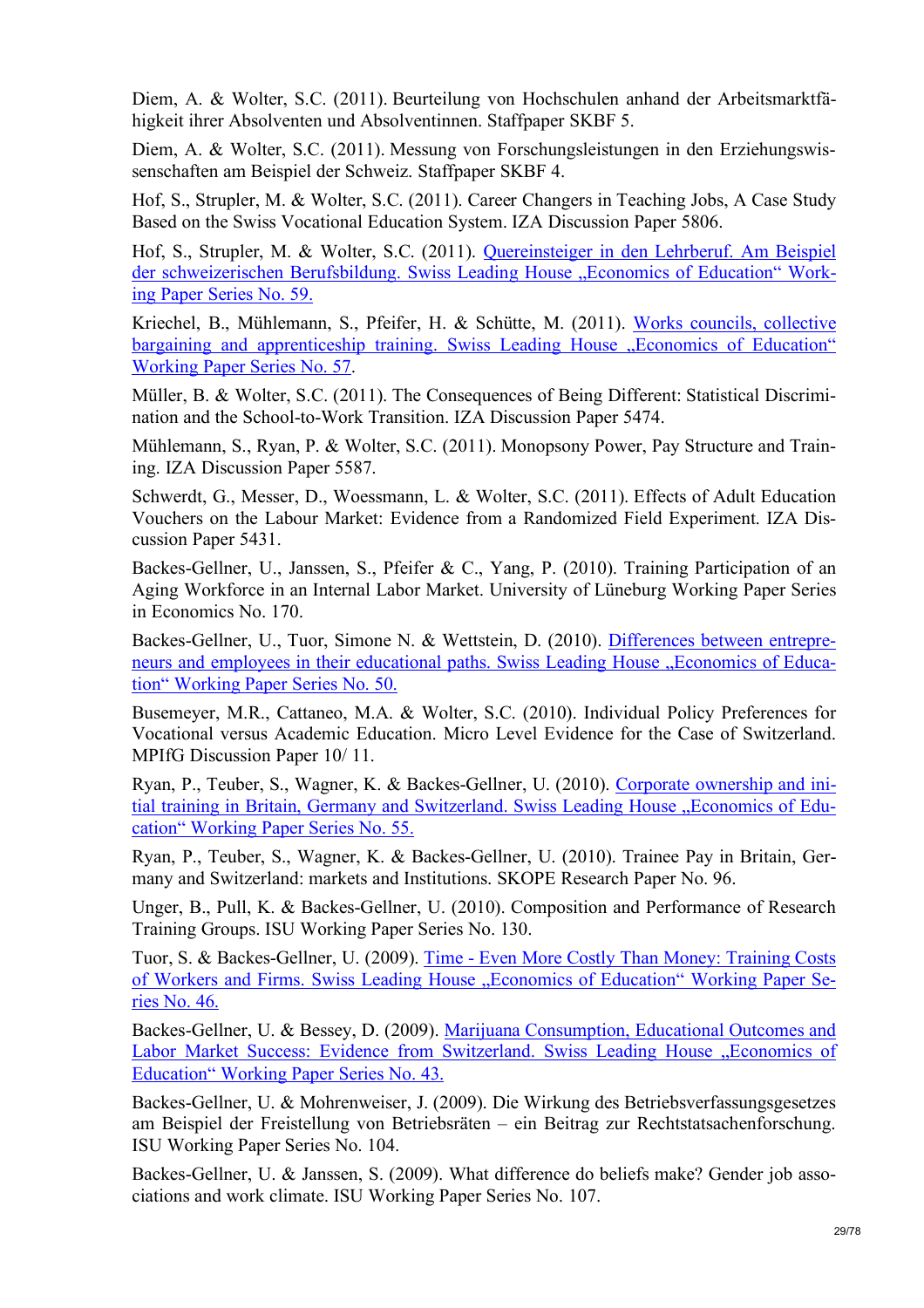Backes-Gellner, U., Mohrenweiser, J. & Marginson, P. (2009). What triggers the establishment of a works council? ISU Working Paper Series No. 101.

Mühlemann, S., Wolter, S.C. & Wüest, A. (2009). Apprenticeship Training and the Business Cycle. IZA Discussion Paper No. 4460.

Messer, D. & Wolter, S.C. (2009). Money Matters: Evidence from a Large-Scale Randomized Field Experiment with Vouchers for Adult Training. IZA Discussion Paper No. 4017.

Messer, D. & Wolter, S.C. (2009). Kann man mit Gutscheinen die Weiterbildungsbeteiligung steigern? Resultate aus einem wissenschaftlichen Feldexperiment. Swiss Leading House "Economics of Education" Working Paper No. 42.

Denzler, S. & Wolter, S.C. (2009). Laufbahnentscheide im Lehrberuf aus bildungsökonomischer Sicht. Swiss Leading House "Economics of Education" Working Paper No. 41.

Bessey, D. & Backes-Gellner, U. (2008). Dropping out and revising educational decisions: Evidence from vocational education. Swiss Leading House "Economics of Education" Working Paper Series No. 40.

Backes-Gellner, U. & Veen, S. (2008). Alternde Beschäftigte und betriebliche Produktivität: eine empirische Analyse. ISU Working Paper Series No. 95.

Backes-Gellner, U. & Pull, K. (2008). Tournament Incentives and Contestant Heterogeneity: Empirical Evidence from the Organizational Practice. ISU Working Paper Series No. 75.

Dionisius, R., Mühlemann, S., Pfeifer, H., Walden, G., Wenzelmann, F. & Wolter, S.C. (2008). Cost and Benefit of Apprenticeship Training: A Comparison of Germany and Switzerland. IZA Working Paper No. 3465.

Bertschy, K., Cattaneo, M.A. & Wolter, S.C. (2008). What happened to the PISA 2000 participants five years later? Swiss Leading House "Economics of Education" Working Paper No. 13.

Backes-Gellner, U. & Mure, J. (2008). The Swiss Leading House on Economics of Education. Firm Behaviour and Training Policies. Swiss Leading House "Economics of Education" Working Paper Series No. 14.

Backes-Gellner, U. & Moog, P. (2008). Who Chooses to Become an Entrepreneur? The Jackof-all-Trades in Social and Human Capital. ISU Working Paper Series No 76.

Teuber, S., Backes-Gellner, U. & Mure, J. (2008). Erfassung der Wirkung von Lehrerprofessionalität aus bildungsökonomischer Perspektive. Swiss Leading House "Economics of Education" Working Paper Series No. 39.

Blatter, M., Mühlemann, S. & Schenker, S. (2008)**.** The Costs of Hiring Skilled Workers. Swiss Leading House . Economics of Education" Working Paper Series No. 15.

Jacobebbinghaus, P., Mohrenweiser, J. & Zwick., T. (2008). Wie kann die durchschnittliche Ausbildungsquote in Deutschland korrekt gemessen werden? Swiss Leading House "Economics of Education" Working Paper Series No. 34.

Backes-Gellner, U. (2008). Zur Logik betrieblicher Qualifizierungsstrategien im internationalen Vergleich. Swiss Leading House "Economics of Education" Working Paper Series No. 20.

Dionisius, R., Mühlemann, S., Pfeifer, H., Walden, G., Wenzelmann, F. & Wolter, S.C. (2008). Cost and Benefit of Apprenticeship Training: A Comparison of Germany and Switzerland. IZA Working Paper Series No. 3465.

Backes-Gellner, U. & Mohrenweiser, J. (2008). Apprenticeship Training – What for? Investment in Human Capital or Substitute for Cheap Labour ? Swiss Leading House "Economics of Education" Working Paper Series No. 17.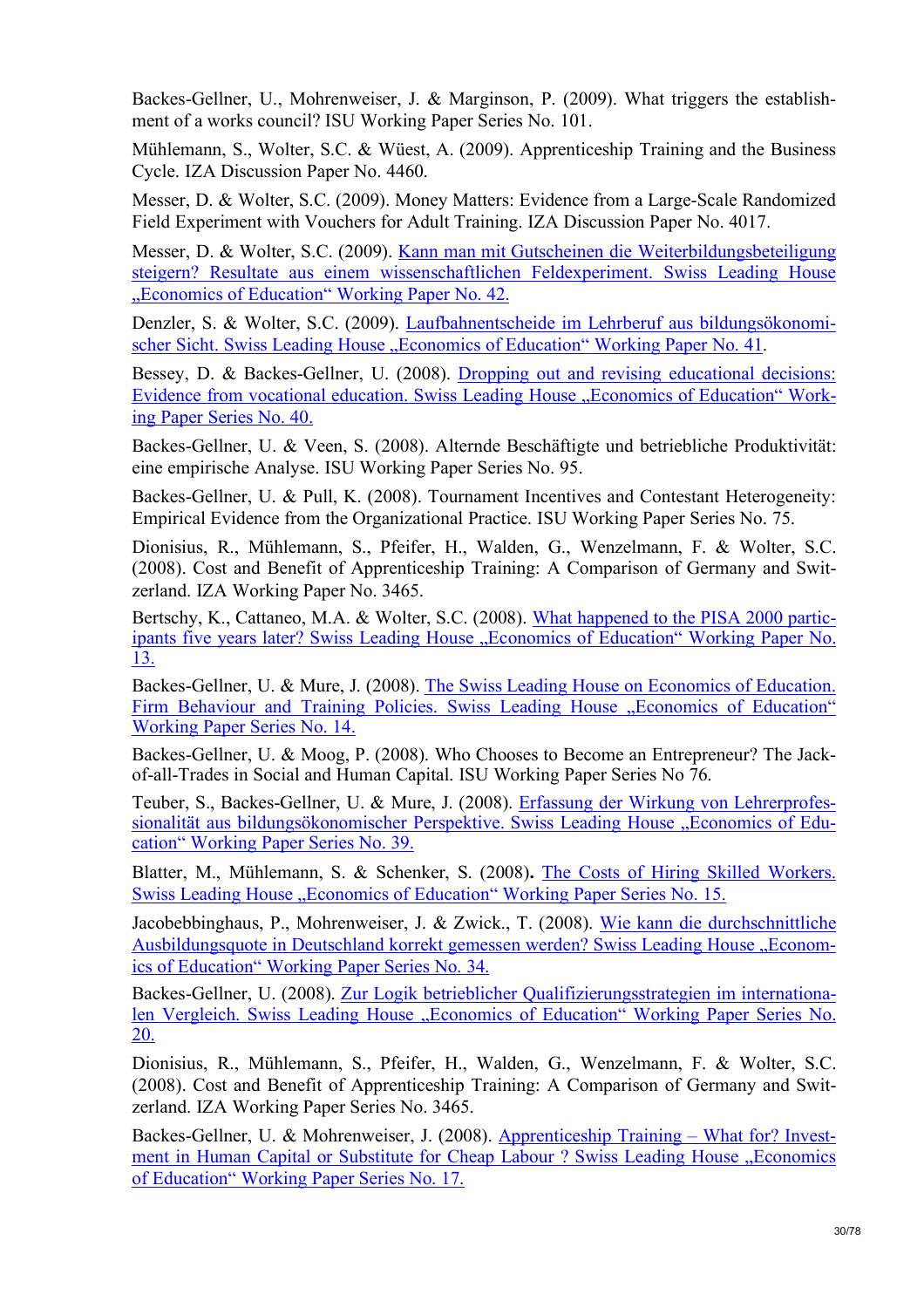Backes-Gellner, U. (2008). Probleme und Chancen lebenslangen Lernens aus betriebswirtschaftlicher Perspektive. Swiss Leading House "Economics of Education" Working Paper Series No. 18.

Schweri, J.; Hartog, J. & Wolter, S.C. (2008). Do Students Expect Compensation for Wage Risk? Swiss Leading House "Economics of Education" Working Paper No. 11.

Bessey, D. (2007). International Student Migration to Germany. Swiss Leading Houses Working Paper Series No. 6.

Bessey, D. & Backes-Gellner, U. (2007). Premature Apprenticeship Terminations: An Economic Analysis. Swiss Leading House "Economics of Education" Working Paper Series No. 2.

Cattaneo, M.A. & Wolter, S.C. (2007). Are the Elderly a Threat to Educational Expenditures. CESifo Discussion Paper No. 2089. München: CESifo.

Janssen, S. & Pfeifer, C. (2007). Betriebsinterne Arbeitsmärkte, Hierarchien und Neueinstellungen: Eine empirischen Untersuchung mit Personaldaten. Working Paper.

Mühlemann, S. & Wolter, S.C. (2006). Regional Effects on Employer Provided Training: Evidence from Apprenticeship Training in Switzerland. CESifo Working Paper No.1665.

Mohrenweiser, J. & Backes-Gellner, U. (2006). Distinguishing Companies with Different Apprenticeship Training Motivations – Evidence form German Establishment Data. Swiss Leading House "Economics of Education" Working Paper Series No. 7.

Backes-Gellner, U. & Mure, J. (2005). The Skill-Weights Approach on Firm Specific Human Capital: Empirical Results for Germany. ISU-Working Paper Series No. 56.

# **Kurzartikel**

Pfister, C., Lehnert, P., & Backes-Gellner, U. (2021). Fachhochschulen als Innovationstreiber. *Die Volkswirtschaft*, 6/2021.

Wolter, S.C. (2021). Soll der Zugang zum Gymnasium beschränkt werden? *Pädagogik*, 1(21): 46.

Cattaneo, M.A. & Wolter, S.C. (2020). Wird der Wandel nachhaltig sein? *eduport*, Gastbeitrag 10.09.2020.

Cattaneo, M.A. & Wolter, S.C. (2020). Wird die Berufsbildung den Wandel meistern? *Panorama*, 3: 19-21.

Wolter, S.C. (2020). Das Beste aus zwei Welten. *eduport*, Gastbeitrag 22.4.2020.

Wolter, S.C. (2020). Wie erreichen wir das 95%-Ziel? *Check Your Chance Jahresbericht 2019*, 10-12.

Denzler, S. & Wolter, S. C. (2020). Öffentliche Finanzierung von Weiterbildung in der Schweiz – Subventionen per Gießkanne oder zielgruppenspezifisch? Weiterbildung. *Zeitschrift für Grundlagen, Praxis und Trends*. Nr. 2, 34-37

Harhoff, D., Schnitzer, M., Backes-Gellner, U., Böhringer, C., Cantner, U. and Hölzle, K. (2019). Steuerliche FuE-Förderung endlich auf den Weg gebracht. *Ifo Schnelldienst*, 9: 21-25.

Luethi, S. & Wolter, S. C. (2000). The Impact of the COVID-19 Crisis on the Provision of Apprenticeships in Switzerland. *Leading House Short Note*. Berne/Zurich: Swiss Leading House on the Economics of Education.

Jaik, K. & Wolter S. C. (2019). Wenn aus Träumen (keine) Realität wird. *Panorama*, 5: 27.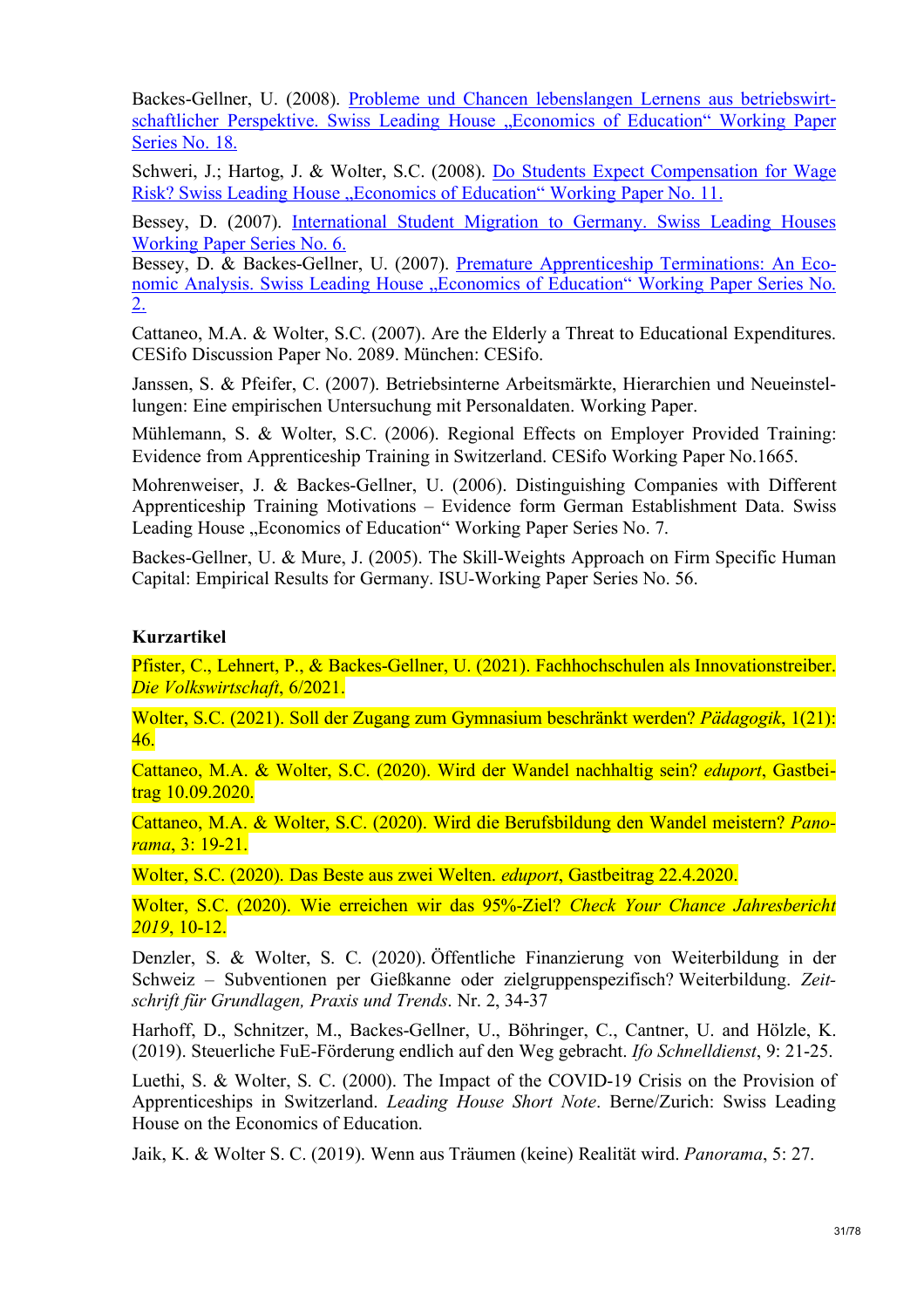Schlegel, T. (2019). Fostering Stable Income Distribution with the Swiss Dual Track System. In P. Grünenfelder, N. Rother, S. Rutz, & M. Salvi (Eds.), An International Think Tank Report on Inequality and Equality. Zurich: Avenir Suisse.

Wolter, S. C. (2019). Was ist Bildung wert? *twice*, Herbst: 4-7.

Cattaneo, M.A. & Wolter, S.C. (2018). Ist Bildung eine rentable Investition? *Die Volkswirtschaft*, 3, 42-44.

Wolter, S.C. (2018). Zu anspruchsvolle Lehrberufe oder falsche Berufswahl? *Bildung Schweiz*, 9/2018, S. 12.

Wolter, S.C. (2018). Métiers trop exigeants ou choix professionel erroné? *Educateur*, 7/2018, S. 38-39.

Wolter, S.C. (2018). Bildungssystem Schweiz: Prädikat gut, mit Verbesserungspotential. *Die Volkswirtschaft*, 7/2018, 4-8.

Wolter, S.C. (2018). Brücken ja, Warteräume nein. *Panorama*, 6-2018, S. 23.

Wolter, S.C. (2018). Bildungsbericht: Die höhere Berufsbildung verliert an Dynamik. *Panorama*, 3/2018, 14-15.

Denzler, S., Oggenfuss, C. & Wolter, S. C. (2017). Konfliktfeld Fremdsprachenunterricht. *Bildung Schweiz*, 5, 30-31.

Wolter, S. C. (2017). Der Bildungsmittelstand steigt auf. *Die Volkswirtschaft*, 12, 16-19.

Backes-Gellner, U. (2016). Ein Studium ist nicht per se besser als eine Berufsausbildung. Interview mit Karen Horn in *Perspektiven der Wirtschaftspolitik* 17(4): 335-346.

Backes-Gellner, U. (2016). Informatik wird zur Schlüsseldisziplin. *Merton - Onlinemagazin des Stifterverbandes*.

Pfeifer, H., Wenzelmann, F. & Wolter, S.C. (2016). Kostenunterschiede der betrieblichen Ausbildung in Deutschland und der Schweiz. *Berufsbildung in Wissenschaft und Praxis (BWP)*, 45(2): 33-37.

Balestra, S. & Backes-Gellner, U. (2015). Wem helfen kleinere Klassen und wem will man helfen? – Zu den Wirkungen von Klassengrössen. SchulVerwaltung Nordrhein-Westfalen (2015)7-8, S. 30-32. Wiederabdruck in SchulVerwaltung Hessen/Rheinland-Pfalz, (2015)10, S. 263-265 und SchulVerwaltung Baden-Württemberg, (2016)1, S. 16-18.

Denzler, S. & Wolter, S.C. (2015). Zwei Fremdsprachen auf der Primarstufe – das sagt die Forschung. Bildung Schweiz, 12(15): 18-19.

Diem, A. & Wolter, S.C. (2015). Wachstumsschocks an Universitäten, Panorama, 5: 13.

Eggenberger, C., Rinawi, M. & Backes-Gellner, U. (2015). Spezifität von Ausbildungsberufen und berufliche Mobilität. *Wirtschaft und Beruf – Zeitschrift für berufliche Bildung*, 67(1): 94-95.

Wolter, S.C. & Muehlemann S. (2015). Lehrlingsausbildung nach dem Konzept in der Schweiz: ein «lohnendes» Modell für spanische Unternehmen? *Wirtschaft und Beruf – Zeitschrift für berufliche Bildung* 67: 110-112.

Wolter, S.C. & Oggenfuss, C. (2015). Die scheinbare Leichtigkeit des Forschungskonsums. *Bildung Schweiz*, 6: 40-41.

Backes-Gellner, U., & Rupietta, C. (2014). Duale Berufsausbildung und Innovation. *Wirtschaft und Beruf – Zeitschrift für berufliche Bildung,* 6: 58-59.

Diem, A. & Wolter, S.C. (2014). Wenn die Matur leicht ist, wird es später schwer. UniPress 160/2014, S. 30-31.

Wolter, S.C. (2014). Wie kann man Betriebe für die Lehrlingsausbildung gewinnen? Die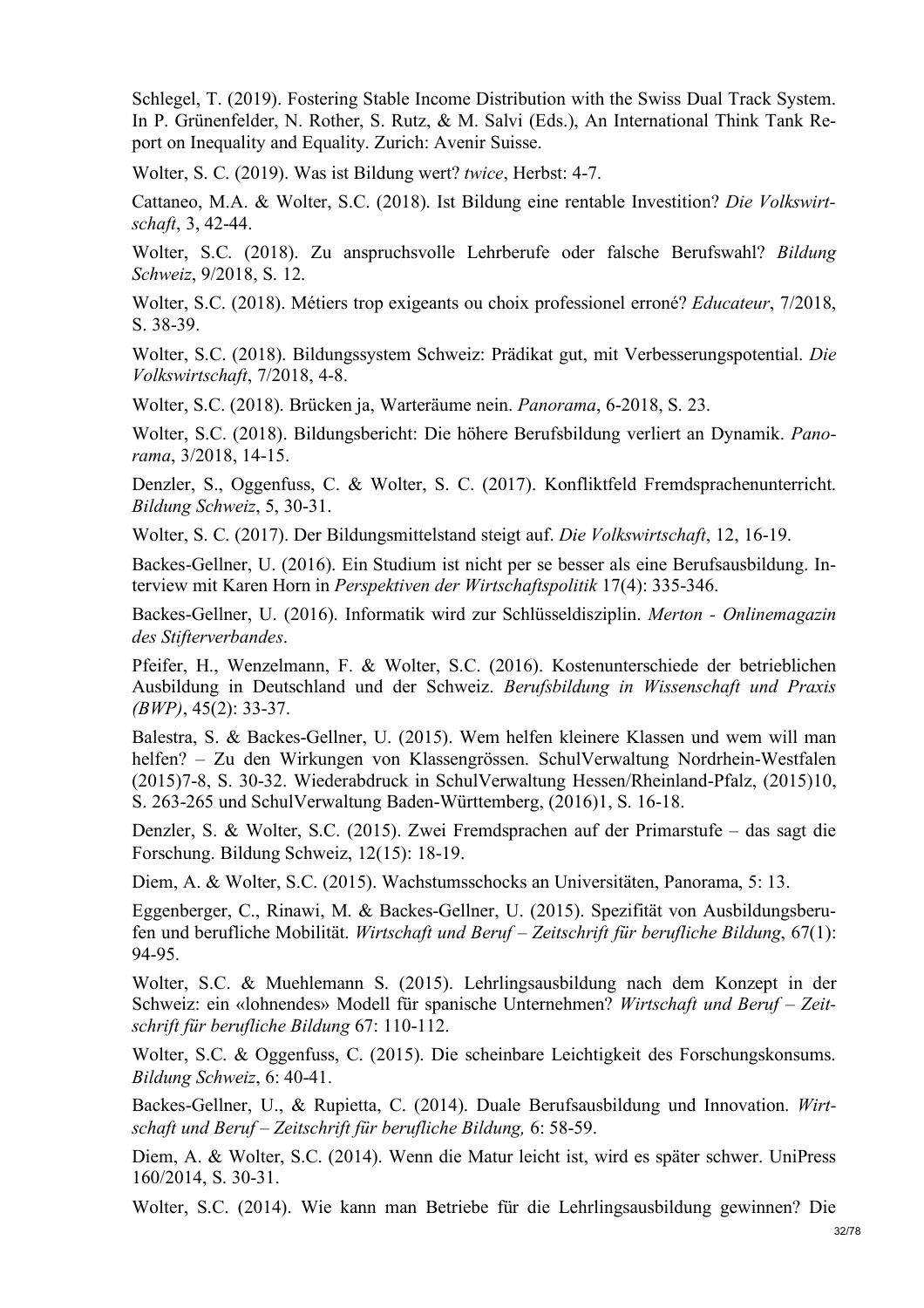Volkswirtschaft, 9, S. 8-11.

Wolter, S.C. (2014). Bildungslandschaft Schweiz: Die wichtigsten Baustellen bestehen nach wie vor. Die Volkswirtschaft, 2, S. 44-47.

Wolter, S.C. (2014). Wie wichtig ist das Geld? Panorama, 4|14, S. 27.

Wolter, S.C. & Strupler Leiser, M. (2014). Kosten und Nutzen der Lehrlingsausbildung. Jahrbuch der Schweizer Hotellerie 2014, S. 103-105.

Wolter, S.C. (2014). Berufsbildung mit Statusdefizit - gerade unter Lehrpersonen. Bildung Schweiz 6, S. 24-25.

Wolter, S.C. (2014). Warum überhaupt Bericht erstatten? Schulblatt AG/SO, 3/2014, S. 7.

Wolter, S.C. (2014). Die Berufsbildung: erfolgreich aber mit Statusproblemen. Panorama, 1|14, S. 16-17.

Wolter, S.C. (2014). Gut unterwegs aber mit Stolpersteinen. Folio, 2|14, S. 28-30.

Wolter, S.C. (2014). Die Schweizer Berufsbildung – Eine Bestandsaufnahme, Wirtschaft + Beruf, 2|14, S. 60-61.

Mühlemann S., Wolter, S.C. (2013). Return on investment of apprenticeship systems for enterprises: Evidence from cost-benefit analyses. EENEE Analytical Report prepared for the European Commission, No. 16.

Mühlemann S., Wolter, S.C. (2013). Personenfreizügigkeit dämpft den Fachkräftemangel in der Schweiz, Die Volkswirtschaft, 6, S. 16-19.

Mühlemann, S. (2013). Der Einfluss der Internationalisierung auf das Ausbildungsverhalten der Betriebe in der Schweiz. *Wirtschaft und Beruf* 06.2013, 54-55.

Wolter, S.C. (2013). Internationaler Vergleich der Bildungssysteme: Heikel, aber sinnvoll, Die Volkswirtschaft, 10, S. 39-42.

Backes-Gellner, U. & Schneider, M. (2012). Altes Eisen? Ökonomische Altersforschung am Beispiel der Landesarbeitsgerichte. *ForschungsForum Paderborn*, 15, 12-17.

Mühlemann, S. (2012). Die duale Berufslehre in Zeiten des demografischen Wandels. *Wirtschaft & Beruf - Zeitschrift für berufliche Bildung*, 09-10, 51-53.

Strupler, M. & Wolter, S.C. (2012). Lehrlingssaläre sind ein Abbild der Fachkräftelöhne, *Panorama 6.*

Teuber, S. (2012). Personalstrategien zur Deckung des Fachkräftebedarfs – ein Vergleich von Maschinenbau-Unternehmen in Deutschland und der Schweiz. *Wirtschaft & Beruf - Zeitschrift für berufliche Bildung*, 11-12, 42-44.

Wolter, S.C. (2012). Die Berufsbildung in der Schweiz - vital wie nie zuvor, *Wirtschaft und Beruf*, 1-2, 54-59.

Wolter, S.C. & Strupler, M. (2012). Lehrlinge rentieren auch in wirtschaftlich schwierigen Zeiten, *Panorama*, 3.

Wolter, S.C. (2012). Berufsbildung vs. Allgemeinbildung?, *Die Politik*, 34-35.

Cattaneo, M.A. & Wolter, S.C. (2011). Der individuelle Ertrag einer höheren Berufsbildung, *Die Volkswirtschaft*, 12, 63-66.

Cattaneo, M.A. & Wolter, S.C. (2011). Eine höhere Berufsbildung rentiert durchaus, *Panorama*, 6, 16-17.

Mühlemann, S. & Wolter, S.C. (2011). Vollkommener Wettbewerb auf dem Schweizer Arbeitsmarkt?, *Die Volkswirtschaft*, 3, 47-50.

Wolter, S.C. (2011). Demografische Konflikte, *Folio*, 2, 34-35.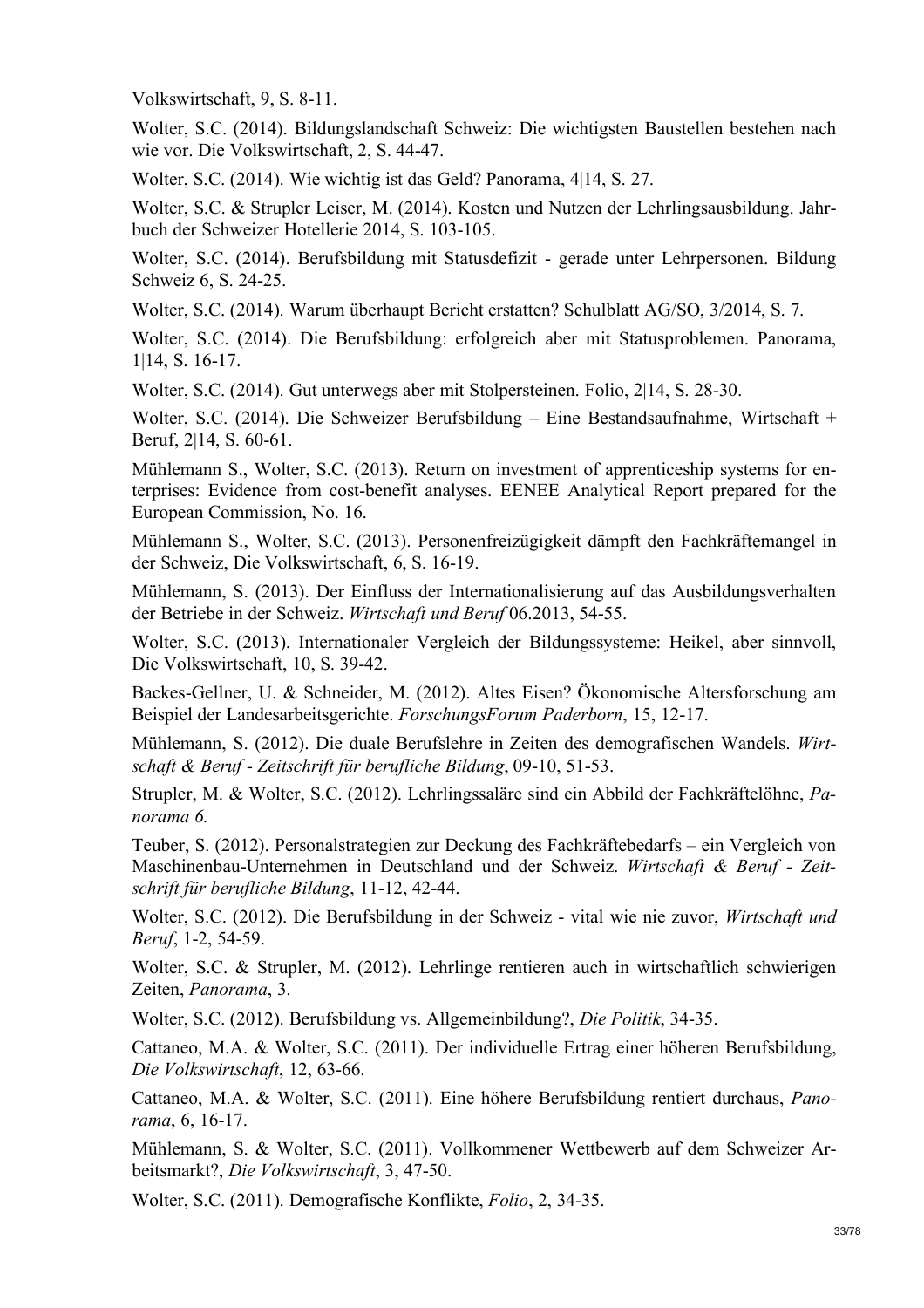Wolter, S.C. (2011). Neues zum ökonomischen Nutzen von Weiterbildung, *Education Permanente*, 3, 20-21.

Backes-Gellner, U. (2010). Das Geheimnis erfolgreicher Unternehmer. *Bulletin*, 13.

Backes-Gellner, U. & Tuor, S. (2010). Gleichwertig, andersartig und durchlässig? Bildungskarrieren im schweizerischen Bildungssystem. *Die Volkswirtschaft*, 7, 43-46.

Futagami, S., Backes-Gellner, U. & Pull, K. (2010). Stand und aktuelle Herausforderungen des japanischen Hochschulsystems. *Hochschulmanagement*, 21-24.

Backes-Gellner, U. & Tuor, S. (2010). Der Aspekt der Zeit in individuellen Weiterbildungsentscheidungen. *Education Permanente*, 16-17.

Messer, D. & Wolter, S.C. (2009). Weiterbildungsausgaben in der Schweizer Wirtschaft, Schweizer Arbeitgeber, 21, 4-7

Tuor, S. & Backes-Gellner, U. (2009). Das Rätsel der Nichtteilnahme an beruflicher Weiterbildung: Empirischer Vergleich von Nie-Teilnehmern und Nichtteilnehmern. Education Permanente (EP), (4): 44-45.

Backes-Gellner, U., Mure, J. & Geel, R. (2009). Lock-in-Effekte durch Humankapitalinvestitionen. Wirtschaftswissenschaftliches Studium WiSt, 38(1), 37-39.

Messer, D. & Wolter, S.C. (2009). Weiterbildungsausgaben in der Schweiz – eine Hochrechnung. *Die Volkswirtschaft*, 6, S. 41-44

Fuhrer, M., Mühlemann, S. & Wolter, S.C. (2009). Schulische Qualifikationen von Auszubildenden und das Ausbildungsverhalten der Betriebe. *Wirtschaft und Berufserziehung* 12/09, 20-21.

Bertschy, K., Cattaneo, M. A. & Wolter, S.C. (2008). Beschäftigung nach Lehrabschluss: Nach der Lehre in den Arbeitsmarkt – teilweise ein Weg mit Hürden. *Panorama Sonderheft Leading House "Bildungsökonomie: Betriebliche Entscheidung und Bildungspolitik*", 18-19.

Bessey, D. & Backes-Gellner, U. (2008). Warum Jugendliche eine Ausbildung abbrechen. *Panorama Sonderheft: Leading House "Bildungsökonomie: Betriebliche Entscheidung und Bildungspolitik"*, 20-21.

Mühlemann, S. (2008). Deutsche Lehrlinge weniger produktiv als schweizerische. *Panorama Sondernummer Leading House "Bildungsökonomie: Betriebliche Entscheidung und Bildungspolitik"*, 14-15.

Tuor, S. & Backes-Gellner, U. (2008). Kombination von beruflicher und akademischer Ausbildung. *Panorama Sondernummer: Leading House "Bildungsökonomie: Betriebliche Entscheidung und Bildungspolitik"*, 12-13.

Mühlemann, S. & Wolter, S.C. (2007). Kosten und Nutzen aus betrieblicher Sicht – Eine ökonomische Betrachtung der kaufmännischen Grundbildung, *NetzWerk, Die Zeitschrift der Wirtschaftsbildung Schweiz*, 4/07, 18-23.

Mühlemann, S. & Wolter, S.C. (2007). Es lohnt sich (immer noch) Lehrlinge auszubilden? Panorama, 2007 (5), 17-18.

Mühlemann, S. & Wolter, S.C. (2007). Lehrlingsausbildung lohnt sich. *Die Volkswirtschaft* ,10, 44-47.

Fuhrer, M. & Wolter, S.C. (2007). Wird nur dem gegeben, der ohnehin schon hat? *Panorama* 4/2007, 15-16.

Wolter, S.C. & Mühlemann, S. (2006). Der Übergang von der Schule in die Lehre aus systemischer Sicht. In: *ph-akzente*, 3/2006, 7-8.

Grob, U. & Wolter, S.C. (2006): Demografie und Bildungsausgaben. In: *Die Volkswirtschaft*, 4/2006, 43-46.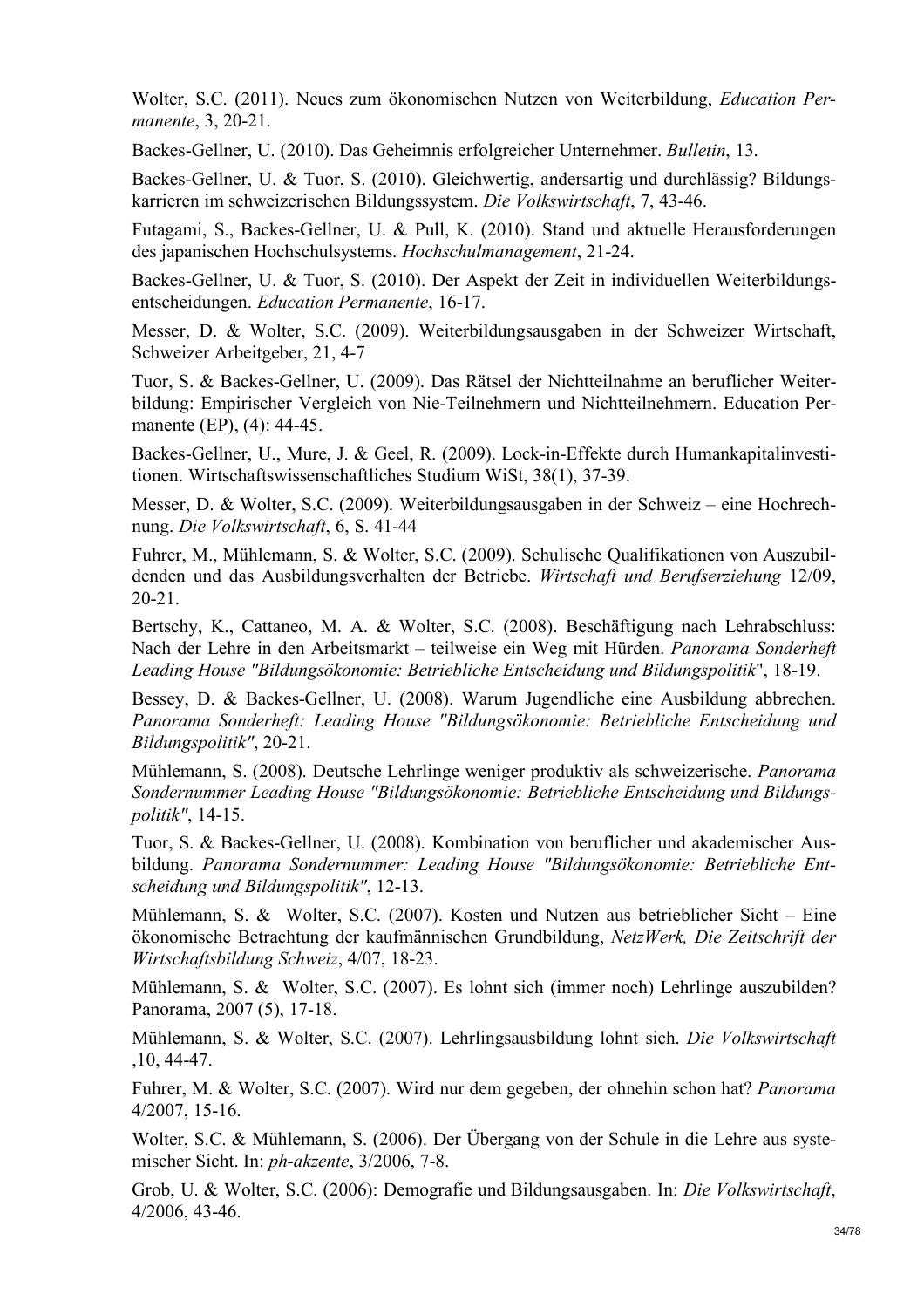#### **Artikel in Zeitungen**

Cattaneo, M.A. & Wolter, S.C. (2020). Wird alles besser ohne Prüfung? *Neue Zürcher Zeitung*, 01. Oktober 2020, S. 12.

Wolter, S.C. (2016). Das Lehrlingswesen braucht keine Subventionen. Neue Zürcher Zeitung, 29. Juni 2016, S. 29.

Backes-Gellner, U. (2015). Berufslehre ist keine Sackgasse. Editorial im Tages-Anzeiger-Special Aus-& Weiterbildung, 16. November 2015.

Backes-Gellner, U. & Brunner, S. (2012). Die Lehre wird unterschätzt. Neue Zürcher Zeitung, Nr. 304, 31. Dezember.

Wolter, S.C. (2012). Berufsbildung nicht nur für Schweizer. Neue Zürcher Zeitung, Nr. 217.

Backes-Gellner, U. (2011). Neuentdeckung: Ein Professor wird Student. Unijournal. Zeitschrift der Universität Trier, Nr. 4.

Backes-Gellner, U. (2011). Gemischter Bildungsweg zahlt sich aus. NZZ am Sonntag, 18. September.

Backes-Gellner, U. (2011). Förderung der Weiterbildung: Was Sinn macht – und was nicht. Schweizer Arbeitgeber, September.

Backes-Gellner, U. (2011). Ein Preis, den niemand kennt. NZZ Online, 28. März.

Backes-Gellner, U. (2011). Wie sich Bildung auszahlt. Magazin: Die Zeitschrift der Universität Zürich, Nr. 1, Februar.

Backes-Gellner, U. (2011). In Zukunft wird es vor allem darum gehen, die Fähigkeiten und Talente aller Generationen besser auszuschöpfen. Interview in "Akademiengruppe Altern in Deutschland"

Backes-Gellner, U. (2011). Betriebsräte: Flexible Freistellungspraxis. Böckler Impuls, 19. Januar.

Mühlemann, S. (2010). Wert der Berufslehre: Die Sterne zum Leuchten bringen (Interview). Zürcher Wirtschaft 10/2010, 4-5.

Wolter, Stefan C. (2010). Weshalb Arbeitgeber für Weiterbildung bezahlen, Neue Zürcher Zeitung, 2. Juni 2010, S. 65.

Wolter, S.C. (2009). Weiterbildung in Krisenzeiten?, Frankfurter Allgemeine Zeitung, S. B2, Mai 2009.

Wolter, S.C. (2009). Weiterbildung ein Milliardenmarkt, Neue Zürcher Zeitung, 27. Mai 2009: B3.

Mühlemann, S., Wolter, S.C. (2009). Ausgebliebene Krise auf dem Schweizer Lehrstellenmarkt. Neue Zürcher Zeitung 238/2009: 30.

Backes-Gellner, U. & Wolter, S. (2008). Wir haben für die Bildungsökonomie vorgepflügt. Interview in "Panorama Sondernummer: Leading House , Bildungsökonomie: Betriebliche Entscheidung und Bildungspolitik'".

Backes-Gellner, U. (2008). Lernen im Lebenslauf. Interview in "Berufsbildung in Wissenschaft und Praxis", Januar: 21.

Wolter, Stefan C. (2008). Berufsschullehrerausbildung in der Schweiz. Das Eidgenössische Hochschulinstitut für Berufsbildung ist gestartet. In: Neue Zürcher Zeitung, 30.6.08.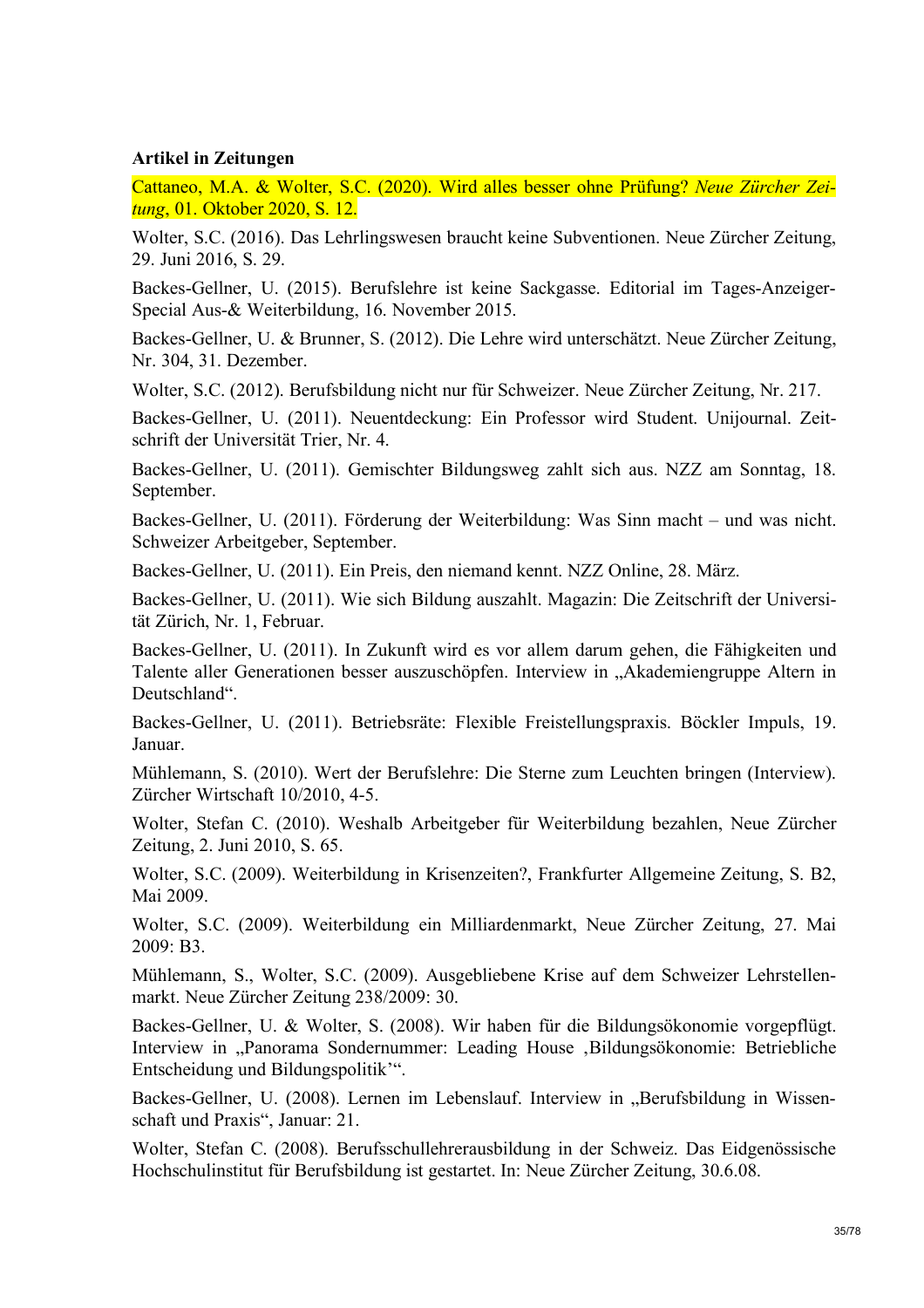Wolter, S.C. (2007). Subventionen sind kein Rezept gegen den Lehrstellenmangel. In: Neue Zürcher Zeitung, 261/2007: B1.

Backes-Gellner, U. (2007). Verpasste Gelegenheit. Interview in "Die Zeit" vom 29. November 2007.

Backes-Gellner, U. (2007). Praktika nach der Hochschule gehören für viele fast zum Alltag. Interview in der Neuen Zürcher Zeitung vom 22. Juni 2007, Dossier.

Wolter, S.C. (2007). Verschärfte Konkurrenz um gute Schülerinnen und Schüler. In: Neue Zürcher Zeitung, 138/2007.

Backes-Gellner, U. (2006). Portfoliounternehmen. "Ernst & Young: Private Equity - Neue Wege der Wachstumsfinanzierung und Nachfolgeregelung im deutschen Mittelstand": 27.

Backes-Gellner, U. (2006). Internationale Schulaufenthalte - Gut vorbereitet in die Zukunft - Statements von leitenden Mitarbeitern und Personalverantwortlichen renommierter Unternehmen und Universitäten. Interview in "STEP IN: Magazin der Student Travel & Education Programmes International": 5.

Backes-Gellner, U. (2006). Wandel zur Wissensgesellschaft: Weiterbildung mit Bildungsschecks. Interview in: "Zoom - Infos für Unternehmen in NRW", Nr. 17, Mai: 2-5.

Backes-Gellner, U. (2006). Hochschul-Rankings dürfen nicht überinterpretiert werden. Interview in "Neue Zürcher Zeitung", Beilage Studium und Karriere, 11. April.

Backes-Gellner, U. (2005). Man hat nie ausgelernt. Der Weg in die Zukunft geht über lebenslanges Lernen. Interview in "OecNews WS 2005/06", Mit Simone Tuor.

Backes-Gellner, U. (2005). Wettbewerber forschen gemeinsam. Interview in "Handelsblatt", 13. Juli.

Backes-Gellner, U. (2005). Ökonomie der Evaluation von Schulen und Hochschulen – Beiträge zur Jahrestagung 2003 des Bildungsökonomischen Ausschusses des Vereins für Socialpolitik am 27./28. März 2003 an der Universität Zürich, Duncker & Humblott 2004, in Wissenschaftsrecht, Band 38, Heft 2, Juni. Übersicht der Neuerscheinungen.

# **Beiträge und Referate an Tagungen, Symposien und Konferenzen**

Eggenberger, C. (2021). IT Skills, Occupation Specificity and Job Separations. XXIX Meeting of the Economics of Education Association (AEDE), 8.-9. July 2021, Zaragoza, (held in digital form due to Covid-19).

Eggenberger, C. (2020). Globalisation and Labor Market Outcomes of General vs. Specific Occupations. Posterpresentation, Berufsbildungsforschungskongress, October 2020, Lugano (postponed to 2021 due to Covid-19).

Kiener, F. (2021). Non-Cognitive Skills in Training Curricula and Heterogeneous Wage Returns. XXIX Meeting of the Economics of Education Association (AEDE), July 2021, Zaragoza.

Kiener, F. (2021). The Importance of Specialization and Coordinating Skills in the Labor Market. SASE Annual Conference 2021, July 2021 (held in digital form due to Covid-19).

Kiener, F. (2021). Non-Cognitive Skills in Training Curricula and Labor Market Outcomes of Graduates. 24th Colloquium on Personnel Economics, March 2021, Aarhus (postponed to 2022 due to Covid-19).

Kiener, F. (2020). Soft Skills and Labor Market Outcomes. SASE Annual Conference 2020, July 2020, Amsterdam (held in digital form due to Covid-19).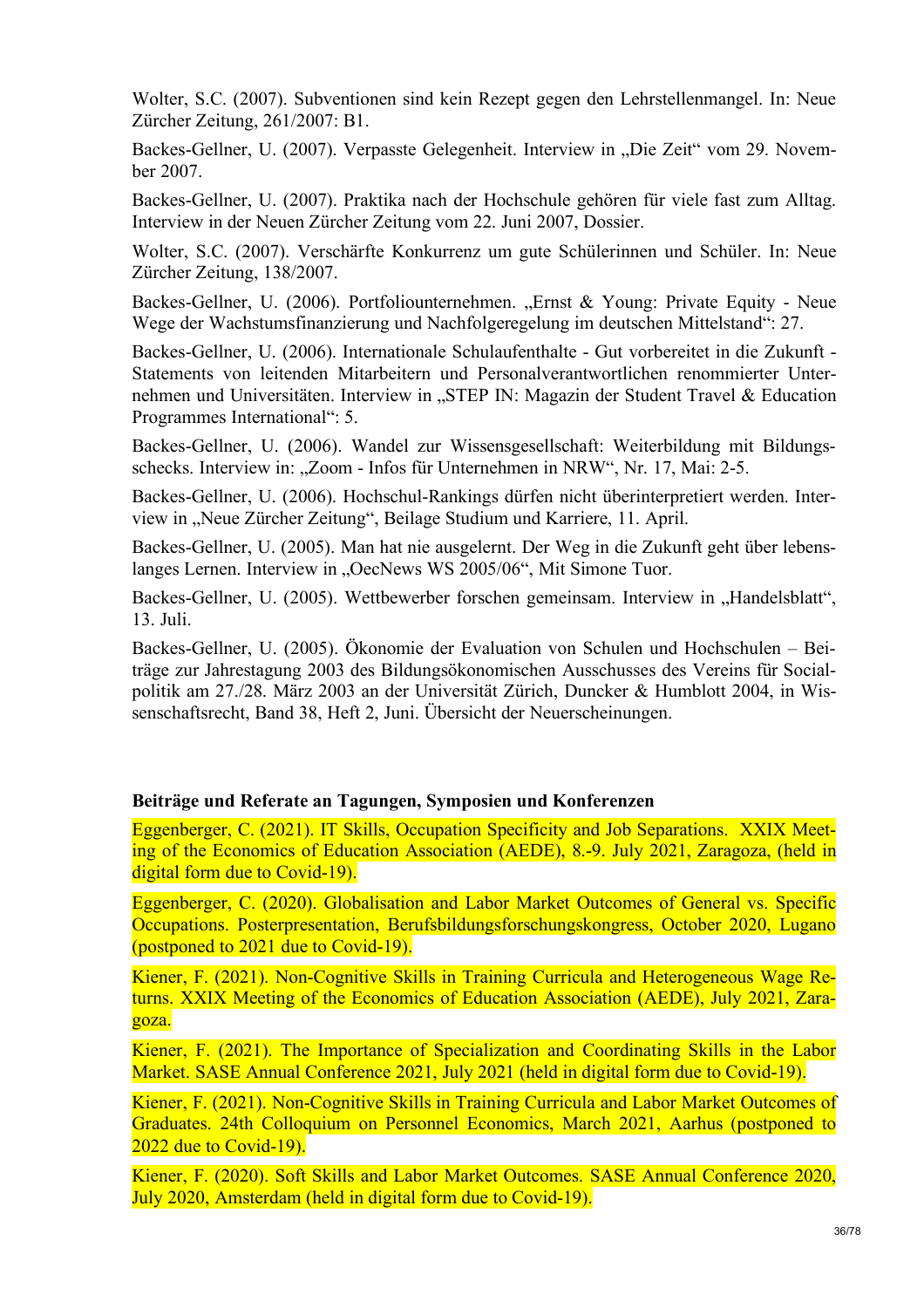Lehnert, P. (2021). Universities of Applied Sciences and Their Impact on Employment and Innovation: Identification with Machine Learning Applied to Satellite Data. Ökonomischer Workshop Universität Würzburg, 01. June 2021, Würzburg.

Lehnert, P. (2021). Proxying Economic Activity with Daytime Satellite Imagery: Filling Data Gaps Across Time and Space. XXIX Meeting of the Economics of Education Association (AEDE), July 2021, Zaragoza.

Lehnert, P. (2021). Innovation effects of higher education institutions and public research organizations in Germany. Posterpresentation, Jahrestagung Bildungsökonomischer Ausschuss im Verein für Socialpolitik, March 2021, Augsburg (held in digital form due to Covid-19).

Lehnert, P. (2020). Establishment of UASs and Innovation Outcomes. Posterpresentation, Berufsbildungsforschungskongress, October 2020, Lugano (postponed to 2021 due to Covid-19).

Lehnert, P. (2020). Proxying Economic Activity with Daytime Satellite Imagery: Filling Data Gaps Across Time and Space. Annual Meeting of the German Economic Association (Verein fuer Socialpolitik), September 2020, Köln (held in digital form due to Covid-19).

Lehnert, P. (2020). Proxying Economic Activity with Daytime Satellite Imagery: Filling Data Gaps Across Time and Space. 13th RSAI World Congress, June 2020, Marrakech (cancelled due to Covid-19).

Palffy, P. (2021). Social Norms and Gender-Typical Occupational Choices. XXIX Meeting of the Economics of Education Association (AEDE), July 2021, Zaragoza.

Palffy, P. (2021). Social Norms and Gender-Typical Occupational Choices. 19th ILERA World Congress, June 2021, Lund (held in digital form due to Covid-19).

Palffy, P. (2021). Social Norms and Gender-Typical Occupational Choices. 24th Colloquium on Personnel Economics, March 2021, Aarhus (postponed to 2022 due to Covid-19.

Palffy, P. (2020). Social Norms and Occupational Choices in VET. SASE Annual Conference 2020, July 2020, Amsterdam (held in digital form due to Covid-19).

Pregaldini, D. (2021). Does ethnic diversity in schools affect occupational choices? XXIX Meeting of the Economics of Education Association (AEDE), July 2021, Zaragoza.

Pregaldini, D. (2021). Workers' adjustments to immigration: The role of occupational skill specificity. 24th Colloquium on Personnel Economics, March 2021, Aarhus (postponed to 2022 due to Covid-19).

Pregaldini, D. (2020). Immigration Shocks, Occupational Choices and Labor Market Outcomes. Posterpresentation, Berufsbildungsforschungskongress, October 2020, Lugano (postponed to 2021 due to Covid-19).

Schlegel, T. (2021). The Regional Economic Impact of Tertiary Education Institutions Focusing on Applied Research. 24th Colloquium on Personnel Economics, March 2021, Aarhus (postponed to 2022 due to Covid-19).

Schlegel, T. (2020). Tertiary Vocational Education Expansion and Regional Firm Development. Annual Meeting of the German Economic Association (Verein fuer Socialpolitik), September 2020, Köln (held in digital form due to Covid-19).

Schlegel, T. (2020). Tertiary Vocational Education Expansion and Regional Firm Development. EEA Congress 2020, August 2020, Rotterdam (held in digital form due to Covid-19).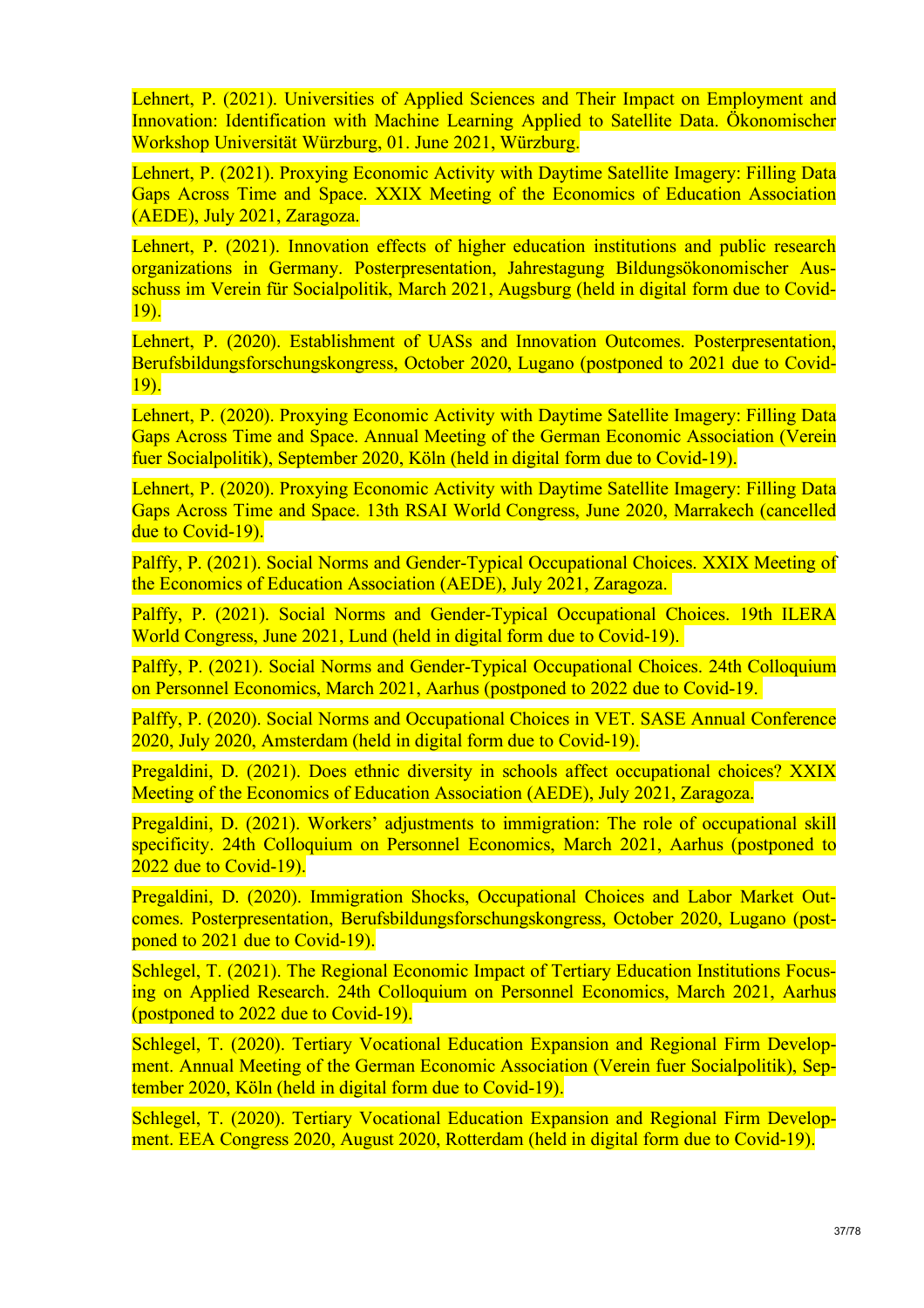Schlegel, T. (2020). Tertiary Vocational Education Expansion and Regional Firm Development. SASE Annual Conference 2020, July 2020, Amsterdam (held in digital form due to Covid-19).

Schultheiss, T. (2021). Skill depreciation and the role of continuing education for older workers: Securing your job or moving up the career ladder? XXIX Meeting of the Economics of Education Association (AEDE), 8.-9. July 2021, Zaragoza, (held in digital form due to Covid-19).

Schultheiss, T. (2021). Updating education curricula and accelerated technology diffusion in the workplace: Micro- evidence on the race between education and technology. Jahrestagung Bildungsökonomischer Ausschuss im Verein für Socialpolitik, 04.-05. March 2021, Augsburg (held in digital form due to Covid-19).

Schultheiss, T. (2020). Do education updates bring new technologies into jobs? Evidence from training curricula. SASE Annual Conference 2020, July 2020, Amsterdam (held in digital form due to Covid-19).

Wolter, S.C. (2020). High-Ability Influencers? The Heterogeneous Effects of Gifted Classmates. CESifo Economics of Education Network Conference, November 2020 (held in digital form due to Covid-19).

Eggenberger, C. (2020). IT Skills, Occupation Specificity, and Job Separations. 82. Jahrestagung des Verbands der Hochschullehrer für Betriebswirtschaft (VHB), March 2020, Frankfurt (held in digital form due to Covid-19).

Eggenberger, C. (2020). IT Skills, Occupation Specificity, and Job Separations. DIGECON 2020 Workshop, March 2020, Tel Aviv.

Kiener, F. (2020). Skills in Curricula and Labor Market Outcomes. Netzwerktreffen 2020, May 2020, Ammersee (cancelled due to Covid-19).

Kiener, F. (2020). Skills in Curricula and Labor Market Outcomes. LH-KOF Workshop, March 2020, University of Bern, Bern.

Lehnert, P. (2020). Proxying Economic Activity with Daytime Satellite Imagery: Filling Data Gaps Across Time and Space. Netzwerktreffen 2020, May 2020, Ammersee (cancelled due to Covid-19).

Lehnert, P. (2020). Proxying Economic Activity with Daytime Satellite Imagery: Filling Data Gaps Across Time and Space. 23rd Colloquium on Personnel Economics, April 2020, London (cancelled due to Covid-19).

Lehnert, P. (2020). Interdependencies Between Different Types of Research Institutions: The Innovation Effect of the Introduction of Universities of Applied Sciences. 82. Jahrestagung des Verbands der Hochschullehrer für Betriebswirtschaft (VHB), March 2020, Frankfurt (held in digital form due to Covid-19).

Palffy, P. (2020). Social Norms and Occupational Choices in VET. Netzwerktreffen 2020, May 2020, Ammersee (cancelled due to Covid-19).

Schlegel, T. (2020). Tertiary Vocational Education Expansion and Regional Firm Development. 23rd Colloquium on Personnel Economics, April 2020, London (cancelled due to Covid-19).

Schultheiss, T. (2020). Do education updates bring new technologies into jobs? Evidence from training curricula. Netzwerktreffen 2020, May 2020, Ammersee (cancelled due to Covid-19).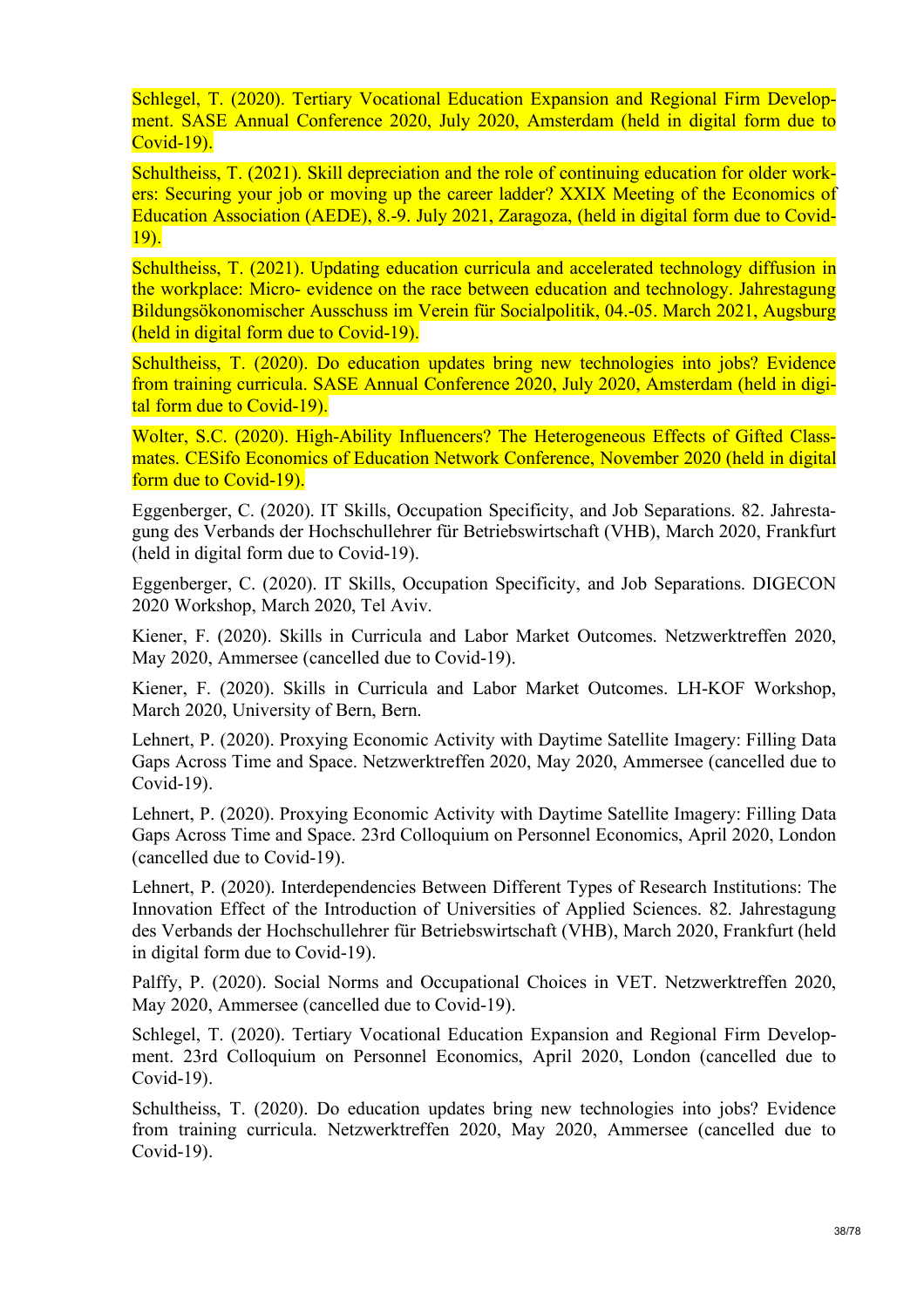Schultheiss, T. (2020). Do education updates bring new technologies into jobs? Evidence from training curricula. 23rd Colloquium on Personnel Economics, April 2020, London (cancelled due to Covid-19).

Schultheiss, T. (2020). Tertiary education expansion and task demand: Does a rising tide lift all boats? Annual Meeting of the Economics of Education Commission of the German Economic Association (Bildungsökonomischer Ausschluss der Verein fuer Socialpolitik), February 2020, Vienna.

Wolter, S.C. (2020). Alle an die Uni – macht das Sinn? Referat vor der Akademie der Wissenschaften und der Literatur, February 2020, Mainz.

Wolter, S.C. (2020). Berufsbildungssysteme im Wandel – wie können Daten helfen? Keynote an der Abschlussveranstaltung der Baden-Württemberg Stiftung, January 2020, Stuttgart.

Wolter, S.C. (2020). Effizienz im Schweizer Bildungswesen. Referat vor der Fachkonferenz der Schweizerischen Hochschulkonferenz, January 2020, Bern.

Wolter, S.C. (2020). Lessons for apprenticeship policy: what does research tell us? Seminar at the What Works Centre for Local Economic Growth, London School of Economics, January 2020, London.

Wolter, S.C. (2020). Success in Apprenticeship – The Role of Cognitive and Non-Cognitive Skills. Research Seminar at the Centre for Vocational Education Research (CVER), London School of Economics, January 2020, London.

Backes-Gellner, U. (2019). Vocational Education and Training (VET) and Innovation: Empirical Results and Lessons from Dual-VET in Switzerland (and Germany). Keynote to the Centre for Vocational Education Research (CVER) Conference, September 2019, London.

Backes-Gellner, U. (2019). Universities of Applied Sciences and Innovation – Regional Effects of an Educational Expansion in Switzerland. The Jacobs Center Research Seminar Series, May 2019, Zurich.

Eggenberger, C. (2019). The value of specific skills in a globalized world. Annual Meeting of the German Economic Association (Verein fuer Socialpolitik), September 2019, Leipzig.

Eggenberger, C. (2019). Specificity of Skill Bundles and the Effects of Trade Shocks on Wages. 81. Jahrestagung des Verbands der Hochschullehrer für Betriebswirtschaft (VHB), June 2019, Rostock.

Eggenberger, C. (2019). IT Skills, occupational specificity and job separations. Netzwerktreffen 2019, June 2019, Salzburg.

Kiener, F. (2019). Different Types of IT Skills in Occupational Training Curricula and Labor Market Outcomes. SASE Annual Conference 2019, June 2019, New York City.

Kiener, F. (2019). Different Types of IT Skills in Occupational Training Curricula and Labor Market Outcomes. Netzwerktreffen 2019, June 2019, Salzburg.

Lehnert, P. (2019). Interdependencies between Different Types of Research Institutions: The Innovation Effect of the Introduction of Universities of Applied Sciences. 2nd Research on Innovation, Science and Entrepreneurship (RISE) Workshop, December 2019, Munich.

Lehnert, P. (2019). Interdependencies between Different Types of Research Institutions: The Innovation Effect of the Introduction of Universities of Applied Sciences. European Policy for Intellectual Property (EPIP) 2019 Conference, September 2019, Zurich.

Lehnert, P. (2019). Interdependencies between Different Types of Research Institutions: The Innovation Effect of the Introduction of Universities of Applied Sciences. SASE Annual Conference 2019, June 2019, New York City.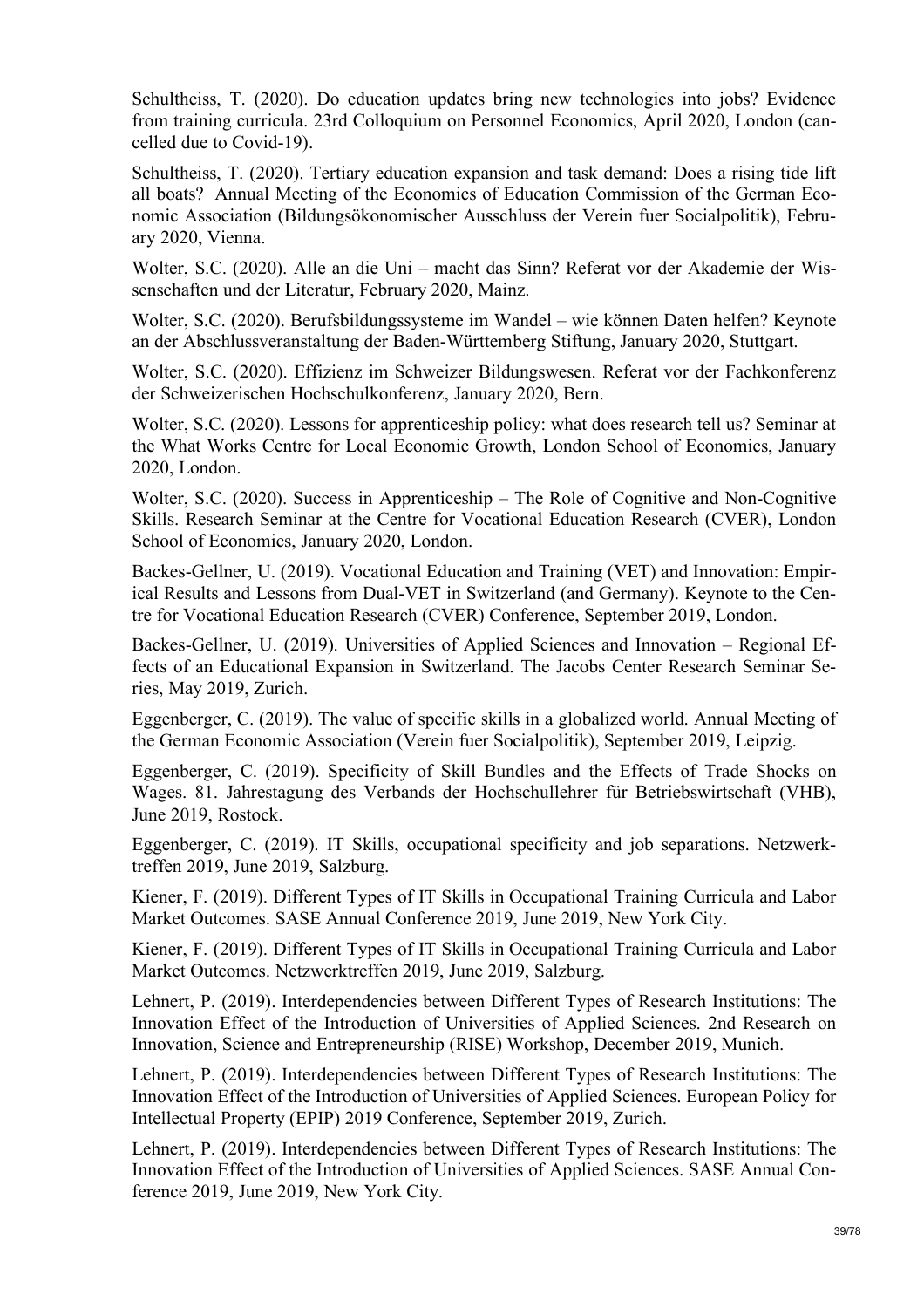Lehnert, P. (2019). Interdependencies between Different Types of Research Institutions: The Innovation Effect of the Introduction of Universities of Applied Sciences. DRUID19, June 2019, Copenhagen.

Lehnert, P. (2019). Interdependencies between Different Types of Research Institutions: The Innovation Effect of the Introduction of Universities of Applied Sciences. Munich Summer Institute, June 2019, Munich.

Pregaldini, D. (2019). The effects of immigration on wages: the role of human capital specificity. Center for Vocational Education Research CVER Conference, September 2019, London.

Pregaldini, D. (2019). The effects of immigration on wages: What role plays human capital specificity? Netzwerktreffen 2019, June 2019, Salzburg.

Schlegel, T. (2019). Heterogeneous regional innovation spillovers of universities of applied sciences. 2nd BIBB Conference, November 2019, Siegburg.

Schlegel, T. (2019). Heterogeneous regional innovation spillovers of universities of applied sciences. Annual Meeting of the German Economic Association (Verein fuer Socialpolitik), September 2019, Leipzig.

Schlegel, T. (2019). Heterogeneous Regional Innovation Spillovers of Universitites of Applied Sciences. Center for Vocational Education Research CVER Conference, September 2019, London.

Schlegel, T. (2019). Agglomeration Externalities and Heterogeneous Innovation Spillovers of Universities of Applied Sciences in Switzerland. SASE Annual Conference 2019, June 2019, New York City.

Schlegel, T. (2019). Heterogeneous regional innovation spillovers of universities of applied sciences. Netzwerktreffen 2019, June 2019, Salzburg.

Schultheiss, T. (2019). Tertiary education expansion and task demand: Does a rising tide lift all boats? Annual Meeting of the German Economic Association (Verein fuer Socialpolitik), September 2019, Leipzig.

Schultheiss, T. (2019). How Can Tertiary Education Expansion Upskill Workers without Tertiary Degree? SASE Annual Conference 2019, June 2019, New York City.

Schultheiss, T. (2019). Tertiary education expansion and task demand: Does a rising tide lift all boats? DRUID19, June 2019, Copenhagen.

Schultheiss, T. (2019). Tertiary education expansion and task demand: Does a rising tide lift all boats? Netzwerktreffen 2019, June 2019, Salzburg.

Wolter, S.C. (2019). The Economics of Apprenticeship Training. Lessons learnt from costbenefit surveys and simulations. GIZ, December 2019, Brussels.

Wolter, S.C. (2019). The Economics of Apprenticeship Training. Lessons learnt from costbenefit surveys and simulations. Fundacion Bertelsmann, November 2019, Madrid.

Wolter, S.C. (2019). 95-Prozent Ziel – wie erreichen wir es? Keynote an der Jahrestagung der Schweizerischen Berufsbildungsämterkonferenz, October 2019, Zug.

Wolter, S.C. (2019). Zusammenspiel von Wissenschaft und Statistik in der Bildungsberichterstattung. Keynote beim Liechtenstein Institut, September 2019, Liechtenstein.

Wolter, S.C. (2019). Local Norms Describing the Role of the State and the Private Provision of Training. CESifo Economcis of Education Conference, August 2019, München.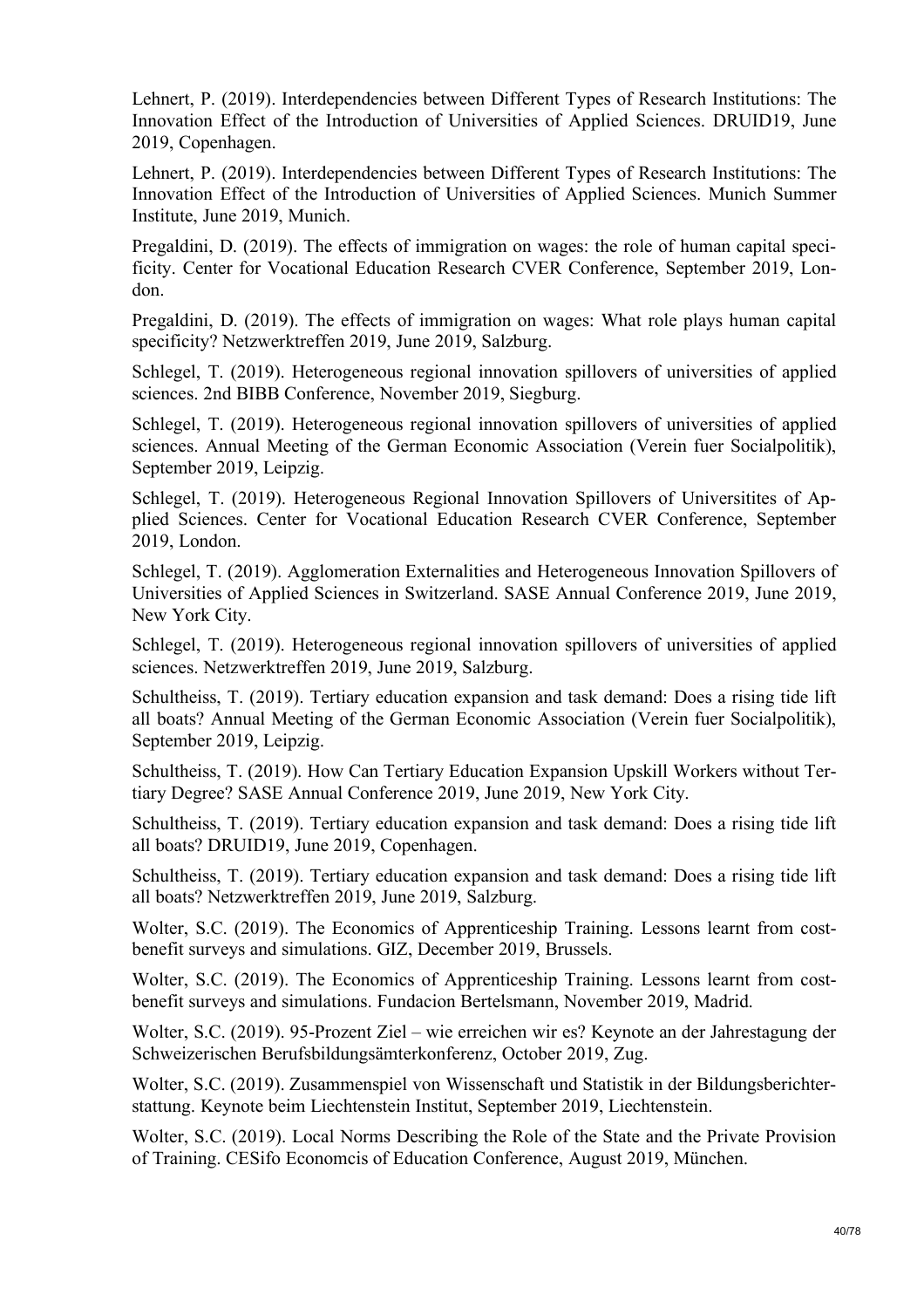Wolter, S.C. (2019). Local Norms Describing the Role of the State and the Private Provision of Training. Annual Conference of the European Economic Association, August 2019, University of Manchester, Manchester.

Abrassart, A. (2019). Investigating the image deficit of VET: occupational prestige ranking depending on the type of education and the skill content of occupations. 6th Congress on Research in Vocational Education and Training (SFIVET), March 2019, Bern/Zollikofen.

Backes-Gellner, U. (2019). Universities of Applied Sciences and Innovation – Regional Effects of an Educational Expansion in Switzerland. The Jacobs Center Research Seminar Series, Zurich, May 2019.

Eggenberger, C. (2019). IT Skills, Occupation Specificity and Job Separations. LH-KOF Workshop, May 2019, ETH Zurich, Zürich.

Jaik, K. (2019). From Dreams to Reality: Market Forces and Changes from Occupational Intention to Occupational Choice, 6th Congress on Research in Vocational Education and Training (SFIVET), March 2019, Bern/Zollikofen.

Kiener, F. (2019). IT skills in occupational training curricula and labor market outcomes. 22nd Colloquium on Personnel Economics, March 2019, Augsburg.

Lehnert, P. (2019). The Innovation Effect of the Introduction of Universities of Applied Sciences: Interdependencies Between Different Types of Research Institutions. 8<sup>th</sup> ZWE/MACCI Conference on the Economics of Innovation and Patenting, May 2019, Mannheim.

Schlegel, T. (2019). Heterogeneous regional innovation spillovers of universities of applied sciences. LH-KOF Workshop, May 2019, ETH Zurich, Zürich.

Schultheiss, T. (2019). Rising tide or crowding out – does tertiary education expansion lead to upskilling for workers without tertiary degree? Evidence from job vacancies from 1950 to 2017. 22nd Colloquium on Personnel Economics, March 2019, Augsburg.

Wolter, S.C (2019). Same Scores But Different Skills? Educational Success After Private Tutoring, Jahrestagung Bildungsökonomischer Ausschuss im Verein für Socialpolitik, March 2019, Göttingen.

Wolter, S.C. (2019). Zusammenspiel von Wissenschaft und Statistik in der Bildungsberichterstattung, Keynote beim Deutschsprachigen CERI Seminar, März 2019, Potsdam.

Wolter, S.C. (2019). Gender, Willingness to Compete and Career Choices along the Whole Ability Distribution, Forschungsseminar an der Universität St. Gallen, Mai 2019, St. Gallen.

Zumbuehl, M. (2019). Same Scores but Different Skills? Educational Success After Private Tutoring, LESE conference, January 2019, Lisbon.

Abrassart, A. (2018). Contestation of the social order depending on political orientation and party choice: evidence from a survey of public opinion in Switzerland. Fragile Europe, 5th Interim Conference of the Political Sociology Research Network 32 of the European Sociological Association, November 2018, Prag.

Abrassart, A. (2018). Contestation of the social order depending on political orientation and party choice: evidence from a survey of public opinion in Switzerland. Poster presentation at the Conference on VET Research 2018, October 2018, Lausanne.

Abrassart, A. (2018). Contestation of the social order depending on political orientation and party choice: evidence from a survey of public opinion in Switzerland. Poster presentation at the ECSR 2018 Conference, October 2018, Paris.

Abrassart, A. (2018). Understanding the movement of workers along the occupational structure following structural changes: application to the French case. ECSR 2018 Conference, October 2018, Paris.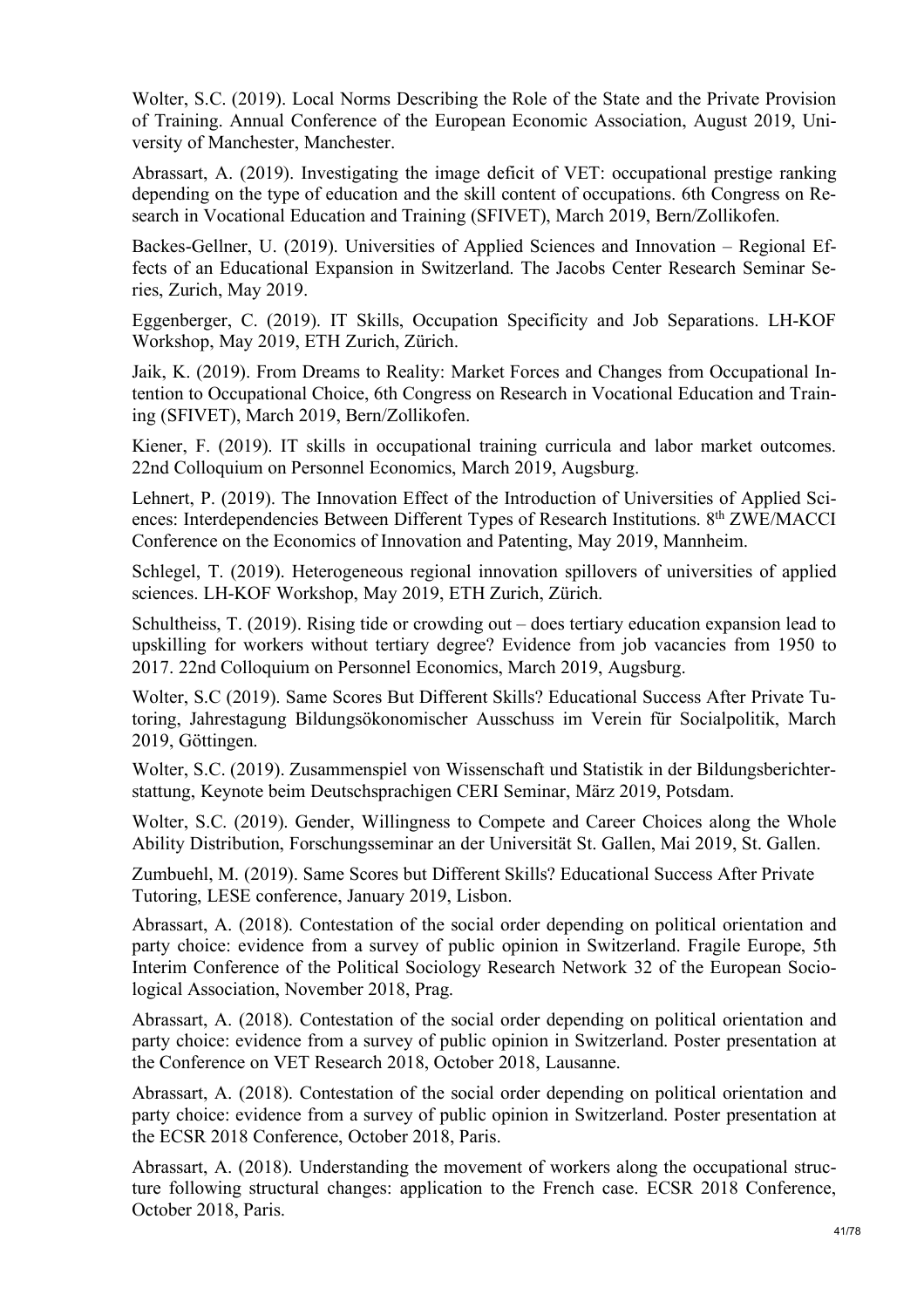Abrassart, A. (2018). Do adult immigrants prefer academic to vocational education? Evidence from a survey of public opinion in Switzerland. ECPR General Conference, August 2018, Hamburg.

Abrassart, A. (2018). Which jobs are desirable? Occupational prestige ranking depending on the skill content of occupations. What Makes a Job Good or Bad? Standards of Good Work Revisited, Seminar at the IUC Dubrovnik, April 2018, Dubrovnik.

Backes-Gellner, U. (2018). Understanding the Swiss Education System and its Returns for Companies, State, Individuum, Innovation. "Jobs for the Future"-Seminar JFF Foundation, November 2018, Boston.

Backes-Gellner, U. (2018). Understanding the Swiss Education System and its Contribution to (Regional) Innovation. Swissnex Boston Workshop "Building Capabilities in the Life Sciences Across MA", October 2018, Cambridge.

Backes-Gellner, U. (2018). Adressing the skills gap: Time to get off the sidelines. Panel Discussant. Harvard Joint Center for Housing Studies (JCHS) Policy Advisory Board Meeting, October 2018, Cambridge.

Backes-Gellner, U. (2018). Man vs. machine: Are we prepared for the future of work? 10th German American Conference, October 2018, Cambridge.

Backes-Gellner, U. (2018). Workshop on Swiss Apprenticeship Training System. MIT's Office of Digital Learning (ODL) MIT Sloan School of Management, September 2018, Cambridge.

Backes-Gellner, U. (2018). Research Findings for Development of Apprenticeship Training in Colorado. Presentations and Consultations with CareerWise Colorado and Stakeholders, August 2018, Denver.

Backes-Gellner, U. (2018). Universities of Applied Sciences and Innovation: Regional Effects of Applied Research Institutions. Annual Meeting of the Economics of Education Section of German Economic Association (Verein für Socialpolitik), March 2018, Bern.

Backes-Gellner, U. (2018). The opportunity costs of becoming a dean: Does leadership in academia crowd out research? 21st Colloquium on Personnel Economics, March 2018, Munich.

Eggenberger, C. (2018). Specificity of Skills and the Effects of Trade Shocks on Employment Outcomes. SASE Annual Conference 2018, June 2018, Kyoto.

Eggenberger, C. (2018). Specificity of Skills and the Effects of Trade Shocks. Postersession at the Annual Meeting of the Economics of Education Section of German Economic Association (Verein für Socialpolitik), March 2018, Bern.

Eggenberger, C. (2018). Specificity of Skills and the Effects of Trade Shocks. 21st Colloquium on Personnel Economics, March 2018, Munich.

Hoeschler, P. (2018). Non-Cognitive Skills in Vocational Education and Training: Development and Labor Market Relevance. Berufsbildungsforschungskongress "Technologischer Fortschritt und berufliche Bildung", October 2018, Lausanne.

Hoeschler, P. (2018). Non-Cognitive Skills in Apprenticeship Training and Employment Options. SASE Annual Conference 2018, June 2018, Kyoto.

Hoeschler, P. (2018). The Relative Importance of Personal Characteristics for the Hiring of Young Workers. Spring Meeting of Young Economists SMYE 2018, May 2018, Palma de Mallorca.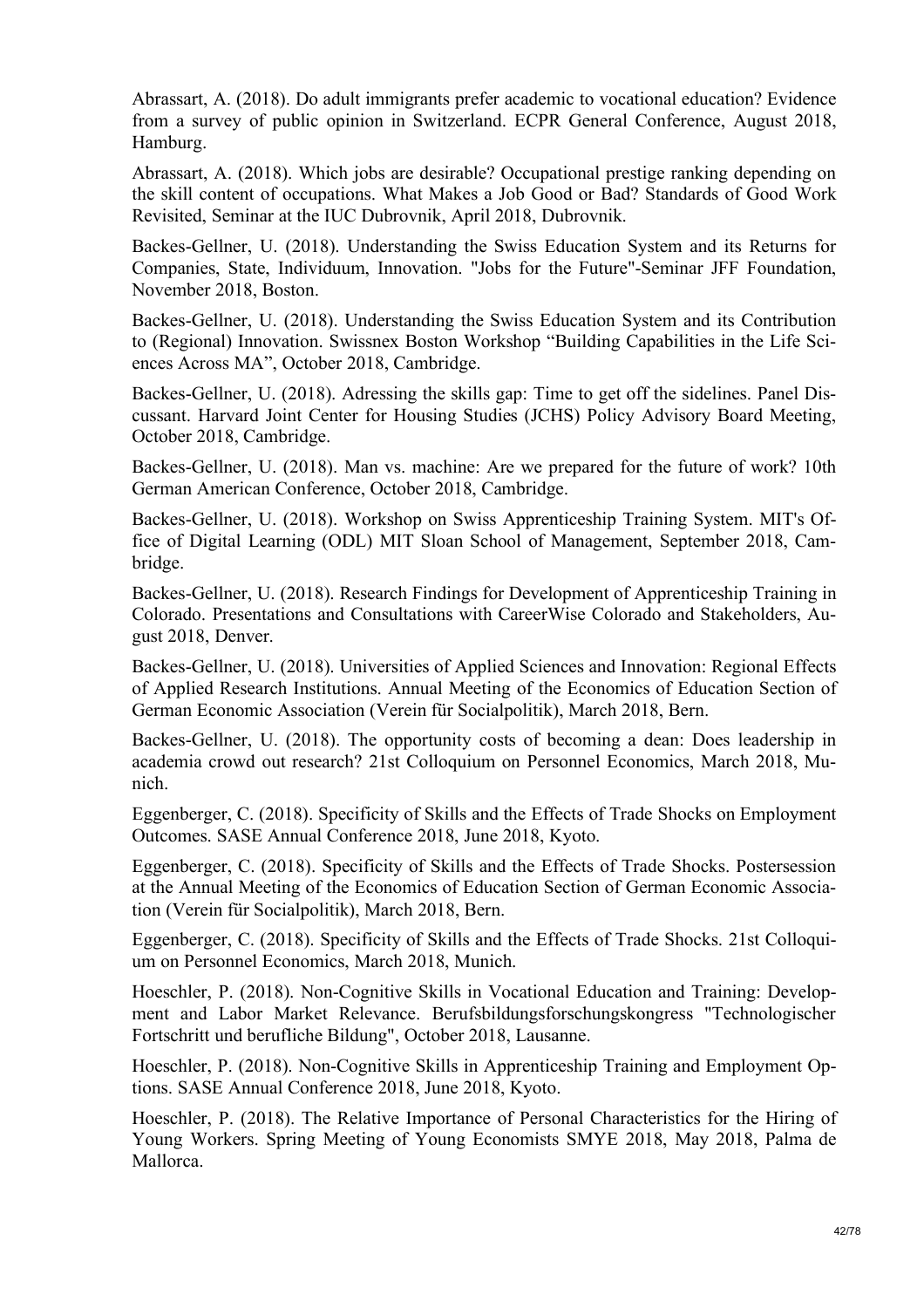Jaik, K. (2018), From Dreams to Reality: Market Forces and Changes from Occupational Intention to Occupational Choice, Berufsbildungsforschungskongress "Technologischer Fortschritt und berufliche Bildung", EPFL, October 2018, Lausanne.

Jaik, K. (2018), From Dreams to Reality: Market Forces and Changes from Occupational Intention to Occupational Choice, Jahrestagung Bildungsökonomischer Ausschuss im Verein für Socialpolitik, March 2018, Bern.

Kiener, F. (2018). Social and IT Skills in Occupational Training Curricula and Labor Market Outcomes. Netzwerktreffen 2018, May 2018, Gersau.

Lehnert, P. (2018). The Effect of an Education-driven Labor Supply Shock on Firms' R&D Personnel. Center for Vocational Education Research (CVER) Conference, September 2018, London.

Lehnert, P. (2018). The Effect of an Education-driven Labor Supply Shock on Firms' R&D Personnel. ILERA World Congress 2018, July 2018, Seoul.

Lehnert, P. (2018). Firms' Changes in R&D Personnel After the Introduction of Universities of Applied Sciences in Switzerland. Berufsbildungsforschungskongress "Technologischer Fortschritt und berufliche Bildung", October 2018, Lausanne.

Lehnert, P. (2018). Universities of Applied Sciences and Innovation: Interdependencies Between Different Types of Public Research Institutions. Netzwerktreffen 2018, May 2018, Gersau.

Lehnert, P. (2018). The Effect of an Education-driven Labor Supply Shock on Firms' R&D Personnel. KOF / Leading House Economics of Education Workshop, March 2018, Zurich.

Lehnert, P. (2018). Universities of Applied Sciences and Innovation: Interdependencies Between Different Types of Public Research Institutions. Higher Education in Modern Ecosystems: Efficiency, Society and Policies, March 2018, University of Augsburg, Augsburg.

Lehnert, P. (2018). The Effect of an Education-driven Labor Supply Shock on Firms' R&D Personnel. 21st Colloquium on Personnel Economics, March 2018, Munich.

Pregaldini, D. (2018). Heterogeneous Effects of the Gender Composition of Classrooms: Evidence from a Natural Experiment in Switzerland. XXVII Meeting of the Economics of Education Association, June 2018, Barcelona.

Pregaldini, D. (2018). Gender Differences in the Foundations for Innovation: How Gender Composition in the Classroom Affects Students' Achievement in STEM Fields. SASE Annual Conference 2018, June 2018, Kyoto.

Pregaldini, D. (2018). Heterogeneous Effects of the Gender Composition of Classrooms: Evidence from a Natural Experiment in Switzerland. Netzwerktreffen 2018, May 2018, Gersau.

Pregaldini, D. (2018). Educational Production and Gender Effects in the Classroom: Evidence from a Natural Experiment in Switzerland. 21st Colloquium on Personnel Economics, March 2018, Munich.

Rupietta, C. (2018). How hybrid change agents moderate innovation complementarities. Academy of Management 2018 Annual Meeting, August 2018, Chicago.

Rupietta, C. (2018). Does Vocational Education and Training (VET) Influence the Innovation Process of Domestic and Foreign Firms in the Same Way? SASE Annual Conference 2018, June 2018, Kyoto.

Schlegel, T. (2018). Regionally heterogeneous effects of universities of applied sciences on patenting activities in Switzerland. Berufsbildungsforschungskongress "Technologischer Fortschritt und berufliche Bildung", October 2018, Lausanne.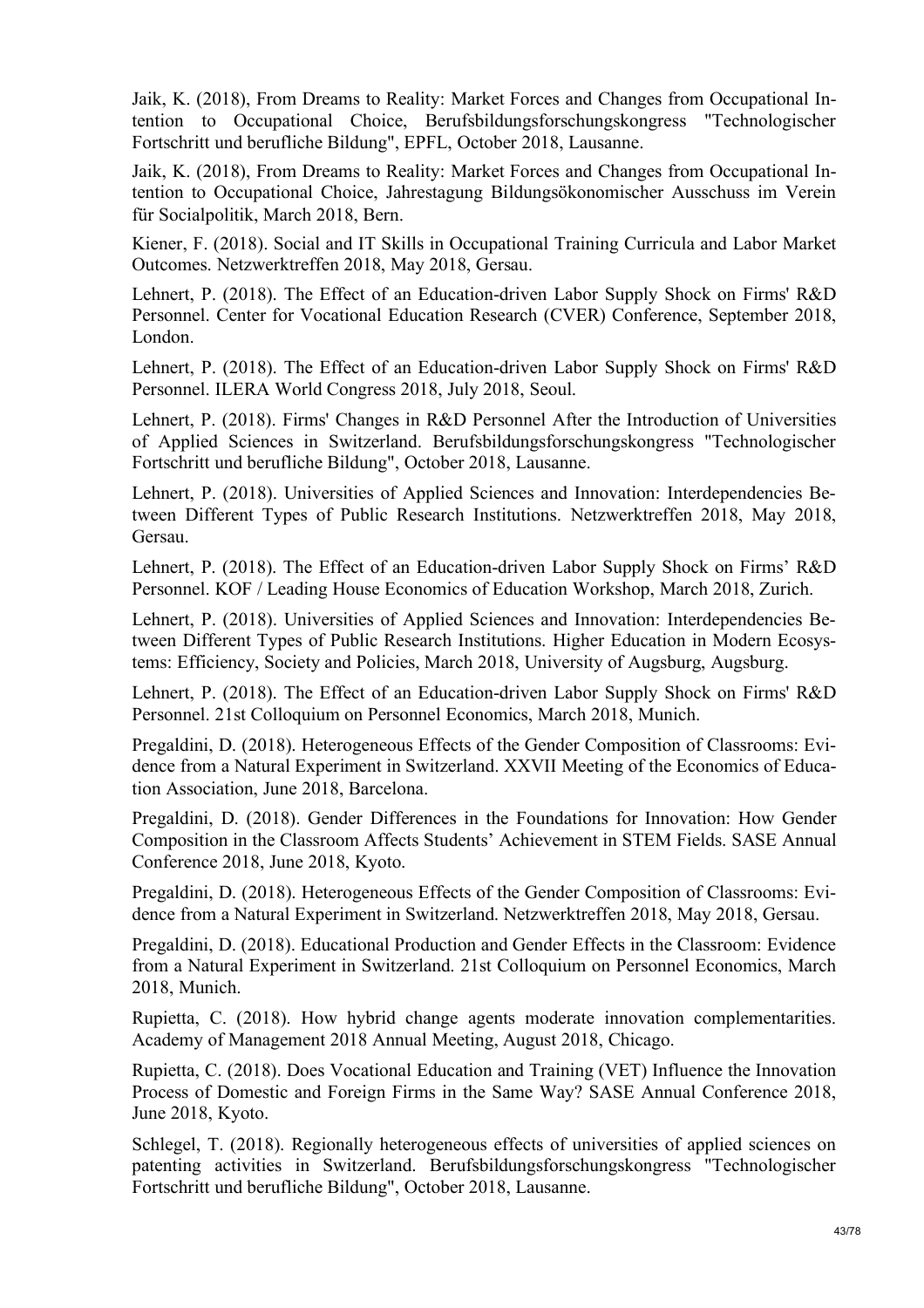Schlegel, T. (2018). Heterogeneous Effects of UAS on Patenting Activities. Netzwerktreffen 2018, May 2018, Gersau.

Schlegel, T. (2018). Universities of Applied Science and the Ability to Innovate. KOF / Leading House Economics of Education Workshop, March 2018, Zurich.

Schultheiss, T. (2018). Expansion of higher education and the demand for tasks. BIEN Jahrestagung 2018 (Berliner Netzwerk für interdisziplinäre Bildungsforschung), September 2018, Berlin.

Schultheiss, T. (2018). Spill-over effects from tertiary education expansion on tasks of workers with apprenticeship: Evidence from the establishment of Universities of Applied Sciences in Switzerland. XXVII Meeting of the Economics of Education Association, June 2018, Barcelona.

Schultheiss, T. (2018). How Are Task Profiles of Workers with Apprenticeship Affected by the Introduction of Universities of Applied Sciences. SASE Annual Conference 2018, June 2018, Kyoto.

Schultheiss, T. (2018). Spill-over effects from tertiary education expansion on tasks of workers with apprenticeship. Netzwerktreffen 2018, May 2018, Gersau.

Schultheiss, T. (2018). Spill-over effects from tertiary education expansion on tasks of workers with apprenticeship: Evidence from the establishment of Universities of Applied Sciences in Switzerland. 21st Colloquium on Personnel Economics, March 2018, Munich.

Wolter, S.C. (2018). Apprenticeship training in England – a cost-effective model for firms? Presentation of the study at the conference centre of J.P Morgan, London.

Wolter, S.C. (2018). Apprenticeship training in Italy – a cost-effective model for firms? Paneldiscussion and presentation of the study at the premises of Fondazione Giacomo Brodolini, Milan.

Wolter, S.C. (2018). Cost-Benefit of Apprenticesip Training. Referat vor US Congressional Staffers, PHZH, Zürich.

Wolter, S.C. (2018). Drop-Outs an Universitäten. Presentation for the expert commission on education statistics of the Federal Statistical Office, Neuenburg.

Wolter, S.C. (2018). Gender, Willingness to Compete and Career Choices along the Whole Ability Distribution, Invited talk at the CVER Seminar at the London School of Economics, January 2018, London.

Wolter, S.C. (2018). Gender, Willingness to Compete and Career Choices along the whole Ability Distribution. 35èmes Journées de la Microéconomie Appliqué, Université de Bordeaux, Bordeaux.

Wolter, S.C. (2018). Gender, Willingness to Compete and Career Choices along the whole Ability Distribution. Research Seminar of the Jacobs Centre for Youth Development, Universität Zürich, Zürich.

Wolter, S.C. (2018). Gender, Willingness to Compete and Career Choices along the whole Ability Distribution. Key note at the national Leading Houses Conference, EPFL, Lausanne.

Wolter, S.C. (2018). Gender, Willingness to Compete and Career Choices along the whole Ability Distribution. Research Seminar at the University of St. Gallen, St. Gallen.

Wolter, S.C. (2018). Swiss Apprenticeship System. Talk for members of the management board of the Institute for Apprenticeship, London.

Wolter, S.C. (2018). Was denkt die Schweizer Bevölkerung über das Bildungswesen? Talk at the Rotary Club Zurich, Hotel Widder, Zürich.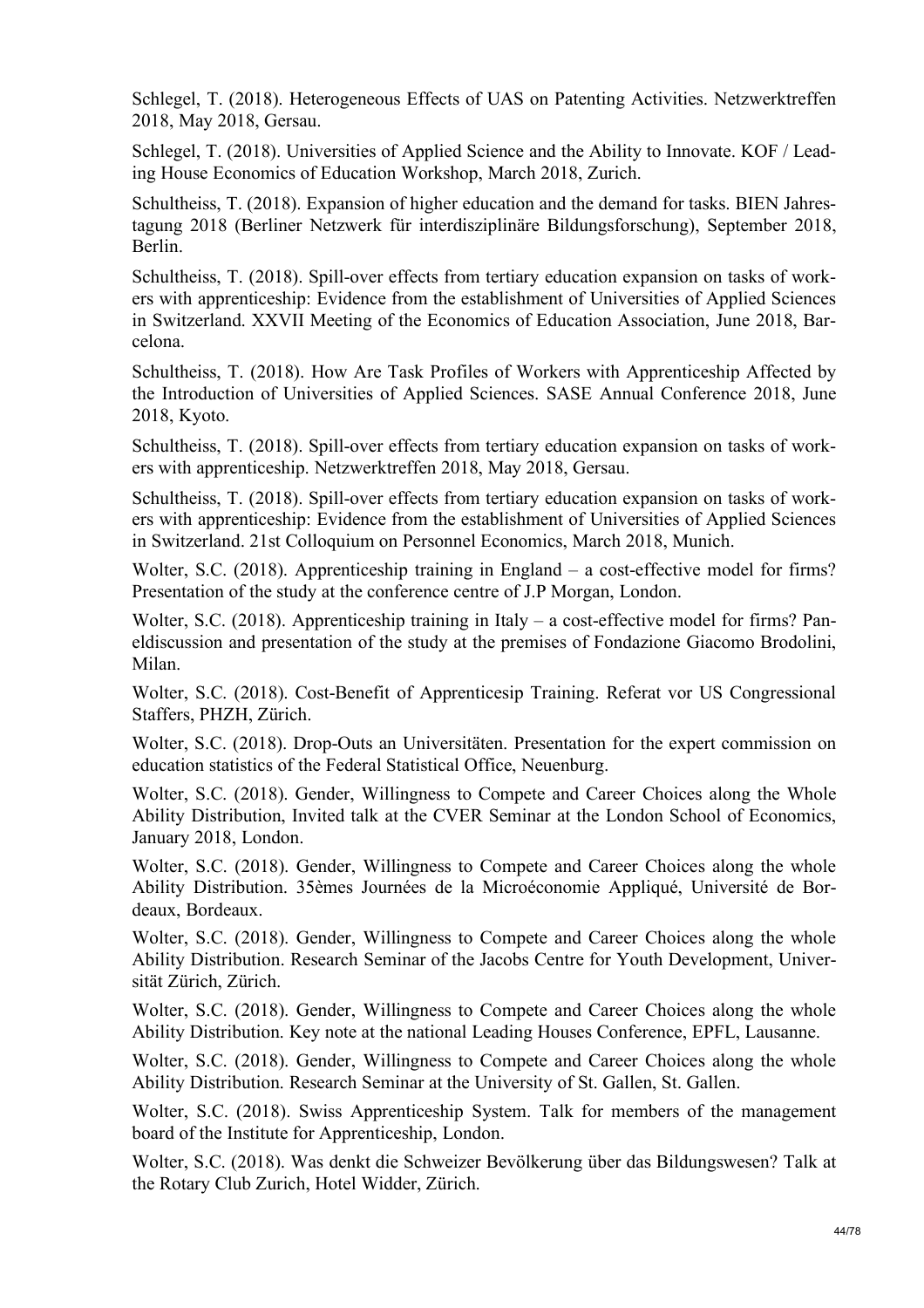Wolter, S.C. (2018). Was denkt die Schweizer Bevölkerung über das Bildungswesen? Invited talk for the Economics Alumni Organisation of the University of Basle, University of Basle.

Zumbuehl, M. (2018). The native-migrant gap in progressing into and through uppersecondary education. Berufsbildungsforschungskongress "Technologischer Fortschritt und berufliche Bildung", October 2018, Lausanne.

Zumbuehl, M. (2018). Does it matter how you reach your competence level? Educational success after private tutoring. Research seminar at CPB, September 2018, The Haague.

Zumbuehl, M. (2018). The native-migrant gap in progressing into and through uppersecondary education. EALE, September 2018, Lyon.

Zumbuehl, M. (2018). The native-migrant gap in progressing into and through uppersecondary education. SSES Annual Congress, June 2018, St.Gallen.

Zumbuehl, M. (2018). The native-migrant gap in progressing into and through uppersecondary education. Maastricht University Workshop in Economics," May 2018, Maastricht.

Zumbuehl, M. (2018). The native-migrant gap in progressing into and through uppersecondary education. DFG conference on "Demographics, Immigration, and the Labor Market", April 2018, Nürnberg.

Zumbuehl, M. (2018). The native-migrant gap in progressing into and through uppersecondary education. 8th ifo Dresden Workshop on Labour Economics and Social Policy, March 2018, Dresden.

Abrassart, A. (2017). A question of perspective: occupational prestige ranking by type of education required and individual characteristics. Advisory Board Meeting, June 2017, University of Bern, Bern.

Abrassart, A. (2017). A question of perspective: occupational prestige ranking by educational requirements and individual educational attainment. Labour Market Colloquium, December 2017, IDHEAP, Lausanne.

Abrassart, A. (2017). A question of perspective: occupational prestige ranking by educational requirements and individual educational attainment. LH-KOF Workshop, October 2017, University of Bern, Bern.

Backes-Gellner, U. (2017). Die digitale Zukunftsfähigkeit der Schweiz. Tag der Wirtschaft, Münchenstein.

Backes-Gellner, U. (2017). Nehmen Roboter uns die Arbeit weg?. Scientifica, Zürich.

Backes-Gellner, U. (2017). On the relationship between apprenticeship training and innovation - empirical results and policy lessons from dual-VET in Switzerland and Germany. Presentations and Consultations with CareerWise Colorado and Stakeholder, Denver.

Backes-Gellner, U. (2017). On the relationship between apprenticeship training and innovation - empirical results and policy lessons from dual-VET in Switzerland and Germany. CEMETS Summer Institute 2017, Zurich.

Backes-Gellner, U. (2017). The Swiss VET System – Recent Research Results. Colorado Stakeholder Meeting, Denver.

Backes-Gellner, U. (2017). Understanding the Swiss Education System, Cornerstones of Apprenticeship Training and its Returns on Investment. Building Bridges Roundtable Conference on Vocational and Entrepreneurship Education, Rüschlikon.

Backes-Gellner, U. (2017). Why should young people decide to do an apprenticeship?. CEMETS Summer Institute 2017, Zurich.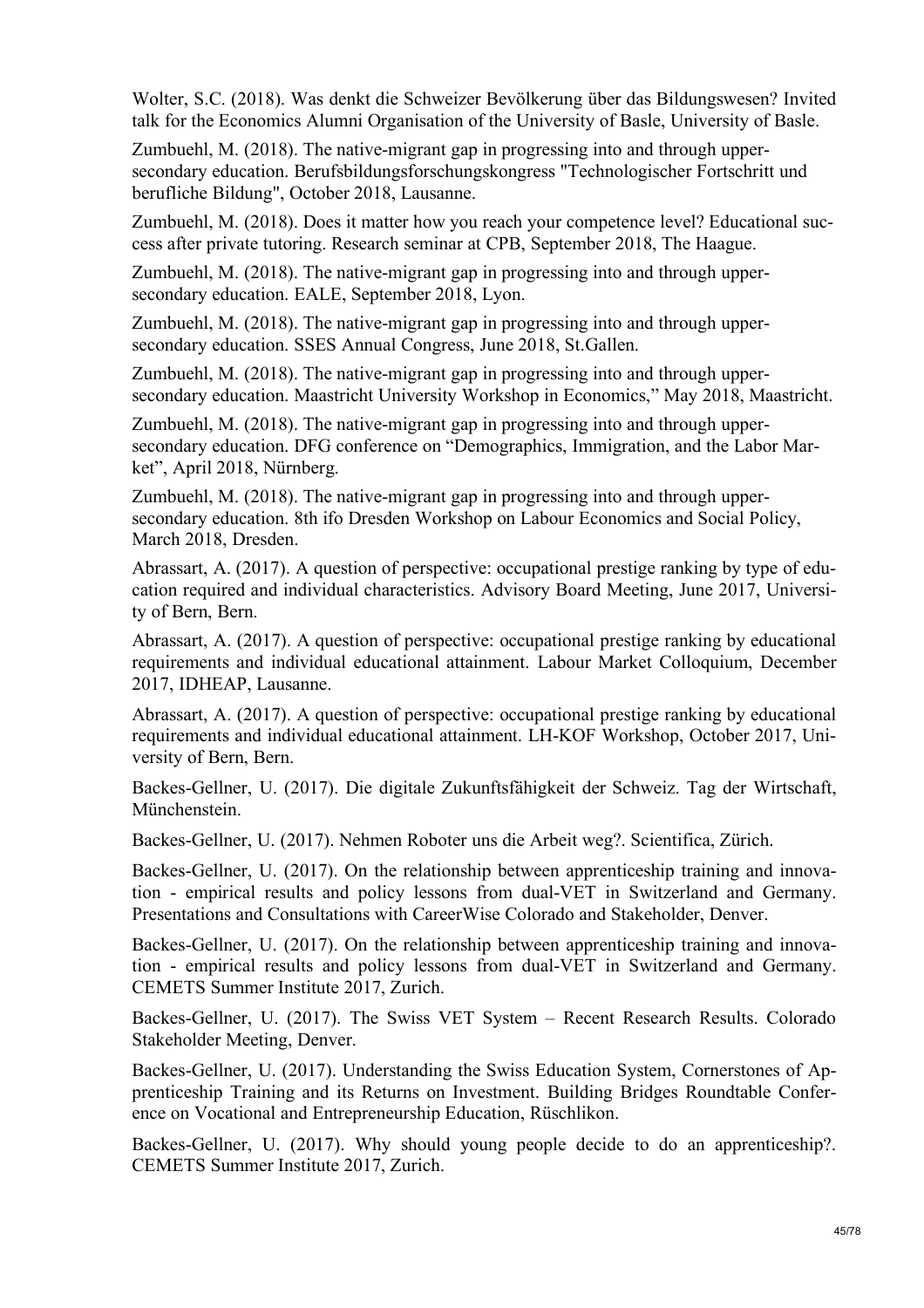Backes-Gellner, U. (2017). Occupational Specificity: A new Measurement Based on Training Curricula and its Effect on Labor Market Outcomes. Lead Lecture at University of Tübingen, Tübingen.

Burkart, F. (2017). Firms as Producers vs. Consumers of Skills: An Optimal Inventory Strategy. UZH-UB-KOF Workshop, Bern.

Eggenberger, C. (2017). Poster: Labor Market Outcomes of VET Graduates with More or Less Specific Occupational Training. Jahrestagung Bildungsökonomischer Ausschuss im Verein für Socialpolitik, Hannover.

Eggenberger, C. (2017). Specificity of VET. Netzwerktreffen 2017, Tübingen.

Höschler, P. (2017). Labor Market Transitions after Apprenticeship Training: The Role of Trainee Characteristics. 29th SASE Annual Meeting, Lyon.

Höschler, P. (2017). Labor Market Transitions after Apprenticeship Training: The Role of Trainee Characteristics. Netzwerktreffen 2017, Tübingen.

Höschler, P. (2017). Labor Market Transitions after Apprenticeship Training: The Role of Trainee Characteristics. UZH-UB-KOF Workshop, Zürich.

Höschler, P. (2017). The Relative Importance of Personal Characteristics for Job Offers. IAREP Conference 2017, Rishon LeZion.

Höschler, P. (2017). The Relative Importance of Personal Characteristics for Job Offers. IAW conference 2017 on Education, Skills, and the Economic Challenges of the Future, Tuebingen.

Jaik, K. (2017). From dreams to reality: Market realities and changes in occupational choices. UZH-UB-KOF Workshop, Bern.

Jaik, K. (2017). Lost in Transition: Locus of Control and the Delay of Educational Decisions. TREE 3rd International Conference on Transitions in Youth, Young Adulthood and Beyond Bern.

Jaik, K. (2017). Poster: Lost in Transition: Locus of Control and the Delay of Educational Decisions. 8<sup>th</sup> International Workshop on Applied Economics of Education (IWAEE), Catanzaro.

Jaik, K. (2017). Lost in Transition: Locus of Control and the Delay of Educational Decisions. 4th Interdisciplinary (Post)Doc-Colloquium on "Transitions from School to Work", Solothurn.

Jaik, K. (2017). Lost in Transition: Locus of Control and the Delay of Educational Decisions. 5th Congress on Research in Vocational Education and Training, Zollikofen.

Jaik, K. (2017). Lost in Transition: The influence of Locus of Control on delaying educational decisions. 20th Colloquium on Personnel Economics, Zurich.

Lehnert, P. (2017). Labor Market Effects of Universities of Applied Sciences. Netzwerktreffen 2017, Tübingen.

Lehnert, P. (2017). Labor Market Effects of Universities of Applied Sciences. UZH-UB-KOF Workshop, Zürich.

Pfister, C. (2017). Regional Effects of Applied Research - Universities of Applied Sciences and Innovation. DRUID17 (DRUID Academy Conference 2017), New York.

Pfister, C. (2017). Regional Effects of Applied Research - Universities of Applied Sciences and Innovation. EPIP 2017 Conference, Bordeaux.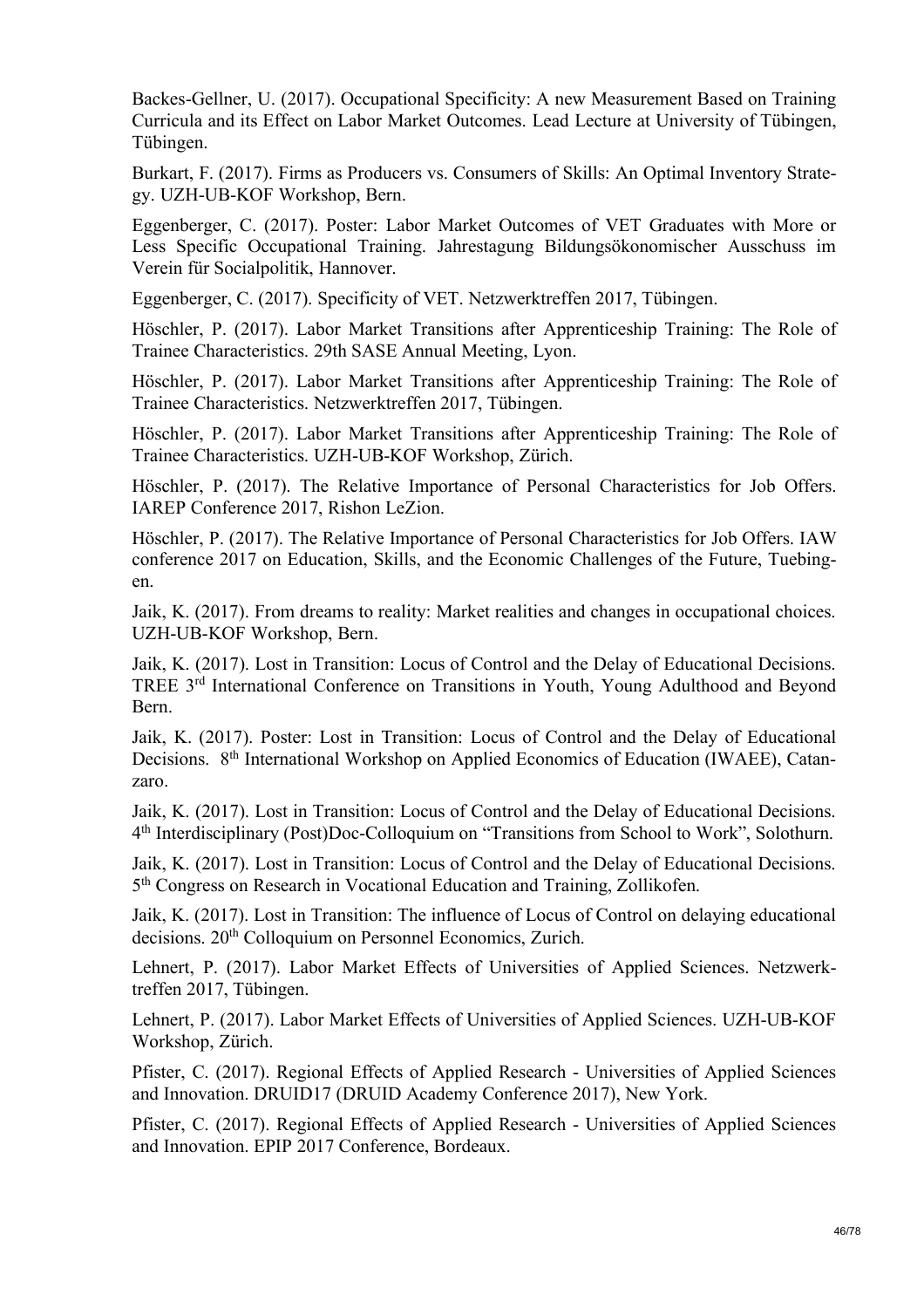Pfister, C. (2017). University-Industry Knowledge Transfer: The Role of Tertiary Vocational Education in Fostering Regional Innovation. 5th Congress on Research in Vocational Education and Training, Zollikofen.

Pfister, C. (2017). University-Industry Knowledge Transfer: The Role of Tertiary Vocational Education in Fostering Regional Innovation. 20<sup>th</sup> Colloquium on Personnel Economics, Zurich.

Wolter, S.C. (2017). A comparative view of education reports in 6 countries, Impulsreferat am Seminar des Consortiums of Institutions for Research in Education in Europe, Sitz der schottischen Regierung, Edinburgh

Wolter, S.C. (2017). Cost and benefits of apprentices hip training from the perspective of firms, Referat vor einer Delegation des Governors des Staates Washington State, Bern.

Wolter, S.C. (2017). Der Einfluss der Digitalsierung auf der Bildungswesen, Referat am PolitTalk Digitales Zürich, PH Zürich.

Wolter, S.C. (2017). Gender, competitiveness and career choices along the whole ability distribution, Forschungsseminar an der University of Bath, Bath.

Wolter, S.C. (2017). Keynote am Symposium zum 100. Geburtstag der A.V. Amicitia, HSG, St. Gallen.

Wolter, S.C. (2017). La qualité de la recherche en éducation face à la pression et l'instrumentalisation des médias, Referat an der COCRE, Neuenburg.

Wolter, S.C. (2017). Simulations of Cost and benefits of apprenticeship training for English firms, Referat bei der J.P. Morgan Foundation, London.

Wolter, S.C. (2017). Simulations of Cost and benefits of apprenticeship training for Italian firms, Referat bei der Fondazione Brodolini, Rom.

Wolter, S.C. (2017). STEM and gender or why it is so difficult to get girls into math-intensive careers? Keynote zur Jubiläumsveranstaltung "60 Jahre Institut für angewandte Wirtschaftsforschung an der Universität Tübingen", Tübingen.

Wolter, S.C. (2017). Studienabbrüche an universitären Hochschulen, Referat vor dem Schweizer Hochschulrat, Bern.

Wolter, S.C. (2017). Studienfachwahl – Fragestellungen für die Schweiz, Impulsreferat an einer Tagung für Gymnasialrektorinnen und Gymnasialrektoren des Kantons Zürich, Zürich.

Wolter, S.C. (2017). Thesen und Fragestellungen zur Weiterbildung, Referat an der Rive Reine Tagung, Vevey.

Wolter, S.C. (2017). VET in Switzerland, Studientag für eine Professorengruppe der Norwegian Business School, Bern.

Zumbuehl, M. (2017). The Impact of Private Tutoring in Compulsory School on Success in Selective Upper Secondary Education. UZH-UB-KOF Workshop, Bern.

Zumbuehl, M. (2017). The native-migrant gap in progressing into and through uppersecondary education. CVER Conference, London.

Zumbuehl, M. (2017). The native-migrant gap in progressing into and through uppersecondary education. International Conference on Transitions in Youth, Young Adulthood and Beyond, Bern.

Zumbuehl, M. (2017). The migration gap in delaying upper secondary education. UZH-UB-KOF Workshop, Zürich.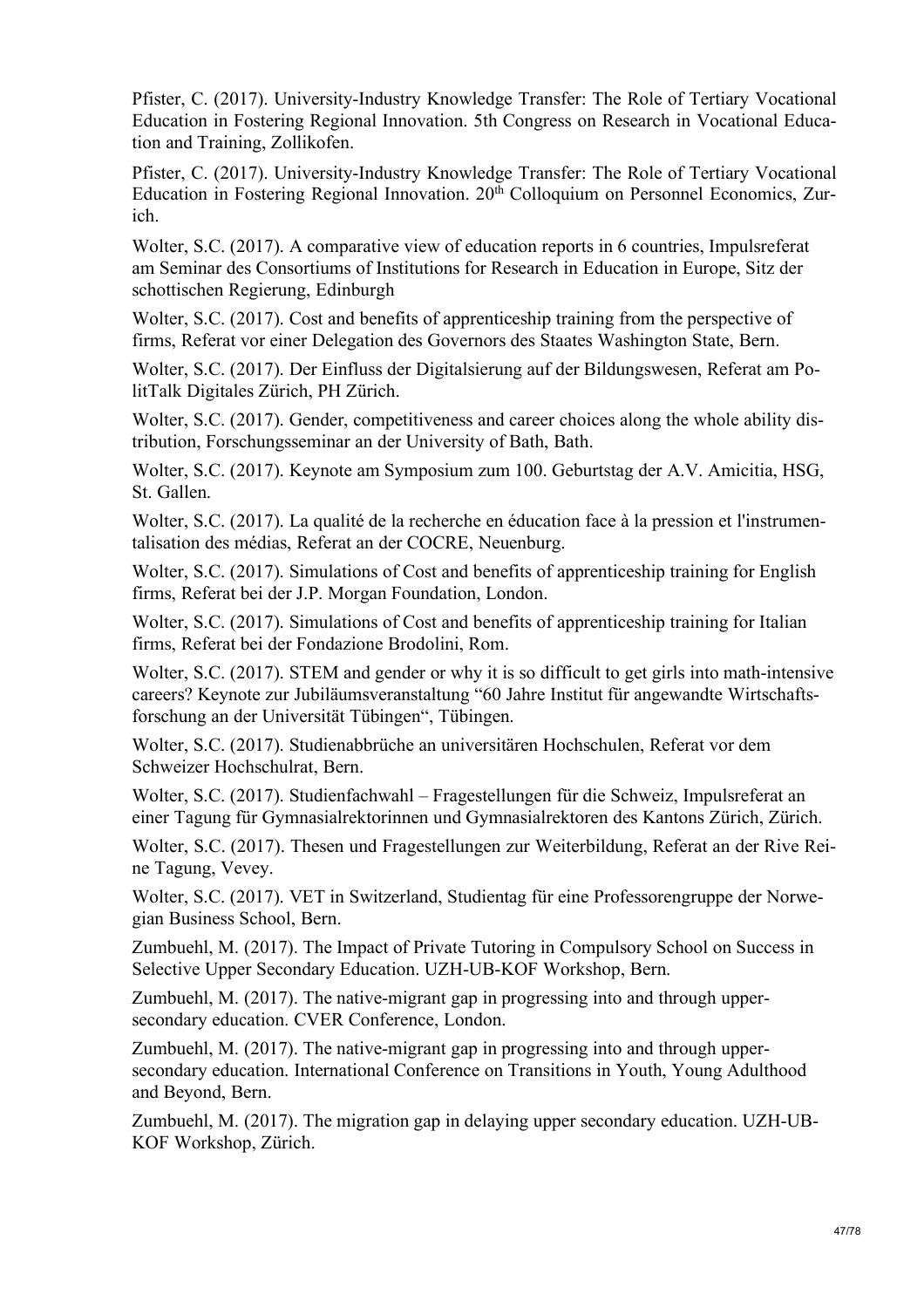Backes-Gellner, U. (2016). Beitrag der beruflichen Bildung zur Bewältigung künftiger Herausforderungen auf dem Arbeitsmarkt. Vortrag beim Schweizerischen Arbeitgeberverband, Zürich.

Backes-Gellner, U. (2016). Herausforderungen im (Berufs-)Bildungssystem im Kontext bildungsökonomischer Forschung. Was ist zu tun? BnB Bildungsforum 2030 – Fit für die Zukunft, Baden.

Backes-Gellner, U. (2016). Opening Presentation. Alumni Workshop and Networking Event, Luzern.

Backes-Gellner, U. (2016). The Dynamics of Women's Labour Market Participation. Diskussion beim International Symposium "Women's Role in the Labour Market", Genf.

Balestra, S. (2016). Class size and grit. Netzwerktreffen, Palma de Mallorca.

Balestra, S. (2016). How to Enhance the "Grit" in You: Evidence from a Randomized Experiment in Early Grades.19th Colloquium on Personnel Economics, Aachen.

Balestra, S. (2016). How to Enhance the "Grit" in You: Evidence from a Randomized Experiment in Early Grades. APPAM Fall Research Conference, Washington.

Balestra, S. (2016). How to Enhance the "Grit" in You: Evidence from a Randomized Experiment in Early Grades. LEAD Gratuate School & Research Network, Tuebingen.

Balestra, S. (2016). Heterogeneous Effects of Class Size and Teacher Aide - Why We Should Go Beyond Traditional (Average) Results. 38th Annual Fall Research Conference (APPAM), Washington D.C.

Eggenberger, C. (2016). Labor Market Outcomes with More or Less Specific Occupational Training – An Analysis based on the Skill Portfolios of Occupational Training Curricula. Spring Meeting of Young Economists, Lisbon.

Eggenberger, C. (2016). Labor Market Outcomes with More or Less Specific Occupational Training – An Analysis based on the Skill Portfolios of Occupational Training Curricula. ZEW Conference on Occupations, Skills, and the Labour Market, Mannheim.

Eggenberger, C. (2016). Labor Market Outcomes with More or Less Specific Occupational Training – An Analysis based on the Skill Portfolios of Occupational Training Curricula. Leading House/KOF Workshop, Marbach.

Gloor, J.L. (2016). Fix the Game-Not the Dame: A Context Intervention for Gender Equality in Response to Leadership. 50th Conference of the German Society for Psychology, Leipzig.

Höschler, P. (2016). Development of Non-Cognitive Skills during Vocational Education and Training. APPAM Fall Research Conference, Washington.

Höschler, P. (2016). Development of Non-Cognitive Skills during Vocational Education and Training. XXV Meeting of the Economics of Education Association, Badajoz.

Höschler, P. (2016). Development of Non-Cognitive Skills during Vocational Education and Training. LH-KOF-Retreat, Zurich.

Jaik, K. (2016). Locus of Control, educational intentions and decisions. Leading House/KOF Workshop, Marbach.

Jaik, K. (2016). Poster: Lost in Transition: The influence of Locus of Control on delaying educational decisions. Tag der Leading Houses, SBFI, Basel.

Jaik, K. (2016). Locus of Control, educational intentions and decisions. Netzwerktreffen, Palma de Mallorca.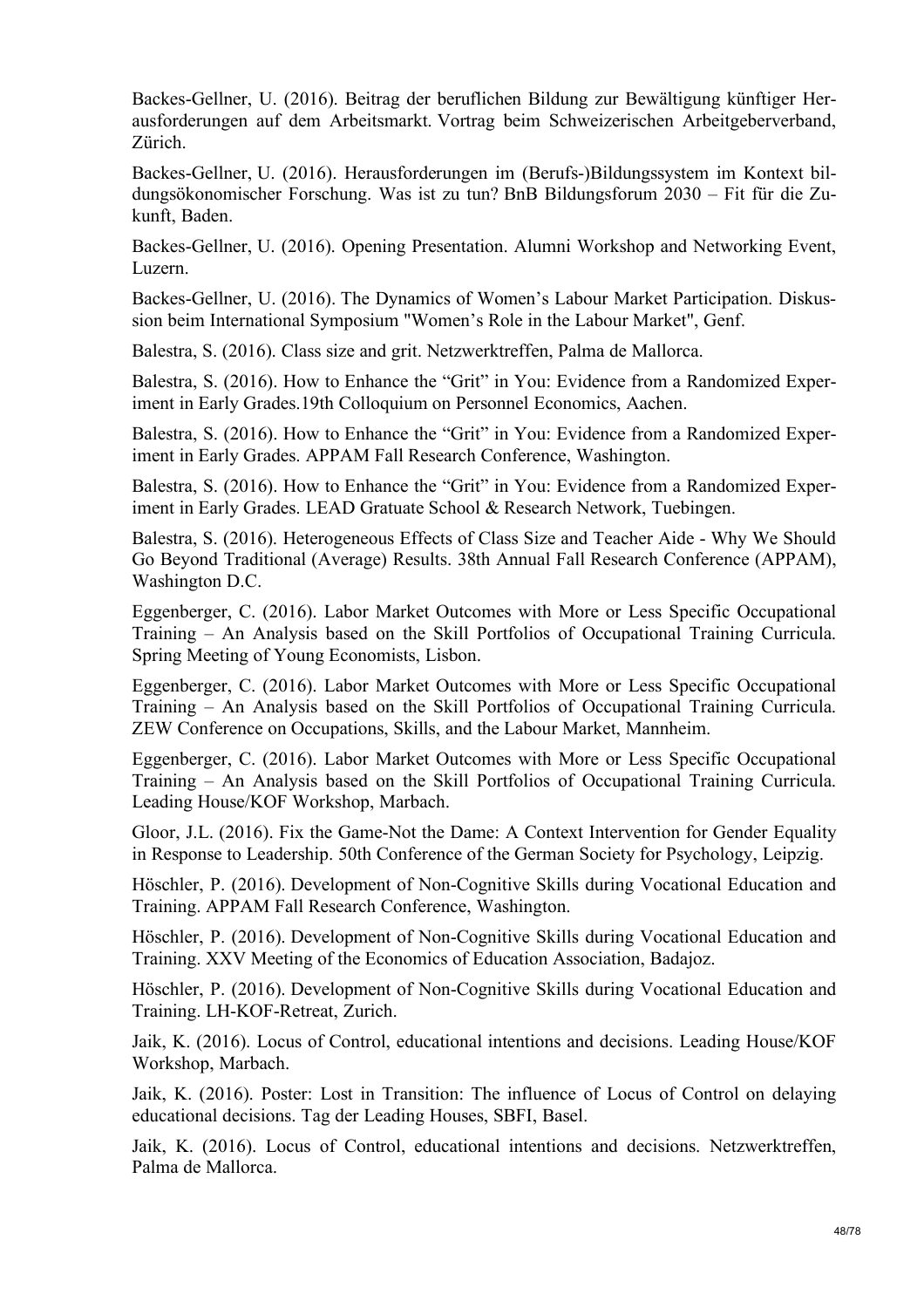Pfister, C. (2016). University-Industry Knowledge Transfer: The Role of Tertiary Vocational Education in Fostering Regional Innovation. Netzwerktreffen, Palma de Mallorca.

Pfister, C. (2016). University-Industry Knowledge Transfer: The Role of Tertiary Vocational Education in Fostering Regional Innovation. 31<sup>st</sup> Annual Congress of the European Economic Association, Geneva.

Pfister, C. (2016). University-Industry Knowledge Transfer: The Role of Tertiary Vocational Education in Fostering Regional Innovation. XXV Meeting of the Economics of Education Association, Badajoz.

Pfister, C. (2016). University-Industry Knowledge Transfer: The Role of Tertiary Vocational Education in Fostering Regional Innovation. LH-KOF-Retreat, Zurich.

Pfister, C. (2016). Bildungspfade und Varianz im Einkommen: Die Bedeutung von Bildungstyp und Bildungsfeld. 38. Kongress der Deutschen Gesellschaft für Soziologie, Bamberg.

Pfister, C. (2016). Universities of Applied Sciences and Innovation. Conference on VET Research 2016 - Valorisation of VET Research, Basel.

Pfister, C. (2016). Universities of Applied Sciences and Innovation. Conference on VET Research, Zollikofen.

Rupietta, C. (2016). Do Institutions in Vocational Education Foster Knowledge Diffusion and Innovation? 28th Annual Conference of the Society for the Advancement of Socio-Economics (SASE), Berkeley.

Rupietta, C. (2016). Firms' knowledge acquisition during dualtrack VET: Which sources are important for innovativeness? Netzwerktreffen, Palma de Mallorca.

Rupietta, C. (2016). Firms' knowledge acquisition during dual-track VET: Which sources are important for innovation. 19th Colloquium on Personnel Economics, Aachen.

Wolter, S.C. (2016). Adäquanz – Passung zwischen Studium und Arbeitsmarkt, Referat an Weiterbildungsveranstaltung für Berufs-, Studien- und Laufbahnberater/innen (SDBB), Zürich.

Wolter, S.C. (2016). Bildungsökonomische Gedanken zur Zukunft der Bildung, Referat vor der Bildungskommission des Kantons Zug, Zug.

Wolter, S.C. (2016). Cost and Benefits of Apprenticeship Training, Referat vor einer Delegation des Governors des Staates Colorado, ETH Zürich.

Wolter, S.C. (2016). Costs and Benefits of Apprenticeship Training from the Perspective of Firms, Referat vor Kader des Federal Ministry "Employment, Ottawa.

Wolter, S.C. (2016). Die "Ökonomie" der Studienfachwahl, Referat an der Sitzung der Schweizerischen Mittelschulämterkonferenz (SMAK), Bern.

Wolter, S.C. (2016). Framing Experiments in Public Opinion Surveys on Education – Findings from Switzerland, Invited research lecture, University of Ottawa, Graduate school of Public Administration, Ottawa.

Wolter, S.C. (2016). Gut ist nicht gut genug, Radiointerview zu Nachhilfeunterricht für Radio SRF2 "Kontext".

Wolter, S.C. (2016). Lohnt sich Weiterbildung?, Basler Versicherungsverband, Basel.

Wolter, S.C. (2016). Sparen in der Bildung aber wo?, Radiodiskussion "Forum" auf SRF 1.

Wolter, S.C. (2016). The more, the better? The Influence of more Instruction time on PISA Results, Invited research lecture, The Graduate Institute, Genf.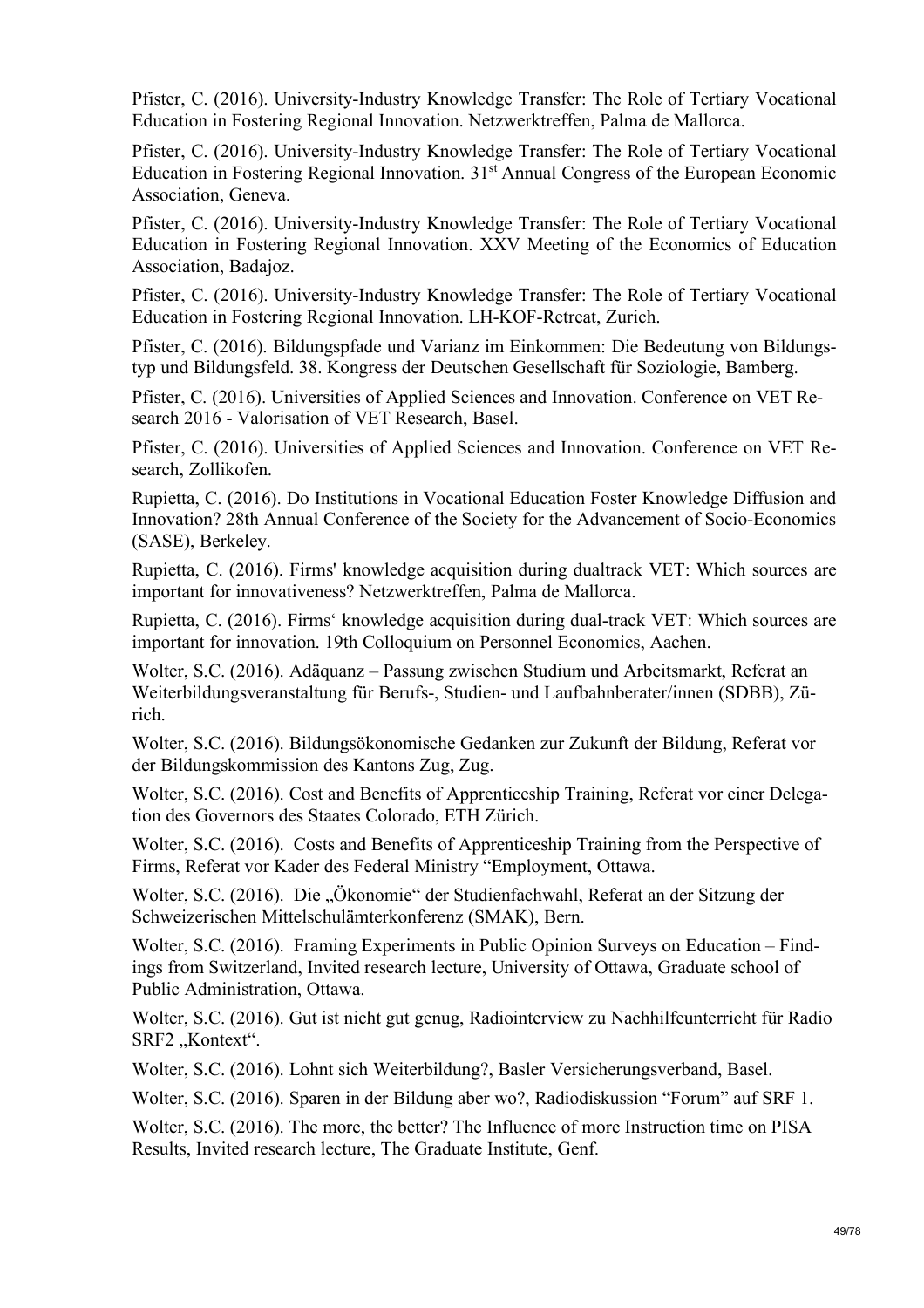Wolter, S.C. (2016). The more, the better? Can more instruction time help students in their transition into apprenticeship and the labor market?, Keynote am Economics of Education Workshop, Universität Trondheim, Trondheim.

Wolter, S.C. (2016). The more, the better? The Influence of more Instruction time on PISA Results, Annual meeting of the European Economic Association, Genf.

Wolter, S.C. (2016). The more, the better? The Influence of more Instruction time on PISA Results Referat am Jahreskongress der Gesellschaft für Empirische Bildungsforschung (GEBF), Berlin.

Wolter, S.C. (2016). Vocational Education and Training – The Swiss Experiences, Invited Keynote at the Annual meeting of Polytechnics Canada, Toronto.

Wolter, S.C. (2016). Vom Berufswunsch zur Berufswahl, Referat an der Impulstagung von ICT Berufsbildung, Solothurn.

Wolter, S.C. (2016). What do 15 years of Costs and Benefits Research of Vocational Education and Training in Switzerland tell us?, Invited Keynote at the first CVET Conference, London School of Economics, London.

Wolter, S.C. (2016). Wo kann man, wo soll man sparen in der Bildung?, Referat vor der Bildungskommission der Handelskammer beider Basel, Basel.

Wolter, S.C. (2016). 10 Years of Public Opinion Surveys on Education in Switzerland, Kennedy School, Harvard University, Boston.

Zumbuehl, M (2016). Poster: Stability of risk attitudes and media coverage of economic news. International German Socio-Economic Panel User Conference, Berlin.

Backes-Gellner, U. (2015). Benefits of Apprenticeship Training – Lessons learned from empirical results on Switzerland and Germany. International Conference ..The Economics of Vocational Education and Training", Bonn.

Backes-Gellner, U. (2015). Contribution of Apprenticeship Training to Company and Individual Success - Empirical Results and Policy Lessons from Dual-VET in Switzerland. Pathways to Prosperity Network Institute, Harvard University: Cambridge/MA.

Backes-Gellner, U. (2015). The Contribution of Apprenticeship Training to Company Success. Executive Workshop on The Role of Industry in Vocational and Professional Education and Training (VPET), organized by California Chamber of Commerce (CalChamber), Linked Learning Alliance, Consulate General of Switzerland in San Francisco and State Secretariat for Education, Research, and Innovation (SERI). San Francisco.

Backes-Gellner, U. (2015). The Contribution of Apprenticeship Training to Company and Individual Success. Empirical Results and Policy Lessons from Dual-VET in Switzerland. Briefing at the US Congress, Washington D.C.

Balestra, S. (2015). Slow Child Left Behind? Distributional Effects of Class Size and the Revival of Teacher's Aide. 49th Annual Conference of the Canadian Economics Association, Toronto.

Balestra, S. (2015). Slow Child Left Behind? Distributional Effects of Class Size and the Revival of Teacher's Aide. 18. Kolloquium zur Personalökonomie, Wien.

Eggenberger, C. (2015). Occupational Specificity of Vocational Education and Training – The Content of Training Curricula and its Impact on Labor Mobility. International Conference "The Economics of Vocational Education and Training", Bonn.

Eggenberger, C. (2015). Occupational Specificity of Vocational Education and Training – The Content of Training Curricula and its Impact on Labor Mobility. Annual Meeting of the Society for the Advancement of Socio-Economics (SASE), London.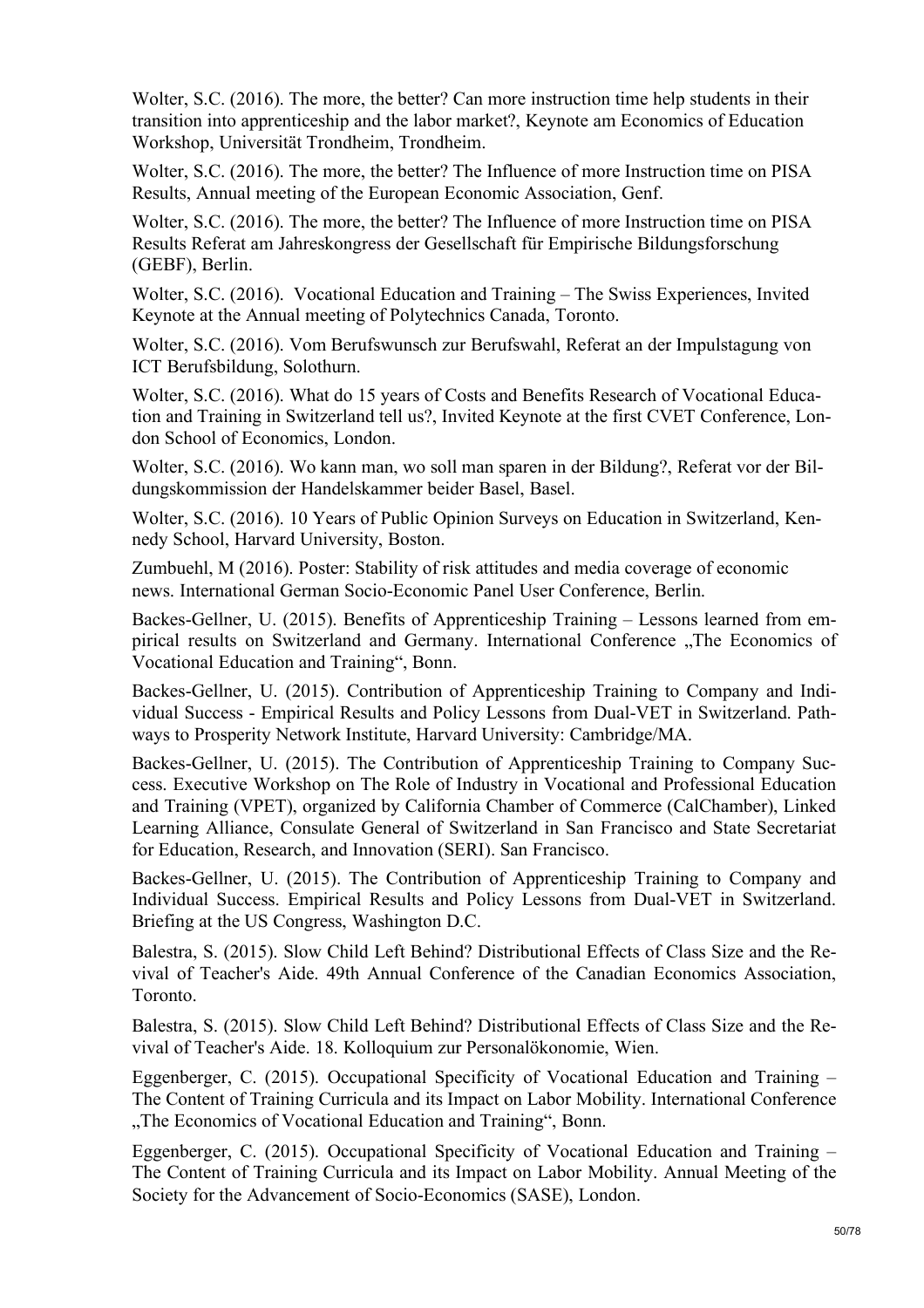Eggenberger, C. (2015). Occupational Specificity of Vocational Education and Training – The Content of Training Curricula and its Impact on Labor Mobility. Netzwerktreffen, Augsburg.

Hoeschler, P. (2015). Shooting for the Stars and Failing: The Effect of College Dropout on Self-Esteem. Annual Meeting of the Society for the Advancement of Socio-Economics (SA-SE), London.

Hoeschler, P. (2015). Shooting for the Stars and Failing: The Effect of College Dropout on Self-Esteem. Spring Meeting of Young Economists, Ghent.

Hoeschler, P. (2015). Non-Cognitive Skills in Vocational Education and Training: Development and Labor Market Relevance. Netzwerktreffen, Augsburg.

Hoeschler, P. (2015). Shooting for the Stars and Failing: The Effect of College Dropout on Self-Esteem, Jahrestagung des Bildungsökonomischen Ausschuss des Vereins für Socialpolitik, Berlin.

Jaik, K. (2015). Locus of Control and Educational Intentions, Annual Meeting of the Society for the Advancement of Socio-Economics (SASE), London.

Jaik, K. (2015). Locus of Control and Educational Aspirations, XXIV Meeting of the Economics of Education Association, Madrid.

Jaik, K. (2015). Locus of Control and Educational Aspirations, 4th Congress on Research in Vocational Education and Training in Switzerland, Zollikofen.

Jaik, K. (2015). Locus of Control and Educational Aspirations, Jahrestagung des Bildungsökonomischen Ausschuss des Vereins für Socialpolitik, Berlin.

Meuer, J. (2015). Performance Dynamics and Changes of Organizational Configurations, Research Seminar in Economics and Management, Paderborn.

Meuer, J. (2015). Integrating QCA and econometric analysis for multi-level research, Mini Workshop Qualitative Comparative Analysis, Paderborn.

Pfister, C. (2015). The Relative Importance of Type of Education and Subject Area: Empirical Evidence for Educational Decision. International Conference "The Economics of Vocational Education and Training", Bonn.

Pfister, C. (2015). Kein Abschluss ohne Anschluss? Individuelle Bildungspfade und Bildungschancen. SBFI Herbsttagung der Berufsbildung. Bern.

Pfister, C. (2015). Earnings Returns to Different Educational Careers: The Relative Importance of Type vs. Field of Education. Annual Meeting of the Society for the Advancement of Socio-Economics (SASE), London.

Pfister, C. (2015). Earnings Returns to Different Educational Careers: The Relative Importance of Type vs. Field of Education. XXIV Meeting of the Economics of Education Association, Madrid.

Pfister, C. (2015). Earnings Returns to Different Educational Careers: The Relative Importance of Type vs. Field of Education. Netzwerktreffen, Augsburg.

Pfister, C. (2015). Different educational careers and variation in earnings: A variance decomposition regarding type and field of education. 18. Kolloquium zur Personalökonomie, Wien.

Pfister, C. (2015). Different Educational Careers and Earnings: The Relative Importance of Type vs. Field of Education. Interdisciplinary (Post)Doc Colloquium: Transitions from School to Work, Solothurn.

Rinawi, M. (2015). Skill Prices, Skill Composition and the Structure of Wages. International Conference "The Economics of Vocational Education and Training", Bonn.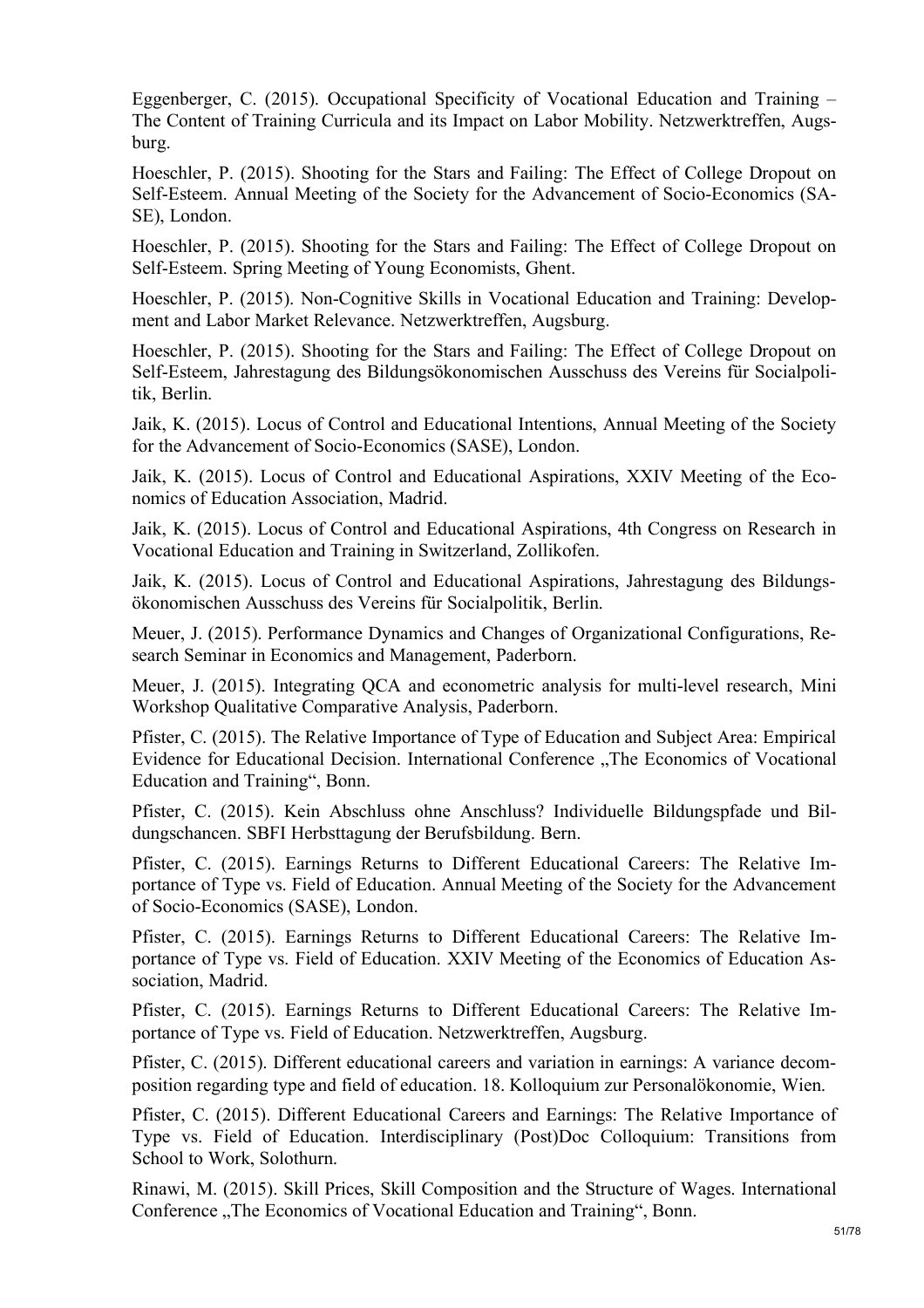Rinawi, M. (2015). Skill Prices, Skill Composition and the Structure of Wages. BIBB Nutzertagung, Bonn.

Rinawi, M. (2015). Occupational Skills and the Evolution of Wages. Jahrestagung des Vereins für Socialpolitik, Münster.

Rinawi, M. (2015). Occupational skills and the evolution of wages. Annual Meeting of the Society for the Advancement of Socio-Economics (SASE), London.

Rinawi, M. (2015). Skill Prices, Skill Composition and the Structure of Wages. Netzwerktreffen, Augsburg.

Rinawi, M. (2015). Skill Prices, Skill Composition and the Structure of Wages. 18. Kolloquium zur Personalökonomie, Wien.

Rupietta, C. (2015). Firms' Knowledge Acquisition during Dual-Track VET: Which Sources Are Important for Innovation? International Conference "The Economics of Vocational Education and Training", Bonn.

Rupietta, C. (2015). Firms' Knowledge Acquisition during Dual-Track VET: Which Sources Are Important for Innovation? Annual Meeting of the Society for the Advancement of Socio-Economics (SASE), London.

Rupietta, C. (2015). Vocational Education and Innovation Interdependencies. Annual Meeting of the Society for the Advancement of Socio-Economics (SASE), London.

Rupietta, C. (2015). Collective knowledge processing and innovation. DRUID Society Conference, Rom.

Rupietta, C. (2015). Effectiveness of Small Coaching Activities in Massive Open Online Courses: Evidence from a Randomized Experiment. 49th Annual Conference of the Canadian Economics Association, Toronto.

Rupietta, C. (2015). Firms' knowledge acquisition during dual-track VET: Which sources are important for innovativeness? IBW Business Research Colloquium, Zurich.

Rupietta, C. (2015). Advancing Educational Leadership Research Using Qualitative Comparative Analysis (QCA), 29th Annual UCEA Conference.

Wolter, S.C. (2015). Competitiveness, Locus of Control and Educational Intentions, invited "Applied Microeconomics" lecture, DIW, Berlin.

Wolter, S.C. (2015). Cost and Benefit of apprenticeship training from the perspective of firms. Meeting of Spanish CEO's, Fundacion Bertelsmann, Barcelona.

Wolter, S.C. (2015). Le passage formation universitaire – emploi en Suisse. Lecture at the débat public: Le passage Formation-Emploi, Université de Fribourg.

Wolter, S.C. (2015). Cost and Benefit of apprenticeship training from the perspective of firms - the case of the automobile industry. Lecture at the Workshop for HR Managers of the Spanish Automobile Industry, Fundacion Bertelsmann, Barcelona.

Wolter, S.C. (2015). Cost and Benefit of apprenticeship training from the perspective of firms - the case of the retail sector. Lecture at the Workshop for HR Managers of the Spanish Retail Industry, Fundacion Bertelsmann, Barcelona.

Wolter, S.C. (2015). Cost and Benefit of apprenticeship training from the perspective of firms - the case of the chemical sector. Lecture at the Workshop for HR Managers of the Spanish Chemical Industry, Cluster of the Chemical Industry, Tarragona.

Wolter, S.C. (2015). Cost and Benefit of apprenticeship training from the perspective of firms - the case of the olive oil industry. Lecture at the Workshop for HR Managers of the Spanish Olive Oil Producers, Borges Blanques.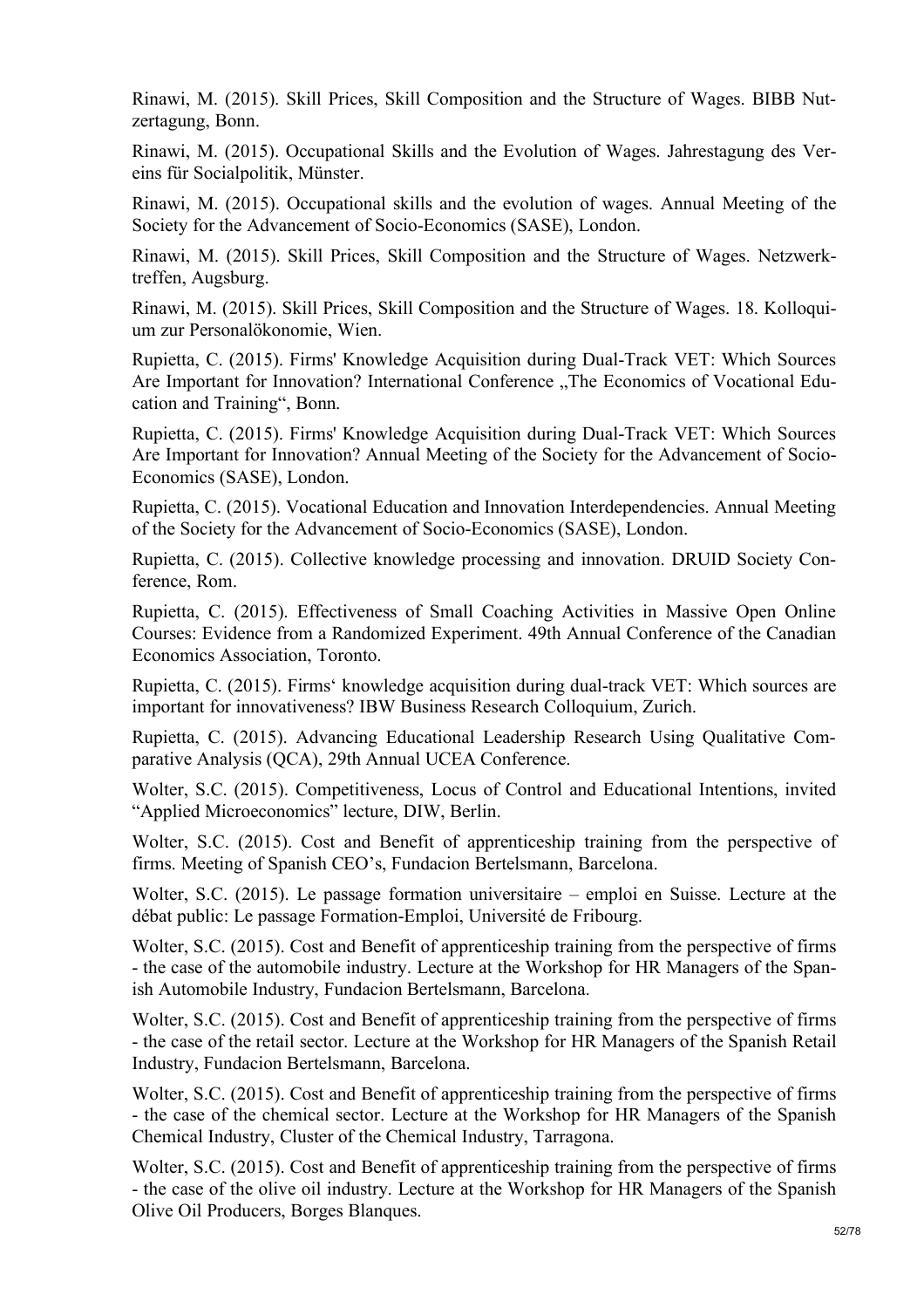Wolter, S.C. (2015). Cost and Benefit of apprenticeship training from the perspective of firms - the case of the banking sector. Lecture at the Workshop for HR Managers of the Spanish Banking Industry, Fundacion Bertelsmann, Barcelona.

Wolter, S.C. (2015). Cost and Benefit of apprenticeship training from the perspective of firms - the case of the hotel sector. Lecture at the Workshop for HR Managers of the Spanish Hotel Sector, Fundacion Bertelsmann, Barcelona.

Wolter, S.C. (2015). Neue Erkenntnisse mit PISA Längsschnitten schaffen. Skyline Lecture, TUM School of Education, München.

Wolter, S.C. (2015). Die Schweizer Berufsbildung. Bildungspolitisches Panel bei der Konrad Adenauer Stiftung, Berlin.

Wolter, S.C. (2015). Wie gut sind Gymnasiasten auf die Universität vorbereitet? Keynote at the Public Seminar "Gymnasien-Hochschulen des Kantons Bern", Universität Bern.

Wolter, S.C. (2015). Weiterbildungserträge – so wichtig und so schwer zu messen. Keynote an der STAPA des Berufsbildungsverbandes der Versicherungswirtschaft, Zürich.

Wolter, S.C. (2015). "Skill mix", das Bildungserfolgsrezept für die Schweizer Wirtschaft. Referat zur Eröffnung der Schweizer Textilfachschule, Zürich.

Wolter, S.C. (2015). What can we learn from cost-benefit analyses on apprenticeship? Keynote at the meeting of the *Trans-Atlantic* Technology and Training Alliance (TA3), Belfast.

Wolter, S.C. (2015). Is apprenticeship a recipe against youth unemployment? Podiumsveranstaltung der Délégation Suisse auprès de l'Union Européenne, Brussels.

Wolter, S.C. (2015). Cost and benefit of apprenticeship training from the perspective of firms. Referat vor einer australischen Delegation, Staatsekretariat für Bildung, Forschung und Innovation, Bern.

Wolter, S.C. (2015). Bilden wir die richtigen Fachkräfte aus? Referat am Forum Universität-Gesellschaft, Universität Bern.

Wolter, S.C. (2015). Öffentliche Meinung und politische Reformen – Ein Blick von aussen. Keynote am Bildungspolitischen Forum des Leibniz Forschungsverbundes Bildungspotentiale, Berlin.

Wolter, S.C. (2015). Was denkt die Schweizer Bevölkerung zu Bildungsfragen. Referat an der Jahresversammlung der Departementssekretärenkonferenz der EDK, Zürich.

Wolter, S.C. (2015). Apprenticeship Training in Spain – A Cost Effective Model for Firms? Keynote an der Auftaktveranstaltung der Allianza por la Formacion Dual, Palma de Mallorca.

Wolter, S.C. (2015). Was denkt die Schweizer Bevölkerung zu Bildungsfragen. Referat an der Jahresversammlung der EDK, Kloster Ittingen.

Wolter, S.C. (2015). Cost and Benefit of Apprenticeship Training: Simulations for Spanish Firms", Referat an einer Veranstaltung der Bertelsmann Stiftung, Brüssel.

Wolter, S.C. (2015). Lohnt sich Weiterbildung. Referat für die interne Bildungsmesse für Mitarbeitende von Swiss Life, Zürich.

Zumbuehl, M. (2015). A model of negative reciprocity on relationship formation. European Society for Population Economics (ESPE), Izmir.

Zumbuehl, M. (2015). Parental Investment and the Intergenerational Transmission of Economic Preferences and Attitudes. UZH-UB-KOF Workshop, Zürich.

Backes-Gellner, U. (2014). Success Story from the Leading House "Economics of Education": Firm Behaviour and Training Policies. Conference on VET Research 2014, Bern.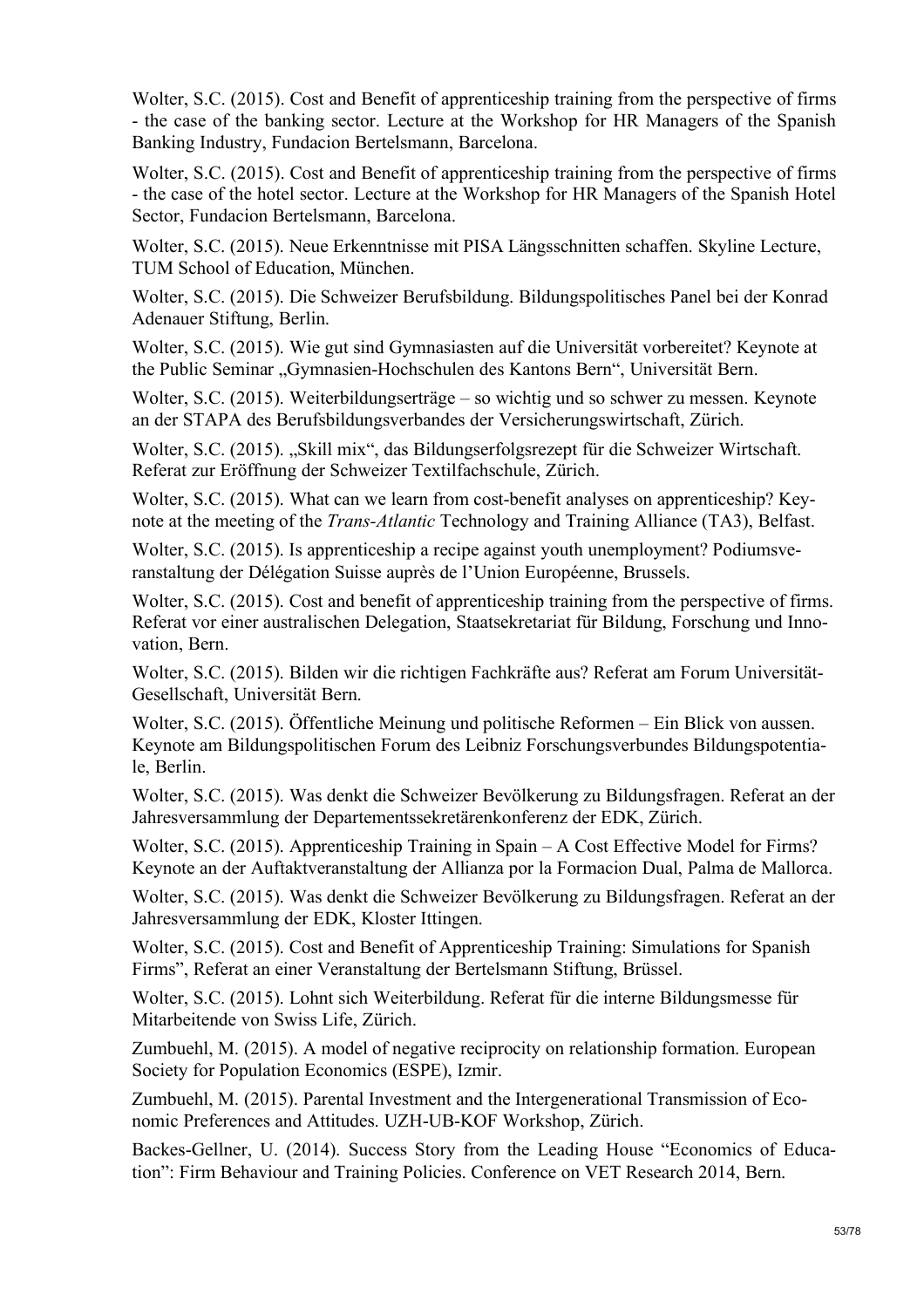Backes-Gellner, U. (2014). Vortrag bei "Brainstorming: Berufsbildung 2030 – fit für die Zukunft", Bern.

Backes-Gellner, U. (2014). Empirische Evidenz und Fragestellungen zum Thema Skill-Mix in Arbeitsmarkt und Bildung. Jacobs Foundation Klausur-Gespräch zu Schweizerischen Bildungsfragen: "Skill Mix in Arbeitsmarkt und Bildung", Zürich.

Backes-Gellner, U. (2014). Can the FTA boost Collaborative Innovation? Sino Swiss Economic Forum "FTA – A New Chapter in Sino-Swiss Relations", Peking.

Balestra, S. (2014). Heterogeneous Returns to Education over the Wage Distribution: Who Profits the Most? Jahrestagung Bildungsökonomischer Ausschuss des Vereins für Sozialpolitik, München.

Balestra, S. (2014). Heterogeneous Returns to Education over the Wage Distribution: Who Profits the Most? Canadian Economics Association Annual Conference, Vancouver.

Balestra, S. (2014). Heterogeneous Returns to Education over Wage Distribution: Who Profits the Most? Colloquium on Personnel Economics, Cologne.

Höschler, P. (2014). College Dropout and Self-Esteem. Canadian Economics Association Annual Conference, Vancouver.

Höschler, P. (2014). College Dropout and Self-Esteem. International Conference on "The Economics of Study Choices", Marbach Castle.

Höschler, P. (2014). Shooting for the Stars and Failing: The Effect of College Dropout on Self-Esteem. UZH Business Economics Research Seminar, Zürich.

Krapf, M. (2014). Parenthood and Productivity of Highly Skilled Labor: Evidence From the Groves of Academe. 17<sup>th</sup> Colloquium on Personnel Economics, Köln.

Krapf, M. (2014). Parenthood and Productivity of Highly Skilled Labor: Evidence From the Groves of Academe. American Economic Association Annual Meeting, Philadelphia.

Krapf, M. (2014). Parenthood and Productivity of Highly Skilled Labor: Evidence From the Groves of Academe. Society of Labor Economists, Arlington.

Krapf, M. (2014). Labor Market Transitions after Layoffs: What is the Role of Occupational Specificity? International Conference on "The Economics of Study Choices", Marbach.

Meuer, J. (2014). Integrating innovation systems. Research Seminar MTEC, Zürich.

Meuer, J. (2014). Expatriation strategies in the adaptation of employment modes to different market economies. Annual Meeting of the Adacemy of Management, Philadelphia.

Meuer, J. (2014). Idiosyncrasies within and Interdependencies between Innovation Systems A mixed method approach. DRUID Society Conference, Copenhagen.

Meuer, J. (2014). Mapping the Management Discipline - A Bibliometric and Qualitative Synthesis. Annual Meeting of the Academy of Management, Philadelphia.

Meuer, J. (2014). Mixed-methods in innovation studies. Seminar talk, School of Oriental and Asian Studies (SOAS), London University.

Meuer, J. (2014). The performance dynamics of firms' change tracks through organizational configurations. Research seminar, Cass Business School, City University London.

Pfister, C. (2014). Types of Educational Careers and Labor Market Outcomes. International Conference on "The Economics of Study Choices", Marbach Castle.

Rinawi, M. (2014). Does education save from harm? Occupational mobility after involuntary job loss. Spring Meeting of Young Economists, Wien.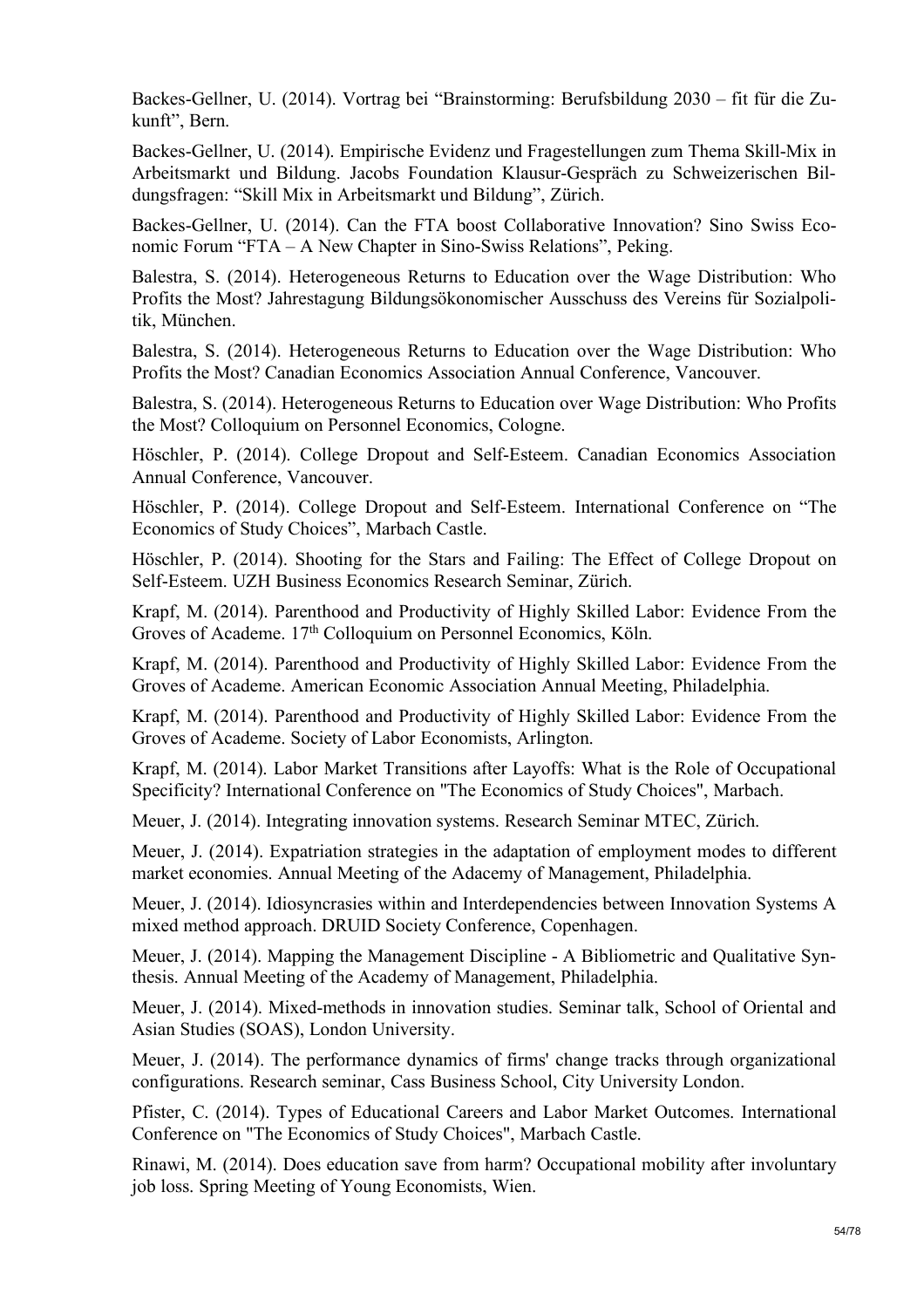Rinawi, M. (2014). Labor Market Transitions after Layoffs: What is the Role of Occupational Specificity? 17<sup>th</sup> Colloquium on Personnel Economics, Köln.

Rinawi, M. (2014). Labor Market Transitions after Layoffs: What is the Role of Occupational Specificity? Annual Congress of the European Economic Association, Toulouse.

Rinawi, M. (2014). Labor Market Transitions after Layoffs: What is the Role of Occupational Specificity? UZH Research Colloquium, Zürich.

Rupietta, C. (2014). Qualifying "Fit": The Stability of Organizational Configurations and the Performance Dynamics of Change Tracks. JMS Conference - Managing Complexity Within and Across Organizational Boundaries, Cambridge.

Rupietta, C. (2014). Vocational Education and Innovation Interdependencies. 30th EGOS Colloquium, Rotterdam.

Rupietta, C. (2014). Vocational Education and Innovation Interdependencies. Netzwerktreffen, Wolfsburg.

Rupietta, C. (2014). Vocational Education and Innovation Interdependencies. 17th Colloquium on Personnel Economics, Cologne.

Wolter, S.C. (2014). Cost and Benefit of Apprenticeship Training, Polish-Swiss Economic Forum; State visit of the Swiss Federal President in Poland, Warsaw.

Wolter, S.C. (2014). Apprenticeship, US-UK Inclusive Prosperity Commission, London.

Wolter, S.C. (2014). Weiterbildungsfinanzierung und Bildungsgutscheine, Mitarbeiterveranstaltung der KfW Bankengruppe, Frankfurt.

Wolter, S.C. (2014). Competitiveness, Locus of Control and Educational Intentions, invited LEAD lecture, Universität Tübingen.

Wolter, S.C. (2014). Skill Mix – Making more of our Skill (systems), Scottish Council for Development and Industry Forum, Royal Bank of Scotland, Edinburgh.

Wolter, S.C. (2014). Cost and Benefit of Apprenticeship Training, Delegation visit from Latvia, Universität Bern.

Wolter, S.C. (2014). The Swiss Education System, Referat vor einer japanischen Mediendelegation, Präsenz Schweiz, Universität Bern.

Wolter, S.C. (2014). Internationalisierung und Berufsbildung, Berufsbildungsamt des Kantons Zug.

Wolter, S.C. (2014). Kompetenzmessungen und ihre Bedeutung für die Bildungsökonomie, Keynote, Jahreskongress der Schweizerischen Gesellschaft für Bildungsforschung, Pädagogische Hochschule Luzern.

Wolter, S.C. (2014). Globales Interesse an Berufsbildung - Renaissance oder nur Verzweiflung?, Keynote, Swissmem Industrietag, Messe Zürich, Zürich.

Wolter, S.C. (2014). Skill mix, Mitarbeiteranlass des Generalsekretariates der EDK, Bern.

Wolter, S.C. (2014). Collective Skill Formation – An Economists View, European Conference on Educational Research, University of Porto.

Wolter, S.C. (2014). Costs and Benefits of Apprenticeship Training, Keynote, International VET-Conference, Winterthur.

Wolter, S.C. (2014). Locus of Control and Study Choices, International Conference on the Economics of Study Choices, Schloss Marbach.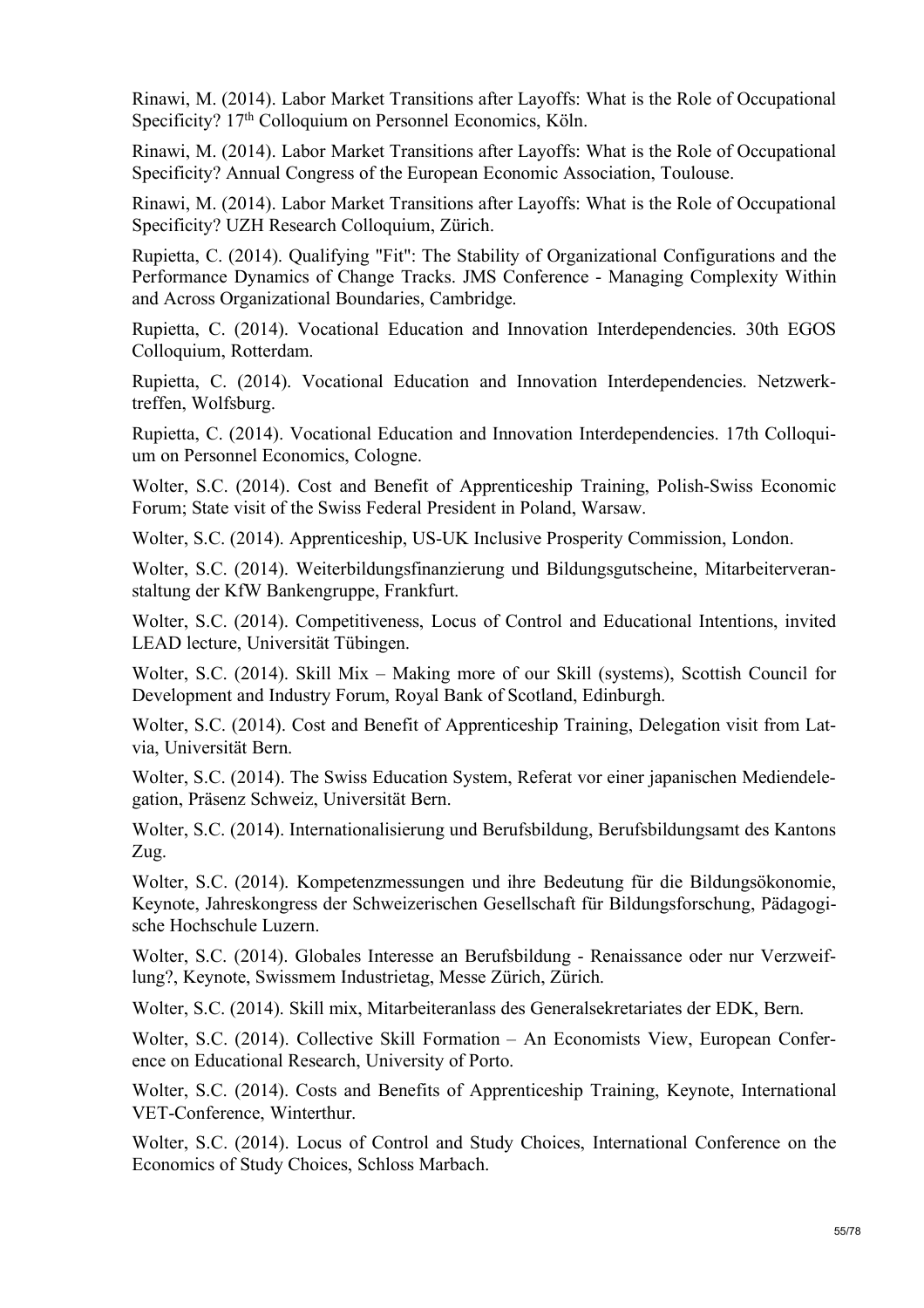Wolter, S.C. (2014). Ist der Lehrstellenmarkt wirklich ein Markt?, Keynote an der Jahrestagung der DGfE Sektion Berufs- und Wirtschaftspädagogik, Pädagogische Hochschule Schwäbisch-Gmünd, Schwäbisch-Gmünd.

Wolter, S.C. (2014). 5 Ingredients for a Successful Apprenticeship Training, Lunch Seminar of the Department of Employment of Northern Ireland, Belfast.

Wolter, S.C. (2014). Costs and Benefits of Apprenticeship Training, Keynote Employers Breakfast, Belfast.

Wolter, S.C. (2014). Costs and Benefits of Apprenticeship Training, Referat vor einer US Delegation zu Besuch in der Schweiz, EHB Zollikofen.

Wolter, S.C. (2014). Bildungsökonomie und ihr Nutzen für die Arbeit eines Amtes für die Volksschule, Kaderanlass des Amtes für Volksschule des Kantons Thurgau, Weinfelden.

Wolter, S.C. (2014). Bildungsgutscheine für Weiterbildung, Stiftung Erwachsenenbildung Liechtenstein, Vaduz.

Wolter, S.C. (2014). Skill Mix, Vollversammlung der Berufsschullehrpersonen des Kantons Zürich, Zürich.

Wolter, S.C. (2014). Costs and Benefits of Apprenticeship Training, Referat vor einer südafrikanischen Delegation zu Besuch in der Schweiz, SBFI, Bern.

Wolter, S.C. (2014). Berufsbildung, Keynote an einer parlamentarischen Enquete im Bundesrat der Republik Österrreich, Wien.

Backes-Gellner, U. (2013). Apprenticeship training and innovation: a theoretical and empirical analysis of the advantages of dual education for innovation in firms. Bildungsökonomischer Ausschuss im VfS, Wuppertal.

Balestra, S. (2013). Heterogeneous Returns to Education. Jacobs Foundation and the Swiss Leading House on the Economics of Education conference on "The Optimal Skill Mix for a Modern Economy", Marbach Castle.

Balestra, S. (2013). Heterogeneous Returns to Education. Seminar on Advanced Topics in Quantitative Policy Analysis, Stanford.

Balestra, S. (2013). Heterogeneous Returns to Education. Conference on Empirical Research in Economics of Education, Reus.

Balestra, S. (2013). Heterogeneous Returns to Education. Conference on Perspectives on Employment, Nürnberg.

Höschler, P. (2013). Self-Esteem and College Graduation. Netzwerktreffen, Davos.

Krapf, M. (2013). Parenthood and Productivity of Highly Skilled Labor: Evidence From the Groves of Academe. American Economic Association Annual Meeting, Philadelphia (USA).

Krapf, M. (2013). Parenthood and Productivity of Highly Skilled Labor: Evidence From the Groves of Academe. European Economic Association Annual Congress, Gothenburg.

Krapf, M. (2013). Parenthood and Productivity of Highly Skilled Labor: Evidence From the Groves of Academe. UZH Research Colloquium, Zürich.

Krapf, M. (2013). Price Dynamics in Repressive Economies: Evidence from the Belarusian Black Market for Foreign Exchange. Econometric Society European Meeting, Gothenburg.

Meuer, J. (2013). Examining the durability of organizational forms. Organization Science  $\&$ OMT Paper Development Workshop, Istanbul.

Meuer, J. (2013). The Institutionalization of Private International Business Regulations. Academy of International Business Annual Meeting, Istanbul.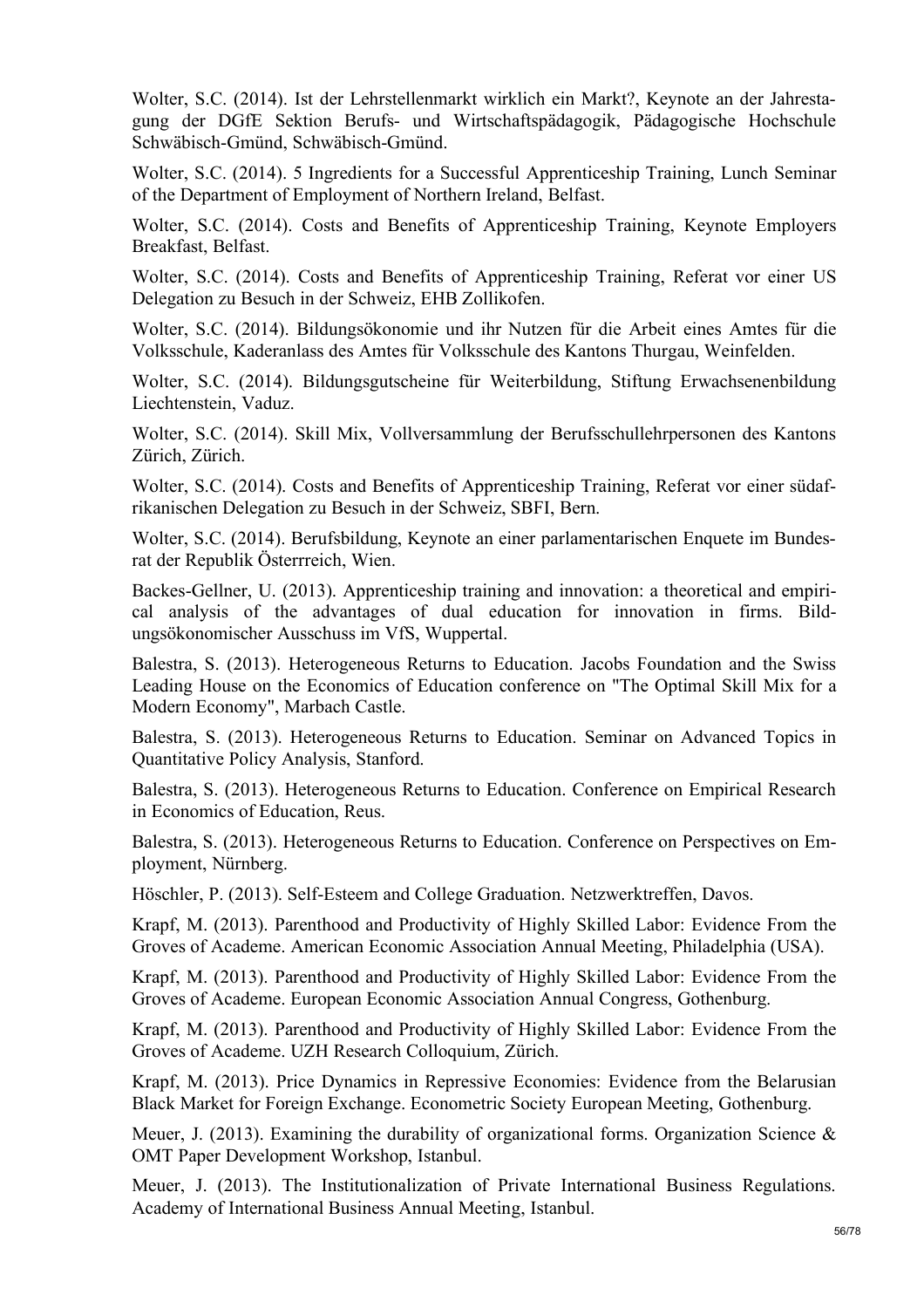Meuer, J. (2013). 'Sending the troops' or 'Staying home alone'? Expatriates in the adaptation of employment modes to market economies. 29th EGOS Colloquium, Montréal.

Meuer, J. (2013). Withstanding the test of time: An empirical examination of the durability of organizational forms. 73rd Annual Meeting of the Academy of Management, Miami.

Meuer, J. (2013). The Role of Expatriates in the Adaptation of Employment Modes. A comparative analysis of U.S. subsidiaries in Germany- the U.K. and Switzerland. 10th European Conference of the International Labour and Employment Relations Association (ILERA), Amsterdam.

Meuer, J. (2013). Co-existing innovation systems: A configurational and seemingly unrelated regression analysis in the Swiss economy. Jacobs Foundation and the Swiss Leading House on the Economics of Education conference on "The Optimal Skill Mix for a Modern Economy", Marbach Castle.

Meuer, J. (2013). Co-existing innovation systems: A configurational and seemingly unrelated regression analysis in the Swiss economy. 73rd Annual Meeting of the Academy of Management- QCA Professional Round Table Discussion - Advanced QCA research, Lake Buena Vista.

Meuer, J. (2013). The Efficacy of China's 'Going Global' policy: A signaling perspective. 24th Conference Chinese Economic Association "Balancing China's Economy", Leiden.

Meuer, J. (2013). Mapping the implicit norms of management scholarship: A bibliographic approach. UZH Research Colloquium, Zürich.

Meuer, J. (2013). Understanding the Implicit Norms of Different Academy of Management Divisions. 73rd Annual Meeting of the Academy of Management, Miami.

Mühlemann, S. (2014). The Effects of the Labor Market Environment on the Costs to Fill a Vacancy: Establishment-Level Evidence on Search, Adaptation and Disruption Costs. University of California, Berkeley, Labor Lunch Seminar, Berkeley (USA)

Mühlemann, S. (2014). Return on Investment of Apprenticeship Systems for Enterprises: Evidence from Cost-benefit Analyses. University of California, Berkeley, IRLE Brown Bag Seminar Series, Berkeley (USA)

Mühlemann, S. (2013). The Structure of Hiring Costs in Germany -evidence from firm-level data. University of California, Berkeley, IRLE Spring Seminar Series, Berkeley, USA

Mühlemann, S. (2013). Swissnex Workshop "Preparing young people to meet labor market needs" (Videoconference), Boston, USA

Oswald, Y. (2013). Learning for a bonus: How financial incentives interact with preferences. 16. Kolloquium zur Personalökonomie, Tübingen.

Rinawi, M. (2013). Should I stay or should I go? - The Effect of Performance Pay on the Retention of Apprenticeship Graduates. Jahrestagung des Vereins für Socialpolitik, Düsseldorf.

Rinawi, M. (2013). The Effect of Performance Pay on the Retention of Apprenticeship Graduates: Evidence from Panel Data. Jahrestagung der Society for the Advancement of Socio-Economics (SASE), Mailand.

Rinawi, M. (2013). The Effect of Performance Pay on the Retention of Apprenticeship Graduates: Evidence from Panel Data. Jacobs Foundation and the Swiss Leading House on the Economics of Education conference on "The Optimal Skill Mix for a Modern Economy", Marbach Castle.

Rinawi, M. (2013). Should I stay or should I go? - The Effect of Performance Pay on the Retention of Apprenticeship Graduates. Netzwerktreffen, Davos.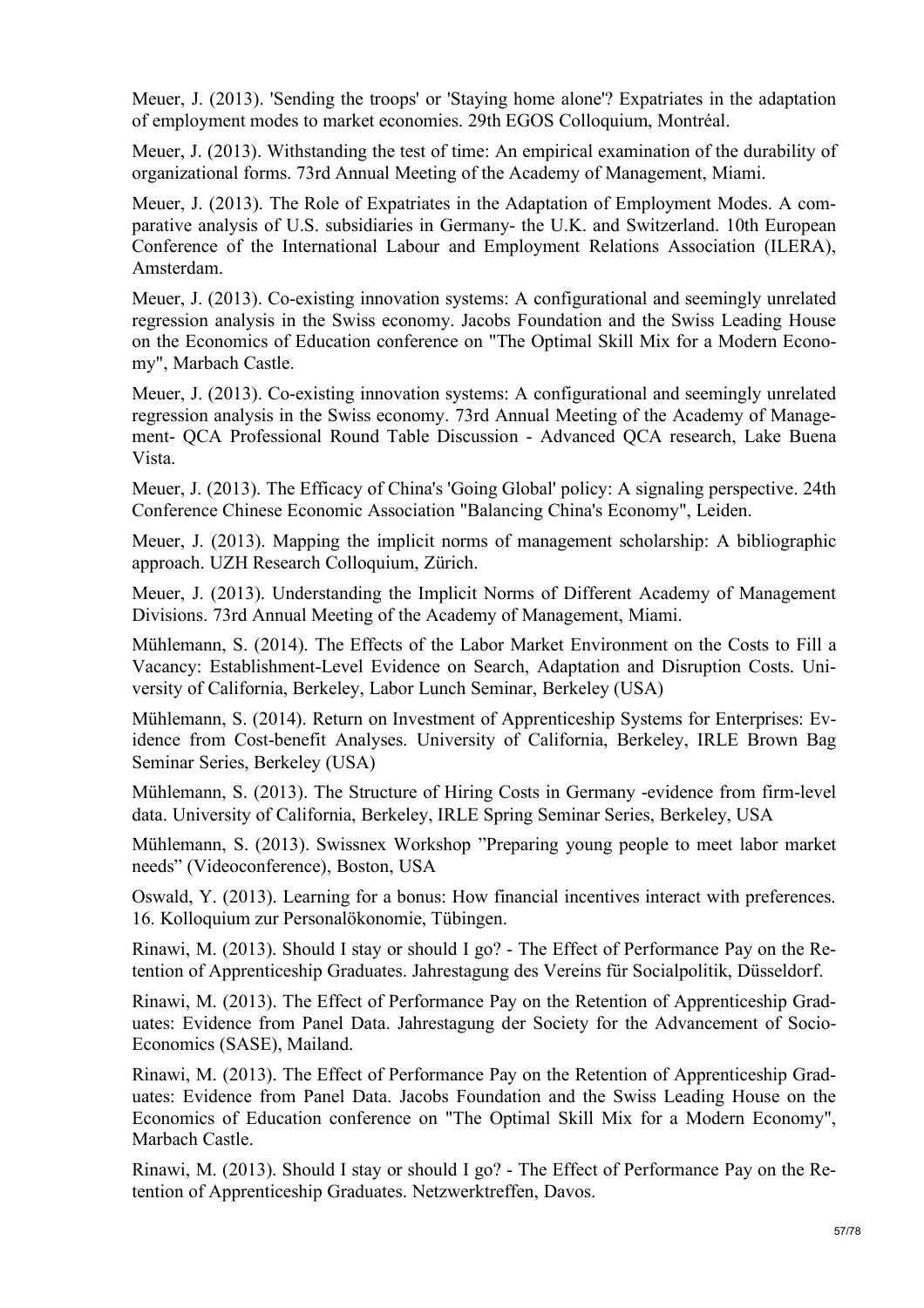Rinawi, M. (2013). Should I stay or should I go? - The Effect of Performance Pay on the Retention of Apprenticeship Graduates. 16. Kolloquium zur Personalökonomie, Tübingen.

Rupietta, C. (2013). How do firms combine HRM practices and human capital portfolios to achieve high innovation performance? 16. Kolloquium zur Personalökonomie, Tübingen.

Rupietta, C. (2013). Apprenticeship training and innovation: a theoretical and empirical analysis of the advantages of dual education for innovation in firms. Jahrestagung der Society for the Advancement of Socio-Economics (SASE), Mailand.

Rupietta, C. (2013). How do firms combine HRM practices and human capital portfolios to achieve high innovation performance? Netzwerktreffen, Davos.

Rupietta, C. (2013). How do firms combine HRM practices and human capital portfolios to achieve high innovation performance? Betriebswirtschaftliches Forschungskolloquium, Zürich.

Rupietta, C. (2013). Co-existing innovation systems: A configurational and seemingly unrelated regression analysis in the Swiss economy. International QCA Expert Workshop, Zürich.

Rupietta, C. (2013). How to Combine Human Resource Management Systems and Human Capital Pools to Achieve Superior Innovation Performance. 11. Jahrestagung des Arbeitskreises Empirische Personal- und Organisationsforschung, München.

Rupietta, C. (2013). Apprenticeship training and innovation: a theoretical and empirical analysis of the advantages of dual education for innovation in firms. Jacobs Foundation and the Swiss Leading House on the Economics of Education conference on "The Optimal Skill Mix for a Modern Economy", Marbach Castle.

Rupietta, C. (2013). How to Combine Human Resource Management Systems and Human Capital Pools to Achieve Superior Innovation Performance. Workshop "The Impact of Human Resource Management: Empirical Analyses of Firms and Employees", Mannheim.

Strupler Leiser, M. (2013). The effects of the labor market environment on the costs to fill a vacancy: establishment-level evidence on search, adaptation and disruption costs. International conference on "The Optimal Skill Mix for a Modern Economy", Marbach Castle.

Strupler Leiser, M. (2013). The effect of labor market regulations on training behavior and quality: the German labor market reform as a natural experiment. Journées d'Economie Publique Louis-André Gérard-Varet, Aix-en-Provence, 26-28 June 2013.

Strupler Leiser, M. (2013). Kosten und Nutzen der beruflichen Grundbildung aus Sicht der Betriebe. Maitagung SBFI.

Strupler Leiser, M. (2013). The effect of labor market regulations on training behavior and quality: the German labor market reform as a natural experiment. SEEK, Engines for More and Better Jobs in Europe, Mannheim, Germany, Centre for European Economic Research (ZEW).

Strupler Leiser, M. (2013). Kosten und Nutzen der beruflichen Grundbildung aus Sicht der Betriebe. Dritter Lernort Sozialbereich (DLS), Invited talk to costs and benefits of apprenticeship training, Zürich, DLS.

Strupler Leiser, M. (2013). More apprenticeship training place due to public procurement policy?. International VET Congress, Zollikofen, Switzerland, Swiss Federal Institute for Vocational Education and Training SVIVET.

Strupler Leiser, M. (2013). The effect of labor market regulations on training behavior and quality: the German labor market reform as a natural experiment. 16th Colloquium on Personnel Economics, Tübingen, Germany, University of Tübingen.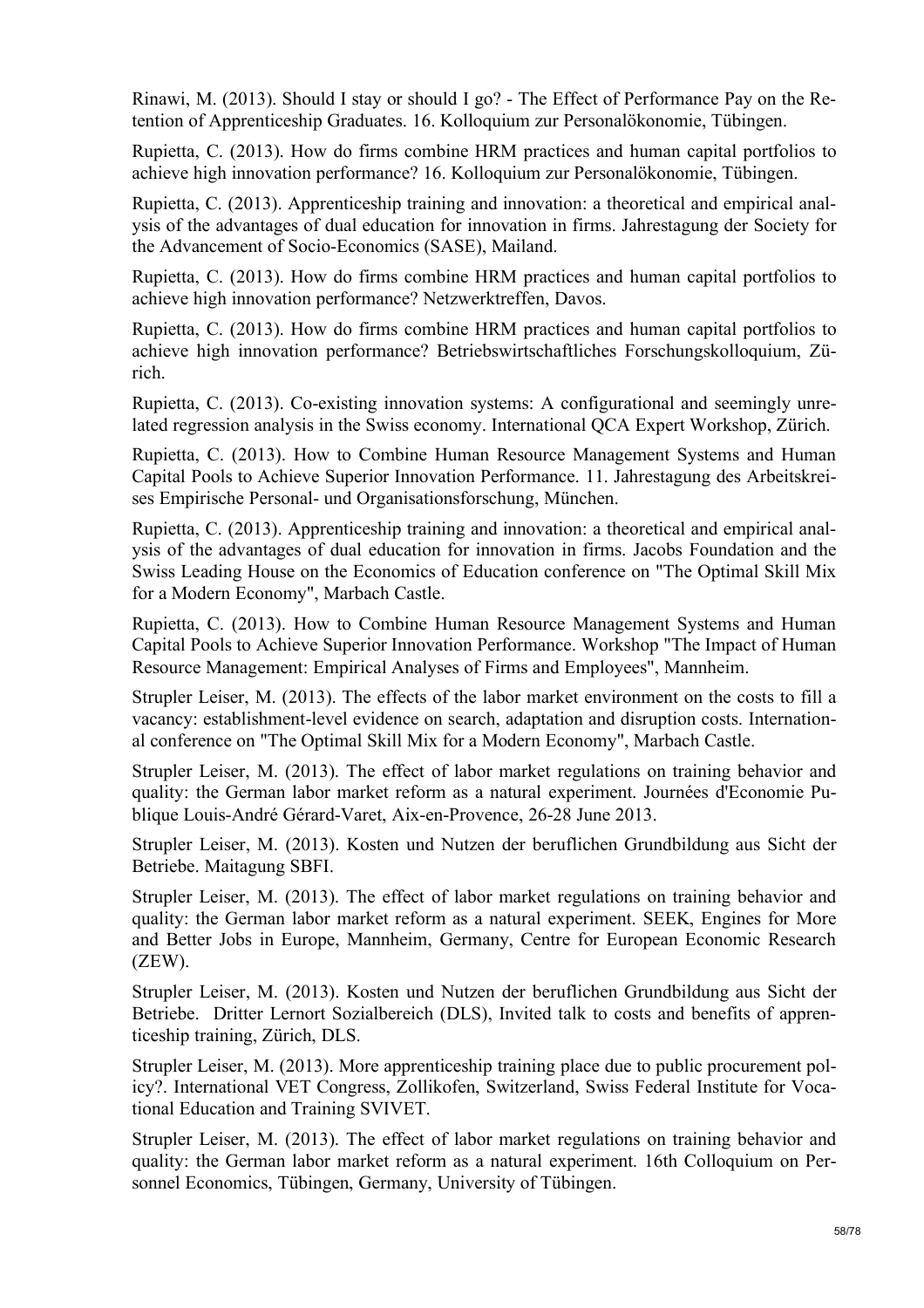Teuber, S. (2013). (Not) all roads lead to Rome - Configurations of flexibility types in rapidly changing U.S. subsidiaries in Germany- Switzerland- and the UK. 75. Wissenschaftliche Jahrestagung des VHB, Würzburg.

Tuor Sartore, S. (2013). Determinants and Labor Market Outcomes of Individual Educational Paths. Workshop Vernetzung der SBFI-Projekte im Themenbereich der Nahtstellen I und II (Transitionsforschung) - Erstes Treffen, Bern.

Tuor Sartore, S. (2013). Types of Educational Careers: Determinants and Labor Market Outcomes. Jacobs Foundation and the Swiss Leading House on the Economics of Education conference on "The Optimal Skill Mix for a Modern Economy", Marbach Castle.

Tuor Sartore, S. (2013). Types of Educational Careers: Determinants and Labor Market Outcomes. Workshop Vernetzung der SBFI-Projekte im Themenbereich der Nahtstellen I und II (Transitionsforschung) - Zweites Treffen, Bern.

Wolter S.C. (2013). The effect of labor market regulations on training behavior and quality: The German labor market reform as a natural experiment. Eingeladene Keynote, Forschungsseminar, Università degli Studi Milano-Bicocca, Mailand.

Wolter S.C. (2013). Berufsbildung und/oder Allgemeinbildung – was braucht das Land? Öffentliches Referat, Berufsfachschule Liestal, Liestal.

Wolter S.C. (2013). The effect of labor market regulations on training behavior and quality: the German labor mar¬ket reform as a natural experiment. 3rd International VET Conference, EHB-Zollikofen.

Wolter S.C. (2013). Cost and benefit of apprenticeship training. Referat für eine USamerikanische Delegation, SBFI, Bern.

Wolter S.C. (2013). Cost and benefits of apprenticeship training. Referat an der Veranstaltung der Arbeitsgeberverbände bei der EU «Apprenticeship: Chances and Challenges», Brüssel.

Wolter S.C. (2013). Cost and benefits of apprenticeship training. Referat für den nordirischen Arbeitsminister, SBFI, Bern.

Wolter S.C. (2013). Hat die Schweiz die richtige Maturitätsquote? Roundtable Maturitätsquote von BR Schneider- Ammann, Bernerhof, Bern.

Wolter S.C. (2013). Maturitätsquoten in der Schweiz. Referat bei der Arbeitsgruppe Bildung, Economiesuisse und Schweizerischer Arbeitgeberverband, Zürich.

Wolter S.C. (2013). Fachkräftemangel und das Bildungswesen. Referat an der HR Veranstaltung des Amt für Wirtschaft und Arbeit des Kantons Thurgau, Weinfelden.

Wolter S.C. (2013). The effect of labor market regulations on training behavior and quality: the German labor mar¬ket reform as a natural experiment. European Society for Population Economics, Universität Aarhus.

Wolter S.C. (2013). Bildung und Arbeitsmarkt. Referat an der Kaderretraite des Departements Bildung, Kultur und Sport des Kantons Aargau, Aarau.

Wolter S.C. (2013). Ökonomische Analysen des Lehrstellenangebotes. Mitarbeiterveranstaltung von Econcept, Zürich.

Wolter S.C. (2013). The effect of labor market regulations on training behavior and quality: the German labor mar¬ket reform as a natural experiment. European Economic Association, Universität Götheborg.

Wolter S.C. (2013). The effect of labor market regulations on training behavior and quality: the German labor mar¬ket reform as a natural experiment. CESifo Economics of Education Conference, Ifo-Institut München.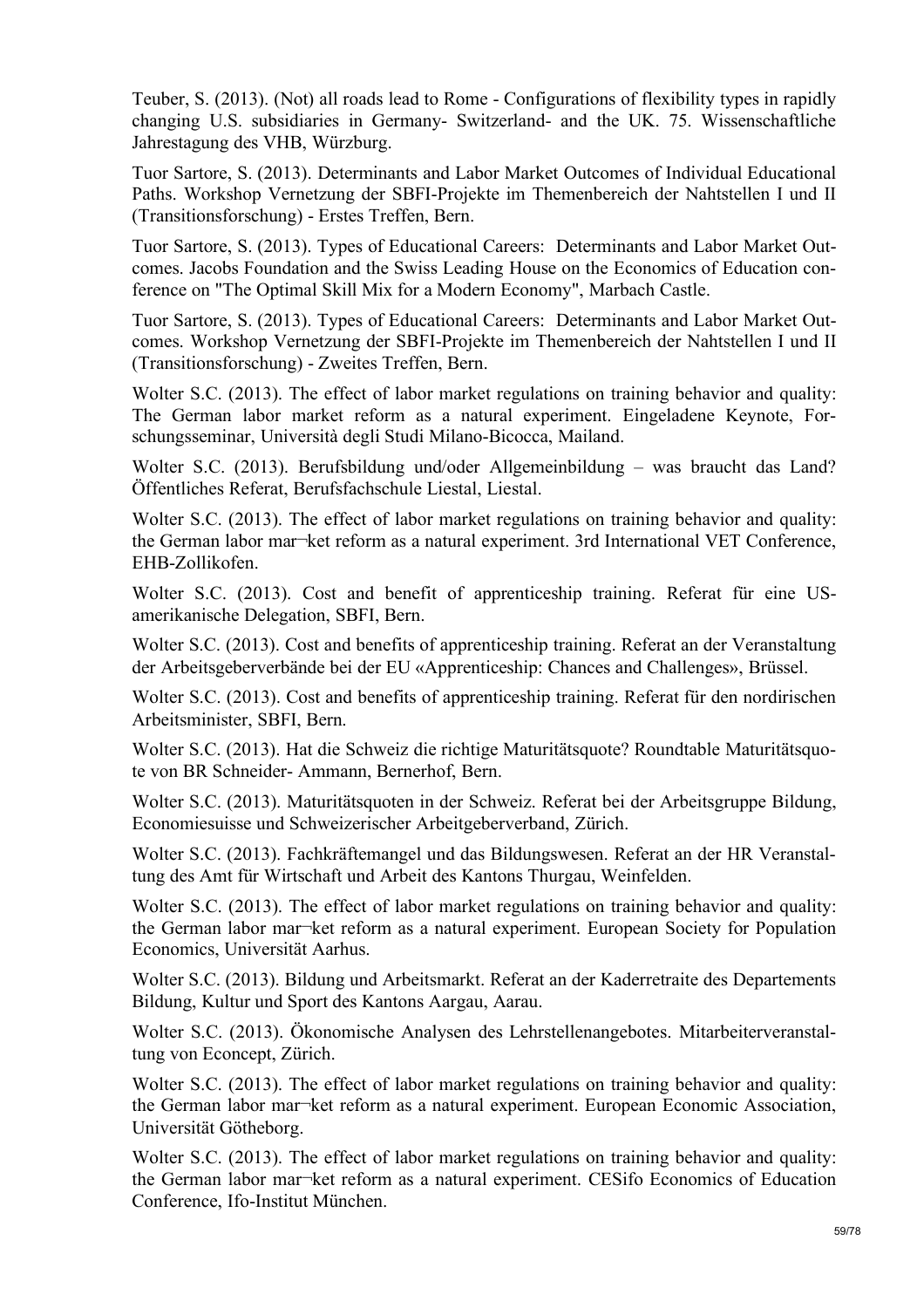Wolter S.C. (2013). The effect of labor market regulations on training behavior and quality: the German labor market reform as a natural experiment. European Association of Labour Economics, Universität Turin.

Wolter S.C. (2013). Cost and benefits of apprenticeship training. Referat vor einer Delegation des Senates des Staates Kalifornien, SBFI, Bern.

Wolter S.C. (2013). Berufsbildung – sieben Irrtümer, an denen es zu arbeiten gilt. Referat an der Veranstaltung der Schweizerischen Managementgesellschaft, Berufsfachschule Baden.

Wolter S.C. (2013). Sieben Irrtümer über die Berufsbildung. Keynote für die Veranstaltung der Zeitung «Die Zeit» und der Jacobs-Stiftung, Jacobs-Haus, Zürich.

Wolter S.C. (2013). Bildung und Arbeitsmarkt. Referat an der Schulleiterkonferenz des Kantons Aargau, Fachhochschule Nordwestschweiz, Campus Brugg-Windisch.

Wolter S.C. (2013). Allgemeinbildung, Berufsbildung oder beides? Referat an der Tagung der Österreichischen Forschungsgemeinschaft, Hotel Sauerhof, Baden bei Wien.

Backes-Gellner, U. (2012). Wohlstand sichern – Betriebe der Zukunft. Demografietagung im Bundeskanzleramt, Berlin.

Backes-Gellner, U. (2012). When Does Regulation Bite? Co-Determination and the Nature of Employment Relations. 16th ILERA World Congress, Philadelphia, Pennsylvania.

Backes-Gellner, U. (2012). When Does Regulation Bite? Co-Determination and the Nature of Employment Relations. The Society for the Advancement of Socio-Economics (SASE), Massachusetts Institute of Technology.

Wolter, S.C. (2012). Migration can boost your PISA results – Evidence from a natural experiment. Invited Research Seminar, Graduate School of Public Management, University of Ottawa, Ottawa.

Wolter, S.C. (2012). Cost and benefit of apprenticeship training in Switzerland. Invited talk; Institute of Pathways for Prosperity Conference, Harvard Graduate School of Education, Boston.

Wolter, S.C. (2012). Bildungsökonomischer Blick auf die Chancengerechtigkeit im Bildungswesen, Eingeladener Parallelvortrag. Swiss Society for Research in Education (SSRE) Conference, Berne, Switzerland

Wolter, S.C. (2012). Cost and benefit of apprenticeship training in Switzerland, Jobs for the Future Lunch Seminar, Boston.

Wolter, S.C. (2012). Preparing todays youth for tomorrow, Invited lunch talk, Swiss Embassy in Canada, Ottawa.

Wolter, S.C. (2012). Cost and benefit of apprenticeship training in Switzerland, Invited talk, Swisscore Seminar, Swiss Embassy to the European Union, Brüssel.

Wolter, S.C. (2012). Migration can boost your PISA results – Evidence from a natural experiment. 9th IZA Migration Seminary, Bonn

Wolter, S.C. (2012). Migration can boost your PISA results – Evidence from a natural experiment. CESifo Economics of Education Area Conference, Munich, Germany.

Wolter, S.C. (2012). Migration can boost your PISA results – Evidence from a natural experiment. ESPE Conference, Berne, Switzerland.

Wolter, S.C. (2012). Finanzierung von Weiterbildung mit Weiterbildungsgutscheinen, Referat am Themenbuffet der IBBK Bülach, Bülach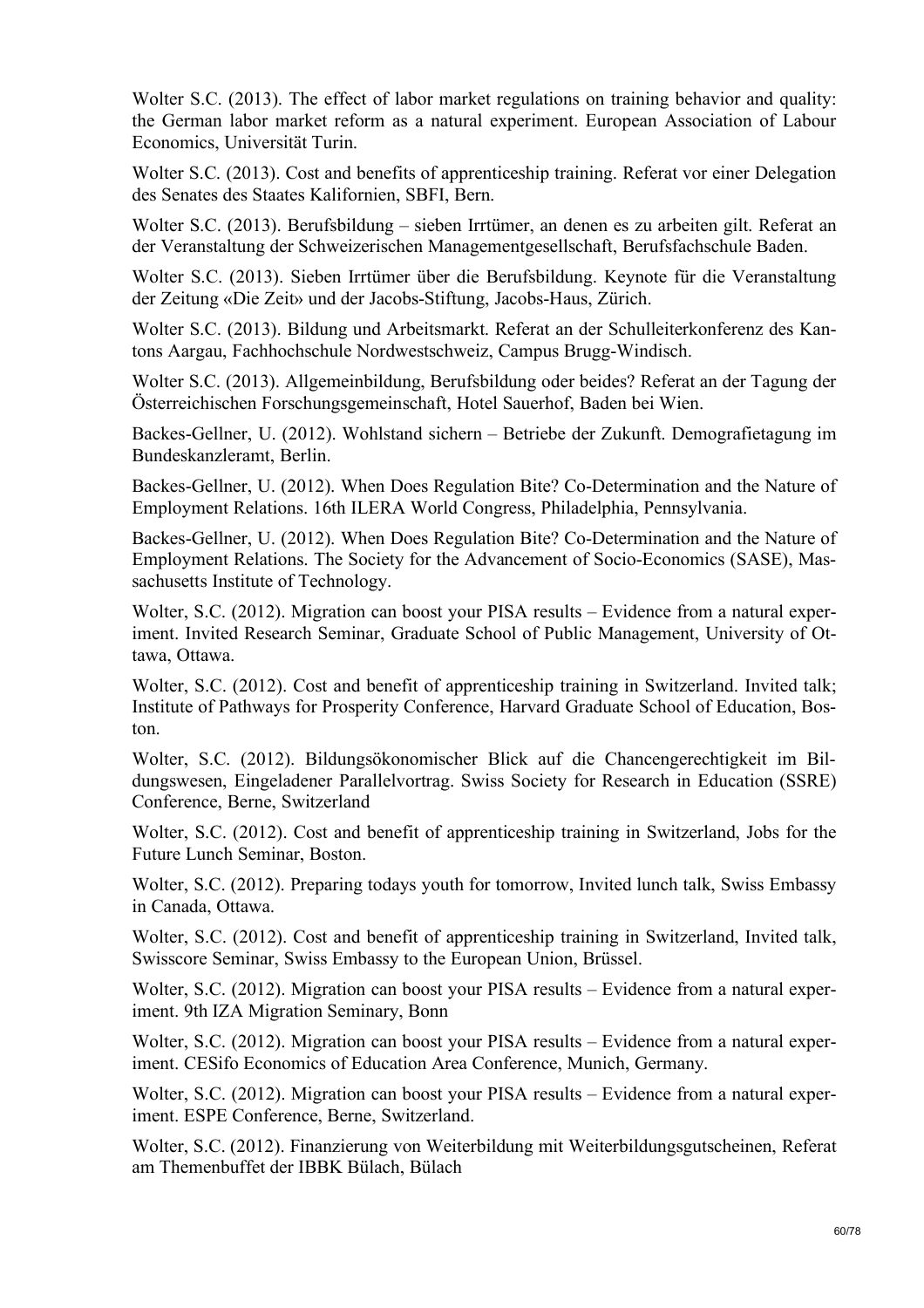Wolter, S.C. (2012). Bildungsökonomische Gedanken zur Bedeutung frühkindlicher Bildung, Referat zur Lancierung des Orientierungsrahmens für frühkindliche Bildung der UNESCO Kommission, Universität Bern

Wolter, S.C. (2012). Cost and Benefit of Apprenticeship Training, Referat vor einer U.K. Delegation in der Schweiz, BBT

Wolter, S.C. (2012). Herausforderungen im BFI Bereich bis 2020, Referat an der internen Strategiesitzung von Bundesrat Johann Schneider-Ammann, Bundeshaus Bern.

Wolter, S.C. (2012). Kosten und Nutzen in der kaufmännischen Grundbildung, Referat vor der Schweizerischen Konferenz der kaufmännischen Ausbildungs- und Prüfungsbranchen (SKKAB), Bern.

Wolter, S.C. (2012). Kosten und Nutzen der Berufsbildung in der Schweiz, Referat vor einer niederländischen Delegation, BBT, Bern.

Wolter, S.C. (2012). Paneldiskussion "Vermessung und Ökonomisierung der Bildung", Buchhandlung Thalia, Bern.

Wolter, S.C. (2012). Paneldiskussion "Brain Circulation" anlässlich der Swissnex' Days 12, Universität Bern.

Wolter, S.C. (2012). Swissmem-Paneldiskussion "Zukunft der Lehrlingsausbildung", Prodex Basel.

Wolter, S.C. (2012). Präsentation des schweizerischen Bildungswesen für den Bildungsminister von Aserbaidschan, Staatsekretariat für Bildung und Forschung, Bern.

Wolter, S.C. (2012). Kurzreferat zur Stipendieninitiative vor Parlamentariern des Netzwerkes FUTURE, Bern.

Wolter, S.C. (2012). Fernseh-Diskussionsrunde "Kann man zu viel in Kinder investieren?", "Bilanz Standpunkte", SFR 1, Zürich.

Balestra, S. (2012). When a door closes a window opens - Is that true? An investigation of involuntary separations in Switzerland. Colloquium on Personnel Economics, University of Paderborn, Paderborn.

Balestra, S. (2012). When a door closes a window opens – Is that true? An investigation of involuntary separations in Switzerland. Netzwerktreffen, University of Tübingen, Tübingen.

Hof S. (2012) Self-Selection into Teaching in Vocational Education and Training (VET), Swiss Society for Research in Education (SSRE) Conference, Berne, Switzerland

Mühlemann, S. (2012). Hiring Costs of Skilled Workers and the Supply of Firm-Provided Training. Bildungsökonomischer Ausschuss im VfS, University of Zurich, Zurich.

Mühlemann, S. (2012). The costs of hiring skilled workers and the firm's supply of training. ESPE 2012, Berne, Switzerland.

Mühlemann, S. (2012). Hiring costs of internationalized firms in Switzerland. Workshop on Labor Adjustment Costs, Berne, Switzerland.

Mühlemann, S. (2012). Monopsony power, pay structure and training. Swiss Society of Economics and Statistics (SSES) Annual Meeting 2012, Zurich, Switzerland.

Mühlemann, S. (2012).The effects of internationalization on labor-market-oriented education. VET Research Conference, Biel.

Oswald, Y. (2012). Learning for a bonus: How financial incentives interact with preferences. VET Research Conference, Biel.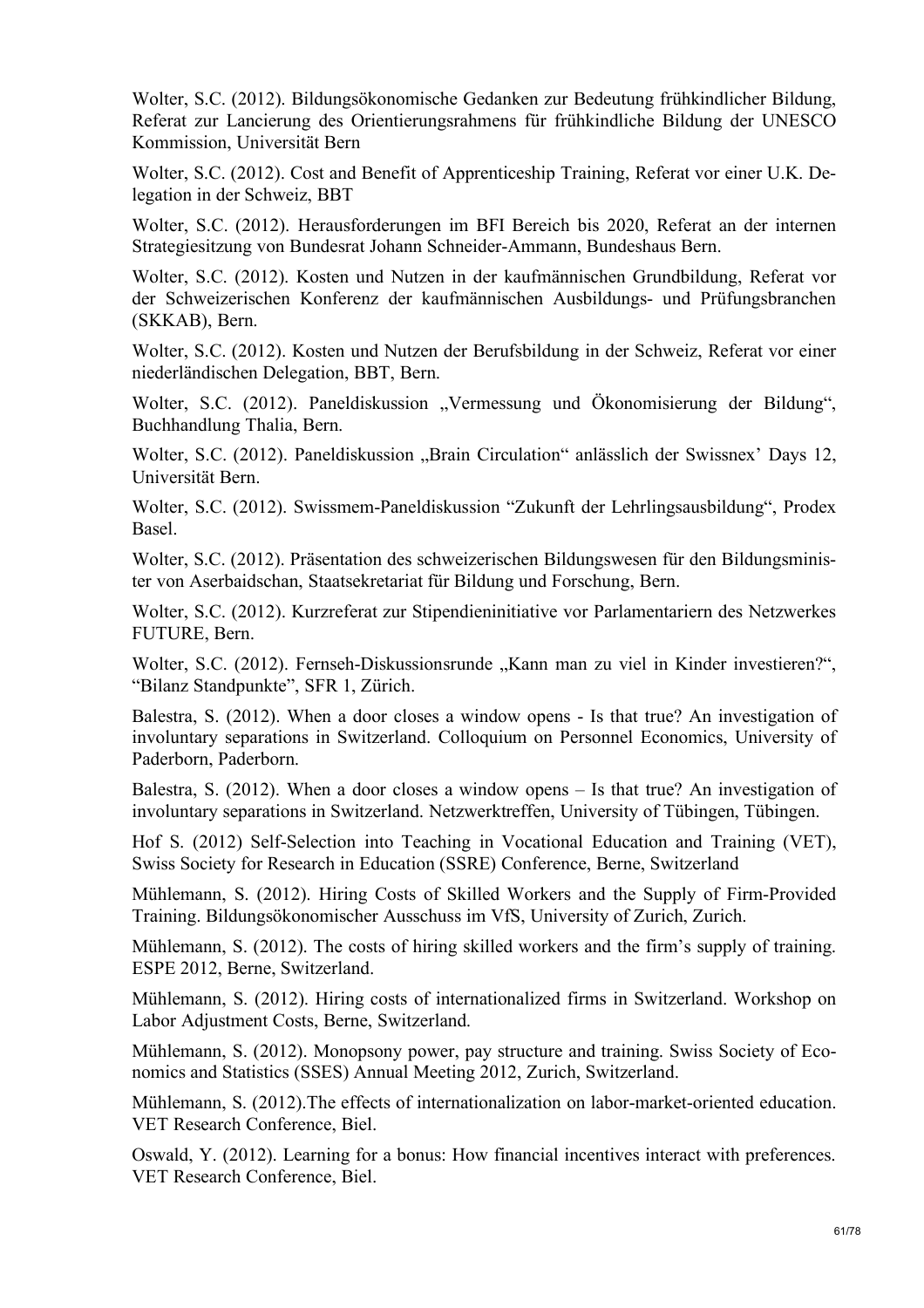Oswald, Y. (2012). Learning for a bonus: How financial incentives interact with preferences. European Economic Association, Malaga.

Oswald, Y. (2012). Learning for a bonus: How financial incentives interact with preferences. The Society for the Advancement of Socio-Economics (SASE), Massachusetts Institute of Technology.

Oswald, Y. (2012). Learning for a bonus: How financial incentives interact with preferences. 74. Jahrestagung des Verbandes der Hochschullehrer für Betriebswirtschaft, Bolzano.

Oswald, Y. (2012). Learning for a bonus: How financial incentives interact with preferences. Brown Bag Lunch Seminar (CEPA Higher Education Grad Student Group), Stanford University.

Rupietta, C. (2012). High quality workplace training and innovation in highly developed countries. VET Research Conference, Biel.

Rupietta, C. (2012). High quality workplace training and innovation in highly developed countries. Canadian Economics Association (CEA), University of Calgary.

Rupietta, C. (2012). High quality workplace training and innovation in highly developed countries. UZH Business Research Seminar, University of Zurich, Zurich.

Rupietta, C. (2012). Is apprenticeship training important for innovation in highly developed countries?. Spring Meeting of Young Economists (SMYE), Centre for European Economic Research (ZEW), Mannheim.

Rupietta, C. (2012). Is apprenticeship training important for innovation in highly developed countries?. Swiss Society of Economics and Statistics (SSES), University of Zurich, Zurich.

Rupietta, C. (2012). Are apprenticeship-training firms more innovative than nonapprenticeship-training firms?. Colloquium on Personnel Economics, University of Paderborn, Paderborn.

Rupietta, C. (2012). Are apprenticeship-training firms more innovative than nonapprenticeship-training firms? Netzwerktreffen, University of Tübingen, Tübingen.

Strupler Leiser, M. (2012). Die duale Lehre – eine Erfolgsgeschichte auch für die Betriebe. Ergegnisse der dritten Kosten-Nutzen-Erhebung der Lehrlingsausbildung aus Sicht der Betriebe, Referat vor dem Berufsbildungsrat des Kantons Bern, Biel.

Strupler Leiser, M. (2012). Self-Selection into Teaching in Vocational Education and Training (VET), Swiss Society for Research in Education (SSRE) Conference, Berne, Switzerland

Strupler Leiser, M. (2012). Self-Selection into Teaching in Vocational Education and Training (VET). VET Research Conference, Biel.

Teuber, S. (2012). (Not) all roads lead to Rome-Human Resource Management configurations of radically innovative U.S. subsidiaries in Germany, Switzerland, and the UK. 16th ILERA World Congress, Philadelphia, Pennsylvania.

Teuber, S. (2012). Institutions and their effect on the organizational structure of matched-pair engineering companies. 16th ILERA World Congress, Philadelphia, Pennsylvania.

Teuber, S. (2012). (Not) all roads lead to Rome-Human Resource Management configurations of radically innovative U.S. subsidiaries in Germany, Switzerland, and the UK. The Society for the Advancement of Socio-Economics (SASE), Massachusetts Institute of Technology.

Teuber, S. (2012). How do companies adapt their organization to national institutions? Evidence from matched-pair engineering companies. 74. Jahrestagung des Verbandes der Hochschullehrer für Betriebswirtschaft, Bolzano.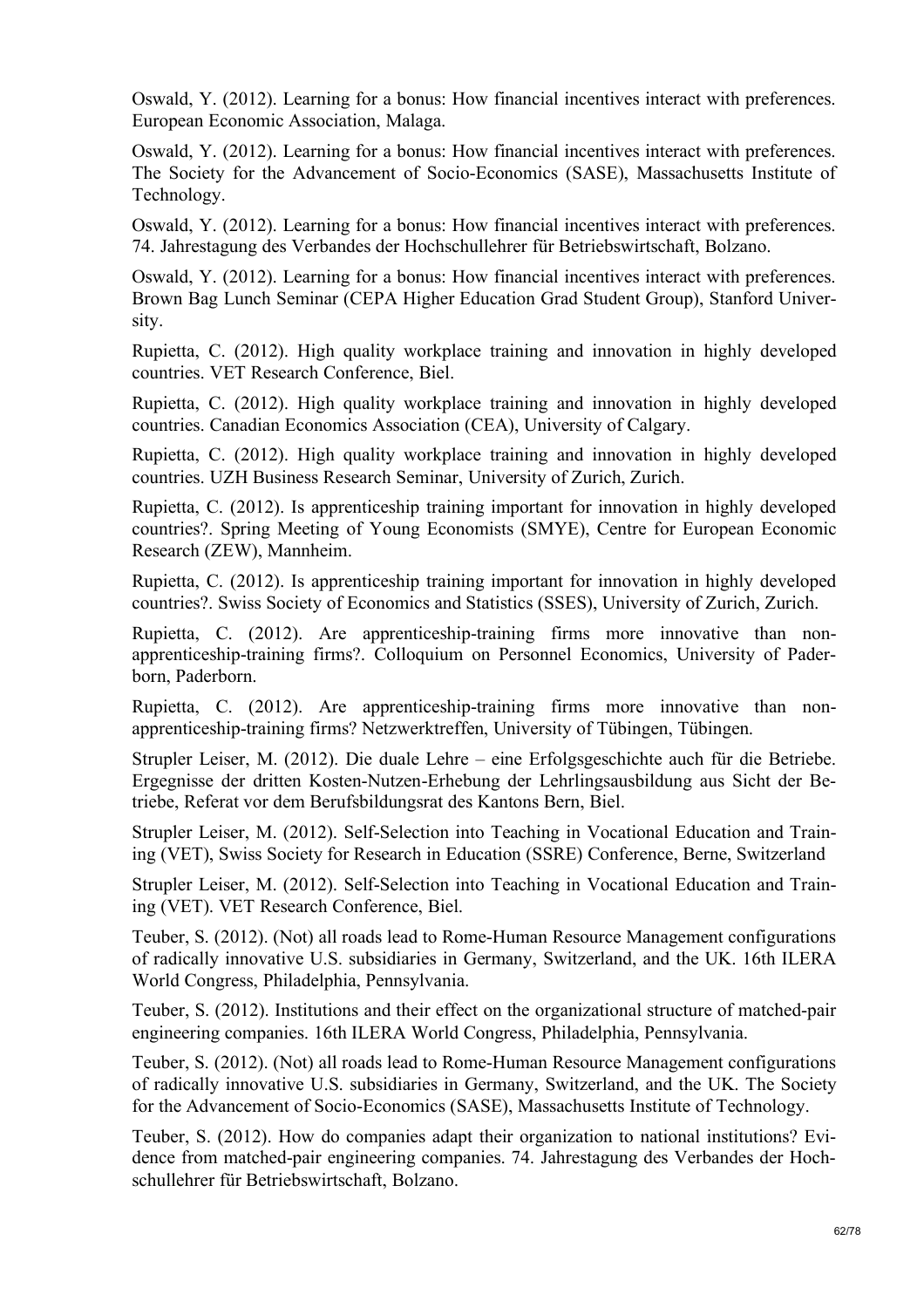Teuber, S. (2012). How do companies adapt their organization to national institutions? Evidence from matched-pair engineering companies. Netzwerktreffen, University of Tübingen, Tübingen.

Tuor, S. (2012). Another Effect of Education: Educational Diversity and Workers' Pay. Bildungsökonomischer Ausschuss im VfS, University of Zurich, Zurich.

Backes-Gellner, U. (2011). Explaining the Gender Pay Gap Revisited. Kolloquium des Fachbereichs Wirtschaftswissenschaft, Tübingen.

Geel, R. (2011). Career Entry and Success After Tertiary Vocational Education. VET Congress 2011, Bern/Zollikofen.

Geel, R. (2011). Career Entry and Success After Tertiary Vocational Education. Colloquium on Personnel Economics, University of Zurich, Zurich.

Hof, S. (2011). Self-Selection into Teaching in Vocational Education and Training (VET). 2nd Congress on Research in VET in Switzerland, Zollikofen.

Hof, S. (2011). Career Changers in Teaching Jobs. A Case Study Based on the Swiss Vocational Education System. European Conference on Educational Research, Berlin.

Janssen, S. (2011). Occupational stereotypes, gender segregation and job satisfaction. EALE, Cyprus.

Janssen, S. (2011). Firms' Monopsony, Gender-Specific Preferences and the Gender Pay Gap Evidence from Multi-Establishment Firms. Zurich Workshop on Economics, Lucerne.

Janssen, S. (2011). Firms' Monopsony Gender-Specific Preferences and the Gender Pay Gap Evidence from Multi-Establishment Firms. Jahrestagung des Vereins für Socialpolitik, Frankfurt.

Janssen, S. (2011). Occupational stereotypes, gender segregation and job satisfaction. Spring Meeting of Young Economists 2011, Groningen.

Janssen, S. (2011). The Gender Pay Gap and Performance Pay: Is there Room for Discrimination?, Netzwerktreffen. University of Paderborn, Paderborn.

Janssen, S. (2011). Wage Flexibility and Displacement Lossses. VET Congress 2011, Bern/Zollikofen.

Janssen, S. (2011). The short and long term consequences of early labor market transitions. Colloquium on Personnel Economics, University of Zurich, Zurich.

Mühlemann, S. (2011). Hiring Costs and the Supply of Training. 2nd Congress on Research in VET in Switzerland, Zollikofen.

Oswald, Y. (2011). Part-Time Work and Employer-provided Training: Boon to Women and Bane to Men? The Society for the Advancement of Socio-Economics (SASE), Madrid.

Oswald, Y. (2011). Part-Time Work and Employer-provided Training: Boon to Women and Bane to Men? Betriebswirtschaftliches Forschungskolloquium, Zürich.

Oswald, Y. (2011). Part-Time Work and Employer-provided Training: Boon to Women and Bane to Men? Netzwerktreffen, University of Paderborn, Paderborn.

Oswald, Y. (2011). Part-Time Work and Employer-provided Training: Boon to Women and Bane to Men? Colloquium on Personnel Economics, University of Zurich, Zurich.

Rupietta, C. (2011). Educational Spillovers at the Frim-Level: Separating Type and Level of Education. The Society for the Advancement of Socio-Economics (SASE), Madrid.

Rupietta, C. (2011). Educational Spillovers at the Frim-Level: Separating Type and Level of Education, Netzwerktreffen. University of Paderborn, Paderborn.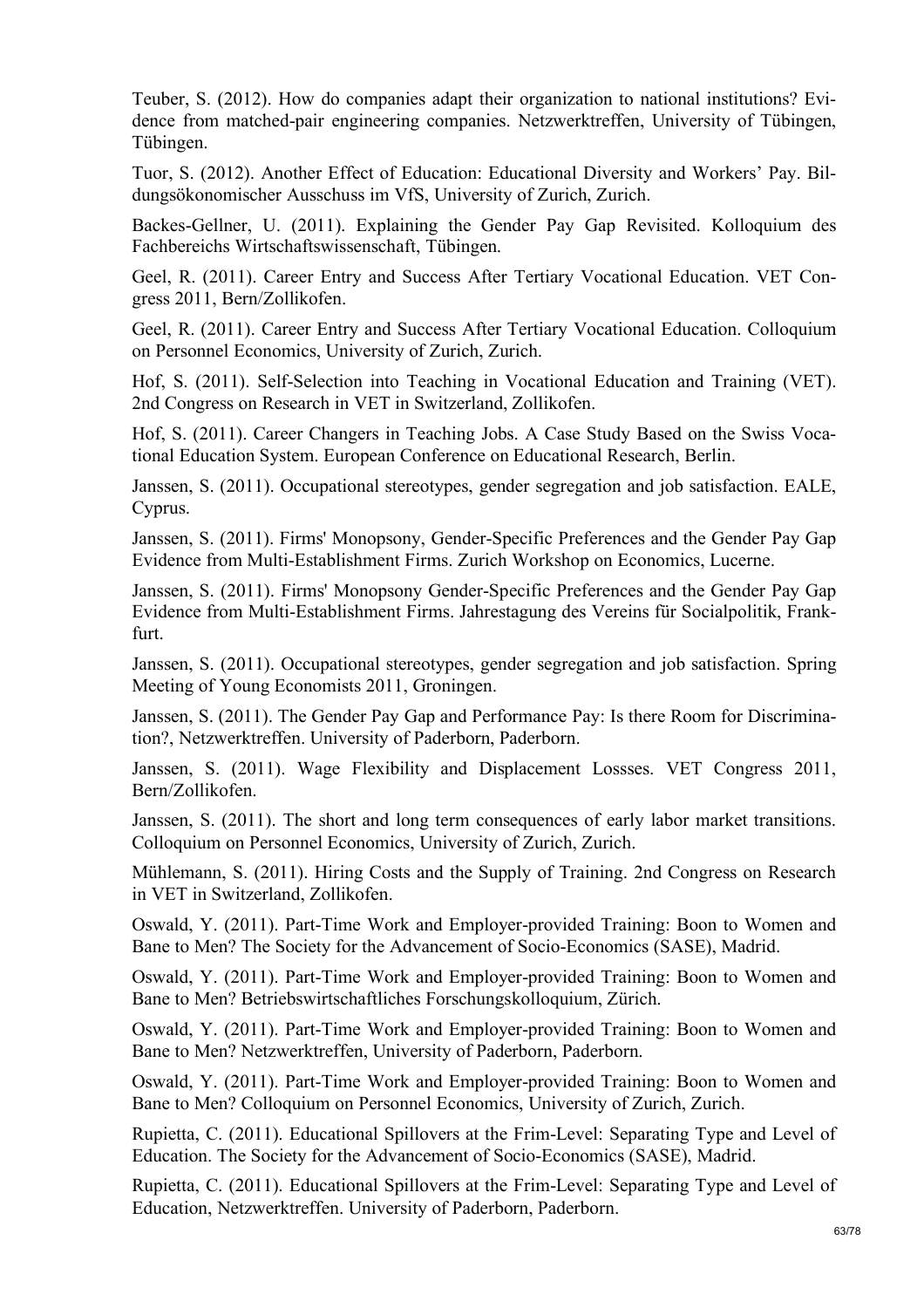Rupietta, C. (2011). Educational Spillovers at the Frim-Level: Separating Type and Level of Education. Colloquium on Personnel Economics, University of Zurich, Zurich.

Stancov, V. (2011). The Gender Pay Gap and Performance Pay: Is there Room for Discrimination? The Society for the Advancement of Socio-Economics (SASE), Madrid.

Strupler, M. (2011). Self-Selection into Teaching in Vocational Education and Training (VET). 2nd Congress on Research in VET in Switzerland, Zollikofen.

Teuber, S. (2011). Mobility and Internal Labor Markets in a Comparison of Matched-pair Engineering Companies in the U.S., Japan, Germany, and Switzerland. Industrial Relations in Europe Conference, Barcelona.

Teuber, S. (2011). Survival of matched-pair engineering companies in different institutional environments. Academy of Management Meeting, San Antonio.

Teuber, S. (2011). Mobility and Internal Labor Markets in a Comparison of Matched-pair Engineering Companies in the U.S., Japan, Germany, and Switzerland. 32th International Working Party on Labour Market Segmentation, Bamberg.

Teuber, S. (2011). Mobility and Internal Labor Markets in a Comparison of Matched-pair Engineering Companies in the U.S., Japan, Germany, and Switzerland., The Society for the Advancement of Socio-Economics (SASE), Madrid.

Teuber, S. (2011). Mobility and Internal Labor Markets in a Comparison of Matched-pair Engineering Companies in the U.S., Japan, Germany, and Switzerland. Netzwerktreffen, University of Paderborn, Paderborn.

Teuber, S. (2011). Varieties of Capitalism and its implications on the organizational structure in engineering plants in the USA, Switzerland, The UK and Germany. VET Congress 2011, Bern/Zollikofen.

Teuber, S. (2011). Varieties of Capitalism and its implications on the organizational structure in engineering plants in the USA, Switzerland, The UK and Germany. Colloquium on Personnel Economics, University of Zurich, Zurich.

Tuor, S. (2011). The Gender Pay Gap in Performance Pay. Colloquium on Personnel Economics, University of Zurich, Zurich.

Wolter, S. (2011). Labour Market Effects of Vouchers for Adult Education. Forschungsseminar, Universität Trier.

Wolter, S.C. (2011). Selektion in den Berufsschullehrerberuf. Bildungsökonomischer Ausschuss des Vereins für Socialpolitik, Universität Tübingen.

Wolter, S.C. (2011). Labor Market Effects of Vouchers for Adult Education. Key-Note in Research Seminary an der Rossier School of Education, University of Southern California, Los Angeles.

Wolter, S.C. (2011). Who should go to College? Referat und an der University of California Los Angeles.

Wolter, S.C. (2011). Der Nutzen randomisierter Experimente. Seminarveranstaltung des Leading Houses Bildungsökonomie und der Jacobs-Stiftung, Schloss Marbach.

Wolter, S.C. (2011). Labour Market Effects of Vouchers for Adult Education. European Society for Population Economics, Hangzhou (China).

Wolter, S.C. (2011). Monopsony Power, Pay Structure and Training. European Society for Population Economics, Hangzhou (China).

Wolter, S.C. (2011). Monopsony Power, Pay Structure and Training. CESifo Area Conference Economics of Education, München.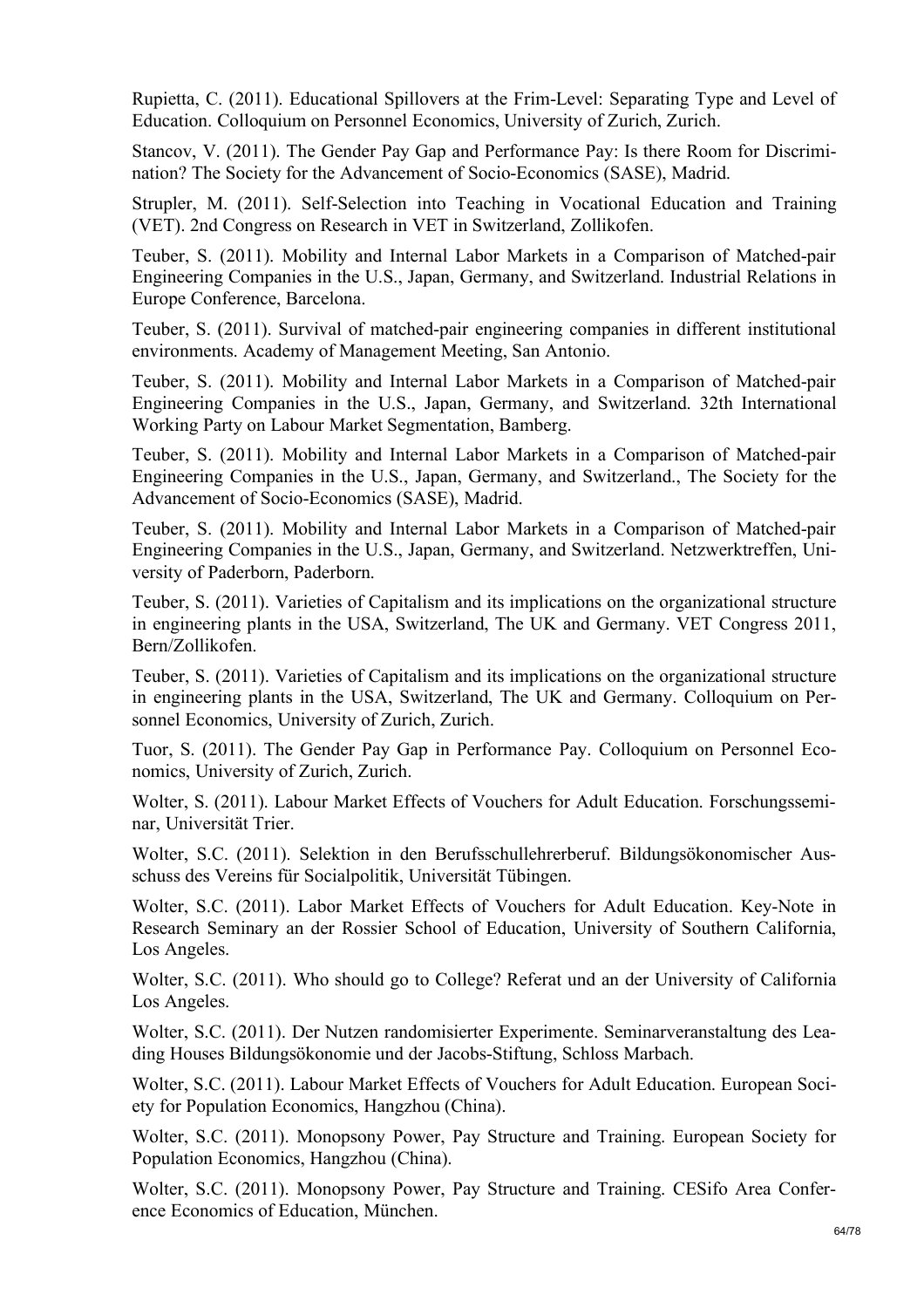Wolter, S.C. (2011). The consequences of being different: Statistical discrimination and the school-to-work transition. European Conference on Educational Research, Berlin.

Wolter, S.C. (2011), Labour Market Effects of Vouchers for Adult Education. European Association of Labour Economists, Cyprus.

Wolter, S.C. (2011). Combining Training and Education - The Swiss Experience. Global HR Summit, Seoul.

Wolter, S.C. (2011). Gibt es die Berufsbildung in 20 Jahren noch? 15. Forum für die Berufliche Eingliederung, Unterentfelden.

Wolter, S.C. (2011). Die Zukunft des Gymnasiums. Jahrestagung des Solothurner Gymnasiallehrerverbandes, Solothurn.

Wolter, S.C. (2011). Lehrlingsausbildung und der demographische Wandel. 119. Delegiertenversammlung des Thurgauer Gewerbeverbandes.

Wolter, S.C. (2011). Panelveranstaltung zum Berufsbildungsbericht von Avenir Suisse, Zofingen.

Wolter, S.C. (2011). Skills for the 21st Century. Referat und Panel in der Schweizer Botschaft in Washington mit der amerikanischen Unterstaatssekretärin für Bildung, Dr. Martha Kanter und dem Academic Dean der Harvard School of Education, Prof. Bob Schwarz.

Wolter, S.C. (2011). Education for Success in the Job Market: What the U.S. can learn from Europe. Los Angeles World Affairs Council, Los Angeles.

Wolter, S.C. (2011). The Swiss Vocational Education and Training System. Referat vor der Los Angeles Area Chamber of Commerce, Los Angeles.

Wolter, S.C. (2011). Ökonomisierung der Bildung. Paneldiskussion an der Jahrestagung des Verbandes Schweizerischer Studierender (VSS), Universität Freiburg.

Wolter, S.C. (2011). Migration 2030 und der Einfluss auf das Bildungswesen. Kaderveranstaltung der Bildungsdirektion Zürich, Zürich.

Wolter, S.C. (2011). Wer wird Berufsfachschullehrer. Jahrestagung der Schweizerischen Berufsbildungsämterkonferenz (SBBK), Basel.

Wolter, S.C. (2011). Wie viel ist ein/e Lehrer/in wert? Jahrestagung LEBE Bern, BEA Kongresszentrum, Bern.

Wolter, S.C. (2011). Wirkung und Wirksamkeit im Bildungswesen. Schulleitertagung der PHZH, Zürich

Wolter, S.C. (2011). Formation professionnelle et formation académique – concurrence ou complémentarité ? Journées romandes de l'Union Suisse des Arts et Métiers, Champéry.

Wolter, S.C. (2011). Was kann die Ökonomie der Volksschule bringen? Weiterbildungswoche der Kader der Schweizer Volksschule, Grindelwald.

Wolter, S.C. (2011). Die Zukunft der Berufsbildung. Lions Club, Baden.

Wolter, S.C. (2011). Aus- und Weiterbildungspolitik der Arbeitgeber – Was sagt und die Bildungsforschung? Präsidentenkonferenz Schweizerischer Arbeitgeberverband, Zürich.

Wolter, S.C. (2011). Kosten und Nutzen der Berufsbildung aus betrieblicher Sicht, BiBB Berufsbildungskonferenz, Berlin.

Wolter, S.C. (2011). Die Wirkung von Weiterbildungsgutscheinen, BiBB Berufsbildungskonferenz, Berlin.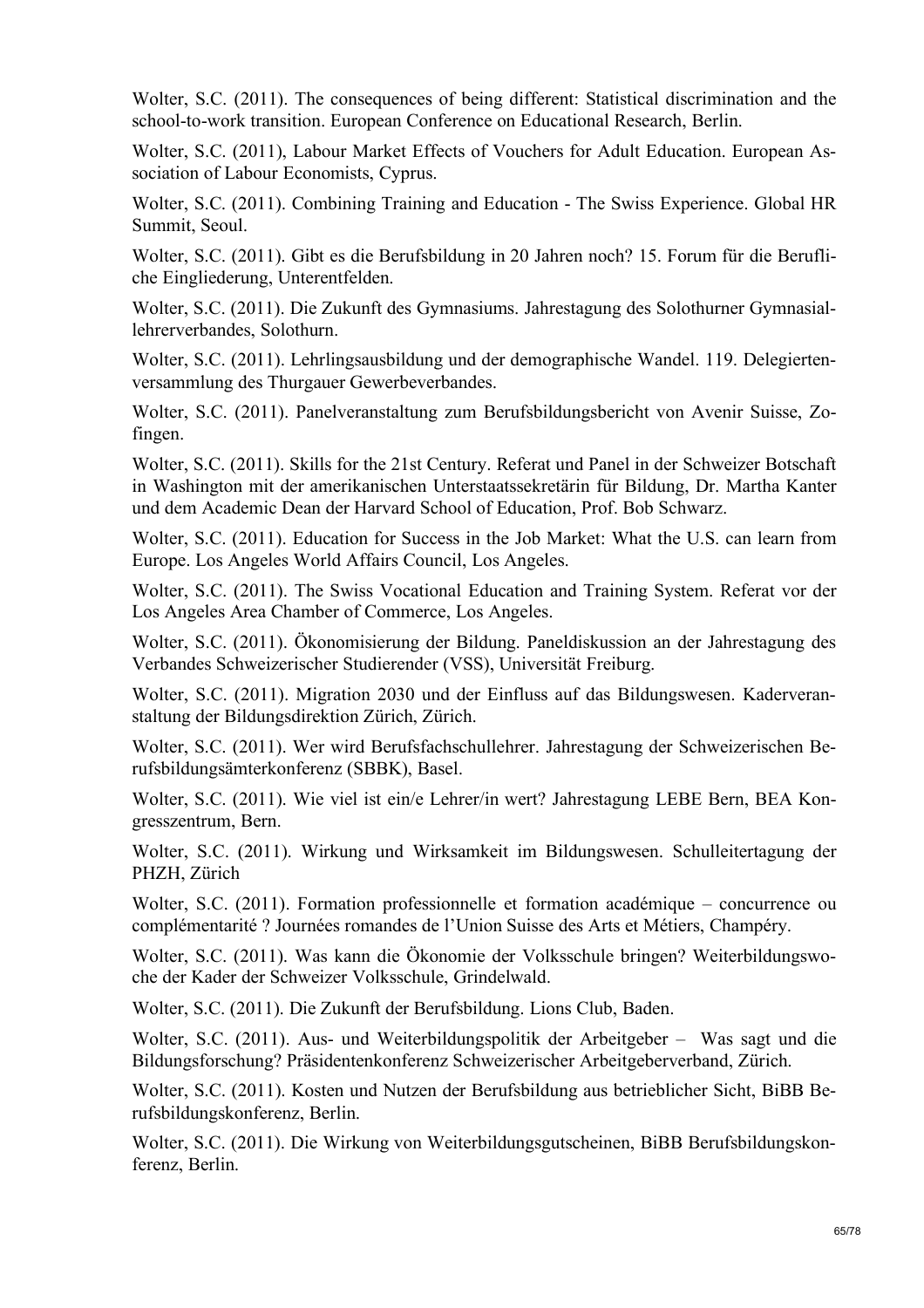Wolter, S.C. (2011). Lehrlingsausbildung im Lichte des demographischen Wandels. A.o. Delegiertenversammlung VISCOM, Bern.

Backes-Gellner, U. (2010). Der Beitrag der beruflichen Bildung zum Unternehmenserfolg. 56. IW Studiengespräch zur beruflichen Bildung, Budenheim.

Backes-Gellner, U. (2010). Das Geheimnis erfolgreicher Unternehmer. Enterprize, Zürich.

Geel, R. (2010). Earning while Learning: Labor Market Returns to Student Employment during Tertiary Education. 13. Kolloquium zur Personalökonomie, Trier.

Geel, R. (2010). Earning while Learning: Labor Market Returns to Student Employment during Tertiary Education. Society for the Advancement of Socio-Economics, Philadelphia.

Geel, R. (2010). Occupational Mobility Within and Between Skill Clusters: An Empirical Analysis Based on the Skill-Weights Approach. Tasks-Workshop, Nürnberg.

Janssen, S. (2010). Traning Participation of an Aging Workforce. 13. Kolloquium zur Personalökonomie, Trier.

Janssen, S. (2010). Mobility and Long Term Career Perspectives of Apprentices. 13. Kolloquium zur Personalökonomie, Trier.

Janssen, S. (2010). Mobility and Long Term Career Perspectives of Apprentices. Netzwerktreffen, Zürich.

Janssen, S. (2010). Skill Obsolescence, Vintage Effects and Changing Tasks. Tasks-Workshop, Nürnberg.

Janssen, S. (2010). The short and long term consequences of early labor market transitions. HUI Seminar.

Janssen, S. (2010). Training Participation of an Aging Workforce in an Internal Labor Market. Betriebs-wirtschaftliches Forschungskolloquium, Zürich.

Janssen, S. (2010). The short and long term consequences of early labor market transitions. Society for the Advancement of Socio-Economics, Philadelphia.

Mohrenweiser, J. (2010). Recruiting Apprenticeship Graduates. 13. Kolloquium zur Personalökonomie, Trier.

Mühlemann, S. (2010). Kosten/Nutzen von Weiterbildung. Bildungszentrum kvBL Liestal.

Mühlemann, S. (2010). Hiring Costs and the Supply of Training, Royal Economic Society Conference, University of Surrey.

Mühlemann, S. (2010). Ausbilden lohnt sich – Anforderungen an die Ausbildung in der Zukunft, Kantonale Lehrstellenkonferenz, Zürich.

Mühlemann, S. (2010). IT Training Courses and Wage Growth - Evidence from a Randomized Field Experiment, SOLE/EALE Third World Conference, University College London, London.

Mühlemann, S. (2010). Kosten-Nutzen der Berufsbildung für die Schweizer Privatwirtschaft: Warum engagieren sich Unternehmen in der Berufsbildung?, Botschafterkonferenz, Interlaken.

Mühlemann, S. (2010). Was kostet ein Nichtgelingen des Übergangs?, Nahtstelle 1, Aargauische Fach- und Austauschtagung, Aarau.

Mühlemann, S. (2010). Sind Lehrstellen eine Frage des Geldes?, Swissmechanic Lehrmeisterseminar, Wil SG.

Mühlemann, S. (2010). Sind Lehrstellen eine Frage des Geldes?, Swissmechanic Lehrmeisterseminar, Langenthal.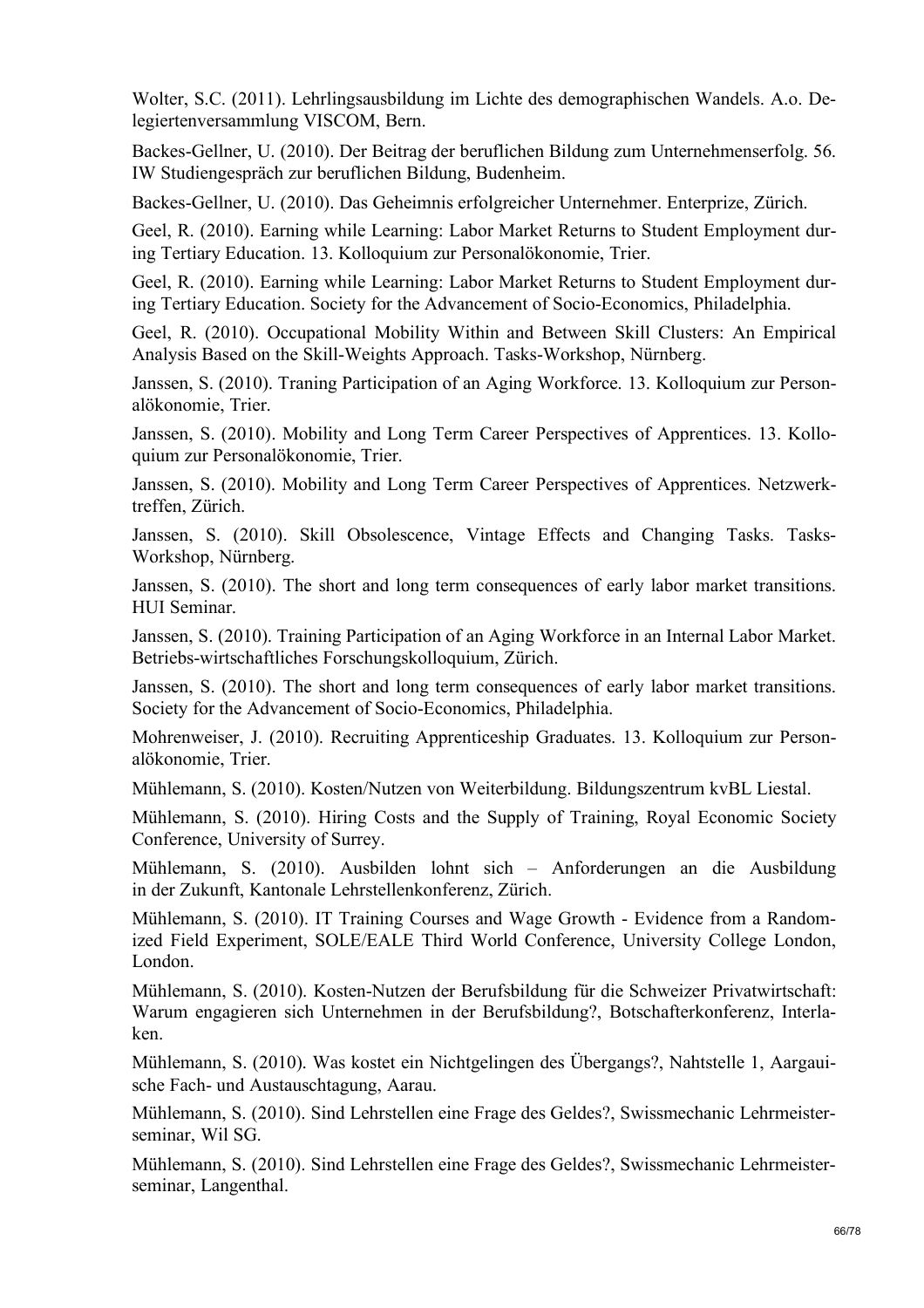Mühlemann, S. (2010). Sind Lehrstellen eine Frage des Geldes?, Swissmechanic Lehrmeisterseminar, Rapperswil SG.

Mühlemann, S. (2010). Sind Lehrstellen eine Frage des Geldes?, Swissmechanic Lehrmeisterseminar, Zofingen.

Teuber, S. (2010). Survive in different institutional environments - how do similar engineering companies act in different countries? Society for the Advancement of Socio-Economics, Philadelphia.

Teuber, S. (2010). Varieties of Capitalism and its implications on the organizational structure in engineering plants in the USA, Switzerland, the UK and Germany. Ökonomischen Workshop Universität Tübingen.

Teuber, S. (2010). Apprentice Pay: Its Setting, Outcomes and Implications in Britain, Germany and Switzerland. Society for the Advancement of Socio-Economics, Philadelphia.

Teuber, S. (2010). Institutionen und Training - ein internationaler Vergleich zwischen Deutschland, Schweiz, Grossbritannien, Japan und den USA. Netzwerktreffen, Zürich.

Tuor, S. (2010). External Effects of Educational Diversity within Firms – An Analysis of Returns to Co-Workers' Education. 13. Kolloquium zur Personalökonomie, Trier.

Tuor, S. (2010). Earning From the Learning of Co-Workers - Knowledge Spillovers Within Work Groups. Betriebswirtschaftliches Forschungskolloquium, Zürich.

Tuor, S. (2010). Earning From the Learning of Co-Workers - Knowledge Spillovers Within Work Groups. Society for the Advancement of Socio-Economics, Philadelphia.

Tuor, S. (2010). External Effects of Educational Diversity within Occupations. Academy of Management, Montreal.

Tuor, S. (2010). Earning From the Learning of Co-Workers - Knowledge Spillovers Within Work Groups. The 5th EARLY SIG Learning and Professional Development Conference, München

Wolter, S.C. (2010). Braucht es die Berufsbildung in 20 Jahren noch?, Lehrmeistertag, Kaufmännische Berufsfachschule St. Gallen, St. Gallen.

Wolter, S.C. (2010). Cost and benefit of vocational education in Switzerland, Besuch einer schwedischen Regierungsdelegation, Bern.

Wolter, S.C. (2010). Braucht es die Berufsbildung in 20 Jahren noch? Erkenntnisse aus dem Bildungsbericht 2010, Schulleitertagung des Kantons Aargau, Aarau.

Wolter, S.C. (2010). Bildung nachholen? Massnahmen für bildungsferne Menschen, SKOS-Jahrestagung, Bern.

Wolter, S.C. (2010). Kosten und Nutzen in der Berufsbildung in der Schweiz, Studientage des Deutschen Instituts für Wirtschaft, Mainz.

Wolter, S.C. (2010). Bildungsbericht Schweiz 2010, Generalsekretariat des Eidgenössischen Volkswirtschaftsdepartement, Bern.

Wolter, S.C. (2010). Bildungsqualität in Zeiten knapper Mittel: Bildungsökonomische Überlegungen zur Zukunft der Bildung, Abendveranstaltung der österreichischen Bildungsministerin, Dr. Karl Renner Institut, Wien.

Wolter, S.C. (2010). Braucht es die Berufsbildung in 20 Jahren noch?, Dozierendentag, Berufsfachschule Uzwil, Uzwil.

Wolter, S.C. (2010). Braucht es die Berufsbildung in 20 Jahren noch?, Table Ronde Berufsbildung, Westside, Bern.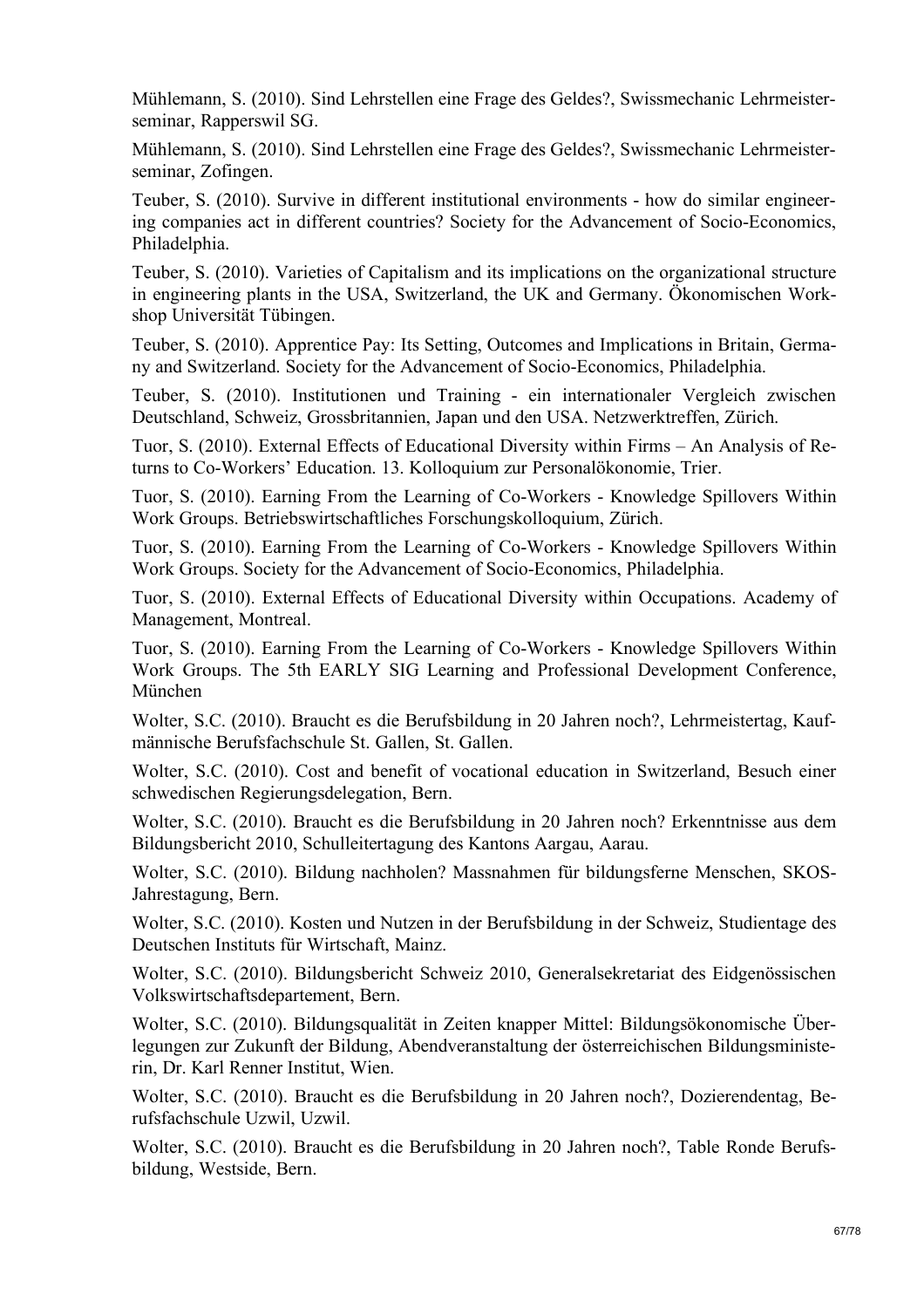Wolter, S.C. (2010). Bildung Schweiz im internationalen Vergleich, Jahrestagung des Statistischen Amtes des Kantons Luzern LUSTAT, Luzern.

Wolter, S.C. (2010). Was darf Bildung kosten?, Forum Bildung, Winterthur.

Wolter, S.C. (2010). Titel in der Höheren Berufsbildung, Lehrstellenkonferenz, Biel.

Wolter, S.C. (2010). Kosten und Nutzen der Berufsbildung, Swissmechanic Seminar für Lehrmeister, Emmenbrücke.

Wolter, S.C. (2010). Efficiency: 20 years of talk and not progress, CIDREE 20th anniversary seminary, Oxford.

Wolter, S.C. (2010).The Swiss Higher Professional Education System, Joint seminary OECD/KRIVET, Paris: OECD.

Wolter, S.C. (2010). Kosten und Nutzen der Berufsbildung, Swissmechanic Seminar für Lehrmeister, Pfäffikon.

Wolter, S.C. (2010). Labour market effects of adult education: results from a randomized field experiment with vouchers, Seminar des Leading House on the Economics of Education mit der Jacobs Stiftung, Schloss Marbach.

Backes-Gellner, U. (2009). Demographische Herausforderungen für die betriebliche Personalpolitik. Bonner Akademischer Sommer, Bonn.

Backes-Gellner, U. (2009). Ageing in Organizations and the Impact of Age Diversity on Firm Productivity. 15<sup>th</sup> IIRA World Congress, Sydney.

Wolter, S.C. (2009). Kosten und Nutzen der Lehrlingsausbildung, Lions Club Bern

Wolter, S.C. (2009). Lehrlingsausbildung kann und muss sich lohnen!, Arbeiter- und Wirtschaftskammer Voralberg, Rankweil

Wolter, S.C. (2009). Bildung und Innovation, Konferenz zur schweizerischen Wirtschaftspolitik, Studienzentrum Gerzensee und Avenir Suisse, Studienzentrum Gerzensee.

Wolter, S.C. (2009). Kosten und Nutzen der Lehrlingsausbildung, Weiterbildungsveranstaltung für Lehrpersonen der Kaufmännischen Berufsschule St. Gallen, St. Gallen

Wolter, S.C. (2009). Education and Training for a resilient workforce, Lunch Seminary of the Ministry of Education of Ontario, Toronto.

Wolter, S.C. (2009). "War for talents", invited guest lecture a public conference of the Swiss-Canadian Chamber of Commerce, Toronto.

Wolter, S.C. (2009). The financing of education: Is there a conflict between generations? Invited guest lecture at the University of Toronto, Toronto.

Wolter, S.C. (2009). Kosten und Nutzen der Lehrlingsausbildung, Kantonaler Tag der Wirtschaft Aargau, Wettingen.

Wolter, S.C. (2009). Weiterbildungsbeteiligung und Weiterbildungsgutscheine, Resultate aus einem Feldexperiment, Forum Weiterbildung, Universität Bern.

Wolter, S.C. (2009). Vouchers for continuous training of adults – results from a large scale field experiment", IZA/SOLE Meeting, Ammersee (D).

Wolter, S.C. (2009). Vouchers for continuous training of adults – results from a large scale field experiment", Association de la microéconomie appliquée, Université de Bourgogne, Dijon.

Wolter, S.C. (2009). Vouchers for continuous training of adults – results from a large scale field experiment", Konferenz der European Society for Population Economics, University of Sevilla.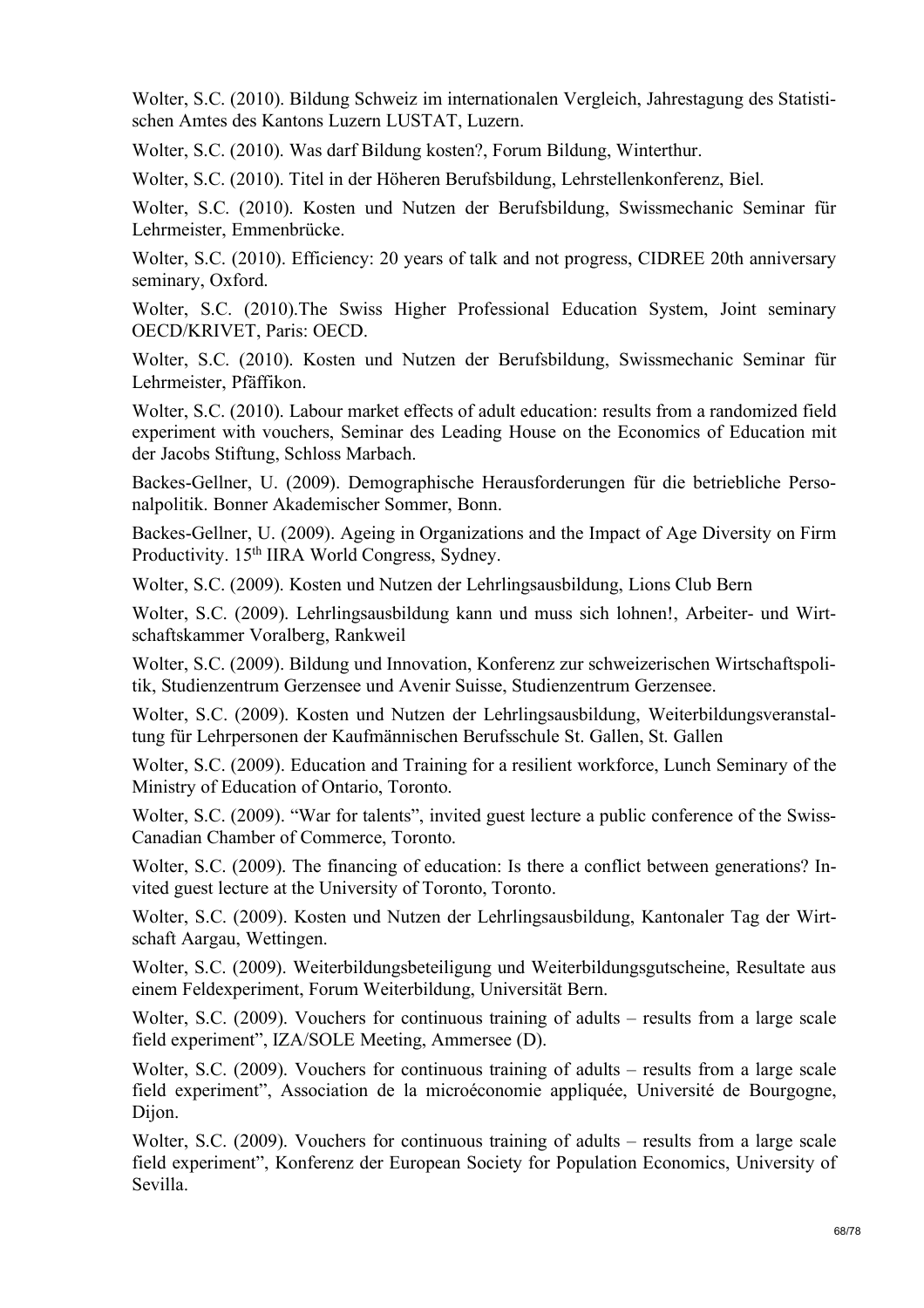Wolter, S.C. (2009). Cost and benefit of apprenticeship training", public conference at the Swiss Embassy in the U.K., London.

Wolter, S.C. (2009). Vouchers for continuous training of adults – results from a large scale field experiment" European Economic Association, University of Barcelona

Wolter, S.C. (2009). ..Apprenticeship", Handbook of Economics of Education Author's conference, Universität München (CESifo).

Wolter, S.C. (2009). Effizienz im Bildungswesen, Plenarvortrag an der Bayrischen Konferenz der Schulleiter/innen, Universität Bamberg.

Wolter, S.C. (2009). Herausforderungen für die schweizerische Berufsbildung, Berufsbildungsrat des Kantons Bern, Interlaken.

Wolter, S.C. (2009). Kann man mit Weiterbildungsgutscheinen die Weiterbildungsbeteiligung steigern?, Zürcher Kommission für Weiterbildung, Oerlikon.

Wolter, S.C. (2009). Lehrlingsausbildung kann und muss sich lohnen! Resultate aus der Schweiz, Deutschland und dem Voralberg, Arbeiter- und Wirtschaftskammer Voralberg, Rankweil.

Wolter, S.C. (2009). A gift is not always a gift, Forschungsseminar der Universität St. Gallen, St. Gallen.

Wolter, S.C. (2009). Weiterbildungsbeteiligung und Weiterbildungsgutscheine, Resultate aus einem Feldexperiment, Bildungskommission der SP Fraktion des Bundesparlaments, Bern.

Wolter, S.C. (2009). Kosten und Nutzen der Lehrlingsausbildung, Jahrestagung des Schweizerischen Verbandes der Elektrohändler, Bern.

Wolter, S.C. (2009). Was bringt die Bildungsökonomie der Bildungspolitik?, Referat an der Kaderretraite Bildungsdirektion des Kantons Aargau in Rheinfelden.

Wolter, S.C. (2009). Kosten und Nutzen der Lehrlingsausbildung, eine komperative Sicht der Berufsbildung in Deutschland und der Schweiz, Kosten und Nutzen Symposium des Bundesinstitutes für Berufsbildung (BiBB), Bonn.

Bessey, D. (2009). Marijuana consumption, educational outcomes, and labor market success. Society for the Advancement of Socio-Economics, Paris.

Bessey, D. (2009). Marijuana consumption, educational outcomes, and labor market success. European Economic Aassociation, Barcelona.

Geel, R. (2009). Occupational Mobility Within and Between Skill Clusters: An Empirical Analysis Based on the Skill-Weights Approach. Netzwerktreffen, Trier.

Geel, R. (2009). Occupational Mobility Within and Between Skill Clusters: An Empirical Analysis Based on the Skill-Weights Approach. Society for the Advancement of Socio-Economics, Paris.

Janssen, S. (2009). What difference do beliefs make? An empirical analysis of the genderwage gap. 12. Kolloquium zu Personalökonomie, Wien.

Janssen, S. (2009). Skill Obsolescence, Vintage Effects and Changing Tasks. Interdisciplinary Congress on Research in VET, Bern.

Janssen, S. (2009). What difference do beliefs make? An empirical analysis of the genderwage gap. Society for the Advancement of Socio-Economics, Paris.

Janssen, S. (2009). What difference do beliefs make? An empirical analysis of the genderwage gap. Challenges for Anaylsis of the Economy Business and Social Progress, Szeged.

Mohrenweiser, J. (2009). Die Bedeutung innerbetrieblicher Beziehungen bei der Freistellung von Betriebsräten. Netzwerktreffen, Trier.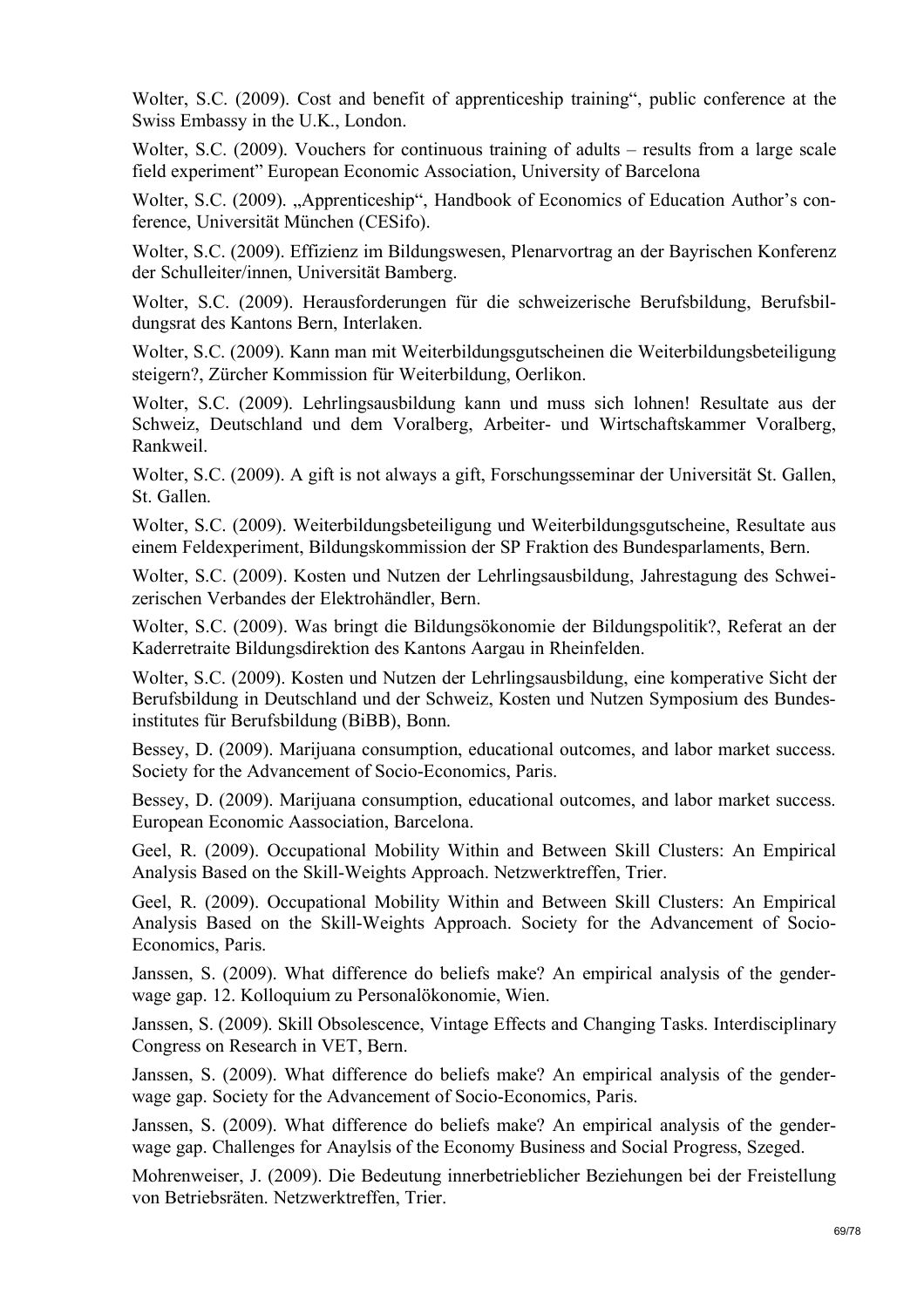Mohrenweiser, J. (2009). What Triggers the Establishment of a Works Council? 12. Kolloquium zu Personalökonomie, Wien.

Mohrenweiser, J. (2009). Complementarities between apprenticeship training and firm sponsored continuing training? Interdisciplinary Congress on Research in VET, Zollikofen.

Mohrenweiser, J. (2009). What triggers the Establishment of a Works Council? HUI Seminar, Weggis.

Mohrenweiser, J. (2009). What triggers the Establishment of a Works Council? IZA Summer-School, Ammersee.

Mohrenweiser, J. (2009). What triggers the Establishment of a Works Council? BUIRA-Kongress, Cardiff.

Mohrenweiser, J. (2009). The Effectiveness of Co-Determination Laws - the Case of Paid Leave of Absence of German Works Councillors. Society for the Advancement of Socio-Economics, Paris.

Mohrenweiser, J. (2009). The Impact of Aging and Age Diversity on Company Performance. 15th IIRA World Congress, Sydney.

Mohrenweiser, J. (2009). What triggers the Establishment of a Works Council? 15th IIRA World Congress, Sydney.

Mohrenweiser, J. (2009). What triggers the Establishment of a Works Council? European Association of Labor Economists (EALE) Annual Conference, Tallinn.

Mohrenweiser, J. (2009). Die Einbettung der Ausbildung in die betriebliche HRM Strategie. Ausbildungsentscheid von Betrieben, Ökonomische Forschungsansätze und Analysen, Bonn.

Mühlemann, S. (2009). Qualität der Auszubildenden und das betriebliche Ausbildungsverhalten. Symposium "Die Ausbildungsentscheidung von Betrieben - Ökonomische Forschungsansätze und Analysen", Bundesinstitut für Berufsbildung BIBB, Bonn.

Mühlemann, S. (2009). Hiring Costs and the Firms Supply of Training. Annual Congress of the European Association of Labour Economists (EALE), Tallinn, Estonia

Mühlemann, S. (2009). Kosten/Nutzen von Weiterbildung, Fokus: berufliche Zukunft, Bildungszentrum kvBL, Liestal.

Mühlemann, S. (2009). Kosten-Nutzen-Analyse der dualen Lehre, Semesterkonferenz AGS Basel.

Mühlemann, S. (2009). Poaching Externalities and Firm-sponsored Training in Regional Labour Markets. IAB/ZEW Workshop "Spatial Dimensions of the Labour Market", ZEW, Mannheim.

Teuber, S. (2009). Entrepreneurship and Youth. Does the entrepreneurial intention of pupils change over time? Netzwerktreffen, Trier.

Teuber, S. (2009). Financial attributes of apprenticeship training in Germany, Great Britain and Switzerland. MIT/Harvard Workshop, Cambridge.

Teuber, S. (2009). Welfare and Capitalism in Western Europe. Invited Co-Referent Seminar Session, MIT.

Tuor, S. (2009). Time – Even More Costly Than Money: Training Costs of Workers and Firms. 12. Kolloquium zu Personalökonomie, Wien.

Tuor, S. (2009). Risk-Return Trade-Offs to Different Educational Paths: Vocational, Academic and Mixed. Interdisciplinary Congress on Research in VET, Bern.

Tuor, S. (2009). Time - Even More Costly Than Money: Training Costs of Workers and Firms. Society for the Advancement of Socio-Economics, Paris.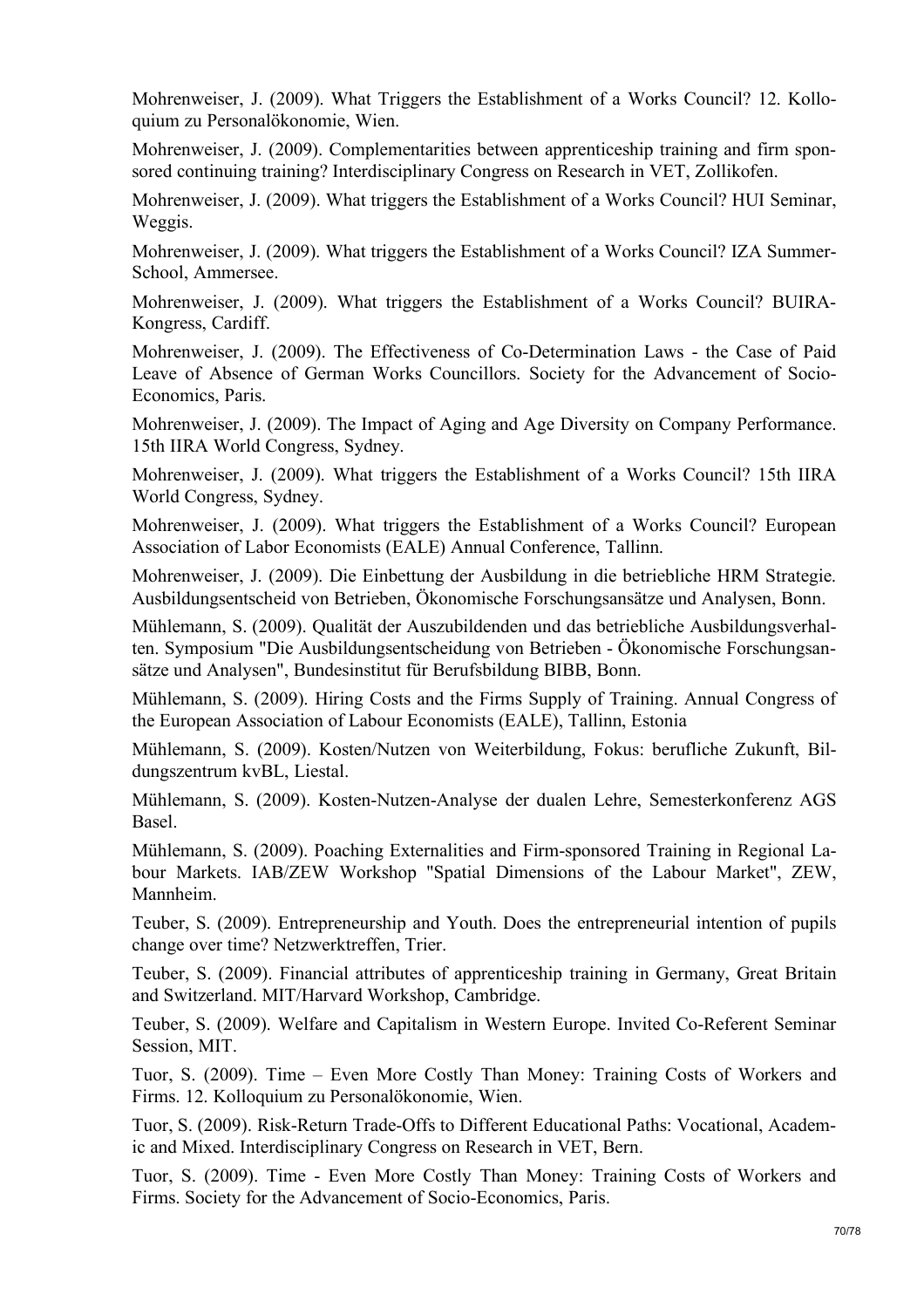Tuor, S. (2009). Time - Even More Costly Than Money: Training Costs of Workers and Firms. European Association of Labor Economists (EALE) Annual Conference, Tallinn.

Veen, S. (2009). The Impact of Age Diversity on Company Performance. 71. Jahrestagung des Verbandes der Hochschullehrer für Betriebswirtschaft e.V., Erlangen.

Veen, S. (2009). Demographische Herausforderungen für die betriebliche Personalpolitik. Erhalten von Wissen und Erfahrung in Zeiten extremer Veränderungen. WBCB, Bern.

Backes-Gellner, U. (2008). Erklärung betrieblicher Ausbildungsentscheidungen mit Hilfe des Skill-Weights Approach. Gastvortrag an der Universität Tübingen, Tübingen.

Backes-Gellner, U. (2008). Alternde Belegschaften. 175-Jahr Feier der Universität Zürich, Zürich.

Backes-Gellner, U. (2008). Wer entscheidet sich, Unternehmer zu werden? Der Hans-Dampfin-allen-Gassen oder der Spezialist. Tagung des Unternehmenstheoretischen Ausschusses, Bendorf.

Wolter, S.C. (2008). Erste Ergebnisse aus einem Experiment mit Weiterbildungsgutscheinen, CESifo, München.

Wolter, S.C. (2008). Kosten und Nutzen der Berufsbildung, Eröffnungsreferat für das Centre for Research in VET an der Universität Paderborn, Paderborn.

Wolter, S.C. (2008). PISA and the transition into the labour market, Lower Seminar, Berlin.

Wolter, S.C. (2008). Endogenität der Alptraum der Empiriker, Doktorandenseminar an der Universität München.

Wolter, S.C. (2008). PISA and the transition into the labour market, Bildungsökonomischer Ausschuss, Universität Bern.

Wolter, S.C. (2008). Berufsbildung im konjunkturellen, strukturellen und demographischen Umfeld, Berufsschulrektoren der Ostschweiz, Wildhaus.

Wolter, S.C. (2008). Cost and benefit in vocational education in Switzerland, Forschungsseminar des Céreq, Marseille.

Wolter, S.C. (2008). Coûts et bénéfices de la formation professionnelle", 23 Forum Vision 3, Université de Genève.

Wolter, S.C. (2008). PISA and the transition into the labour market, European Society for Population Economics, University College London.

Wolter, S.C. (2008). Zweite Schweizer Kosten-Nutzen-Studie und zukünftige Aktivitäten. Workshop "Messung der Kosten und des Nutzens der betrieblichen Berufsausbildung– Aktueller Stand und praktische Anwendungen für Betriebe und Politik", Bundesinstitut für Berufsbildung, Bonn.

Bessey, D. (2008). Marijuana Consumption, Educational Outcomes and Labor Market Success: Evidence from Switzerland. Personaloekonomisches Kolloquium, Bonn.

Bessey, D. (2008). Early Apprenticeship Terminations: An Economic Analysis. Bildungsökonomischer Ausschuss im Verein für Socialpolitik, Bern.

Bessey, D. (2008). Marijuana Consumption, Educational Outcomes and Labor Market Success: Evidence from Switzerland. Scottish Economic Society, Annual Meeting, Perth.

Bessey, D. (2008). Marijuana Consumption, Educational Outcomes and Labor Market Success: Evidence from Switzerland. Society of Labor Economists, Annual Meeting, New York.

Bessey, D. (2008). Marijuana Consumption, Educational Outcomes and Labor Market Success: Evidence from Switzerland. Canadian Economics Association, Vancouver.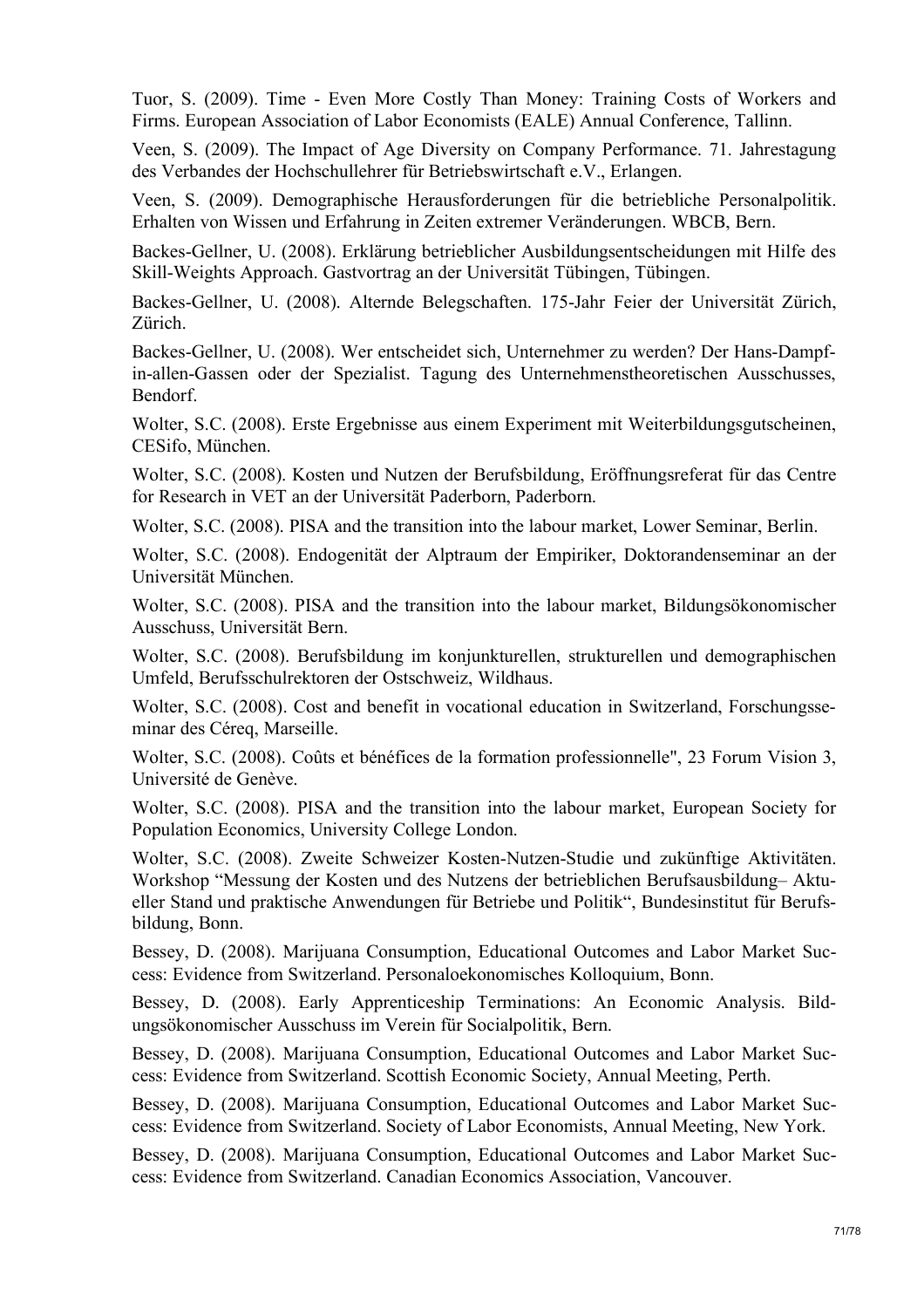Bessey, D. (2008). Marijuana Consumption, Educational Outcomes and Labor Market Success: Evidence from Switzerland. European Society for Population Economics, London.

Bessey, D. (2008). Marijuana Consumption, Educational Outcomes and Labor Market Success: Evidence from Switzerland. Pre-Conference Economics of Education, Firm Behaviour and Training Policies, Zürich.

Bessey, D. (2008). Early Apprenticeship Terminations: An Economic Analysis. International Conference on Economics of Education, Firm Behaviour and Training Policies, Zürich.

Janssen, S. (2008). Betriebsinterne Arbeitsmärkte, Hierarchien und Neueinstellungen: Eine empirische Untersuchung mit Personaldaten. Netzwerktreffen, Paderborn.

Janssen, S. (2008). Skill Obsolecence, Vintage Effects and Changing Tasks. International Conference on Economics of Education, Firm Behaviour and Training Policies, Zürich.

Janssen, S. (2008). Skill Obsolecence, Vintage Effects and Changing Tasks. Society for the Advancement of Socio-Economics, Costa Rica.

Janssen, S. (2008). What Differences do Belives Make? An Empirical Analysis of the Gender Wage Gap. Kopenhagen Business School, Kopenhagen.

Mohrenweiser, J. (2008). Apprenticeship Training: What for? Investment in Human Capital or Substitute for Cheap Labour? Personalökonomisches Kolloquium, Bonn.

Mohrenweiser, J. (2008). Why do firms train apprentices? The net cost puzzle reconsidered. Royal Economic Society, Warwick.

Mohrenweiser, J. (2008). Apprenticeship Training: What for? Investment in Human Capital or Substitute for Cheap Labour? Oxbridge PhD conference, Warwick.

Mohrenweiser, J. (2008). Apprenticeship Training: What for? Investment in Human Capital or Substitute for Cheap Labour? International Conference on Economics of Education, Firm Behaviour and Training Policies, Zürich.

Mohrenweiser, J. (2008). Why do firms train apprentices? The net cost puzzle reconsidered. Eurpoean Economic Association, Mailand.

Mohrenweiser, J. (2008). Why do firms train apprentices? The net cost puzzle reconsidered. European Association of Labour Economists, Amsterdam.

Mohrenweiser, J. (2008). Why do firms train apprentices? The net cost puzzle reconsidered. Verein für Socialpolitik, Graz.

Mohrenweiser, J. (2008). What Triggers the Establishment of a Works Council? IAB Nutzerkonferenz, Nürnberg.

Mühlemann, S. (2008). Beispiele evidenzbasierter Bildungspolitik in der Schweiz. Tagung "Evidence Based Policy and Practice", Institut für Höhere Studien (IHS), Wien

Mühlemann, S. (2008). Firm-sponsored Training and Poaching Externalities in Regional Labor Markets. Jahrestagung der European Association of Labour Economists (EALE), University of Amsterdam.

Mühlemann, S. (2008). The Costs of Hiring Skilled Workers. Jahrestagung der European Economics Association (EEA), Bocconi University, Milan.

Mühlemann, S. (2008). Firm-sponsored Training and Poaching Externalities in Regional Labor Markets. Jahrestagung der European Society of Population Economics (ESPE), University College London.

Mühlemann, S. (2008). The Costs of Hiring Skilled Workers. Jahrestagung der Society of Labor Economists (SOLE), Columbia University, New York.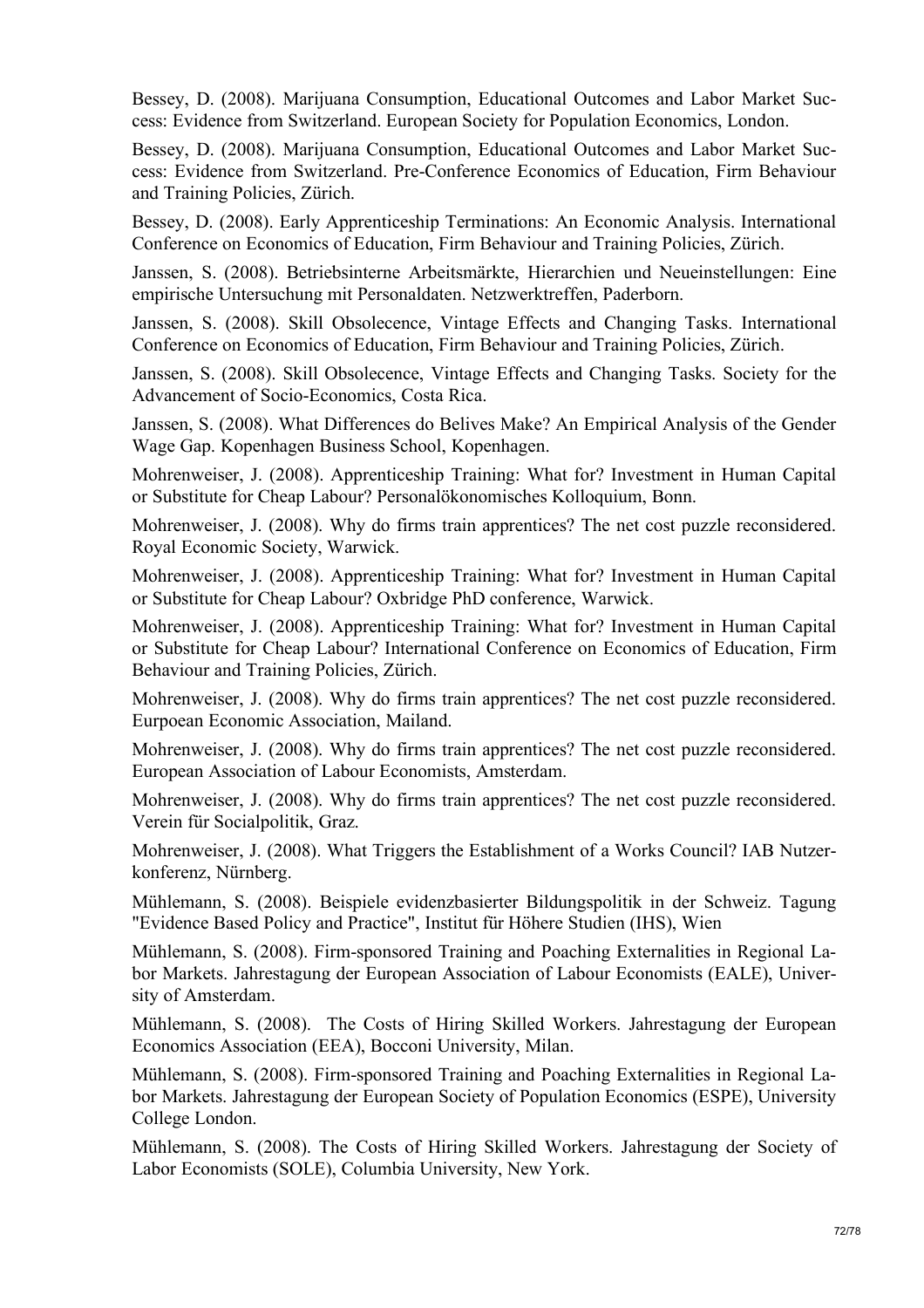Mühlemann, S. (2008). Cost and Benefit of Apprenticeship Training: A Comparison of Germany and Switzerland. Bildungsökonomischer Ausschuss im Verein für Socialpolitik, University of Bern.

Mühlemann, S. (2008). International Conference on Economics of Education, Firm Behaviour and Training Policies, University of Zurich.

Mühlemann, S. (2008). Lehrlingsausbildung – ökonomisch betrachtet. Referat an der Berufs-, Fach- und Fortbildungsschule BFF, Bern.

Mure, J. (2008). The Influence of Firm Specificity on Training Investment - The Skill-Weights Approach. CEVET, Paderborn.

Mure, J. (2008). Der Einfluss erst seit kurzem verfügbarer Datenzugänge auf die empirische Forschungsagenda in der BWL. Kommission Wissenschaftstheorie des VHB, Zürich.

Mure, J. (2008). Erklärung von Ausbildungsentscheidungen mit Hilfe des Skill-Weights Approach. Tagung des Bildungsökonomischen Ausschusses des Vereins für Socialpolitik zum Thema "Ökonomik der beruflichen Bildung", Bern.

Mure, J. (2008). The Skill-Weights Approach on Firm Specific Human Capital: Empirical Results for Germany. International Conference on Economics of Education, Firm Behaviour and Training Policies, Zürich.

Tuor, S. (2008). Rates of Return and Risk-Return Trade-Offs to Different Educational Paths: Vocational, Academic and Mixed. HUI, Rämismühle.

Tuor, S. (2008). Rates of Return and Risk-Return Trade-Offs to Different Educational Paths: Vocational, Academic and Mixed. Canadian Economics Association, Vancouver.

Tuor, S. (2008). Rates of Return and Risk-Return Trade-Offs to Different Educational Paths: Vocational, Academic and Mixed. Society for the Advancement of Socio-Economics, Costa Rica.

Tuor, S. (2008). Rates of Return and Risk-Return Trade-Offs to Different Educational Paths: Vocational, Academic and Mixed. International Conference on Economics of Education, Firm Behaviour and Training Policies, Zürich.

Tuor, S. (2008). Rates of Return and Risk-Return Trade-Offs to Different Educational Paths: Vocational, Academic and Mixed. Eurpoean Economic Association, Mailand.

Backes-Gellner, U. (2007). Altersbilder von Personalverantwortlichen in deutschen Unternehmen. Panelbeitrag zur Tagung *Bilder des Alters im Wandel,* Schloss Marbach.

Backes-Gellner, U. (2007). Die Rolle des Staates bei der Bildungsfinanzierung von der Krippe bis zur Universität. Teilnahme an der Paneldiskussion auf der Jahrestagung des Vereins für Socialpolitik in München.

Backes-Gellner, U. (2007). Duale Berufsausbildung unter zunehmendem Markt- und Innovationsdruck. Jahrestagung des Vereins für Socialpolitik, München.

Backes-Gellner, U. (2007). Lebenslanges Lernen. Finanzierung und rechtliche Aspekte - betriebliche Perspektive. Panelbeitrag zur Tagung "Altern und Lebenslanges Lernern", Bad Saarow bei Berlin.

Backes-Gellner, U. (2007). Economics of Education, Firm Behaviour and Training Policies. Conference of Research on Vocational Education and Training for International Comparison and as International Comparison, Georg-August-Universität Göttingen.

Backes-Gellner, U. (2007). Early Terminations of Apprenticeships in Germany: An Economic Analysis of Dropouts and Changers. Vortrag gehalten auf der Jahreskonferenz der Society for the Advancement of Socio-Economics (SASE), Copenhagen Business School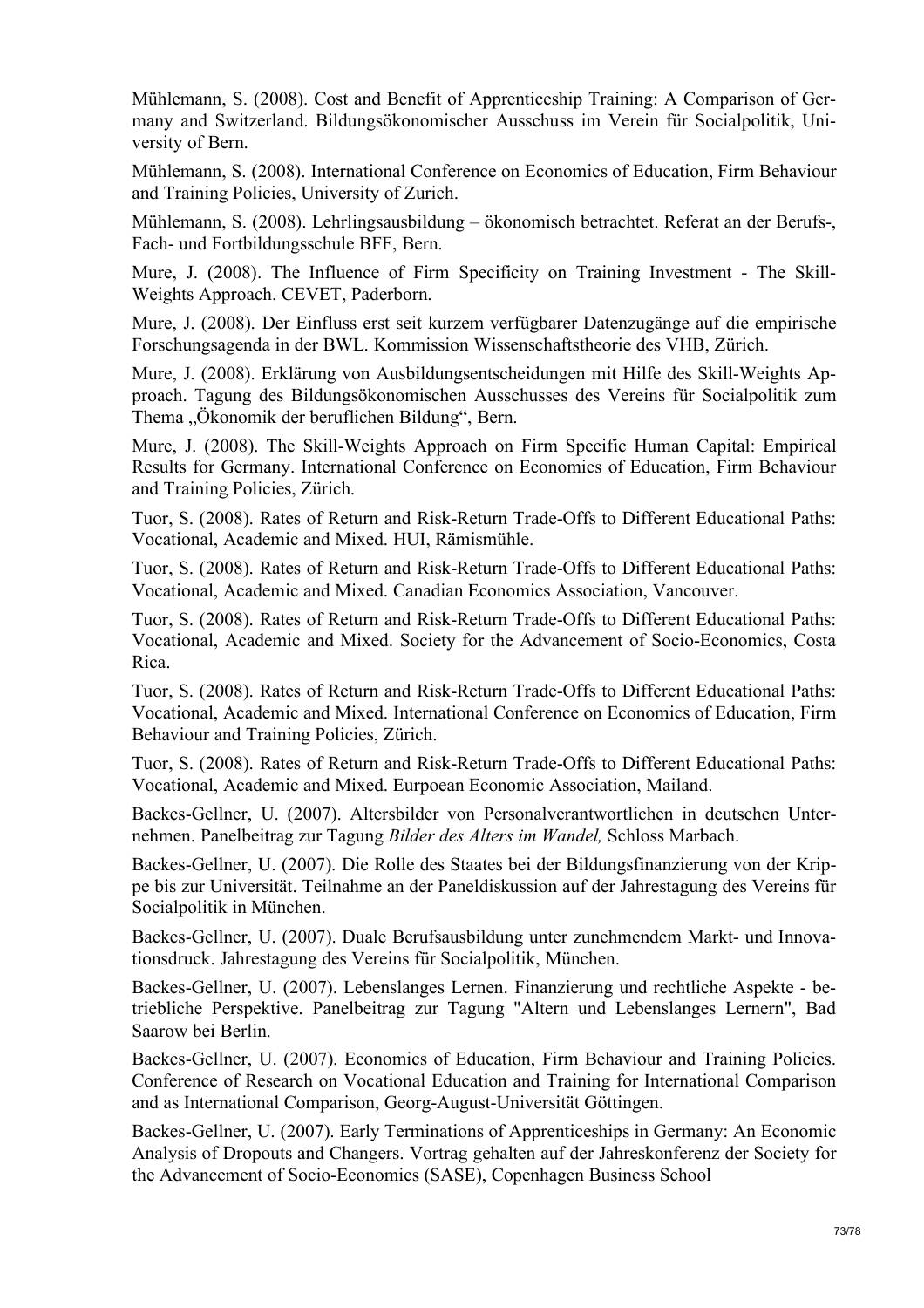Backes-Gellner, U. (2007). Finanzierung und rechtliche Aspekte lebenslangen Lernens – betriebliche Perspektive. Bad Saarow bei Berlin.

Wolter, S.C. (2007). Kosten und Nutzen der Berufsbildung, Konferenz der Arge Alp und der Voralberger Landesregierung, Feldkirch.

Wolter, S.C. (2007). Cost and Benefits of Apprenticeship Training, World Bank Regional Seminar, Kiew.

Wolter, S.C. (2007). Berufsbildungspolitik in einem herausfordernden Umfeld, Festanlass 100 Jahre Aargauischer Verein Graphischer Betriebe, Schloss Lenzburg.

Wolter, S.C. (2007). Vocational Education in Switzerland, Expertentagung der OECD, Paris.

Wolter, S.C. (2007). Plenarreferat: Kosten und Nutzen der Berufsbildung und die betriebliche Ausbildungsbereitschaft, Jahresversammlung des Vereins für Socialpolitik, Universität München.

Wolter, S.C. (2007). Die Berufsbildung im Kontext konjunktureller, struktureller und demographischer Herausforderungen, Jahrestagung der SBBK und SDK, Solothurn.

Wolter, S.C. (2007). Der Betrieb – die Schule: Welche Herausforderungen stellen sich an die duale Berufsbildung, KV-Luzern-Weiterbildungstag für die Dozierenden, Luzern.

Bessey, D. (2007). Early Terminations of Apprenticeships in Germany: An Economic Analysis of Dropouts and Changers. Society for the Advancement of Socio-Economics, Annual Meeting, Kopenhagen.

Bessey, D. (2007). Early Terminations of Apprenticeships in Germany: An Economic Analysis of Dropouts and Changers. Canadian Economics Association, Annual Meeting, Halifax.

Bessey, D. (2007). Early Terminations of Apprenticeships in Germany: An Economic Analysis of Dropouts and Changers. Spring Meeting of Young Economists, Universität Hamburg.

Bessey, D. (2007). Early Terminations of Apprenticeships in Germany: An Economic Analysis of Dropouts and Changers. HUI-Seminar, Universität Zürich.

Bessey, D. (2007). Early Terminations of Apprenticeships in Germany: An Economic Analysis of Dropouts and Changers. Scottish Economic Society, Annual Meeting, Perth.

Bessey, D. (2007). Early Terminations of Apprenticeships in Germany: An Economic Analysis of Dropouts and Changers. Betriebswirtschaftliches Forschungskolloquium, Universität Zürich.

Bessey, D. (2007). Premature Apprenticeship Terminations: An Economic Analysis. ISU Colloquium, Zürich.

Bessey, D. (2007). Early Terminations of Apprenticeships in Germany: An Economic Analysis of Dropouts and Changers. Personalökonomisches Kolloquium, Universität Tübingen.

Janßen, S. (2007). Vintage effects and skill obsolescence of German apprentices. ISU Colloquium, Zürich.

Janßen, S. (2007). Innerbetriebliche Hierarchien, Neueinstellungen und Beförderung: theoretische Überlegungen und empirische Analyse. ISU Colloquium, Zürich.

Janßen, S. (2007). Innerbetriebliche Hierarchien, Neueinstellungen und Beförderung: theoretische Überlegungen und empirische Analyse. Personalökonomisches Kolloquium, Universität Tübingen.

Mühlemann, S. (2007). Firm-sponsored Training and Poaching Externalities in Regional Labor Markets. Forschungsseminar, Universität Genf.

Mühlemann, S. (2007). Coût et bénéfice de la formation des apprentis pour les entreprises suisses. Colloque IFFP, Lugano.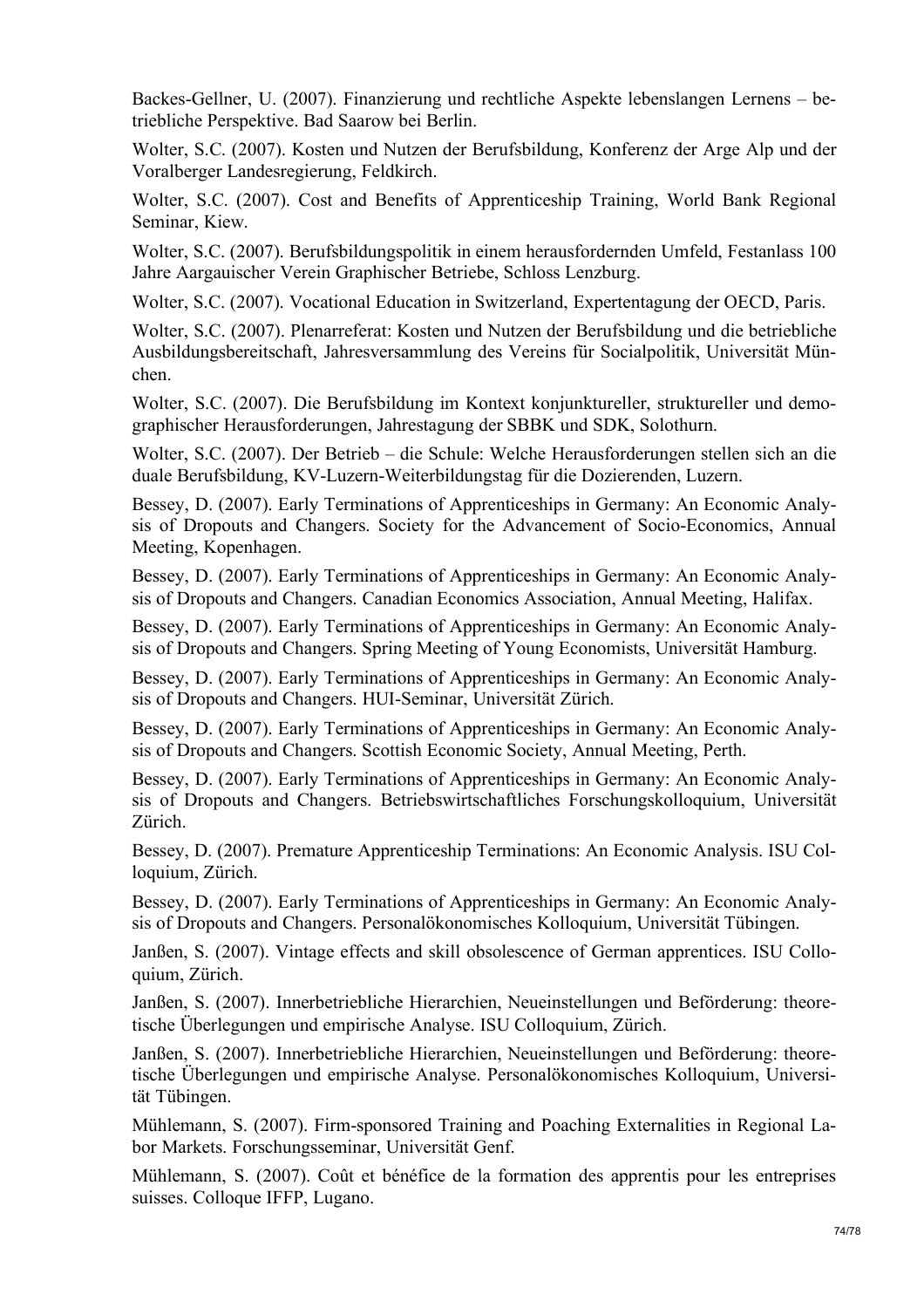Mühlemann, S. (2007). Kosten und Nutzen der Ausbildung aus der Sicht der Betriebe in der Schweiz. Kontaktstudium XXXVII, Bildungsakademie, Handwerkskammer Karlsruhe.

Mühlemann, S. (2007). Coût et bénéfice de la formation des électroniciens pour les entreprises. Workshop, Sydéral S.A.

Tuor, S. (2007). Employer-Supported vs. Self-Financed Training: The Individual's Investment Decision. ISU Colloquium, Zürich.

Backes-Gellner, U. (2006) Studium und lebenslanges Lernen: Der Weg in die Zukunft. Vortrag auf der Promotionsfeier der Wirtschaftswissenschaftlichen Fakultät der Universität Zürich.

Backes-Gellner, U. (2006) The Puzzle of Non-Participation in Training - An Empirical Study of Permanent vs. Occasional Non-Participation. Jahrestagung des Vereins für Socialpolitik in Bayreuth.

Backes-Gellner, U. (2006). The Influence of Firm-Specific Qualification on Training Investment. Vortrag auf der 68. Wissenschaftlichen Jahrestagung des VHB in Dresden.

Backes-Gellner, U. (2006). Kurzvortrag und Diskussionseinleitung beim Forum "Mittelschulen und Hochschulen im Gespräch" in Zürich.

Backes-Gellner, U. (2006). Explaining Individual Wage Expectations - The Role of Occupational Preferences and Risk Aversion. Jahreskonferenz der Society for the Advancement of Socio-Economics (SASE), Trier.

Wolter, S.C. (2006). Braucht die Bildungspolitik die Bildungsökonomie?, Kader der Volksschulen (Schulinspektorinnen und Schulinspektoren), Aarau.

Wolter, S.C. (2006). Warum Wettbewerb im Bildungswesen möglich und notwendig ist, Tagung des Unternehmerforums Lilienberg, Lilienberg.

Wolter, S.C. (2006). Regionale Effekte auf dem Lehrstellenmarkt, Bildungsökonomischer Ausschuss des Vereins für Socialpolitik, Universität Konstanz.

Wolter, S.C. (2006). Die Entwicklungen auf dem Lehrstellenmarkt – der Versuch einer Analyse, Rektorenkonferenz der Kaufmännischen Berufsschulen Schweiz, Rolle.

Wolter, S.C. (2006). Kosten und Nutzen der Berufsbildung aus der Sicht der Unternehmen, Kongress der Schweizerischen Metallunion, Bern.

Wolter, S.C. (2006). Demographie & Bildungsfinanzierung - Von der Zahlungsbereitschaft älterer Bürger für Bildung, Didaktisches Kolloquium, ETH-Zürich.

Wolter, S.C. (2006). Demographic Change and Public Education Spending: A Conflict between Young and Old?, European Society for Population Economics, Universität Verona.

Wolter, S.C. (2006). Regional Effects on Employer Provided Training: Evidence from Switzerland, European Economic Association, Universität Wien.

Wolter, S.C. (2006). Demographic Change and Public Education Spending: A Conflict between Young and Old?, European Educational Research Association, EERA, Universität Genf.

Wolter, S.C. (2006). Wieviel ist Bildung wert? Konsequenzen für die Finanzierung und Steuerung der Fachhochschulen. Bürgenstock, Konferenz der Fachhochschulleitungen.

Wolter, S.C. (2006). Beurteilung der Massnahmen gegen die Jugendarbeitslosigkeit des EVD, Von Wattenwyl Expertenhearing von Bundesrat Deiss, Bern.

Wolter, S.C. (2006). Gründe für die und Massnahmen gegen die Lehrstellenknappheit, Koordinationskonferenz Deutschschweizer Motivationssemester, Nottwil.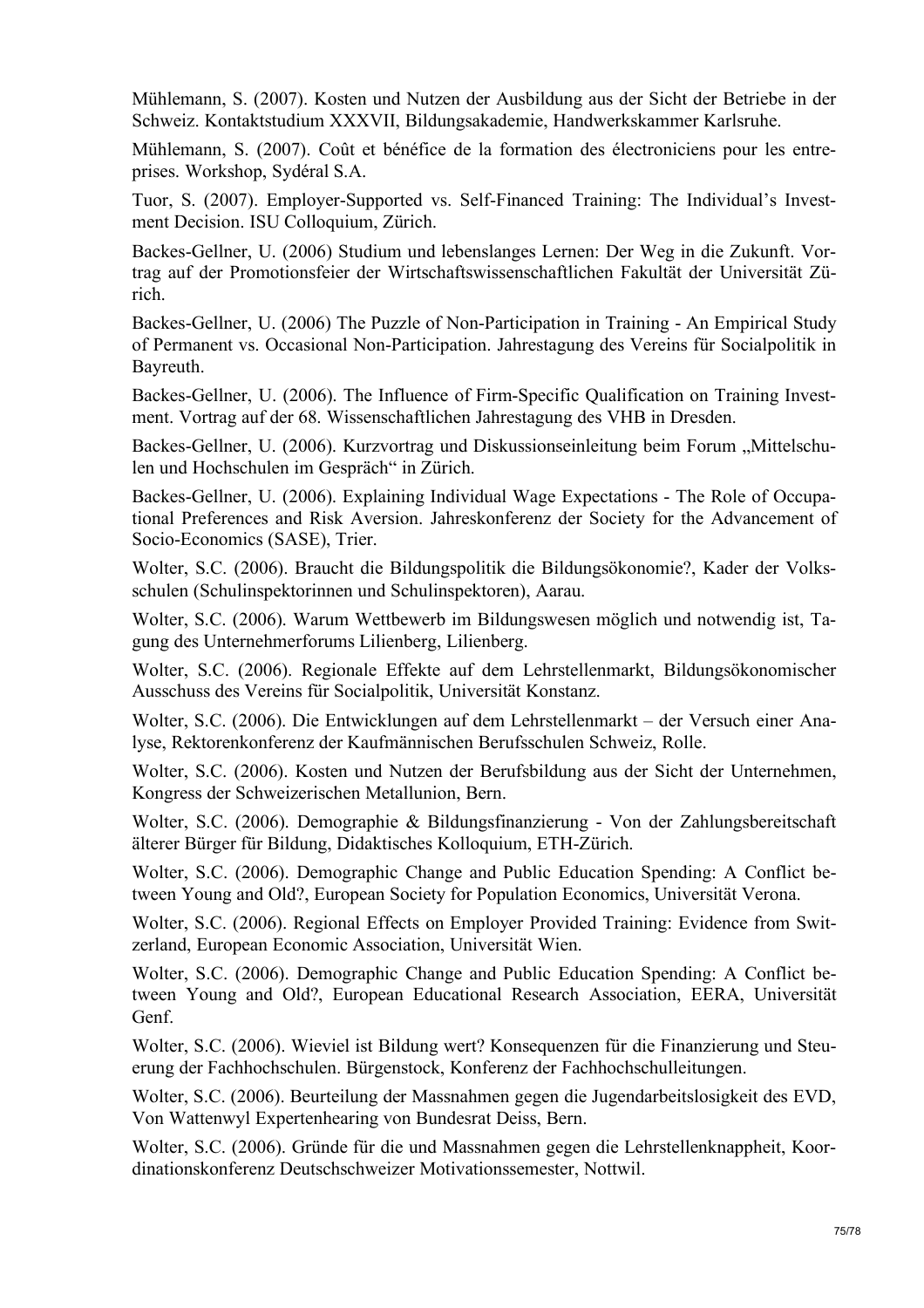Wolter, S.C. (2006). A Structural Model of Demand for Apprentices, Bildungsökonomischer Ausschuss des Vereins für Socialpolitik, Universität Nürnberg.

Wolter, S.C. (2006). Ausbildungsverbünde als Zukunftsmodell in der Berufsbildung, ZHW Winterthur.

Wolter, S.C. (2006). Was ist Bildungsökonomie?, Retraite der Deutschschweizerischer Kader der Volksschule, Weggis.

Wolter, S.C. (2006). Kosten und Nutzen der Berufsbildung, Lehrmeister- und Expertentagung des schweizerischen Kunststoffverbandes, Cham.

Wolter, S.C. (2006). Lohnt sich Bildung aus der Sicht der Gesellschaft?, Kongress der Schweizerischen Behindertenorganisationen, Flims.

Wolter, S.C. (2006). Ein Bildungsökonomischer Blick auf die Herausforderungen des schweizerischen Bildungswesen, Klausurtagung der Bildungs- und Kulturdirektion des Kantons Luzern, Baldegg.

Wolter, S.C. (2006). A Structural Model of Demand for Apprentices, Annual Conference of the European Economic Association, University of Amsterdam.

Wolter, S.C. (2006). Bildungsqualität in Zeiten öffentlichen Sparens, Kantonaltagung Aargauer Lehrer/innen.

Wolter, S.C. (2006). Ausgewählte bildungsökonomische Überlegungen zur Steuerung der Fachhochschulen, Dozierendentag der Fachhochschule Aargau.

Wolter, S.C. (2006). Demographie und Bildungsfinanzen, Soziologisches Kolloquium an der Universität Bern.

Wolter, S.C. (2006). Die Entwicklungen auf dem Lehrstellenmarkt – der Versuch einer systemischen Analyse, Weiterbildungsveranstaltung an der Universität St. Gallen.

Bessey, D. (2006). International Student Migration to Germany. Spring Meeting of Young Economists, Sevilla.

Mohrenweiser, J. (2006). Distinguishing Companies with Different Apprenticeship Training Motivations – Evidence from German Establishment Data. IAB Nutzerkonferenz, Nürnberg.

Mühlemann, S. (2006). A Structural Model of Demand for Apprentices. Jahreskongress der European Association of Labour Economists (EALE), Prag.

Mühlemann, S. (2006). Regionale Effekte in der unternehmerischen "Nachfrage" nach Lehrlingen. Jahrestagung Bildungsökonomischer Ausschuss im Verein für Socialpolitik, Konstanz.

Mühlemann, S. (2006). Kosten und Nutzen der Berufsbildung - Studienresultate und Erkenntnisse. Workshop Schweizerische Bankiervereinigung, Seepark Thun.

Tuor, Simone. Weiterbildungs- (Nicht-) Beteiligung in Deutschland. 12. Forschungstreffen der Projektgruppe IAB-Betriebspanel, Zürich.

Tuor, S., Mure, J. & Backes-Gellner, U. (2006). The Puzzle of Non-Participation in Training - An Empirical Study of Permanent vs. Occasional Non-Participation. Jahrestagung Verein für Socialpolitik, Bayreuth.

Tuor, S., Mure, J. & Backes-Gellner, U. (2006). On the Explanation of Training Abstinence - An Empirical Study of the Return to Education for Non-Participants. European Conference On Educational Research, Genf.

Tuor, S., Mure, J. & Backes-Gellner, U. (2006). On the Explanation of Training Abstinence - An Empirical Study of the Return to Education for Non-Participants. Jahreskonferenz der Society for the Advancement of Socio-Economics (SASE), Trier.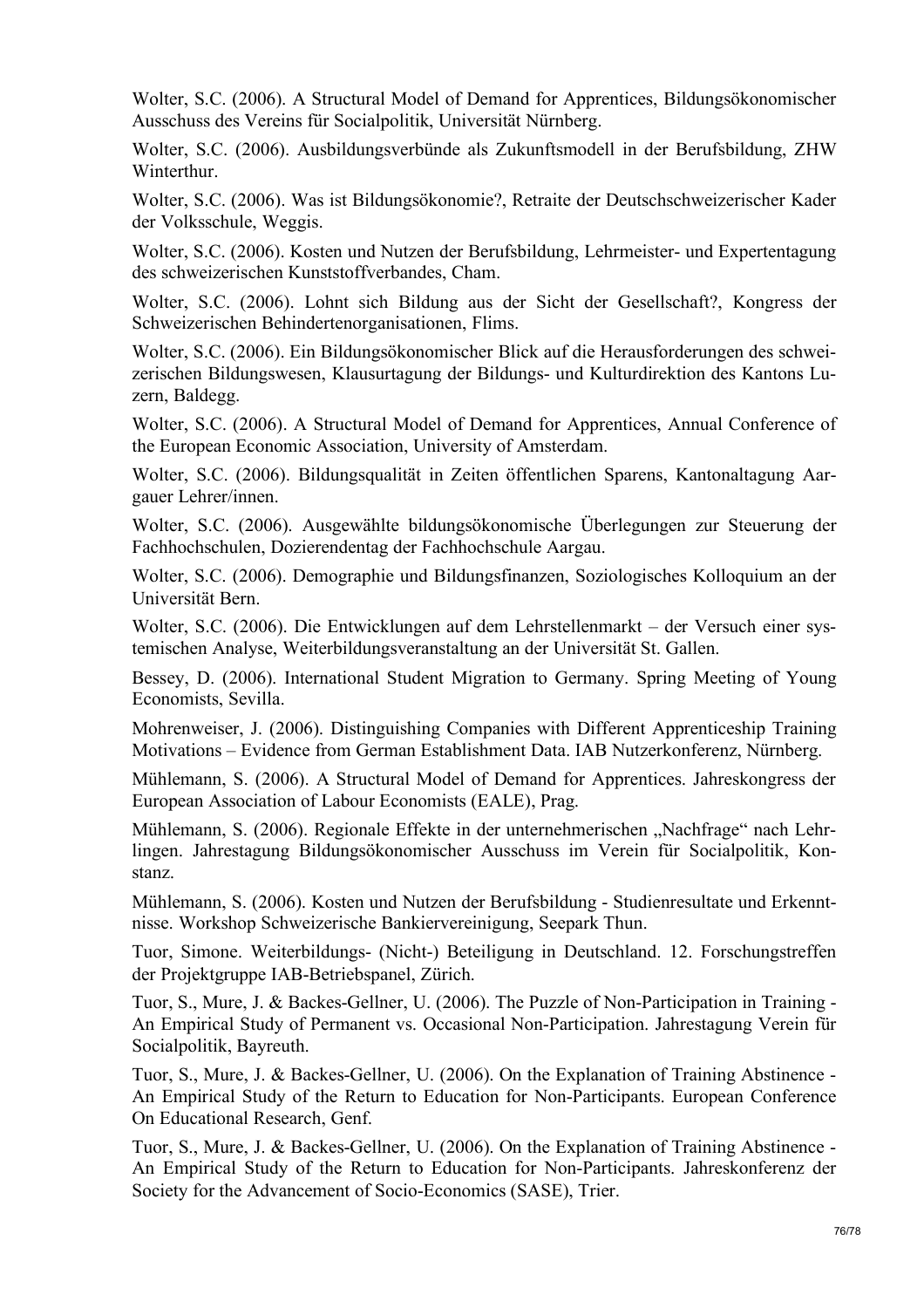Backes-Gellner, U. (2005). Nachfolge und Personalentwicklung im Mittelstand. Vortrag auf dem Tag des Mittelstands 2005 der Industrie- und Handelskammer Osnabrück-Emsland, Osnabrück.

Backes-Gellner, U. (2005). Betriebliche Weiterbildung in kleinen und mittelständischen Unternehmen. Vortrag im Rahmen der BIBB-Fachtagung, Bonn.

Backes-Gellner, U. (2005). Betriebliche Beschäftigung älterer Arbeitnehmer – ein Problemaufriss. Vortrag auf der konstituierenden Sitzung der interdisziplinären Arbeitsgruppe "Chancen und Probleme einer alternden Gesellschaft" der Deutschen Akademie der Naturforscher Leopoldina, Marbach.

Backes-Gellner, U. (2005). Verspricht mir eine gute Ausbildung einen höheren Lohn – und warum? Vortrag im Rahmen der Kinderuniversität, Zürich.

Wolter, S.C. (2005). Wieviel ist Bildung wert? Konsequenzen für die Finanzierung und Steuerung der Fachhochschulen. Bürgenstock, Konferenz der Fachhochschulleitungen.

Wolter, S.C. (2005). Beurteilung der Massnahmen gegen die Jugendarbeitslosigkeit des EVD, Von Wattenwyl Expertenhearing von Bundesrat Deiss, Bern.

Wolter, S.C. (2005). Gründe für die und Massnahmen gegen die Lehrstellenknappheit, Koordinationskonferenz Deutschschweizer Motivationssemester, Nottwil.

Wolter, S.C. (2005). A Structural Model of Demand for Apprentices, Bildungsökonomischer Ausschuss des Vereins für Socialpolitik, Universität Nürnberg.

Wolter, S.C. (2005). Ausbildungsverbünde als Zukunftsmodell in der Berufsbildung, ZHW Winterthur.

Wolter, S.C. (2005). Was ist Bildungsökonomie?, Retraite der Deutschschweizerischer Kader der Volksschule, Weggis.

Wolter, S.C. (2005). Kosten und Nutzen der Berufsbildung, Lehrmeister- und Expertentagung des schweizerischen Kunststoffverbandes, Cham.

Wolter, S.C. (2005). Lohnt sich Bildung aus der Sicht der Gesellschaft?, Kongress der Schweizerischen Behindertenorganisationen, Flims.

Wolter, S.C. (2005). Ein Bildungsökonomischer Blick auf die Herausforderungen des schweizerischen Bildungswesen, Klausurtagung der Bildungs- und Kulturdirektion des Kantons Luzern, Baldegg.

Wolter, S.C. (2005). A Structural Model of Demand for Apprentices, Annual Conference of the European Economic Association, University of Amsterdam.

Wolter, S.C. (2005). Bildungsqualität in Zeiten öffentlichen Sparens, Kantonaltagung Aargauer Lehrer/innen.

Wolter, S.C. (2005). Ausgewählte bildungsökonomische Überlegungen zur Steuerung der Fachhochschulen, Dozierendentag der Fachhochschule Aargau.

Wolter, S.C. (2005). Demographie und Bildungsfinanzen, Soziologisches Kolloquium an der Universität Bern.

Wolter, S.C. (2005). Die Entwicklungen auf dem Lehrstellenmarkt – der Versuch einer systemischen Analyse, Weiterbildungsveranstaltung an der Universität St. Gallen.

Mühlemann, S. (2005). A Structural Model of Demand for Apprentices. IV "Brucchi Luchino" Labour Economics Workshop, Università Cattolica del Sacro Cuore, Milan.

Mühlemann, S. (2005). A Structural Model of Demand for Apprentices. Jahreskongress des Vereins für Socialpolitik, Bonn.